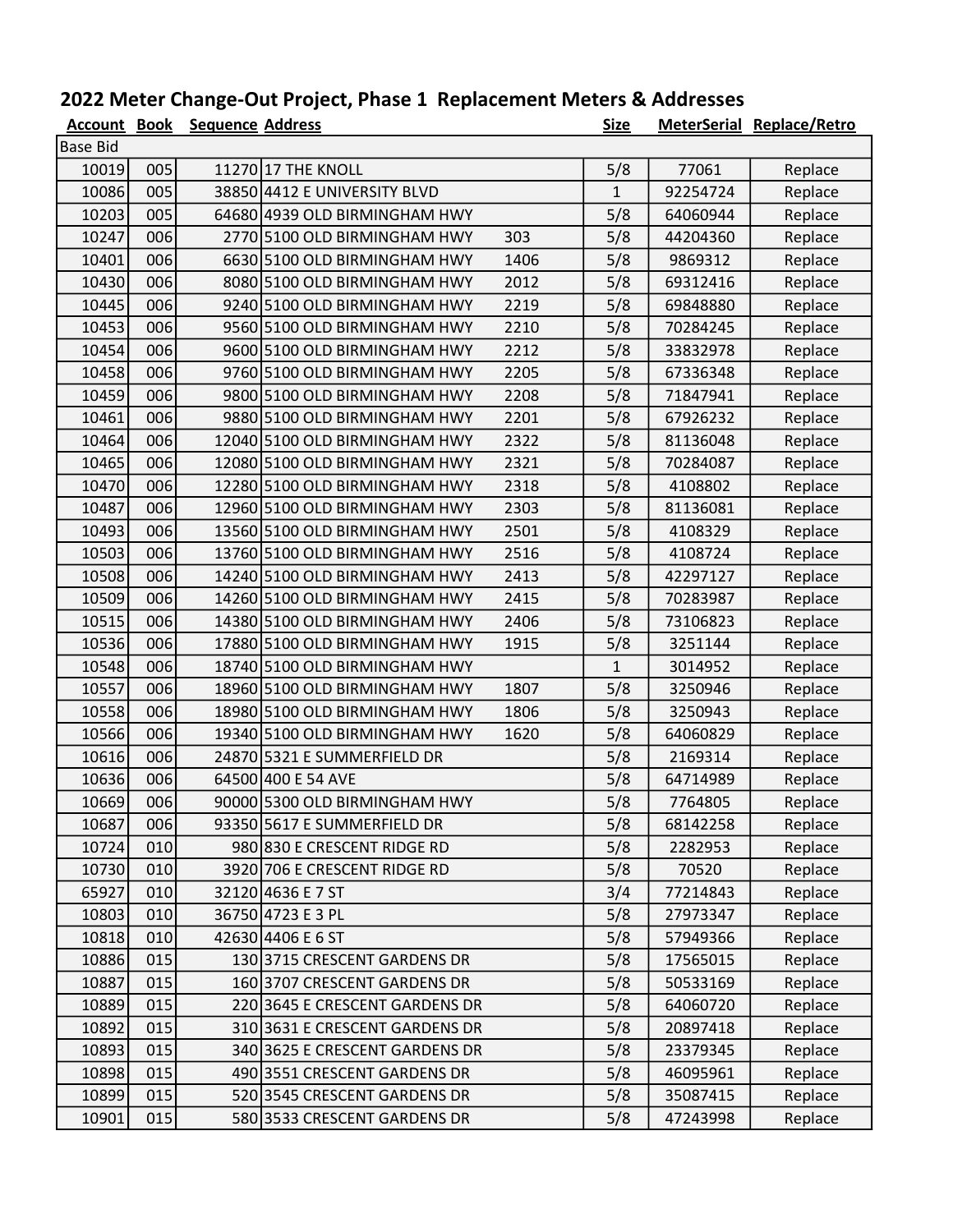| 10904 | 015 | 670 3503 CRESCENT GARDENS DR   | 5/8 | 64715035 | Replace |
|-------|-----|--------------------------------|-----|----------|---------|
| 10909 | 015 | 820 3526 E CRESCENT GARDENS DR | 5/8 | 40963880 | Replace |
| 56925 | 015 | 970 3602 CRESCENT GARDENS DR   | 5/8 | 49348245 | Replace |
| 57342 | 015 | 1210 3702 CRESCENT GARDENS DR  | 5/8 | 66716079 | Replace |
| 56749 | 015 | 1400 558 CRESCENT LN           | 5/8 | 66428248 | Replace |
| 57647 | 015 | 1460 546 E CRESCENT LN         | 5/8 | 67027991 | Replace |
| 10931 | 015 | 7350 523 CRESCENT LN E         | 5/8 | 87998    | Replace |
| 10933 | 015 | 8330 13 E CRESCENT LN          | 5/8 | 79023    | Replace |
| 10945 | 015 | 14210 418 E CRESCENT LN        | 5/8 | 58027    | Replace |
| 10951 | 015 | 17150 467 E CRESCENT LN        | 5/8 | 81935813 | Replace |
| 10965 | 015 | 24990 3950 SHAW DR             | 5/8 | 70288096 | Replace |
| 11013 | 015 | 42140 118 E CRESCENT RIDGE RD  | 5/8 | 59064249 | Replace |
| 65127 | 015 | 44080 3732 E 1 PL              | 5/8 | 73540941 | Replace |
| 11028 | 015 | 48510 3723 E 1 ST              | 5/8 | 41117172 | Replace |
| 11042 | 015 | 53330 4007 NE 1 ST             | 5/8 | 70841456 | Replace |
| 11047 | 015 | 53450 4015 NE 1 ST             | 5/8 | 82643    | Replace |
| 58050 | 015 | 53470 4013 NE 1 ST             | 5/8 | 70284021 | Replace |
| 11104 | 015 | 80360 212 NE 44 CT             | 5/8 | 17399669 | Replace |
| 11143 | 020 | 2450 320 E CRESCENT LN         | 5/8 | 74561637 | Replace |
| 11148 | 020 | 4900 402 NE CRESCENT LN        | 5/8 | 22258293 | Replace |
| 11157 | 020 | 9310 335 NE CRESCENT RIDGE RD  | 5/8 | 55403684 | Replace |
| 11222 | 020 | 36750 4313 NE 5 ST             | 5/8 | 82145206 | Replace |
| 11266 | 020 | 48660 618 AMY CIR              | 5/8 | 61658380 | Replace |
| 11268 | 020 | 48840 627 AMY CIR              | 5/8 | 88698377 | Replace |
| 70745 | 020 | 48840 627 AMY CIR              | 3/4 | 88698446 | Replace |
| 11274 | 020 | 49100 724 AMY CIR              | 5/8 | 55403557 | Replace |
| 11275 | 020 | 49180 714 AMY CIR              | 5/8 | 57949488 | Replace |
| 11280 | 020 | 49380 4202 ALEXANDER LN        | 5/8 | 25403577 | Replace |
| 11283 | 020 | 49500 4140 ALEXANDER LN        | 5/8 | 55403234 | Replace |
| 11286 | 020 | 49620 4120 ALEXANDER LN        | 5/8 | 72213925 | Replace |
| 11287 | 020 | 49660 4116 ALEXANDER LN        | 5/8 | 68356035 | Replace |
| 11291 | 020 | 50030 4123 ALEXANDER LN        | 5/8 | 54108395 | Replace |
| 11296 | 020 | 50240 4143 ALEXANDER LN        | 5/8 | 54108505 | Replace |
| 11305 | 020 | 50650 4111 NE ELM DR           | 5/8 | 70284437 | Replace |
| 11313 | 020 | 53900 732 NE CRESCENT RIDGE RD | 5/8 | 4103593  | Replace |
| 11317 | 020 | 56350 809 NE CRESCENT RIDGE RD | 5/8 | 42442    | Replace |
| 11338 | 020 | 60800 4008 NE 11 ST            | 5/8 | 17682899 | Replace |
| 11399 | 025 | 9310 1006 NE 38 AVE            | 5/8 | 34909131 | Replace |
| 11420 | 025 | 16790 1027 NE 36 AVE           | 5/8 | 49873    | Replace |
| 11448 | 025 | 27090 1410 NE 36 AVE           | 5/8 | 82594029 | Replace |
| 11449 | 025 | 27390 1399 NE 36 AVE           | 5/8 | 81565    | Replace |
| 11470 | 025 | 33860 1320 NE 39 AVE<br>A      | 5/8 | 90003    | Replace |
| 11477 | 025 | 36260 4010 NE 13 ST            | 5/8 | 70841489 | Replace |
| 11515 | 025 | 52180 5021 NE 12 ST            | 5/8 | 64714784 | Replace |
| 11517 | 025 | 52200 5100 NE 12 ST            | 5/8 | 94714789 | Replace |
| 11651 | 030 | 27300 3815 NE 17 ST            | 5/8 | 32062650 | Replace |
| 11666 | 030 | 32780 1707 NE 40 AVE           | 5/8 | 47505772 | Replace |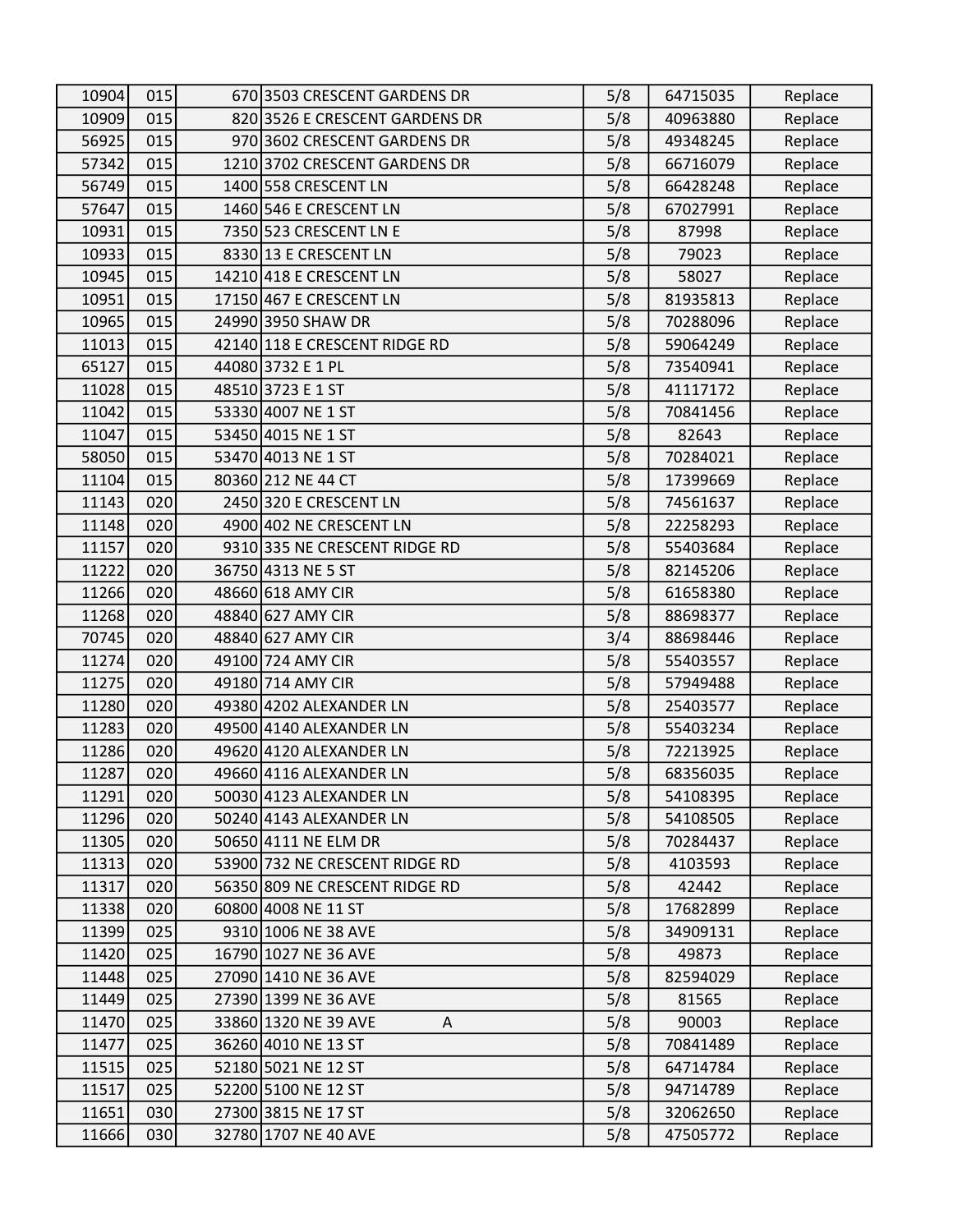| 11680 | 030 | 40670 1816 NE 41 AVE                       | 5/8  | 47244034 | Replace |
|-------|-----|--------------------------------------------|------|----------|---------|
| 11736 | 030 | 66200 1707 NE 47 AVE<br>$\mathbf{1}$       | 5/8  | 35922640 | Replace |
| 11758 | 030 | 71540 1603 NE CRESCENT RIDGE RD            | 5/8  | 70841440 | Replace |
| 11760 | 030 | 72520 1600 NE CRESCENT RIDGE RD<br>$\sf B$ | 5/8  | 76070086 | Replace |
| 11787 | 035 | 1230 931 E CRESCENT RIDGE RD<br>106        | 5/8  | 57126692 | Replace |
| 11792 | 035 | 1300 931 E CRESCENT RIDGE RD<br>118        | 5/8  | 70841618 | Replace |
| 11802 | 035 | 2450 931 E CRESCENT RIDGE RD<br>4          | 5/8  | 69312585 | Replace |
| 11853 | 035 | 23520 3925 VIRGINIA DR                     | 5/8  | 27961    | Replace |
| 11882 | 035 | 36260 4329 VIRGINIA DR                     | 5/8  | 20163164 | Replace |
| 11892 | 035 | 40180 4411 VIRGINIA DR                     | 5/8  | 70841710 | Replace |
| 11910 | 035 | 47530 4601 VIRGINIA DR<br>$\sf B$          | 5/8  | 55403385 | Replace |
| 64397 | 035 | 48700 4519 VIRGINIA DR                     | 5/8  | 32548991 | Replace |
| 57047 | 035 | 54950 50 E CUMBERLAND PK                   | 3/4S | 89879453 | Replace |
| 11930 | 035 | 55880 55 E CUMBERLAND PARK                 | 5/8  | 41116941 | Replace |
| 11976 | 040 | 17150 4603 E HIGHPOINT DR                  | 5/8  | 57949154 | Replace |
| 11978 | 040 | 18130 4601 E HIGHPOINT DR                  | 5/8  | 2863817  | Replace |
| 12013 | 040 | 34790 4308 E VASSIE DR                     | 5/8  | 44414799 | Replace |
| 12014 | 040 | 35280 4306 E VASSIE DR                     | 5/8  | 42064152 | Replace |
| 12028 | 040 | 41240 4415 E HIGHPOINT DR                  | 5/8  | 3240860  | Replace |
| 12031 | 040 | 42630 4409 E HIGHPOINT DR                  | 5/8  | 90679    | Replace |
| 12064 | 040 | 57820 815 E 41 AVE<br>B                    | 5/8  | 48439892 | Replace |
| 12067 | 040 | 59290 4102 HIGHPOINT DR E<br>Α             | 5/8  | 65598    | Replace |
| 12071 | 040 | 61550 4007 E HIGHPOINT DR<br>B             | 5/8  | 81613    | Replace |
| 12074 | 040 | 62230 4003 E HIGHPOINT DR                  | 5/8  | 22577332 | Replace |
| 12075 | 040 | 62720 4000 E HIGHPOINT DR                  | 5/8  | 70284232 | Replace |
| 12097 | 045 | 6090 1715 NE HOLT RD<br>$\mathbf{1}$       | 3/4  | 62934247 | Replace |
| 12126 | 045 | 27930 2762 UNIVERSAL HEIGHTS RD            | 5/8  | 5249685  | Replace |
| 12141 | 045 | 35280 2407 NE SHORT 19 ST                  | 5/8  | 4411654  | Replace |
| 12144 | 045 | 36750 2401 NE SHORT 19 ST                  | 5/8  | 72214013 | Replace |
| 12168 | 045 | 49000 2405 NE SHORT 23 ST                  | 5/8  | 84234327 | Replace |
| 12178 | 045 | 55370 2406 NE 23 ST                        | 5/8  | 66428207 | Replace |
| 12188 | 045 | 62300 2515 NE MAIN ST                      | 5/8  | 77761484 | Replace |
| 12204 | 045 | 73140 3100 NE ALABAMA AVE                  | 5/8  | 56290387 | Replace |
| 12209 | 050 | 1960 16 NE BEALLE CIR                      | 5/8  | 1279060  | Replace |
| 12217 | 050 | 4900 5 NE BEALLE CIR                       | 5/8  | 78271    | Replace |
| 12232 | 050 | 13230 2521 NE ALABAMA AVE                  | 3/4  | 85251557 | Replace |
| 12246 | 050 | 20580 2500 NE ALABAMA AVE                  | 5/8  | 47042115 | Replace |
| 12253 | 050 | 23520 1918 NE ANDERSON RD                  | 5/8  | 70284107 | Replace |
| 12280 | 050 | 38710 1914 NE GARBER ST                    | 5/8  | 18887    | Replace |
| 12330 | 050 | 61250 3520 19TH ST NE                      | 5/8  | 9110191  | Replace |
| 12372 | 055 | 14210 3406 NE MAPLE ST                     | 5/8  | 50533166 | Replace |
| 12433 | 055 | 41000 1923 NE 39 AVE                       | 5/8  | 78602243 | Replace |
| 12462 | 055 | 53410 4200 NE 21 ST                        | 5/8  | 59064309 | Replace |
| 12473 | 055 | 57820 4412 NE 21 ST                        | 5/8  | 39670338 | Replace |
| 12492 | 055 | 65660 2439 WARRIOR RD                      | 5/8  | 65486    | Replace |
| 12502 | 060 | 980 3100 WARRIOR RD                        | 5/8  | 66428240 | Replace |
| 12583 | 060 | 25190 5420 HOLT PETERSON RD                | 5/8  | 48927690 | Replace |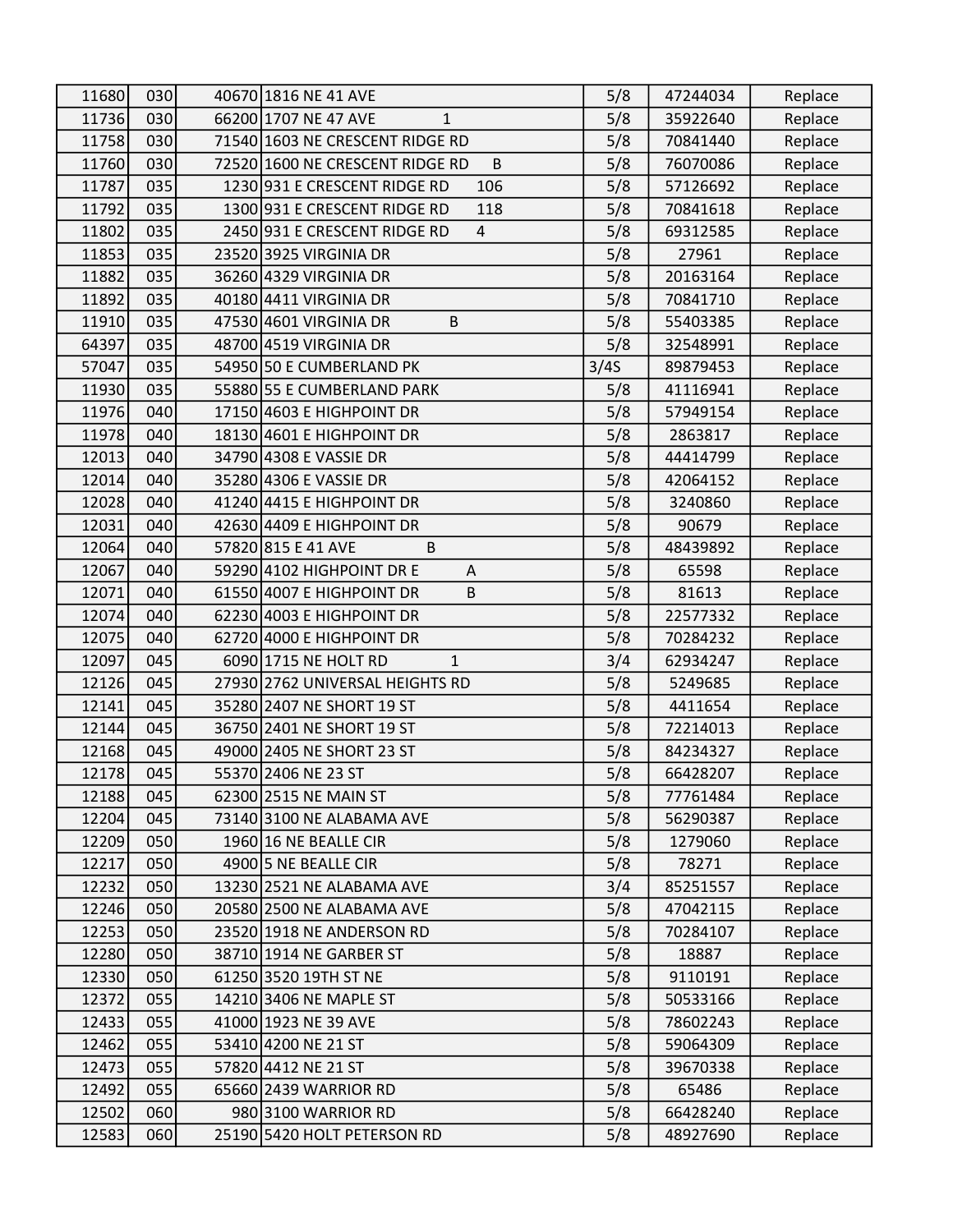| 12627 | 060 | 34790 4502 NE 20 ST                           | 5/8          | 55403439 | Replace |
|-------|-----|-----------------------------------------------|--------------|----------|---------|
| 12642 | 060 | 39690 4304 NE 20 ST                           | 5/8          | 41116798 | Replace |
| 12653 | 060 | 42440 4302 NE ALABAMA AVE                     | 5/8          | 37286571 | Replace |
| 12663 | 060 | 48510 4206 NE ALABAMA AVE                     | 5/8          | 56290426 | Replace |
| 12682 | 060 | 57330 1711 NE 40 AVE                          | 5/8          | 60000841 | Replace |
| 12685 | 060 | 58260 3900 NE ALABAMA AVE<br>1/2              | 5/8          | 46505013 | Replace |
| 12686 | 060 | 58310 3907 NE ALABAMA AVE                     | 5/8          | 76871    | Replace |
| 12695 | 065 | 2940 5 CIRCLEWOOD                             | 5/8          | 66715965 | Replace |
| 12701 | 065 | 5880 11 CIRCLEWOOD                            | 5/8          | 60000795 | Replace |
| 12748 | 065 | 2891033 CIRCLEWOOD                            | 5/8          | 57949114 | Replace |
| 12780 | 065 | 44590 88 CIRCLEWOOD                           | 5/8          | 66715962 | Replace |
| 12841 | 065 | 74480 156 CIRCLEWOOD                          | 5/8          | 30138588 | Replace |
| 12881 | 070 | 16170 12 OAKHILL CT                           | 5/8          | 70841619 | Replace |
| 12904 | 070 | 22390 3005 E 10 AVE                           | 5/8          | 3449001  | Replace |
| 12913 | 070 | 22680 3014 E 11 AVE                           | 5/8          | 7289891  | Replace |
| 12917 | 070 | 22760 3005 E 11 AVE                           | 5/8          | 2131075  | Replace |
| 12934 | 070 | 23520 1322 E 31 ST                            | 5/8          | 45684300 | Replace |
| 13134 | 071 | 16200 2800 E MCFARLAND BLVD<br>1105           | 5/8          | 52543    | Replace |
| 13140 | 071 | 17000 2800 E MCFARLAND BLVD<br>1007           | 5/8          | 64715130 | Replace |
| 13223 | 071 | 26450 2800 E MCFARLAND BLVD<br>408            | 5/8          | 57949335 | Replace |
| 13225 | 071 | 26550 2800 E MCFARLAND BLVD<br>405            | 5/8          | 46505118 | Replace |
| 13264 | 071 | 53800 2600 E MCFARLAND BLVD<br>${\sf R}$      | 3/4          | 54118483 | Replace |
| 13266 | 071 | 54020 2600 E MCFARLAND BLVD<br>W              | $\mathbf{1}$ | 56446606 | Replace |
| 13268 | 071 | 54050 2600 E MCFARLAND BLVD<br>Y              | $\mathbf{1}$ | 43053969 | Replace |
| 13321 | 075 | 21020 46 NE COKE AVE                          | 5/8          | 59399310 | Replace |
| 13344 | 075 | 37730 5 NE STEVENSON PL                       | 5/8          | 48559    | Replace |
| 13379 | 075 | 58000 3720 NE 24 ST                           | 5/8          | 59399218 | Replace |
| 13389 | 080 | 4410 7 NE ROSS DR                             | 5/8          | 33832629 | Replace |
| 66955 | 080 | 11250 2720 NE 39 AVE                          | 3/4          | 78374452 | Replace |
| 13418 | 080 | 20090 2619 NE 39 AVE                          | 5/8          | 81136143 | Replace |
| 13424 | 080 | 23030 3902 NE 24 ST                           | 5/8          | 55403500 | Replace |
| 13465 | 080 | 46060 3907 NE 22 ST                           | 5/8          | 5164654  | Replace |
| 13483 | 080 | 56840 3911 NE 21 ST                           | 5/8          | 67028048 | Replace |
| 13551 | 085 | E <sub>5</sub><br>2670 608 NE JACK WARNER PKY | 5/8          | 51830183 | Replace |
| 13641 | 085 | 12040 630 NE 5 ST<br>209                      | 5/8          | 1830132  | Replace |
| 13642 | 085 | 12060 630 NE 5 ST<br>204                      | 5/8          | 48927788 | Replace |
| 13647 | 085 | 12160 630 NE 5 ST<br>211                      | 5/8          | 61658470 | Replace |
| 13656 | 085 | C <sub>3</sub><br>13440 424 NE 7 AVE          | 5/8          | 25982013 | Replace |
| 13657 | 085 | 13460 424 NE 7 AVE<br>C7                      | 5/8          | 69848853 | Replace |
| 13658 | 085 | 13480 424 NE 7 AVE<br>C <sub>5</sub>          | 5/8          | 46095738 | Replace |
| 13663 | 085 | 13800 424 NE 7 AVE<br>D <sub>3</sub>          | 5/8          | 70283972 | Replace |
| 13684 | 090 | 9110 400 NE 8 AVE<br>B                        | 5/8          | 44204227 | Replace |
| 13706 | 090 | 9920 422 NE 8 AVE<br>E                        | 5/8          | 20510836 | Replace |
| 13733 | 090 | 11420 440 NE 8 AVE<br>L                       | 5/8          | 71847657 | Replace |
| 13746 | 090 | E<br>12850 429 NE 8 AVE                       | 5/8          | 3490020  | Replace |
| 13754 | 090 | 19500 427 NE 8 AVE<br>Н                       | 5/8          | 68142279 | Replace |
| 13756 | 090 | 19700 427 NE 8 AVE<br>Α                       | 5/8          | 66716164 | Replace |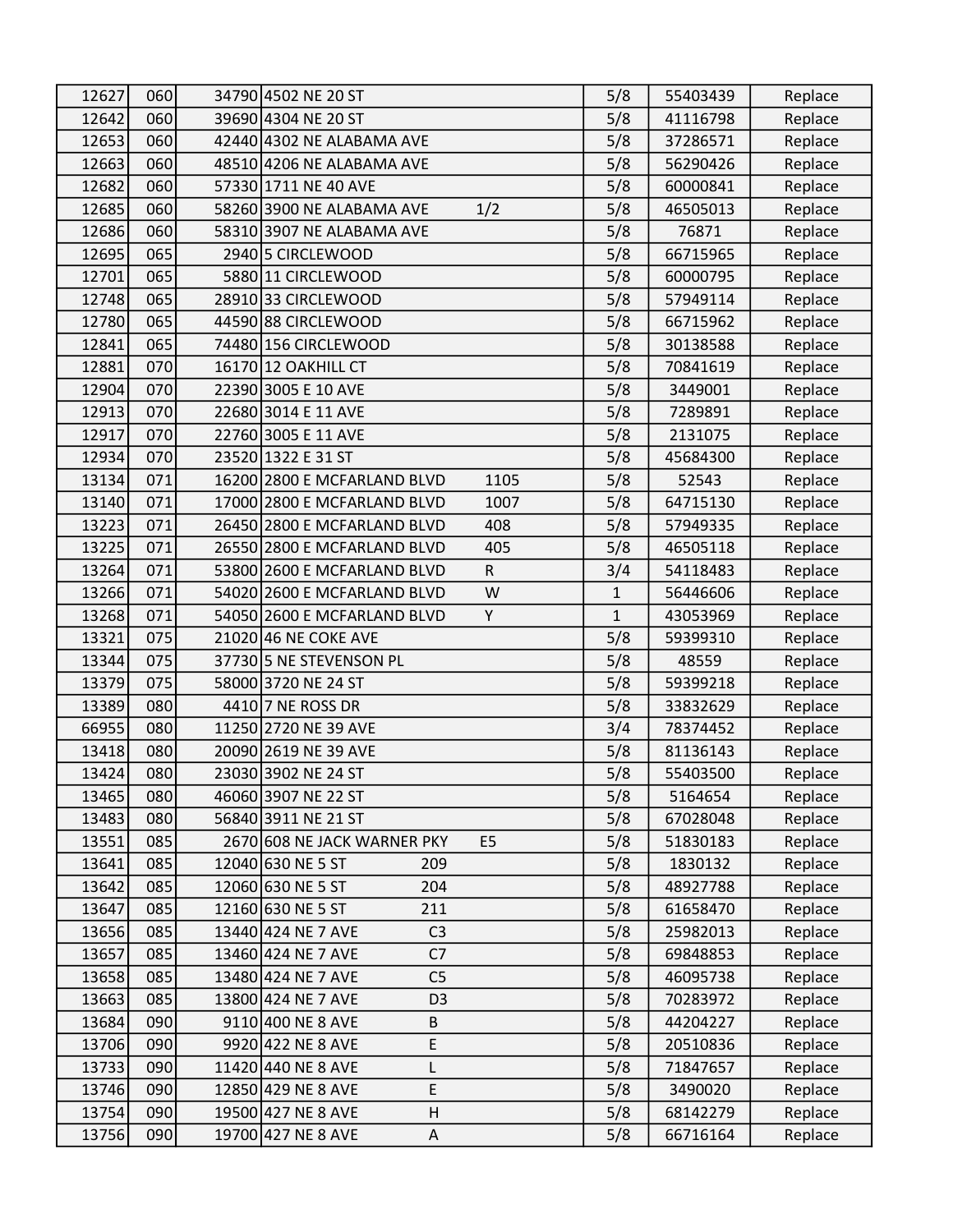| 13786 | 090 | 24300 423 NE 8 AVE<br>B              | 5/8          | 33250283 | Replace |
|-------|-----|--------------------------------------|--------------|----------|---------|
| 13823 | 090 | 61610 700 HELEN KELLER BLVD          | $\mathbf{1}$ | 47751147 | Replace |
| 13845 | 090 | 71900 621 HELEN KELLER BLVD<br>A     | 3/4          | 65474469 | Replace |
| 13921 | 095 | 40000 1130 NE JACK WARNER PKY<br>A11 | 5/8          | 4411600  | Replace |
| 13922 | 095 | 40100 1130 NE JACK WARNER PKY<br>C11 | 5/8          | 102974   | Replace |
| 63055 | 217 | 49240 2644 LANIER AVE<br>G           | 3/4          | 69593590 | Replace |
| 63054 | 217 | F<br>49320 2644 LANIER AVE           | 3/4          | 69889340 | Replace |
| 62985 | 217 | 49380 3291 HOPE BLVD<br>Α            | 3/4          | 69889347 | Replace |
| 63157 | 217 | $\mathsf C$<br>51120 3480 CORDELL ST | 3/4          | 69889261 | Replace |
| 63163 | 217 | G<br>51220 3480 CORDELL ST           | 3/4          | 69889282 | Replace |
| 63234 | 217 | 52060 3451 CORDELL ST<br>B           | 3/4          | 69889281 | Replace |
| 20138 | 260 | 74480 4919 GREENVIEW DR              | 5/8          | 77761655 | Replace |
| 67020 | 260 | 85010 4420 21 ST<br>B43              | 3/4          | 78602024 | Replace |
| 67178 | 260 | 85140 4420 21 ST<br><b>B6</b>        | 3/4          | 78602063 | Replace |
| 67094 | 260 | 85270 4420 21 ST<br>C1               | 3/4          | 78602103 | Replace |
| 67101 | 260 | 85290 4420 21 ST<br>A1               | 3/4          | 78602106 | Replace |
| 67163 | 260 | 85540 4420 21 ST<br>C <sub>29</sub>  | 3/4          | 78602089 | Replace |
| 67085 | 260 | 85640 4420 21 ST<br>A33              | 3/4          | 78602193 | Replace |
| 67110 | 260 | 85690 4420 21 ST<br>A35              | 3/4          | 78602080 | Replace |
| 67074 | 260 | 86250 4420 21 ST<br>A12              | 3/4          | 78602078 | Replace |
| 67102 | 260 | 86310 4420 21 ST<br>A10              | 3/4          | 78602086 | Replace |
| 67180 | 260 | 86390 4420 21 ST<br>A62              | 3/4          | 78601974 | Replace |
| 67122 | 260 | 86750 4420 21 ST<br>A67              | 3/4          | 78602021 | Replace |
| 67150 | 260 | 86870 4420 21 ST<br>C69              | 3/4          | 78602027 | Replace |
| 67162 | 260 | 87260 4420 21 ST<br><b>B47</b>       | 3/4          | 78602011 | Replace |
| 20200 | 262 | 7620 4130 68 AVE                     | 5/8          | 71847628 | Replace |
| 20266 | 262 | 15600 7806 52 ST                     | 5/8          | 34623585 | Replace |
| 20274 | 262 | B<br>16400 8620 SANDERS FERRY RD     | 5/8          | 29274605 | Replace |
| 20298 | 262 | 17600 7807 52 ST                     | 5/8          | 38855550 | Replace |
| 20299 | 262 | 17700 7701 52 ST                     | 5/8          | 44414916 | Replace |
| 20306 | 262 | 19110 7321 52 ST                     | 5/8          | 36350054 | Replace |
| 20318 | 262 | 22620 5500 CULVER RD                 | 1            | 50182015 | Replace |
| 20335 | 262 | 26000 4535 CULVER RD                 | 5/8          | 65103219 | Replace |
| 20365 | 262 | 33810 4321 60 CT                     | 5/8          | 65103032 | Replace |
| 20372 | 262 | 36750 4007 60 CT                     | 5/8          | 65103031 | Replace |
| 20428 | 265 | 10780 4909 CLOVER RD                 | 5/8          | 20681021 | Replace |
| 20674 | 270 | 31700 7235 SANDERS FERRY RD          | 5/8          | 34105544 | Replace |
| 20676 | 270 | 31830 7252 JOHNSON RD                | 5/8          | 62045717 | Replace |
| 20677 | 270 | 31880 3508 SAGE DR                   | 5/8          | 64060956 | Replace |
| 20694 | 270 | 32320 6510 JOHNSON RD                | 5/8          | 34592642 | Replace |
| 20695 | 270 | 32340 6422 JOHNSON RD                | 5/8          | 36277504 | Replace |
| 20705 | 270 | 34710 3511 60 AVE                    | 5/8          | 36350080 | Replace |
| 20714 | 270 | 38220 3 CULVER RD                    | 5/8          | 65103153 | Replace |
| 20718 | 270 | 40180 5730 33 ST                     | 5/8          | 39670766 | Replace |
| 20719 | 270 | 40670 5720 33 ST                     | 5/8          | 49348508 | Replace |
| 20726 | 270 | 43250 5635 31 ST                     | 5/8          | 50533127 | Replace |
| 20746 | 270 | 51450 3015 52 CT                     | 5/8          | 50533048 | Replace |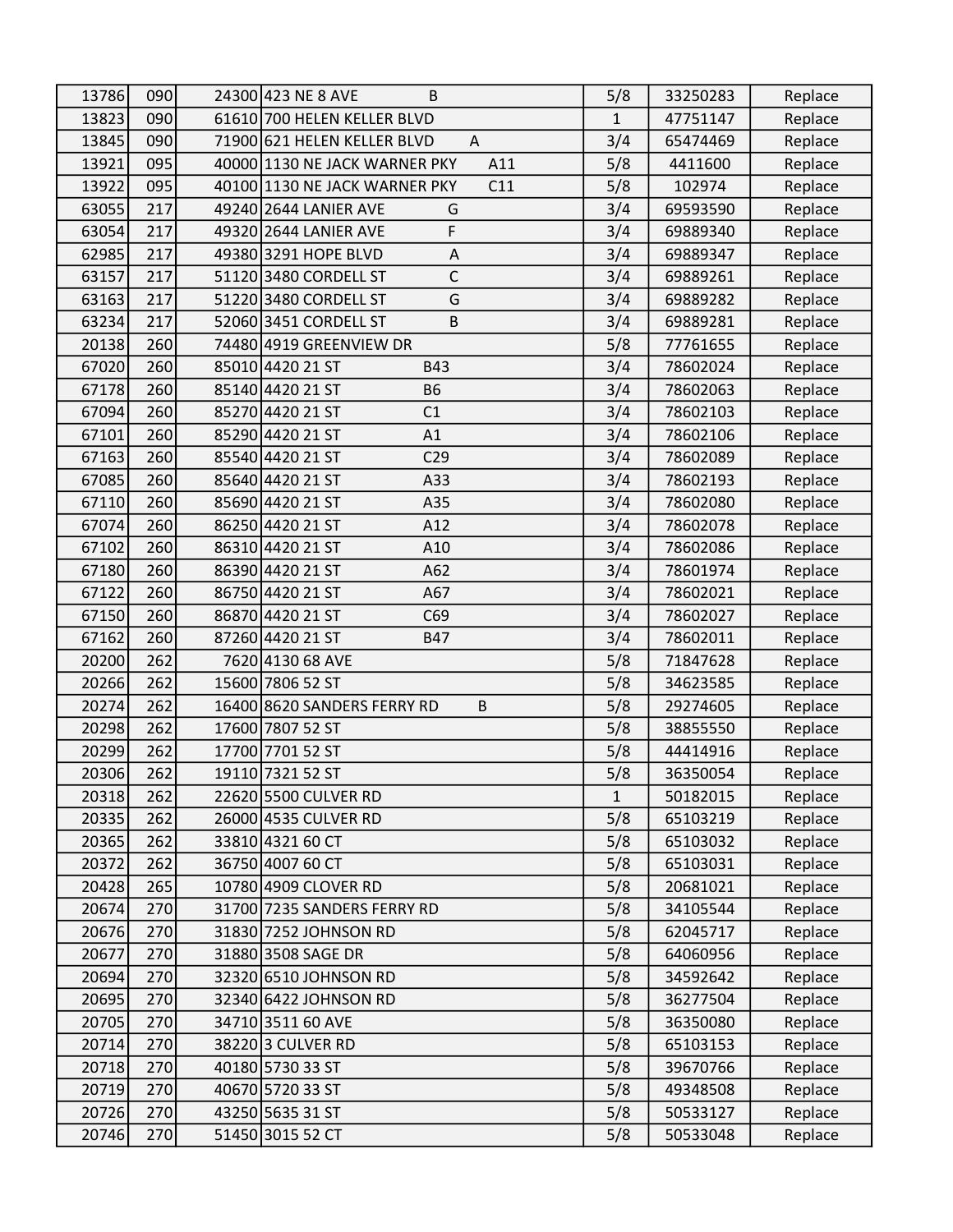| 20747 | 270 | 51940 3021 52 CT                | 5/8          | 50533220 | Replace |
|-------|-----|---------------------------------|--------------|----------|---------|
| 20941 | 275 | 5880 1535 43 AVE                | 3/4S         | 90357456 | Replace |
| 21128 | 280 | 26950 828 CLINTON DR            | 5/8          | 75578299 | Replace |
| 24984 | 301 | 960 9019 TIFFANY WAY            | 5/8          | 21683233 | Replace |
| 21532 | 302 | 20930 1995 LENOX DR             | 5/8          | 64714994 | Replace |
| 21562 | 302 | 29950 10000 MEADOWOOD DR        | 5/8          | 42063834 | Replace |
| 21566 | 302 | 30120 10101 EMPRESS BLVD        | 5/8          | 48439831 | Replace |
| 21593 | 302 | 31350 2023 STARDUST DR          | 5/8          | 45684603 | Replace |
| 21594 | 302 | 31400 2019 STARDUST DR          | 5/8          | 34156842 | Replace |
| 21602 | 302 | 31800 2010 STARDUST DR          | 5/8          | 65192804 | Replace |
| 21606 | 302 | 32000 9718 MOONLIGHT DR         | 5/8          | 50116764 | Replace |
| 21617 | 302 | 32550 9754 MOONLIGHT DR         | 5/8          | 64715100 | Replace |
| 21622 | 302 | 33000 9808 MOONLIGHT DR         | 5/8          | 42863990 | Replace |
| 21630 | 302 | 34050 9839 MOONLIGHT DR         | 5/8          | 64714872 | Replace |
| 21650 | 302 | 35100 9707 MOONLIGHT DR         | 5/8          | 16471779 | Replace |
| 21665 | 302 | 35850 2308 STARLIGHT DR         | 5/8          | 50116721 | Replace |
| 21688 | 302 | 38500 2327 STARLIGHT DR         | 5/8          | 50532954 | Replace |
| 21725 | 302 | 40450 2429 ALEXANDER DR         | 5/8          | 52282755 | Replace |
| 21757 | 302 | 44100 2502 STARDUST DR          | 5/8          | 57949301 | Replace |
| 21780 | 302 | 47200 2609 STARDUST DR          | 5/8          | 57215977 | Replace |
| 21804 | 302 | 48400 10101 MAGNOLIA VILLAGE DR | 5/8          | 80013768 | Replace |
| 21876 | 302 | 51970 10230 CHANDLERS CROSSING  | 5/8          | 64714859 | Replace |
| 21919 | 303 | 37320 2447 MAGNOLIA PARK CIR    | 5/8          | 48439690 | Replace |
| 22147 | 303 | 56720 10440 SUNNYLAND DR        | 5/8          | 50116881 | Replace |
| 22170 | 303 | 65000 2313 MAXWELL LOOP RD      | 5/8          | 39670787 | Replace |
| 62423 | 303 | 65300 2301 MAXWELL LOOP RD      | 5/8          | 71254467 | Replace |
| 22194 | 303 | 70520 10566 OLD GREENSBORO RD   | 5/8          | 57949511 | Replace |
| 22209 | 303 | 71210 1800 COLLIER WAY          | 3/4          | 62527596 | Replace |
| 22230 | 303 | 71620 2070 COLLIER WAY          | 5/8          | 81136089 | Replace |
| 22234 | 303 | 71680 2086 COLLIER WAY          | 5/8          | 64714751 | Replace |
| 22248 | 303 | 73240 2003 HARRISON DR          | 5/8          | 64060832 | Replace |
| 22287 | 303 | 80650 10956 OLD GREENSBORO RD   | 5/8          | 81936042 | Replace |
| 22325 | 303 | 85950 1661 SPENCER DR           | 5/8          | 38855484 | Replace |
| 22346 | 303 | 87200 1471 SPENCER DR           | 5/8          | 64060729 | Replace |
| 22717 | 304 | 90440 1139 WISTERIA DR          | 5/8          | 16758573 | Replace |
| 22790 | 304 | 97350 8701 OLD GREENSBORO RD    | 5/8          | 29273959 | Replace |
| 22817 | 304 | 98550 929 MAPLEWOOD DR          | 5/8          | 56733746 | Replace |
| 22820 | 304 | 98630 909 MAPLEWOOD DR          | 5/8          | 56733747 | Replace |
| 22854 | 304 | 99900 721 HILLCREST SCHOOL RD   | 1            | 59743973 | Replace |
| 22856 | 304 | 99920 8200 S HWY 69             | 5/8          | 23418437 | Replace |
| 22948 | 305 | 33320 72 SAHAMA VILLAGE         | 5/8          | 61658222 | Replace |
| 23027 | 305 | 64190 3800 MILL CREEK LN        | 5/8          | 81936055 | Replace |
| 23079 | 306 | 1580 5423 KAULOOSA AVE<br>A     | $\mathbf{1}$ | 65136453 | Replace |
| 23081 | 306 | 1700 5245 KAULOOSA AVE          | 1            | 65474774 | Replace |
| 23276 | 306 | 48570 1047 61 ST                | 5/8          | 55403601 | Replace |
| 23312 | 306 | 58310 1026 PLANTATION RD        | 5/8          | 56290305 | Replace |
| 23330 | 306 | 59760 1333 CROSSLANE RD         | $\mathbf{1}$ | 65474586 | Replace |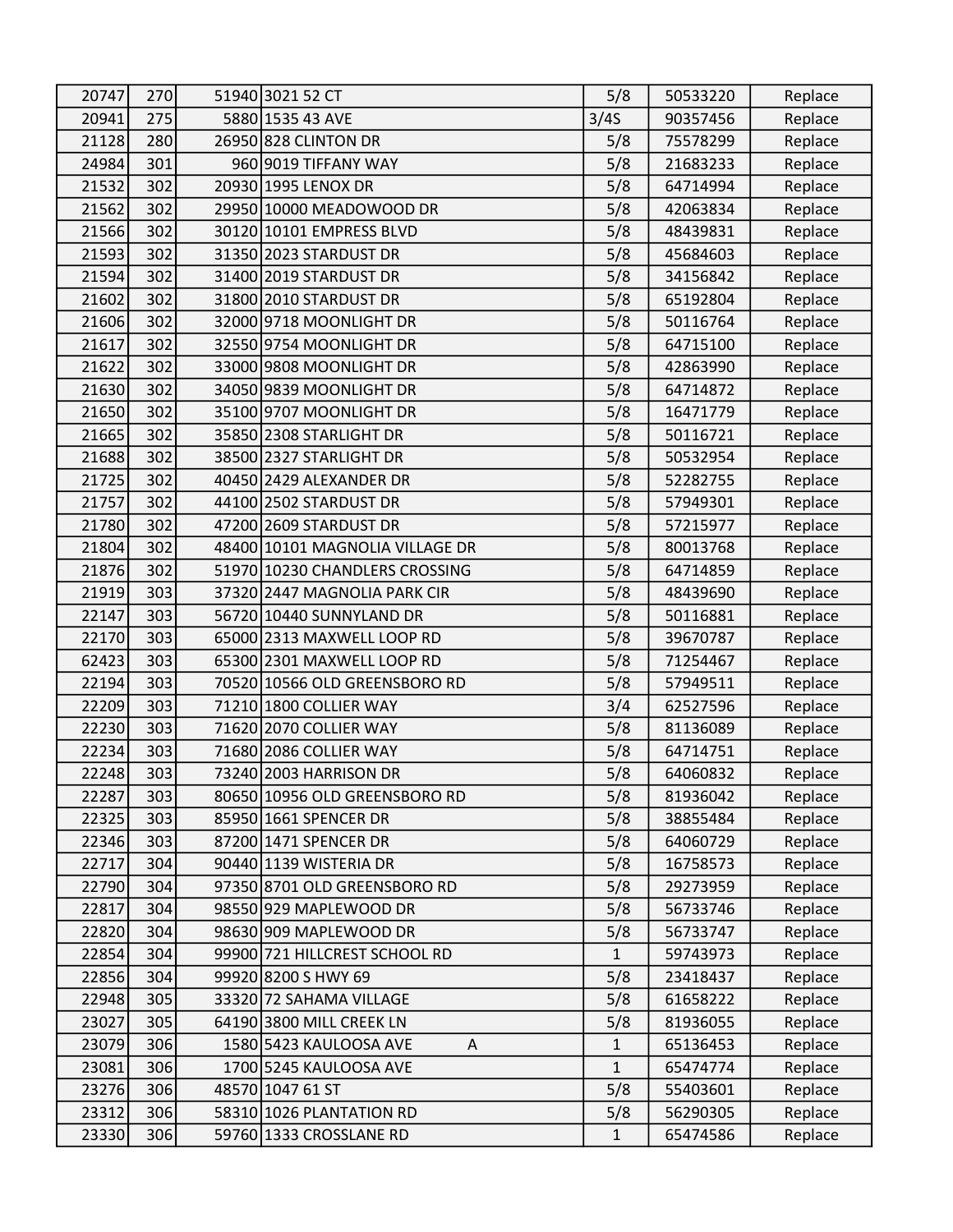| 23357 | 306 | 60910 6543 11 CT          |              | 5/8 | 56290234 | Replace |
|-------|-----|---------------------------|--------------|-----|----------|---------|
| 23389 | 306 | 61810 901 66 ST           |              | 5/8 | 56290311 | Replace |
| 23392 | 306 | 61870 825 66 ST           |              | 5/8 | 65103145 | Replace |
| 23583 | 306 | 92350 1516 PLANTATION LN  |              | 5/8 | 58652473 | Replace |
| 23586 | 306 | 92500 1507 PLANTATION LN  |              | 5/8 | 57215856 | Replace |
| 23587 | 306 | 92550 1501 PLANTATION LN  |              | 5/8 | 57215858 | Replace |
| 23604 | 307 | 1240 1601 MIMOSA PARK RD  | 33           | 5/8 | 43064683 | Replace |
| 23605 | 307 | 1260 1601 MIMOSA PARK RD  | 34           | 5/8 | 47505651 | Replace |
| 23606 | 307 | 1280 1601 MIMOSA PARK RD  | $\mathbf{1}$ | 5/8 | 42863820 | Replace |
| 23611 | 307 | 1380 1601 MIMOSA PARK RD  | 6            | 5/8 | 26169236 | Replace |
| 23613 | 307 | 1420 1601 MIMOSA PARK RD  | 8            | 5/8 | 33250462 | Replace |
| 23616 | 307 | 1480 1601 MIMOSA PARK RD  | 11           | 5/8 | 35194372 | Replace |
| 23642 | 307 | 2000 1601 MIMOSA PARK RD  | 117          | 5/8 | 22258057 | Replace |
| 23644 | 307 | 2040 1601 MIMOSA PARK RD  | 119          | 5/8 | 36599659 | Replace |
| 23653 | 307 | 2220 1601 MIMOSA PARK RD  | 70           | 5/8 | 24976418 | Replace |
| 23672 | 307 | 2660 1601 MIMOSA PARK RD  | 85           | 5/8 | 25474997 | Replace |
| 23681 | 307 | 2930 1601 MIMOSA PARK RD  | 53           | 5/8 | 64715110 | Replace |
| 23685 | 307 | 2970 1601 MIMOSA PARK RD  | 57           | 5/8 | 33250155 | Replace |
| 23686 | 307 | 3800 1601 MIMOSA PARK RD  | 58           | 5/8 | 42297340 | Replace |
| 23691 | 307 | 3850 1601 MIMOSA PARK RD  | 63           | 5/8 | 21080256 | Replace |
| 23707 | 307 | 11220 1601 MIMOSA PARK RD | 129          | 5/8 | 37125440 | Replace |
| 23709 | 307 | 11260 1601 MIMOSA PARK RD | 131          | 5/8 | 44414844 | Replace |
| 23721 | 307 | 11480 1601 MIMOSA PARK RD | 142          | 5/8 | 42387954 | Replace |
| 23728 | 307 | 11730 1601 MIMOSA PARK RD | 149          | 5/8 | 54103482 | Replace |
| 23729 | 307 | 11750 1601 MIMOSA PARK RD | 191          | 5/8 | 52282634 | Replace |
| 23734 | 307 | 11850 1601 MIMOSA PARK RD | 151          | 5/8 | 51067383 | Replace |
| 23735 | 307 | 11870 1601 MIMOSA PARK RD | 152          | 5/8 | 36227340 | Replace |
| 23743 | 307 | 12030 1601 MIMOSA PARK RD | 183          | 5/8 | 21476620 | Replace |
| 23747 | 307 | 12640 1601 MIMOSA PARK RD | 158          | 5/8 | 21683080 | Replace |
| 23752 | 307 | 12740 1601 MIMOSA PARK RD | 163          | 5/8 | 67691526 | Replace |
| 23758 | 307 | 12860 1601 MIMOSA PARK RD | 169          | 5/8 | 53250731 | Replace |
| 23760 | 307 | 12900 1601 MIMOSA PARK RD | 93           | 5/8 | 19971830 | Replace |
| 23762 | 307 | 12940 1601 MIMOSA PARK RD | 95           | 5/8 | 51067444 | Replace |
| 23769 | 307 | 13080 1601 MIMOSA PARK RD | 102          | 5/8 | 55403352 | Replace |
| 23772 | 307 | 13140 1601 MIMOSA PARK RD | 105          | 5/8 | 47981905 | Replace |
| 23775 | 307 | 40060 1601 MIMOSA PARK RD | 217          | 5/8 | 59064241 | Replace |
| 23776 | 307 | 40080 1601 MIMOSA PARK RD | 216          | 5/8 | 42064091 | Replace |
| 23784 | 307 | 40240 1601 MIMOSA PARK RD | 208          | 5/8 | 18631785 | Replace |
| 23793 | 307 | 40420 1601 MIMOSA PARK RD | 199          | 5/8 | 20897415 | Replace |
| 23797 | 307 | 40500 1601 MIMOSA PARK RD | 195          | 5/8 | 56810406 | Replace |
| 23798 | 307 | 40520 1601 MIMOSA PARK RD | 194          | 5/8 | 42064168 | Replace |
| 23799 | 307 | 40540 1601 MIMOSA PARK RD | 193          | 5/8 | 18825187 | Replace |
| 23802 | 307 | 40700 1601 MIMOSA PARK RD | 226          | 5/8 | 21575724 | Replace |
| 23816 | 307 | 41260 1601 MIMOSA PARK RD | 174          | 5/8 | 44415016 | Replace |
| 23817 | 307 | 41280 1601 MIMOSA PARK RD | 173          | 5/8 | 71847777 | Replace |
| 23819 | 307 | 41320 1601 MIMOSA PARK RD | 171          | 5/8 | 23711612 | Replace |
| 23843 | 308 | 21630 1520 HONEYLOCUST DR |              | 5/8 | 49868955 | Replace |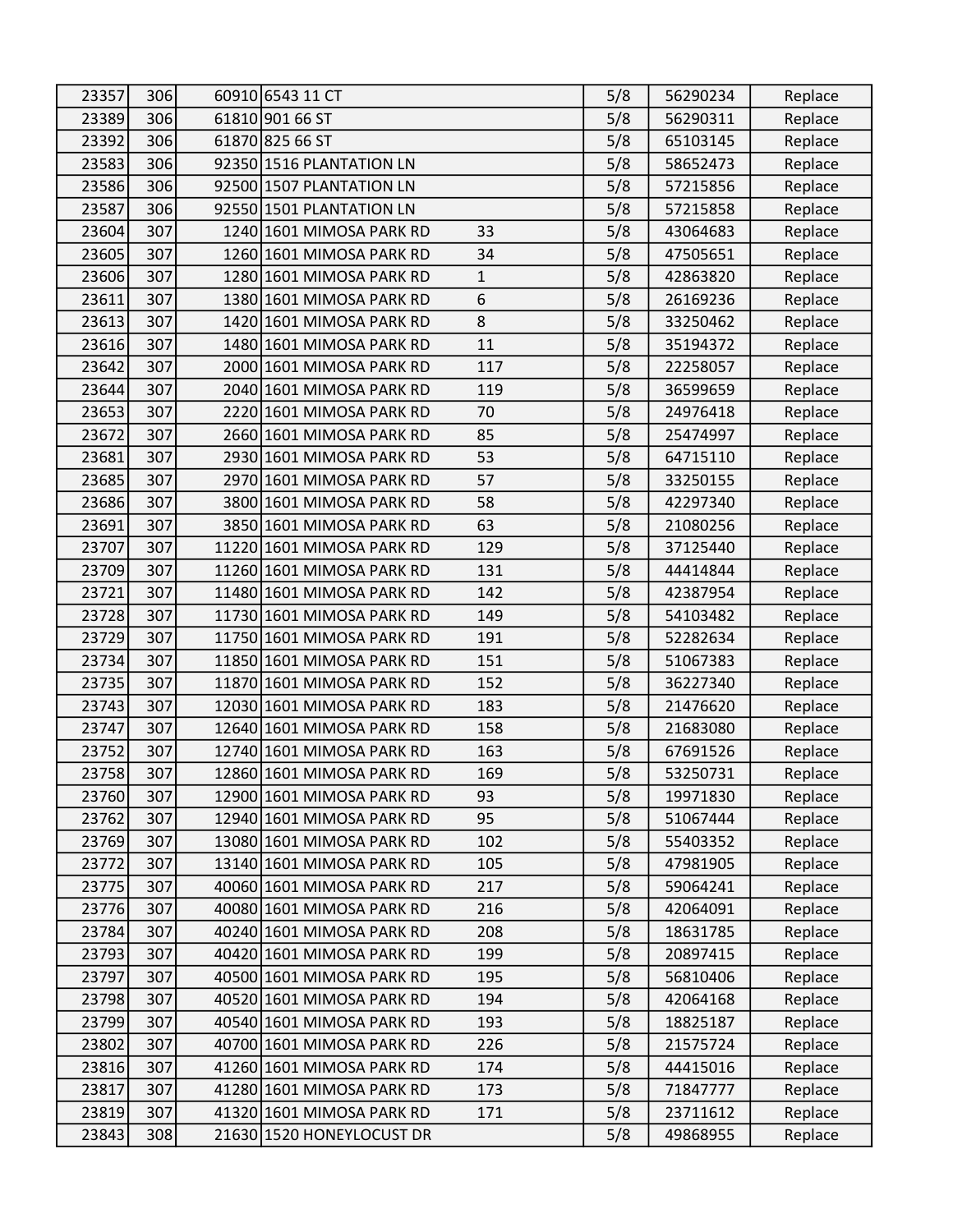| 23929 | 308 | 38450 1718 LINDENFIELD LN      | 5/8 | 35283625 | Replace |
|-------|-----|--------------------------------|-----|----------|---------|
| 23994 | 308 | 42900 1617 OZIER DR            | 5/8 | 49868888 | Replace |
| 24034 | 308 | 47650 1630 HONEYLOCUST DR      | 5/8 | 61657712 | Replace |
| 24092 | 308 | 75650 1688 HUNTERS RUN         | 5/8 | 61657625 | Replace |
| 24093 | 308 | 75690 1692 HUNTERS RUN         | 5/8 | 61657620 | Replace |
| 24108 | 308 | 76210 1601 HUNTERS RUN         | 5/8 | 61657591 | Replace |
| 24148 | 308 | 77550 1318 MALLARD CIR         | 1   | 56446657 | Replace |
| 24223 | 308 | 80850 7724 MERGANSER PL        | 5/8 | 55403598 | Replace |
| 24305 | 308 | 87400 7701 PINTAIL LN          | 5/8 | 56810277 | Replace |
| 24444 | 309 | 18060 1331 MANORA ESTATES DR   | 5/8 | 51067254 | Replace |
| 24446 | 309 | 18090 1301 MANORA ESTATES DR   | 5/8 | 56733663 | Replace |
| 24455 | 309 | 18780 8120 SKYLARK DR          | 5/8 | 56733732 | Replace |
| 24474 | 309 | 19040 1233 MANORA ESTATES DR   | 5/8 | 61657735 | Replace |
| 24504 | 309 | 22040 8045 SUNSHINE CIR        | 5/8 | 61658501 | Replace |
| 24521 | 309 | 22300 1360 MISTY LN            | 5/8 | 56733789 | Replace |
| 24562 | 309 | 28420 8031 LAUREL OAKS LN      | 5/8 | 27290011 | Replace |
| 24639 | 309 | 51900 1181 AUXFORD AVE         | 5/8 | 20305858 | Replace |
| 24713 | 309 | 54180 8430 DIAMOND OAK DR      | 1   | 56810641 | Replace |
| 24738 | 309 | 57800 1343 AUXFORD AVE         | 5/8 | 59399115 | Replace |
| 24806 | 310 | 5390 4115 GREENSBORO AVE       | 5/8 | 37367123 | Replace |
| 24825 | 310 | 13720 418 42 ST                | 5/8 | 18958584 | Replace |
| 24828 | 310 | 14700 412 42 ST                | 5/8 | 25474867 | Replace |
| 24844 | 310 | 22100 4210 5 AVE               | 5/8 | 17953624 | Replace |
| 24846 | 310 | 22540 506 43 ST                | 5/8 | 44415046 | Replace |
| 24850 | 310 | 25480 308 SKYLAND BLVD         | 5/8 | 33567403 | Replace |
| 24859 | 310 | 28910 523 43 ST                | 5/8 | 43064873 | Replace |
| 24872 | 310 | 3<br>33680 4215 GREENSBORO AVE | 5/8 | 28130225 | Replace |
| 24877 | 310 | 36850 4029 GREENSBORO AVE<br>А | 5/8 | 32860066 | Replace |
| 24881 | 310 | 37730 605 41 ST                | 5/8 | 27673296 | Replace |
| 24895 | 310 | 42630 508 41 ST                | 5/8 | 32449631 | Replace |
| 24909 | 310 | 49490 104 41 ST                | 5/8 | 16863272 | Replace |
| 24910 | 310 | 49980 100 41 ST                | 5/8 | 65102817 | Replace |
| 24911 | 310 | 50470 6 E 41 ST                | 5/8 | 42297421 | Replace |
| 24914 | 310 | 51940 14 E 41 ST               | 5/8 | 71847611 | Replace |
| 24922 | 310 | 55860 36 E 41 ST               | 5/8 | 41117156 | Replace |
| 24929 | 310 | 59290 240 E 41 ST              | 5/8 | 57216175 | Replace |
| 24934 | 310 | 61740 231 E 41 ST              | 5/8 | 50293858 | Replace |
| 24941 | 310 | 65170 33 E 41 ST               | 5/8 | 44978995 | Replace |
| 24942 | 310 | 65660 29 E 41 ST               | 5/8 | 24411254 | Replace |
| 24943 | 310 | 66150 25 E 41 ST               | 5/8 | 52337494 | Replace |
| 24950 | 310 | 69580 3 E 41 ST                | 5/8 | 38586246 | Replace |
| 24958 | 310 | 73010 411 41 ST                | 5/8 | 21384085 | Replace |
| 24967 | 310 | 76930 520 40 ST                | 5/8 | 76636857 | Replace |
| 24970 | 310 | 78400 524 40 ST                | 5/8 | 21387594 | Replace |
| 24971 | 310 | 78890 526 40 ST                | 5/8 | 36138874 | Replace |
| 24972 | 310 | 79380 602 40 ST                | 5/8 | 37325961 | Replace |
| 24980 | 310 | 83300 609 40 ST                | 5/8 | 72214166 | Replace |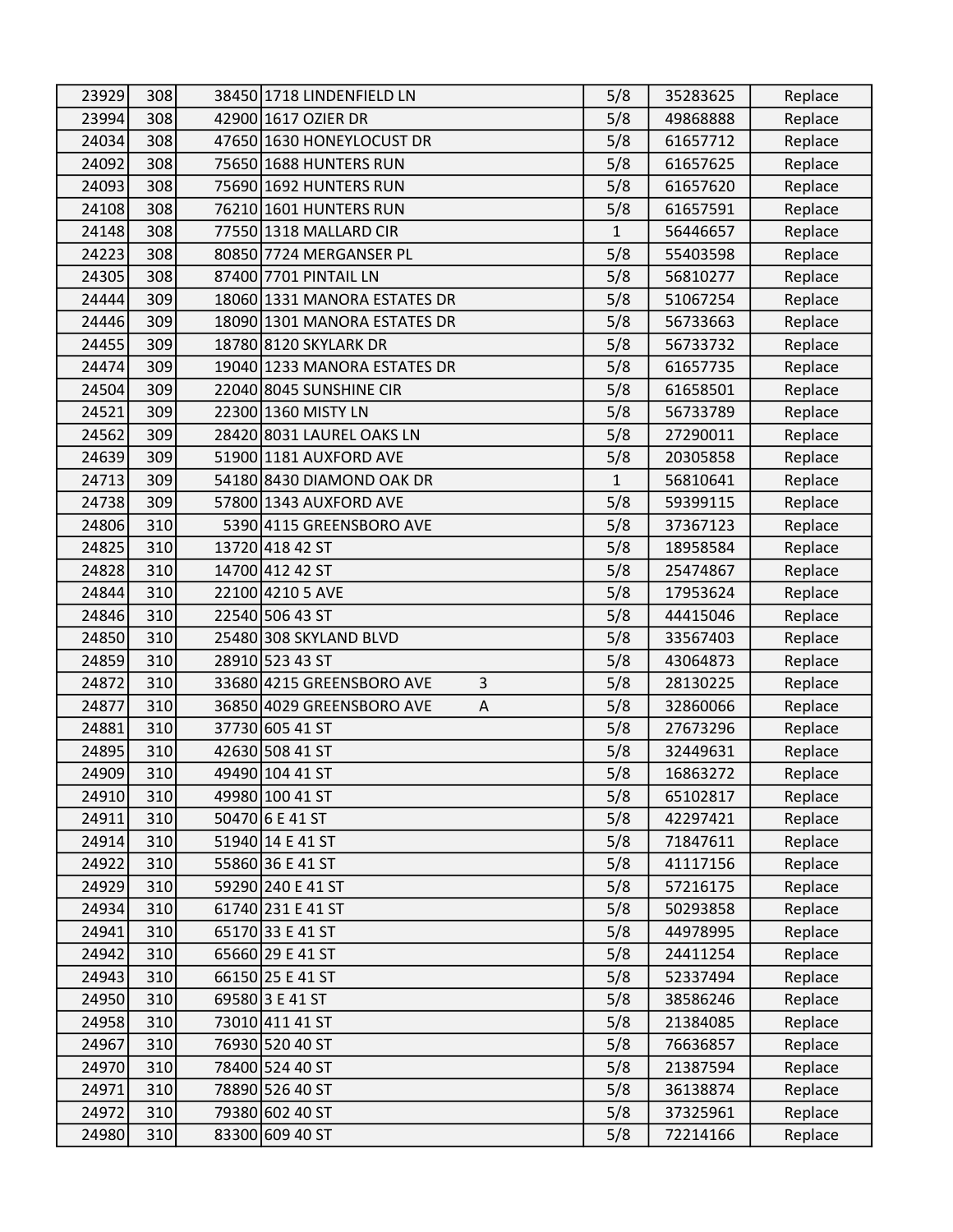| 63354 | 311 | 28030 7402 S HWY 69         |      | 5/8          | 45684545 | Replace |
|-------|-----|-----------------------------|------|--------------|----------|---------|
| 25047 | 311 | 31780 7548 MARIGOLD LN      |      | 5/8          | 57216301 | Replace |
| 25056 | 311 | 32100 723 76 ST             |      | 5/8          | 57126735 | Replace |
| 25090 | 311 | 34150 683 WEATHERBY DR      |      | 5/8          | 57216211 | Replace |
| 25099 | 311 | 34520 714 WEATHERBY DR      |      | 5/8          | 57216312 | Replace |
| 25132 | 311 | 35480 833 WEATHERBY DR      |      | 5/8          | 57216242 | Replace |
| 25295 | 312 | 16900 791 FARMDALE DR       |      | 5/8          | 13968887 | Replace |
| 25310 | 312 | 18450 685 HOMESTEAD LN      |      | $\mathbf{1}$ | 54157489 | Replace |
| 25315 | 312 | 18550 655 HOMESTEAD LN      |      | 5/8          | 51067218 | Replace |
| 25331 | 312 | 19290 9913 FIELDSTONE LN    |      | $\mathbf{1}$ | 65371910 | Replace |
| 25332 | 312 | 19300 9913 FIELDSTONE LN    |      | 5/8          | 74561583 | Replace |
| 25354 | 312 | 20050 741 AMBERWOOD DR      |      | 5/8          | 51830214 | Replace |
| 25362 | 312 | 20320 634 HOMESTEAD LN      |      | 5/8          | 49348489 | Replace |
| 25375 | 312 | 20620 541 HOMESTEAD LN      |      | 5/8          | 49869034 | Replace |
| 25382 | 312 | 28870 578 HOMESTEAD LN      |      | 5/8          | 57127085 | Replace |
| 25471 | 312 | 36290 605 HIGHFIELD RD      |      | 5/8          | 76069943 | Replace |
| 25557 | 312 | 50640 8722 REMINGTON PKY    |      | 5/8          | 48439559 | Replace |
| 25583 | 312 | 51380 537 BROWNING DR       |      | 5/8          | 47505923 | Replace |
| 25606 | 312 | 67600 533 CAMILLE LN        |      | 5/8          | 60000464 | Replace |
| 25633 | 312 | 72480 469 BROWNING DR       |      | 5/8          | 45684320 | Replace |
| 25642 | 312 | 72820 411 BROWNING DR       |      | 5/8          | 64060677 | Replace |
| 25654 | 312 | 73120 8938 ROLLING HILLS DR |      | 5/8          | 23247295 | Replace |
| 25743 | 312 | 78720 8708 POTOMAC CT       |      | 5/8          | 25838993 | Replace |
| 25747 | 312 | 78880 8751 POTOMAC CT       |      | 5/8          | 35497904 | Replace |
| 62106 | 313 | 45950 296 OLD BRIDGE RD     |      | 5/8          | 70841458 | Replace |
| 58716 | 314 | 6900 1800 LINKS BLVD        | 2107 | 5/8          | 67493939 | Replace |
| 58718 | 314 | 6940 1800 LINKS BLVD        | 2105 | 5/8          | 67493973 | Replace |
| 58719 | 314 | 6960 1800 LINKS BLVD        | 2104 | 5/8          | 67493992 | Replace |
| 58721 | 314 | 7000 1800 LINKS BLVD        | 2102 | 5/8          | 67494040 | Replace |
| 58693 | 314 | 9580 1800 LINKS BLVD        | 1307 | 5/8          | 67494150 | Replace |
| 58696 | 314 | 9640 1800 LINKS BLVD        | 1310 | 5/8          | 67494066 | Replace |
| 58697 | 314 | 9660 1800 LINKS BLVD        | 1311 | 5/8          | 67494247 | Replace |
| 59508 | 314 | 12910 1800 LINKS BLVD       | 3809 | 5/8          | 76070040 | Replace |
| 59524 | 314 | 13260 1800 LINKS BLVD       | 3910 | 5/8          | 49869164 | Replace |
| 59474 | 314 | 13740 1800 LINKS BLVD       | 3612 | 5/8          | 67494357 | Replace |
| 59485 | 314 | 13960 1800 LINKS BLVD       | 3601 | 5/8          | 67494407 | Replace |
| 59594 | 314 | 14880 1800 LINKS BLVD       | 4104 | 5/8          | 67494388 | Replace |
| 59569 | 314 | 15000 1800 LINKS BLVD       | 4212 | 5/8          | 67494340 | Replace |
| 59570 | 314 | 15020 1800 LINKS BLVD       | 4211 | 5/8          | 67494339 | Replace |
| 59571 | 314 | 15040 1800 LINKS BLVD       | 4210 | 5/8          | 67494399 | Replace |
| 59574 | 314 | 15100 1800 LINKS BLVD       | 4207 | 5/8          | 67494343 | Replace |
| 59579 | 314 | 15200 1800 LINKS BLVD       | 4202 | 5/8          | 67494329 | Replace |
| 59735 | 314 | 17000 1800 LINKS BLVD       | 4801 | 5/8          | 67494601 | Replace |
| 59772 | 314 | 17920 1800 LINKS BLVD       | 4901 | 5/8          | 67494631 | Replace |
| 59905 | 314 | 18500 1800 LINKS BLVD       | 5107 | 5/8          | 67494566 | Replace |
| 60112 | 314 | 23590 1800 LINKS BLVD       | 6701 | 5/8          | 67494504 | Replace |
| 60720 | 314 | 23700 1800 LINKS BLVD       | 6812 | 5/8          | 68355776 | Replace |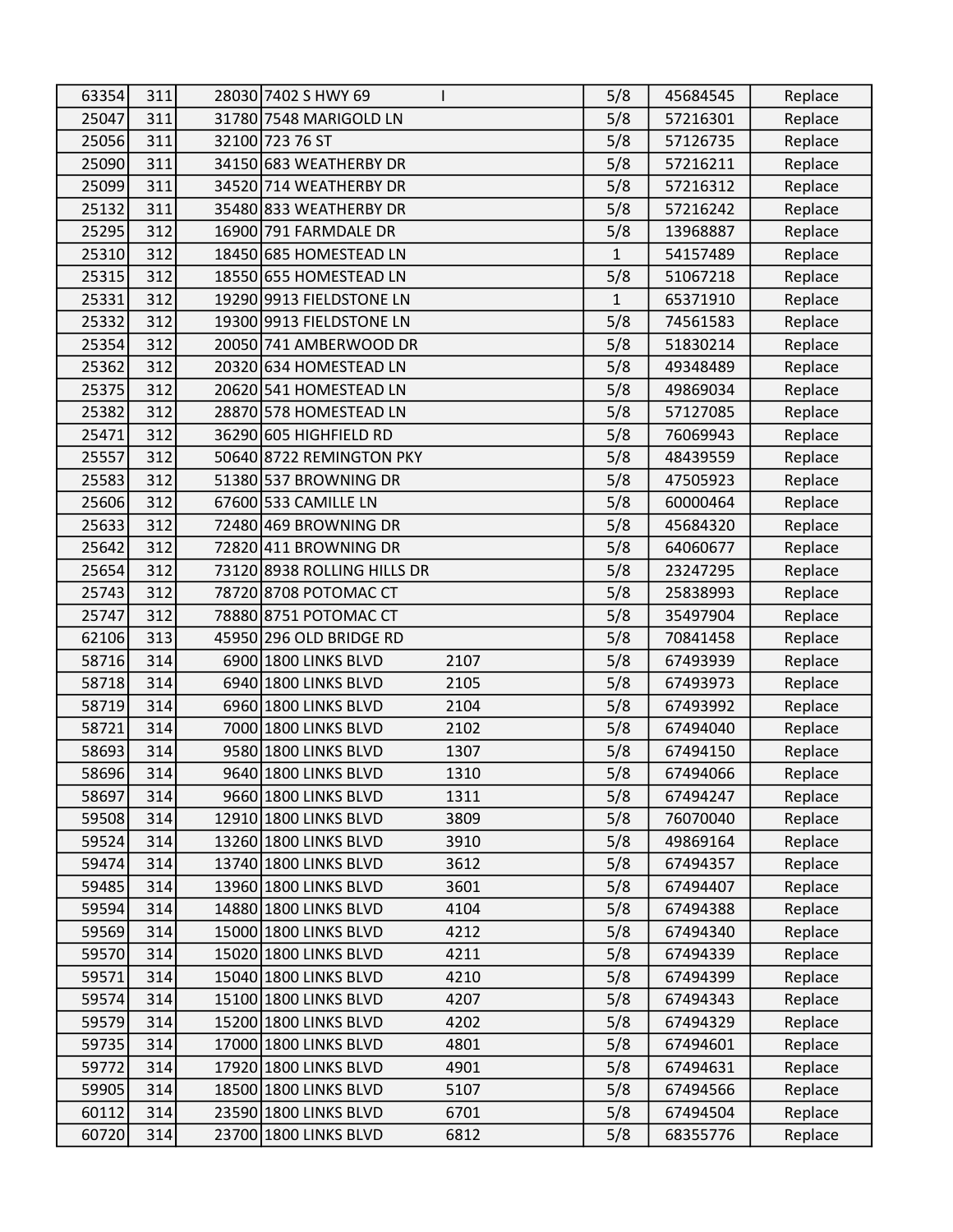| 60732 | 314 | 23920 1800 LINKS BLVD<br>6801      | 5/8          | 67494369 | Replace |
|-------|-----|------------------------------------|--------------|----------|---------|
| 60784 | 314 | 24500 1800 LINKS BLVD<br>7012      | 5/8          | 68355900 | Replace |
| 60792 | 314 | 24640 1800 LINKS BLVD<br>7005      | 5/8          | 68355902 | Replace |
| 60793 | 314 | 24660 1800 LINKS BLVD<br>7004      | 5/8          | 68355916 | Replace |
| 60795 | 314 | 24700 1800 LINKS BLVD<br>7002      | 5/8          | 68355917 | Replace |
| 60929 | 314 | 25320 1800 LINKS BLVD<br>7211      | 5/8          | 68355906 | Replace |
| 60939 | 314 | 25520 1800 LINKS BLVD<br>7201      | 5/8          | 68355889 | Replace |
| 61025 | 314 | 25700 1800 LINKS BLVD<br>7312      | 5/8          | 68355780 | Replace |
| 61037 | 314 | 25940 1800 LINKS BLVD              | 5/8          | 44978709 | Replace |
| 25851 | 315 | 8330 103 E 39 ST                   | 5/8          | 43845397 | Replace |
| 25857 | 315 | 11760 105 39TH ST E<br>8           | 5/8          | 21824467 | Replace |
| 25862 | 315 | 14210 113 E 39 ST                  | 5/8          | 50116874 | Replace |
| 25874 | 315 | 15460 139 E 39 ST<br>9             | 5/8          | 17765004 | Replace |
| 25879 | 315 | 16170 139 E 39 ST<br>$\mathbf{1}$  | 5/8          | 32218736 | Replace |
| 25885 | 315 | 18620 3912 E 3 AVE                 | 5/8          | 36092016 | Replace |
| 25892 | 315 | 21070 418 E 39 ST                  | 5/8          | 44978713 | Replace |
| 25893 | 315 | 21560 408 E 39 ST                  | 5/8          | 42297371 | Replace |
| 25894 | 315 | 22050 332 E 39 ST                  | 5/8          | 22577592 | Replace |
| 25895 | 315 | 22100 330 E 39 ST                  | 5/8          | 49348602 | Replace |
| 25906 | 315 | 27440 236 E 39 ST                  | 5/8          | 73540930 | Replace |
| 25913 | 315 | 30870 194 E 38 ST                  | 5/8          | 27674587 | Replace |
| 25922 | 315 | 33840 3847 E 2 AVE                 | 5/8          | 33567248 | Replace |
| 58169 | 315 | 35000 118 E 39 ST                  | 5/8          | 67691518 | Replace |
| 25929 | 315 | 37240 114 39 ST                    | 5/8          | 61658124 | Replace |
| 25947 | 315 | 41220 11 GREENBRIAR                | 1            | 64732847 | Replace |
| 25961 | 315 | 48020 4 GREENBRIAR                 | 5/8          | 22258140 | Replace |
| 25962 | 315 | 48510 22 GREENBRIAR                | 5/8          | 33996799 | Replace |
| 25967 | 315 | 50960 610 39 ST                    | 5/8          | 44979164 | Replace |
| 25986 | 315 | 59780 3701 GREENSBORO AVE          | $\mathbf{1}$ | 22785422 | Replace |
| 25989 | 315 | 60760 613 JAMES I HARRISON JR PKWY | 5/8          | 19971823 | Replace |
| 25994 | 315 | 62720 3708 6 AVE                   | 5/8          | 65102832 | Replace |
| 25999 | 315 | 62910 3726 6 AVE                   | 5/8          | 20453887 | Replace |
| 26010 | 320 | 1470 3716 5 AVE                    | 5/8          | 47981653 | Replace |
| 26013 | 320 | 2940 3722 5 AVE                    | 5/8          | 32218900 | Replace |
| 26015 | 320 | 3920 3728 5 AVE                    | 5/8          | 35714056 | Replace |
| 26016 | 320 | 4410 3735 5 AVE                    | 5/8          | 19971677 | Replace |
| 26017 | 320 | 4900 3736 5 AVE                    | 5/8          | 23476880 | Replace |
| 26019 | 320 | 5880 3748 5 AVE                    | 5/8          | 36139079 | Replace |
| 26021 | 320 | 6860 3808 5 AVE                    | 5/8          | 18958592 | Replace |
| 26024 | 320 | 8330 3828 5 AVE                    | 5/8          | 27973782 | Replace |
| 26025 | 320 | 8820 3834 5 AVE                    | 5/8          | 47244297 | Replace |
| 26033 | 320 | 9100 323 SOUTHWOOD TRACE DR        | 5/8          | 59399227 | Replace |
| 26043 | 320 | 9400 3851 SOUTHWOOD TRACE LN       | 5/8          | 19666019 | Replace |
| 26052 | 320 | 9670 402 SOUTHWOOD TRACE DR        | 5/8          | 59399145 | Replace |
| 26056 | 320 | 9850 3835 5 AVE                    | 5/8          | 17682873 | Replace |
| 26058 | 320 | 10290 3821 5 AVE                   | 5/8          | 46504955 | Replace |
| 26080 | 320 | 21070 3816 3 AVE                   | 5/8          | 42063863 | Replace |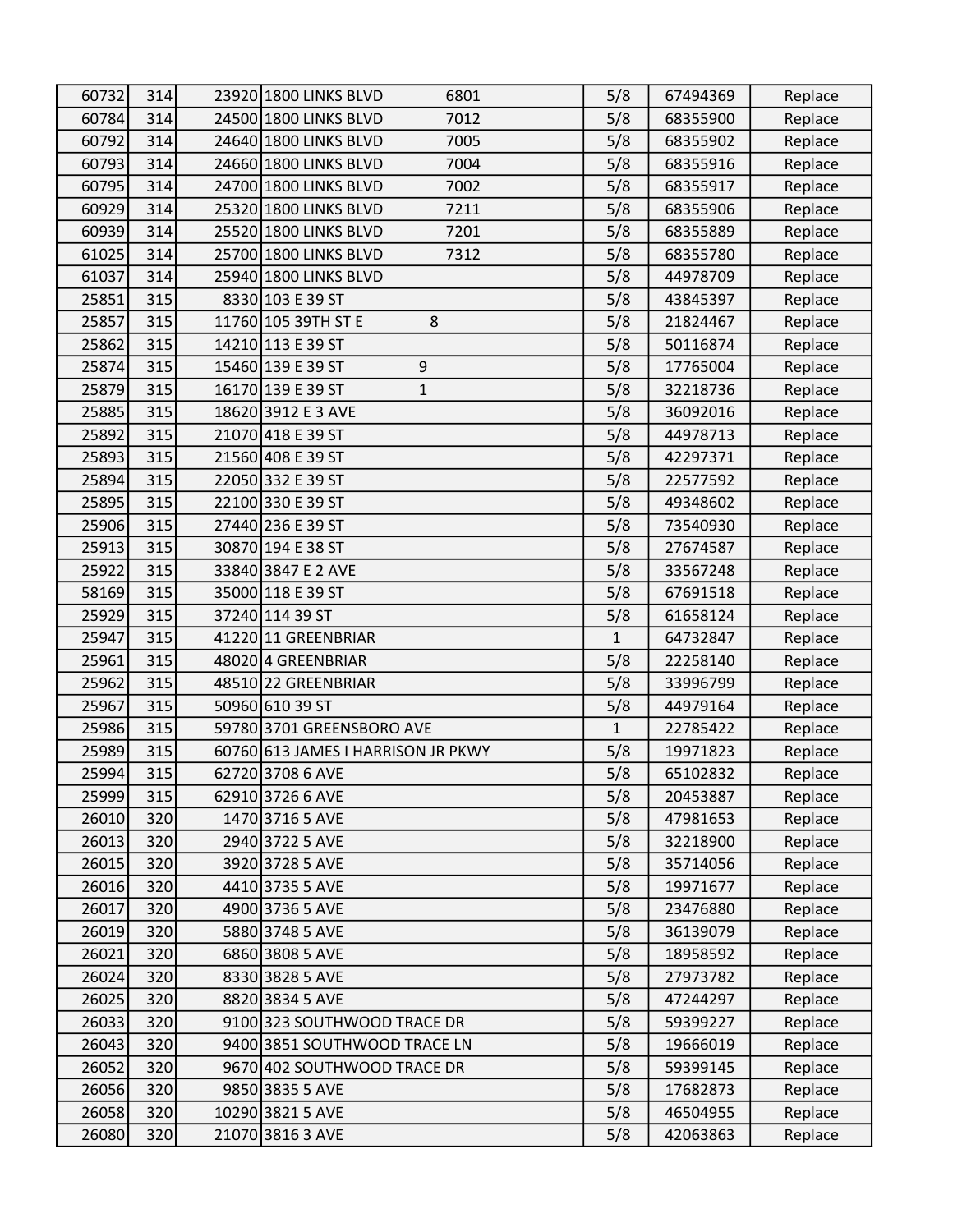| 26086 | 320 | 24010 219 38 ST                    | 5/8          | 35249620 | Replace |
|-------|-----|------------------------------------|--------------|----------|---------|
| 26090 | 320 | 25970 3814 2 AVE                   | 5/8          | 57949462 | Replace |
| 26098 | 320 | 29890 3807 2 AVE                   | 5/8          | 22526792 | Replace |
| 26101 | 320 | 31360 3735 2 AVE                   | 5/8          | 20568530 | Replace |
| 26103 | 320 | 32340 3723 2 AVE                   | 5/8          | 22258265 | Replace |
| 26108 | 320 | 34790 208 37 PL                    | 5/8          | 46095709 | Replace |
| 26110 | 320 | 35280 209 37 PL                    | 5/8          | 42196629 | Replace |
| 26114 | 320 | 37240 221 37 PL                    | 5/8          | 31611459 | Replace |
| 26122 | 320 | 41160 325 37 PL                    | 5/8          | 45684322 | Replace |
| 26141 | 320 | 47860 3743 1 CT                    | 5/8          | 20950443 | Replace |
| 26148 | 320 | 49490 3704 1 AVE                   | 5/8          | 42343890 | Replace |
| 26157 | 320 | 54390 3820 1 AVE<br>269            | 5/8          | 64373788 | Replace |
| 26160 | 320 | 55860 3820 1 AVE<br>40             | 5/8          | 42343891 | Replace |
| 26161 | 320 | 56350 3820 1 AVE<br>240            | 5/8          | 31682688 | Replace |
| 26163 | 320 | 57330 3820 1 AVE<br>239            | 5/8          | 21310745 | Replace |
| 26166 | 320 | 58800 3820 1 AVE<br>237            | 5/8          | 26554941 | Replace |
| 26173 | 320 | 62720 3820 1 AVE<br>234            | 5/8          | 63416591 | Replace |
| 26176 | 320 | 64190 3820 1 AVE<br>32             | 5/8          | 47981749 | Replace |
| 26178 | 320 | 65170 3820 1 AVE<br>31             | 5/8          | 16626374 | Replace |
| 26193 | 320 | 72520 3820 1 AVE<br>24             | 5/8          | 64978304 | Replace |
| 26203 | 325 | 1470 3820 1 AVE<br>256             | 5/8          | 51067526 | Replace |
| 26211 | 325 | 5390 3820 1 AVE<br>60              | 5/8          | 19666236 | Replace |
| 26217 | 325 | 8330 3820 1 AVE<br>218             | 5/8          | 42297361 | Replace |
| 26219 | 325 | 9310 3820 1 AVE<br>17              | 5/8          | 17137237 | Replace |
| 26220 | 325 | 9800 3820 1 AVE<br>216             | 5/8          | 42864077 | Replace |
| 26221 | 325 | 10290 3820 1 AVE<br>16             | 5/8          | 35730458 | Replace |
| 26230 | 325 | 14700 3820 1 AVE<br>12             | 5/8          | 73106855 | Replace |
| 26232 | 325 | 11<br>15680 3820 1 AVE             | 5/8          | 72214250 | Replace |
| 26241 | 325 | $\overline{7}$<br>20580 3820 1 AVE | 5/8          | 44497977 | Replace |
| 26242 | 325 | 21070 3820 1 AVE<br>206            | 5/8          | 35714061 | Replace |
| 26243 | 325 | 21560 3820 1 AVE<br>6              | 5/8          | 66715987 | Replace |
| 26271 | 325 | 35280 3820 1 AVE<br>48             | 5/8          | 24976512 | Replace |
| 26277 | 325 | 38220 3820 1 AVE<br>45             | 5/8          | 17581141 | Replace |
| 26294 | 325 | 46550 3820 1 AVE<br>$\overline{2}$ | 5/8          | 45684201 | Replace |
| 26295 | 325 | 47040 3820 1 AVE<br>201            | 5/8          | 21290603 | Replace |
| 26301 | 325 | 49500 3809 1 AVE                   | 5/8          | 66428369 | Replace |
| 26317 | 325 | 56400 3713 1 AVE                   | 5/8          | 29274299 | Replace |
| 60651 | 325 | 56500 0 BRADFORD CIR               | $\mathbf{1}$ | 68657777 | Replace |
| 26329 | 325 | 59810 3525 1 CT                    | 5/8          | 21442542 | Replace |
| 26330 | 325 | 59840 3515 1 CT                    | 5/8          | 27973915 | Replace |
| 26338 | 325 | 60830 3203 1 CT                    | 5/8          | 17007469 | Replace |
| 26340 | 325 | 60880 3204 1 CT                    | 5/8          | 33250122 | Replace |
| 26341 | 325 | 60890 3216 1 CT                    | 5/8          | 48927946 | Replace |
| 26343 | 325 | 60910 3240 1 CT                    | 5/8          | 29274530 | Replace |
| 26350 | 325 | 60990 3504 1 CT                    | 5/8          | 43734049 | Replace |
| 26354 | 325 | 61130 3614 1 CT                    | 5/8          | 40963782 | Replace |
| 26356 | 325 | 61180 3626 1 CT                    | 5/8          | 40963760 | Replace |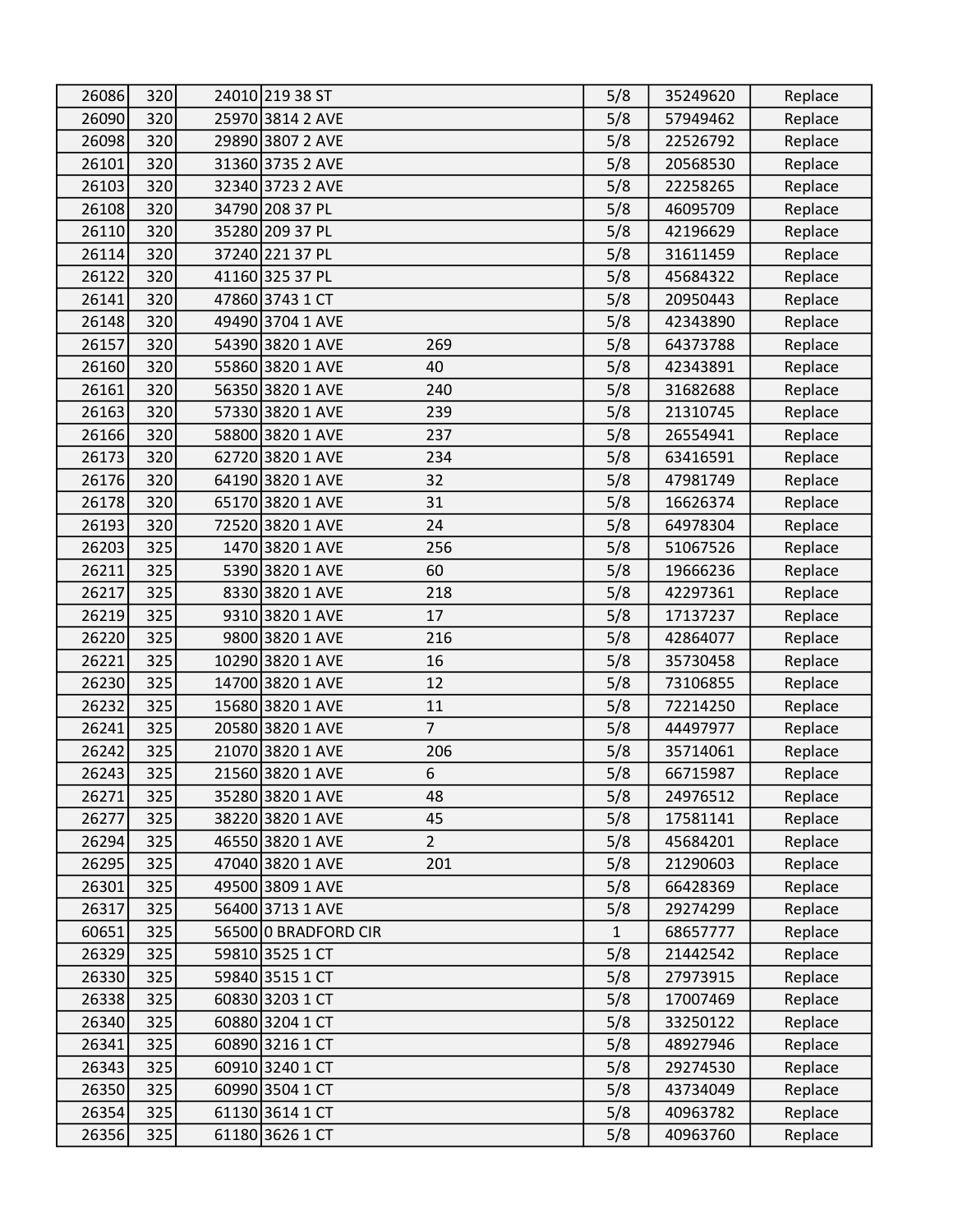| 26357 | 325 | 61250 3619 2 AVE                   | 5/8 | 52282687 | Replace |
|-------|-----|------------------------------------|-----|----------|---------|
| 26362 | 325 | 63700 3606 2 AVE                   | 5/8 | 21058534 | Replace |
| 26363 | 325 | 64190 3527 2 AVE                   | 5/8 | 52337362 | Replace |
| 26364 | 325 | 64680 3528 2 AVE                   | 5/8 | 52337183 | Replace |
| 26365 | 325 | 65170 3521 2 AVE                   | 5/8 | 49869172 | Replace |
| 26367 | 325 | 66150 3515 2 AVE                   | 5/8 | 52337206 | Replace |
| 26368 | 325 | 66640 3514 2 AVE                   | 5/8 | 51830558 | Replace |
| 26370 | 325 | 67620 3509 2 AVE                   | 5/8 | 48928077 | Replace |
| 26371 | 325 | 68110 3511 2 AVE                   | 5/8 | 21383106 | Replace |
| 26374 | 325 | 69580 3424 2 AVE                   | 5/8 | 19971689 | Replace |
| 26376 | 325 | 70560 3417 2 AVE                   | 5/8 | 66428385 | Replace |
| 26378 | 325 | 71540 3412 2 AVE                   | 5/8 | 32218732 | Replace |
| 26384 | 325 | 74480 3309 2 AVE                   | 5/8 | 64714183 | Replace |
| 26388 | 330 | 1470 3226 2 AVE                    | 5/8 | 64978332 | Replace |
| 26395 | 330 | 4900 3127 2 AVE                    | 5/8 | 64978333 | Replace |
| 26396 | 330 | 5390 3126 2 AVE                    | 5/8 | 64978338 | Replace |
| 26397 | 330 | 5880 3121 2 AVE                    | 5/8 | 34999120 | Replace |
| 26402 | 330 | 8330 3101 2 AVE                    | 5/8 | 64978329 | Replace |
| 26412 | 330 | 13230 404 30 ST                    | 5/8 | 64978569 | Replace |
| 26415 | 330 | 14700 418 30 ST                    | 5/8 | 64978602 | Replace |
| 26426 | 330 | 19600 3127 3 AVE                   | 5/8 | 64978328 | Replace |
| 26428 | 330 | 20580 3205 3 AVE                   | 5/8 | 64978344 | Replace |
| 26432 | 330 | 22540 3217 3 AVE                   | 5/8 | 66428216 | Replace |
| 26443 | 330 | 27930 3407 3 AVE                   | 5/8 | 64978453 | Replace |
| 26446 | 330 | 29400 3422 3 AVE                   | 5/8 | 70283994 | Replace |
| 26447 | 330 | 29890 3421 3 AVE                   | 5/8 | 61658051 | Replace |
| 26451 | 330 | 31850 3507 3 AVE                   | 5/8 | 29274657 | Replace |
| 26456 | 330 | 34300 3527 3 AVE                   | 5/8 | 55989669 | Replace |
| 26464 | 330 | 38220 3523 4 AVE                   | 5/8 | 64978442 | Replace |
| 26465 | 330 | 38710 3515 4 AVE                   | 5/8 | 64978441 | Replace |
| 26470 | 330 | 41160 3407 4 AVE                   | 5/8 | 64978429 | Replace |
| 26487 | 330 | 49490 3518 4 AVE                   | 5/8 | 64978444 | Replace |
| 26497 | 330 | 54390 3515 5 AVE                   | 5/8 | 64714160 | Replace |
| 26502 | 330 | 56350 3407 5 AVE                   | 5/8 | 64978410 | Replace |
| 26503 | 330 | 56840 3303 5 AVE                   | 5/8 | 64978624 | Replace |
| 26504 | 330 | 57330 3201 5 AVE                   | 5/8 | 64978623 | Replace |
| 26506 | 330 | 58310 3108 5 AVE                   | 5/8 | 64978625 | Replace |
| 26511 | 330 | 60760 3422 5 AVE                   | 5/8 | 64978557 | Replace |
| 26514 | 330 | 62230 3516 5 AVE                   | 5/8 | 64714163 | Replace |
| 26521 | 330 | 65170 604 JAMES I HARRISON JR PKWY | 5/8 | 64714143 | Replace |
| 26522 | 330 | 65660 610 JAMES I HARRISON JR PKWY | 5/8 | 42388129 | Replace |
| 26523 | 330 | 66150 618 JAMES I HARRISON JR PKWY | 5/8 | 59399313 | Replace |
| 26536 | 330 | 72520 3425 5 CT                    | 3/4 | 78601945 | Replace |
| 26538 | 330 | 73500 3437 5 CT                    | 5/8 | 17581134 | Replace |
| 26539 | 330 | 73990 3444 5 CT                    | 5/8 | 90357462 | Replace |
| 26544 | 330 | 76200 3421 5 CT                    | 5/8 | 29273903 | Replace |
| 26549 | 330 | 77910 524 35 ST                    | 5/8 | 64978564 | Replace |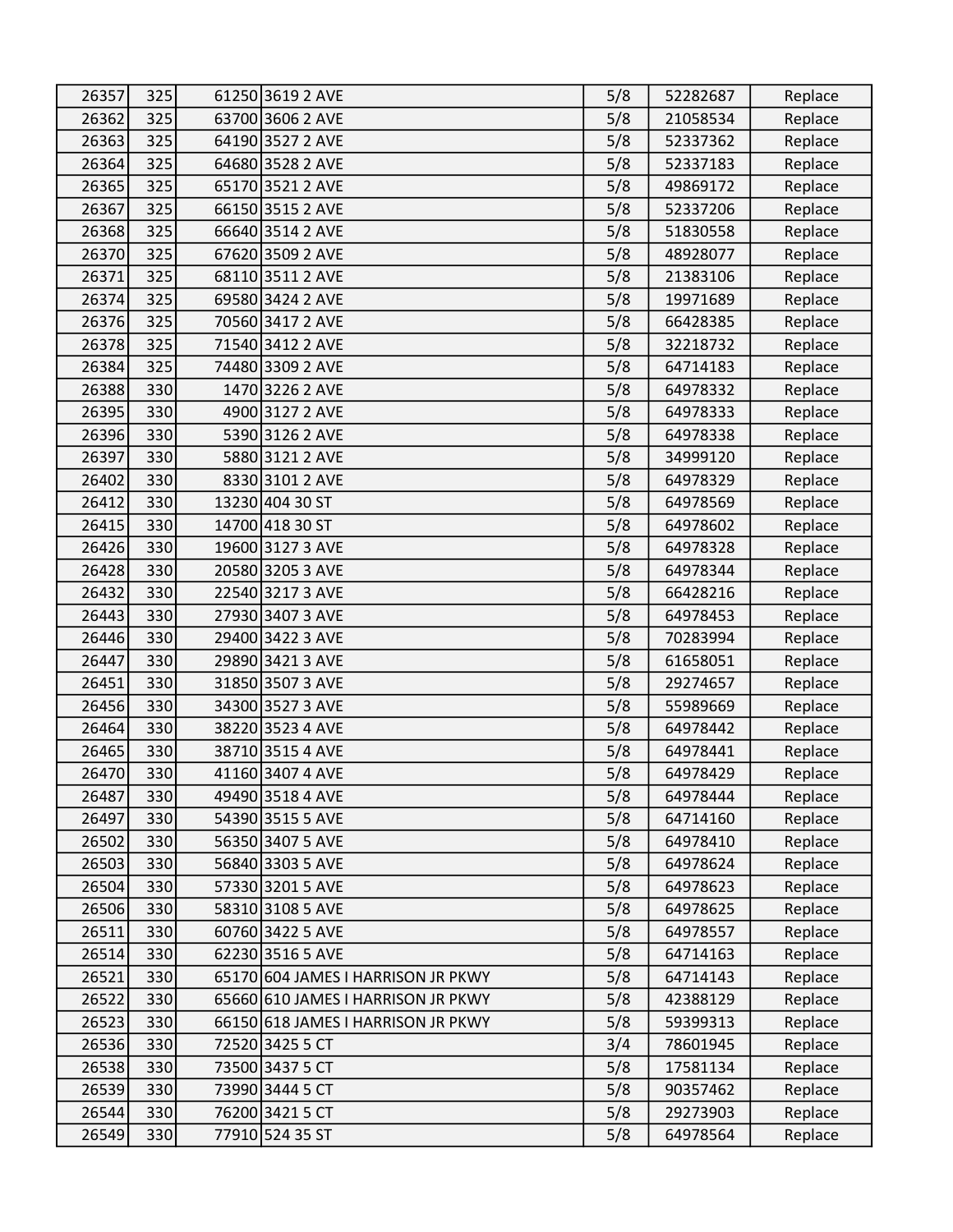| 26550 | 330 | 78400 526 35 ST                |                | 5/8          | 17765008 | Replace |
|-------|-----|--------------------------------|----------------|--------------|----------|---------|
| 26555 | 330 | 80850 556 35 ST                |                | 5/8          | 64978595 | Replace |
| 26556 | 330 | 81340 604 35 ST                |                | 5/8          | 64978592 | Replace |
| 26566 | 335 | 36260 656 BROOKSDALE DR        | 5/8            | 64978532     | Replace  |         |
| 26576 | 335 | 40670 661 BROOKSDALE DR        |                | 5/8          | 64978500 | Replace |
| 26577 | 335 | 41160 653 BROOKSDALE DR        |                | 5/8          | 64978531 | Replace |
| 26581 | 335 | 42630 631 BROOKSDALE DR        |                | 5/8          | 64978540 | Replace |
| 26600 | 335 | 45080 471 30 PL                |                | 5/8          | 46095875 | Replace |
| 26602 | 335 | 45200 467 30 PL<br>$\sf B$     |                | 5/8          | 56290442 | Replace |
| 26621 | 335 | 49980 427 30 PL<br>$\mathsf A$ |                | 5/8          | 64978359 | Replace |
| 26631 | 335 | 51030 413 30 PL<br>E           |                | 5/8          | 64978361 | Replace |
| 26667 | 335 | 51980 410 29 PL<br>E           |                | 5/8          | 64978320 | Replace |
| 26668 | 335 | D<br>51990 410 29 PL           |                | 5/8          | 67926213 | Replace |
| 26684 | 335 | 52220 432 29 PL<br>H           |                | 5/8          | 64978317 | Replace |
| 26687 | 335 | 52250 432 29 PL<br>D           |                | 5/8          | 64978319 | Replace |
| 26708 | 335 | 52750 510 29 PL<br>C           |                | 5/8          | 27674714 | Replace |
| 26711 | 335 | 52780 510 29 PL<br>G           |                | 5/8          | 81136103 | Replace |
| 26714 | 335 | 52810 510 29 PL<br>D           |                | 5/8          | 23476816 | Replace |
| 26728 | 335 | 53410 2921 5 AVE               |                | 5/8          | 73106687 | Replace |
| 26744 | 335 | 61300 901 UNIVERSITY LN        |                | 5/8          | 64714762 | Replace |
| 26755 | 335 | 66150 915 UNIVERSITY LN        |                | 5/8          | 64978482 | Replace |
| 26757 | 335 | 66640 917 UNIVERSITY LN        |                | 3/4          | 84771684 | Replace |
| 26781 | 335 | 78200 3401 GREENSBORO AVE      | 9              | 5/8          | 39670640 | Replace |
| 26806 | 336 | 500 634 35 ST                  |                | 5/8          | 64978600 | Replace |
| 26825 | 336 | 9500 534 HIGHLAND OAKS DR      |                | 5/8          | 64978588 | Replace |
| 26830 | 336 | 12000 604 HIGHLAND OAKS DR     |                | 5/8          | 64978626 | Replace |
| 26838 | 336 | 16000 3406 HIGHLAND OAKS DR    |                | 5/8          | 64978572 | Replace |
| 26846 | 336 | 18650 3615 GREENSBORO AVE      | A8             | 5/8          | 70841722 | Replace |
| 26847 | 336 | 18700 3615 GREENSBORO AVE      | A2             | 5/8          | 16758392 | Replace |
| 26849 | 336 | 18800 3615 GREENSBORO AVE      | A9             | 5/8          | 70284201 | Replace |
| 26852 | 336 | 18950 3615 GREENSBORO AVE      | A11            | 5/8          | 20974113 | Replace |
| 26856 | 336 | 19150 3615 GREENSBORO AVE      | <b>B1</b>      | 5/8          | 33334482 | Replace |
| 63251 | 336 | 19250 3615 GREENSBORO AVE      | B <sub>3</sub> | 5/8          | 65103363 | Replace |
| 26860 | 336 | 19400 3615 GREENSBORO AVE      | <b>B10</b>     | 5/8          | 25838847 | Replace |
| 26861 | 336 | 19450 3615 GREENSBORO AVE      | <b>B4</b>      | 5/8          | 47505933 | Replace |
| 26864 | 336 | 19600 3615 GREENSBORO AVE      | <b>B6</b>      | 5/8          | 69848552 | Replace |
| 64826 | 336 | 20100 3615 GREENSBORO AVE      | C <sub>9</sub> | 5/8          | 74561774 | Replace |
| 26874 | 336 | 20150 3615 GREENSBORO AVE      | C10            | 5/8          | 47505981 | Replace |
| 26883 | 336 | 20600 3615 GREENSBORO AVE      | D <sub>5</sub> | 5/8          | 69848537 | Replace |
| 64963 | 336 | 30150 3615 GREENSBORO AVE      | E10            | 5/8          | 72938380 | Replace |
| 26895 | 336 | 30300 3615 GREENSBORO AVE      | E <sub>5</sub> | 5/8          | 36659939 | Replace |
| 26906 | 336 | 35000 731 OLD MILL ST          |                | 5/8          | 64978524 | Replace |
| 26910 | 336 | 38000 719 OLD MILL ST          |                | 5/8          | 64978528 | Replace |
| 26915 | 336 | 43000 707 OLD MILL ST          |                | 5/8          | 64978495 | Replace |
| 26931 | 336 | 58000 713 OAKLEA AVE           |                | 5/8          | 64714192 | Replace |
| 26932 | 336 | 59000 711 UNIVERSITY LN        |                | 5/8          | 21383997 | Replace |
| 26939 | 340 | 3990 3015 10 AVE               |                | $\mathbf{1}$ | 37255620 | Replace |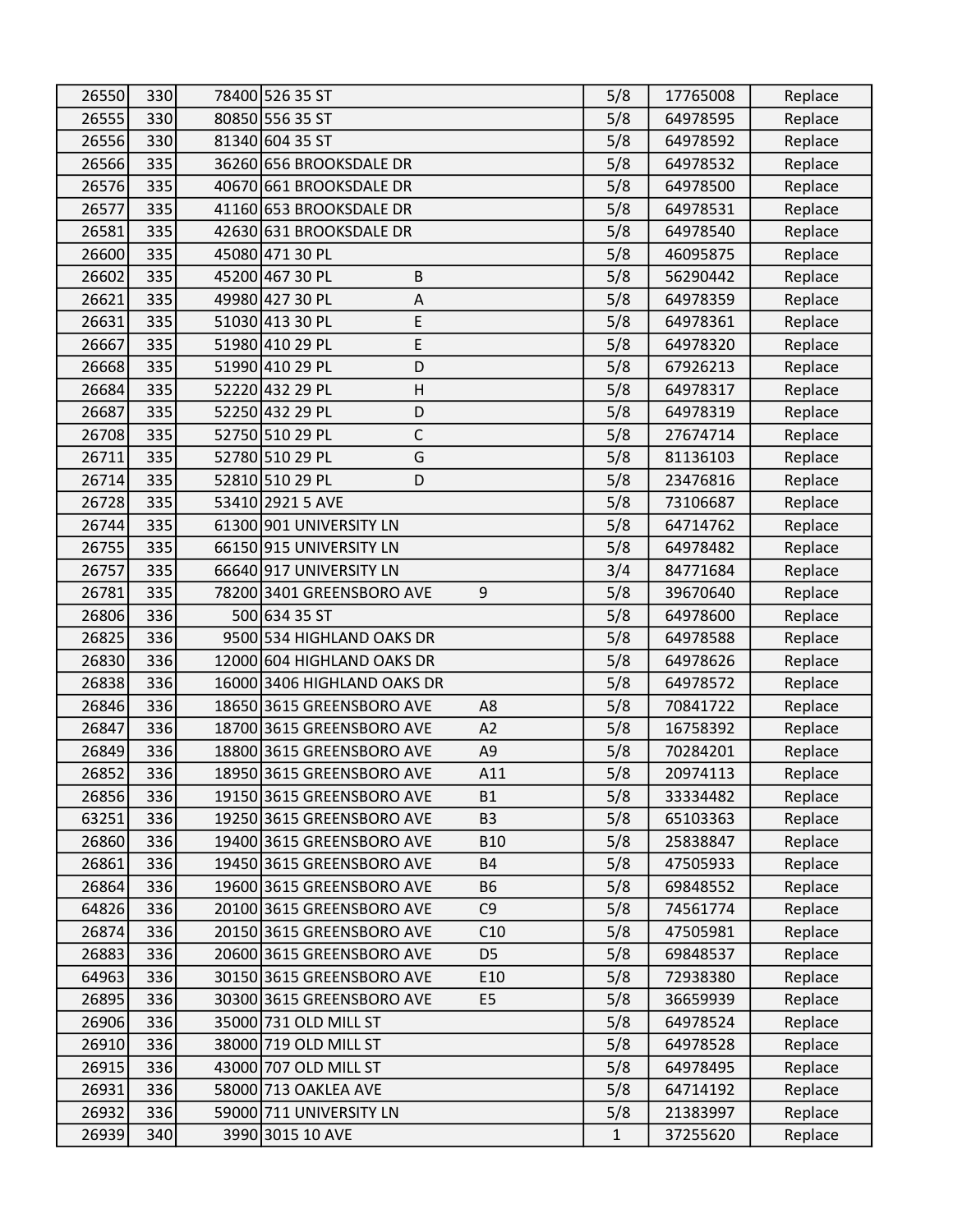| 26961 | 340 | 4320 3201 10 AVE<br>N          | 5/8          | 17764794 | Replace |
|-------|-----|--------------------------------|--------------|----------|---------|
| 26963 | 340 | 4350 3201 10 AVE<br>10         | $\mathbf{1}$ | 64732942 | Replace |
| 27030 | 340 | B<br>40120 2820 9 AVE          | 5/8          | 70284290 | Replace |
| 27055 | 340 | 51940 2819 8 AVE               | 5/8          | 50117081 | Replace |
| 27056 | 340 | 52430 2820 8 AVE               | 5/8          | 43064490 | Replace |
| 57297 | 340 | 60060 800 31 ST<br>113         | 5/8          | 39670189 | Replace |
| 57310 | 340 | 60450 800 31 ST<br>105         | 5/8          | 22785371 | Replace |
| 57311 | 340 | 60480 800 31 ST<br>107         | 5/8          | 28130236 | Replace |
| 57312 | 340 | 60510 800 31 ST<br>108         | 5/8          | 46504939 | Replace |
| 57313 | 340 | 60540 800 31 ST<br>134         | 5/8          | 18771686 | Replace |
| 57271 | 340 | 61320 800 31 ST<br>305         | 5/8          | 27674652 | Replace |
| 57387 | 340 | 61590 800 31 ST<br>902         | 5/8          | 37601691 | Replace |
| 57396 | 340 | 61860 800 31 ST<br>904         | 5/8          | 31166038 | Replace |
| 57378 | 340 | 62070 800 31 ST<br>807         | 5/8          | 22065336 | Replace |
| 57380 | 340 | 62130 800 31 ST<br>806         | 5/8          | 19236622 | Replace |
| 57361 | 340 | 62310 800 31 ST<br>406         | 5/8          | 17953619 | Replace |
| 57477 | 340 | 63100 800 31 ST<br>608         | 5/8          | 18795734 | Replace |
| 57485 | 340 | 63340 800 31 ST<br>604         | 5/8          | 18958554 | Replace |
| 57486 | 340 | 63370 800 31 ST<br>632         | 5/8          | 23476802 | Replace |
| 59427 | 340 | 64400 800 31 ST<br>1832        | 5/8          | 67587682 | Replace |
| 59071 | 340 | 65320 800 31 ST<br>1704        | 5/8          | 67587584 | Replace |
| 59026 | 340 | 68320 800 31 ST<br>1104        | 5/8          | 67587597 | Replace |
| 61742 | 340 | 72200 800 31 ST<br>3102        | 5/8          | 69848775 | Replace |
| 61746 | 340 | 72420 800 31 ST<br>3004        | 5/8          | 85762930 | Replace |
| 61776 | 340 | 72800 800 31 ST<br>2915        | 5/8          | 69848736 | Replace |
| 60847 | 340 | 74740 800 31 ST<br>2605        | 5/8          | 68835404 | Replace |
| 60953 | 340 | 76760 800 31 ST<br>2137        | 5/8          | 68835431 | Replace |
| 60260 | 350 | 7500 1112 28 ST                | 5/8          | 69312724 | Replace |
| 27103 | 350 | 18620 1123 27 PL               | 5/8          | 64978274 | Replace |
| 27109 | 350 | 20580 1112 27 PL               | 5/8          | 64978273 | Replace |
| 27124 | 350 | 29400 1203 27 ST               | 5/8          | 64978290 | Replace |
| 27128 | 350 | 31360 1125 27 ST               | 5/8          | 69848777 | Replace |
| 27132 | 350 | 32830 1111 27 ST               | 5/8          | 28129853 | Replace |
| 27154 | 350 | 45080 1309 26 ST               | 5/8          | 64978262 | Replace |
| 27167 | 350 | 50960 2415 11 CT               | 5/8          | 73106564 | Replace |
| 27172 | 350 | 53410 2408 11 CT               | 5/8          | 47042189 | Replace |
| 27186 | 350 | 60000 2511 12 AVE              | 5/8          | 64978251 | Replace |
| 27219 | 350 | 78890 1508 24 ST               | 5/8          | 17565033 | Replace |
| 27255 | 355 | 39690 2412 21 ST               | 5/8          | 74561694 | Replace |
| 27259 | 355 | 42630 2002 GREENSBORO AVE      | 5/8          | 64328392 | Replace |
| 27271 | 355 | A<br>55500 1604 GREENSBORO AVE | 5/8          | 17580789 | Replace |
| 27294 | 355 | 70070 1915 18 AVE<br>B         | 5/8          | 47244086 | Replace |
| 27310 | 360 | 3460 1809 QUEEN CITY AVE<br>B  | 5/8          | 25474892 | Replace |
| 27334 | 360 | 14700 1704 18 ST               | 5/8          | 64978455 | Replace |
| 27345 | 360 | 19600 1710 QUEEN CITY AVE      | 5/8          | 73416599 | Replace |
| 27361 | 360 | 27050 1605 QUEEN CITY AVE      | 5/8          | 31967764 | Replace |
| 27406 | 360 | 42630 1420 QUEEN CITY AVE      | 5/8          | 19666386 | Replace |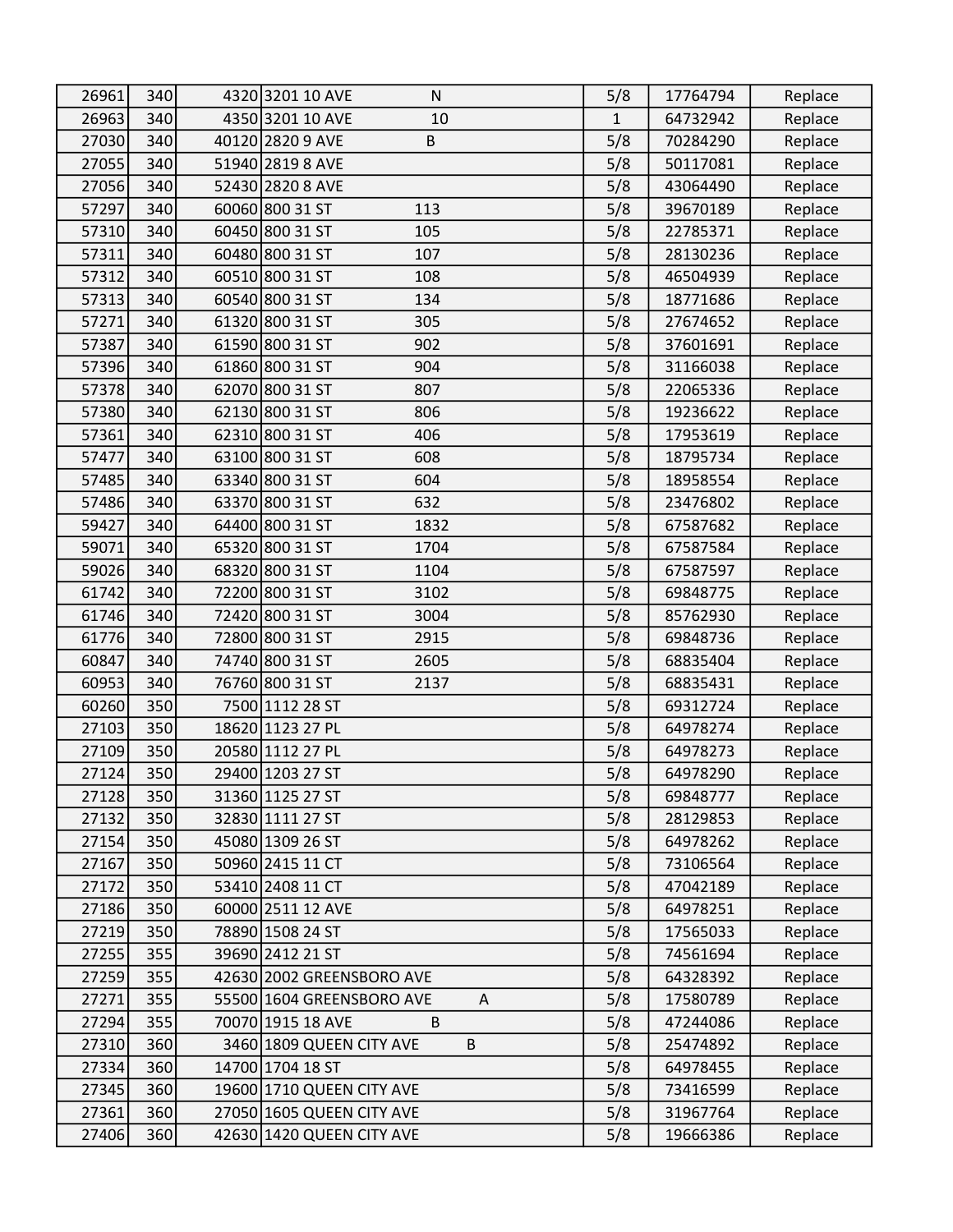| 27464 | 360 | 70070 1305 GREENSBORO AVE                  | $\mathbf{1}$ | 64169619 | Replace |
|-------|-----|--------------------------------------------|--------------|----------|---------|
| 27485 | 365 | 5880 1322 22 AVE<br>$\overline{2}$         | 5/8          | 44978950 | Replace |
| 27491 | 365 | 8820 1406 22 AVE                           | 5/8          | 17007204 | Replace |
| 27507 | 365 | 16700 2121 14 ST                           | 1            | 64732855 | Replace |
| 27510 | 365 | 18620 1305 QUEEN CITY AVE                  | 5/8          | 38078085 | Replace |
| 27514 | 365 | 20580 2007 13 ST                           | 5/8          | 59399176 | Replace |
| 27530 | 365 | 25970 1109 21 AVE                          | 5/8          | 16758508 | Replace |
| 27562 | 365 | 41640 2314 11 ST                           | 3/4          | 40689152 | Replace |
| 27618 | 370 | 1470 922 20 AVE                            | 5/8          | 44498146 | Replace |
| 27625 | 370 | 3430 2008 PAUL W BRYANT DR                 | 5/8          | 24552260 | Replace |
| 27629 | 370 | 5390 1007 21 AVE                           | 5/8          | 42684433 | Replace |
| 27638 | 370 | 10780 1007 22 AVE                          | 5/8          | 69848802 | Replace |
| 27661 | 370 | 18820 2315 9 ST                            | 1            | 64733006 | Replace |
| 27675 | 370 | 25480 2118 9 ST                            | 5/8          | 18632428 | Replace |
| 27677 | 370 | 27930 805 21 AVE                           | 5/8          | 46504809 | Replace |
| 27683 | 370 | 31100 917 21 AVE                           | 3/4          | 64732987 | Replace |
| 27693 | 370 | 34300 818 18 AVE                           | 5/8          | 29274133 | Replace |
| 27701 | 370 | 38220 711 QUEEN CITY AVE                   | 5/8          | 61658563 | Replace |
| 27707 | 370 | 40050 1908 8 ST                            | $\mathbf{1}$ | 54883081 | Replace |
| 65599 | 370 | 50490 2108 8 ST                            | $\mathbf{1}$ | 67843642 | Replace |
| 65563 | 370 | 50990 806 21 AVE                           | 5/8          | 76636903 | Replace |
| 63009 | 370 | 64300 600 23 AVE                           | $\mathbf{1}$ | 71797391 | Replace |
| 27799 | 375 | 6960 709 20 AVE<br>$\mathbf{1}$            | 5/8          | 27973905 | Replace |
| 27806 | 375 | 10060 1924 7 ST                            | 5/8          | 22169337 | Replace |
| 27818 | 375 | 14700 11 COLLEGE PARK                      | 5/8          | 33250074 | Replace |
| 27823 | 375 | 16170 8 COLLEGE PARK                       | 5/8          | 33250052 | Replace |
| 27830 | 375 | 18130 4 COLLEGE PARK                       | 5/8          | 41117183 | Replace |
| 27871 | 375 | 35350 2329 6 ST                            | 5/8          | 46504627 | Replace |
| 27898 | 375 | 43120 2328 6 ST                            | 5/8          | 44498208 | Replace |
| 27935 | 375 | 61980 2120 6 ST<br>E                       | 5/8          | 32607832 | Replace |
| 27943 | 375 | 64190 2135 UNIVERSITY BLVD                 | $\mathbf{1}$ | 64732971 | Replace |
| 27945 | 375 | 65170 2213 UNIVERSITY BLVD                 | $\mathbf 1$  | 75773851 | Replace |
| 27987 | 380 | 15900 2306 UNIVERSITY BLVD<br>B            | 3/4          | 60180635 | Replace |
| 27989 | 380 | $\mathsf{C}$<br>16150 2306 UNIVERSITY BLVD | 5/8          | 17764652 | Replace |
| 28033 | 380 | 32830 402 19 AVE                           | 5/8          | 16863441 | Replace |
| 28036 | 380 | 34790 412 QUEEN CITY AVE                   | 5/8          | 21152208 | Replace |
| 28038 | 380 | 35770 414 QUEEN CITY AVE                   | 5/8          | 20924170 | Replace |
| 28041 | 380 | 37730 408 QUEEN CITY AVE                   | 5/8          | 51067583 | Replace |
| 28042 | 380 | 38240 405 QUEEN CITY AVE                   | 5/8          | 29274540 | Replace |
| 28045 | 380 | 40180 400 QUEEN CITY AVE                   | 5/8          | 23711598 | Replace |
| 28050 | 380 | 42630 1830 4 ST                            | 5/8          | 42297314 | Replace |
| 28058 | 380 | 44100 1815 3 ST                            | 5/8          | 36139569 | Replace |
| 28064 | 380 | 47040 303 QUEEN CITY AVE                   | 5/8          | 64421    | Replace |
| 28067 | 380 | 48510 1804 4 ST                            | 5/8          | 17572337 | Replace |
| 28069 | 380 | 49490 1715 4TH ST                          | 5/8          | 43356541 | Replace |
| 28074 | 380 | 51450 501 QUEEN CITY AVE                   | 5/8          | 65103206 | Replace |
| 28099 | 385 | 3200 2105 JACK WARNER PKY                  | 3/4          | 43067902 | Replace |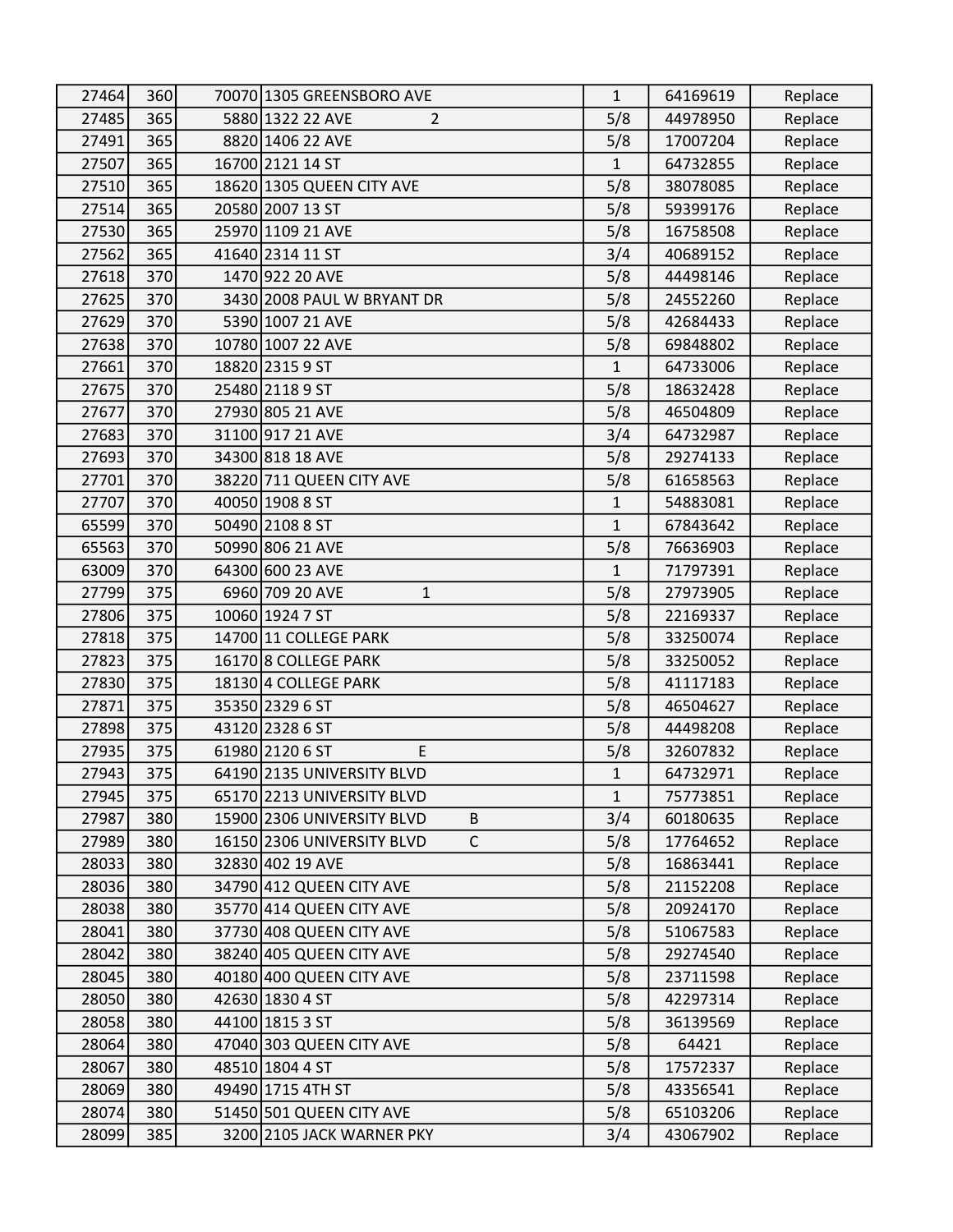| 28106 | 385 | 3410 2207 JACK WARNER PKY<br>$\mathbf{1}$     | 5/8          | 41117218 | Replace |
|-------|-----|-----------------------------------------------|--------------|----------|---------|
| 28131 | 385 | 21680 1801 JACK WARNER PKY                    | $\mathbf{1}$ | 57128446 | Replace |
| 28137 | 385 | D32<br>24500 1745 JACK WARNER PKY             | 5/8          | 23418515 | Replace |
| 28141 | 385 | 26950 1745 JACK WARNER PKY<br>D <sub>4</sub>  | 5/8          | 36092025 | Replace |
| 28142 | 385 | 27440 1745 JACK WARNER PKY<br>D <sub>24</sub> | 5/8          | 42063921 | Replace |
| 28149 | 385 | 30870 1745 JACK WARNER PKY<br>C <sub>22</sub> | 5/8          | 60000615 | Replace |
| 28154 | 385 | 33320 1745 JACK WARNER PKY<br>C <sub>4</sub>  | 5/8          | 47981622 | Replace |
| 28168 | 385 | 40180 1745 JACK WARNER PKY<br>A21             | 5/8          | 51830538 | Replace |
| 28171 | 385 | 41650 1745 JACK WARNER PKY<br>A2              | 5/8          | 40151841 | Replace |
| 28199 | 385 | 44550 1747 JACK WARNER PKY<br>103             | 5/8          | 22258347 | Replace |
| 28213 | 385 | 44850 1747 JACK WARNER PKY<br>207             | 5/8          | 23418534 | Replace |
| 28228 | 385 | 55110 9200 ENERGY LN                          | $\mathbf{1}$ | 49377923 | Replace |
| 28242 | 385 | 56060 611 W HWY 82                            | 5/8          | 68835073 | Replace |
| 65296 | 385 | 73510 1200 COMMERCE DR                        | $\mathbf{1}$ | 74819541 | Replace |
| 28289 | 385 | 74980 7601 ROBERT CARDINAL RD                 | 3/4          | 64732773 | Replace |
| 28298 | 385 | 78268 7050 ROBERT CARDINAL RD                 | 5/8          | 57216279 | Replace |
| 28300 | 385 | 78280 7100 ROBERT CARDINAL RD                 | 5/8          | 4108601  | Replace |
| 28302 | 385 | 78460 7601 ROBERT CARDINAL RD                 | 5/8          | 65103069 | Replace |
| 57199 | 385 | 79000 6101 ROBERT CARDINAL RD                 | 5/8          | 66716260 | Replace |
| 28335 | 405 | 13720 41 GUILDSWOOD                           | 5/8          | 51899    | Replace |
| 28362 | 405 | 24000 312 17 AVE                              | 5/8          | 59398946 | Replace |
| 28364 | 405 | 24500 314 17 AVE                              | 5/8          | 2064064  | Replace |
| 28403 | 405 | 39690 1428 UNIVERSITY BLVD                    | 5/8          | 48927972 | Replace |
| 28422 | 405 | 47530 325 CAPLEWOOD DR                        | 5/8          | 69312326 | Replace |
| 28440 | 405 | 54880 1415 CAPLEWOOD DR                       | 5/8          | 70841542 | Replace |
| 28521 | 405 | 81250 326 REED ST<br>4                        | 5/8          | 58652618 | Replace |
| 28538 | 405 | 85750 1410 UNIVERSITY BLVD                    | 5/8          | 31611424 | Replace |
| 28539 | 410 | 960 1408 UNIVERSITY BLVD                      | $\mathbf{1}$ | 4883047  | Replace |
| 28558 | 410 | 9800 417 REED ST<br>C14                       | 5/8          | 39740    | Replace |
| 28563 | 410 | 12250 417 REED ST<br>A4                       | 5/8          | 47137    | Replace |
| 28684 | 410 | 43120 1221 CAPLEWOOD DR                       | 3/4          | 2277617  | Replace |
| 28690 | 410 | 46060 1211 RIVERSIDE DR                       | 5/8          | 30099    | Replace |
| 69757 | 410 | 67000 1110 RIVERSIDE DR                       | 3/4          | 81451121 | Replace |
| 28838 | 415 | 15200 319 GRACE ST<br>411                     | 5/8          | 40963794 | Replace |
| 28875 | 415 | 19440 319 GRACE ST<br>201                     | 5/8          | 20112605 | Replace |
| 28882 | 415 | 19640 308 GRACE ST<br>348                     | 5/8          | 68142196 | Replace |
| 28883 | 415 | 19660 308 GRACE ST<br>248                     | 5/8          | 67926079 | Replace |
| 28892 | 415 | 20070 314 GRACE ST                            | 5/8          | 35543444 | Replace |
| 28894 | 415 | 20090 318 GRACE ST                            | 5/8          | 33567373 | Replace |
| 28908 | 415 | 23020 410 GRACE ST<br>229                     | 5/8          | 35806232 | Replace |
| 28913 | 415 | 23140 410 GRACE ST<br>328                     | 5/8          | 68142194 | Replace |
| 28916 | 415 | 23260 410 GRACE ST<br>126                     | 5/8          | 51067312 | Replace |
| 28940 | 415 | 24160 430 GRACE ST<br>118                     | 5/8          | 66716121 | Replace |
| 29010 | 415 | 50470 16 AUDUBON PL                           | 5/8          | 34592712 | Replace |
| 29120 | 420 | 16660 526 13 AVE<br>$\mathbf{1}$              | 5/8          | 73106756 | Replace |
| 29263 | 420 | 51960 916 WALLACE WADE AVE                    | 5/8          | 56759    | Replace |
| 29512 | 425 | 19520 712 12 AVE                              | $\mathbf 1$  | 58217010 | Replace |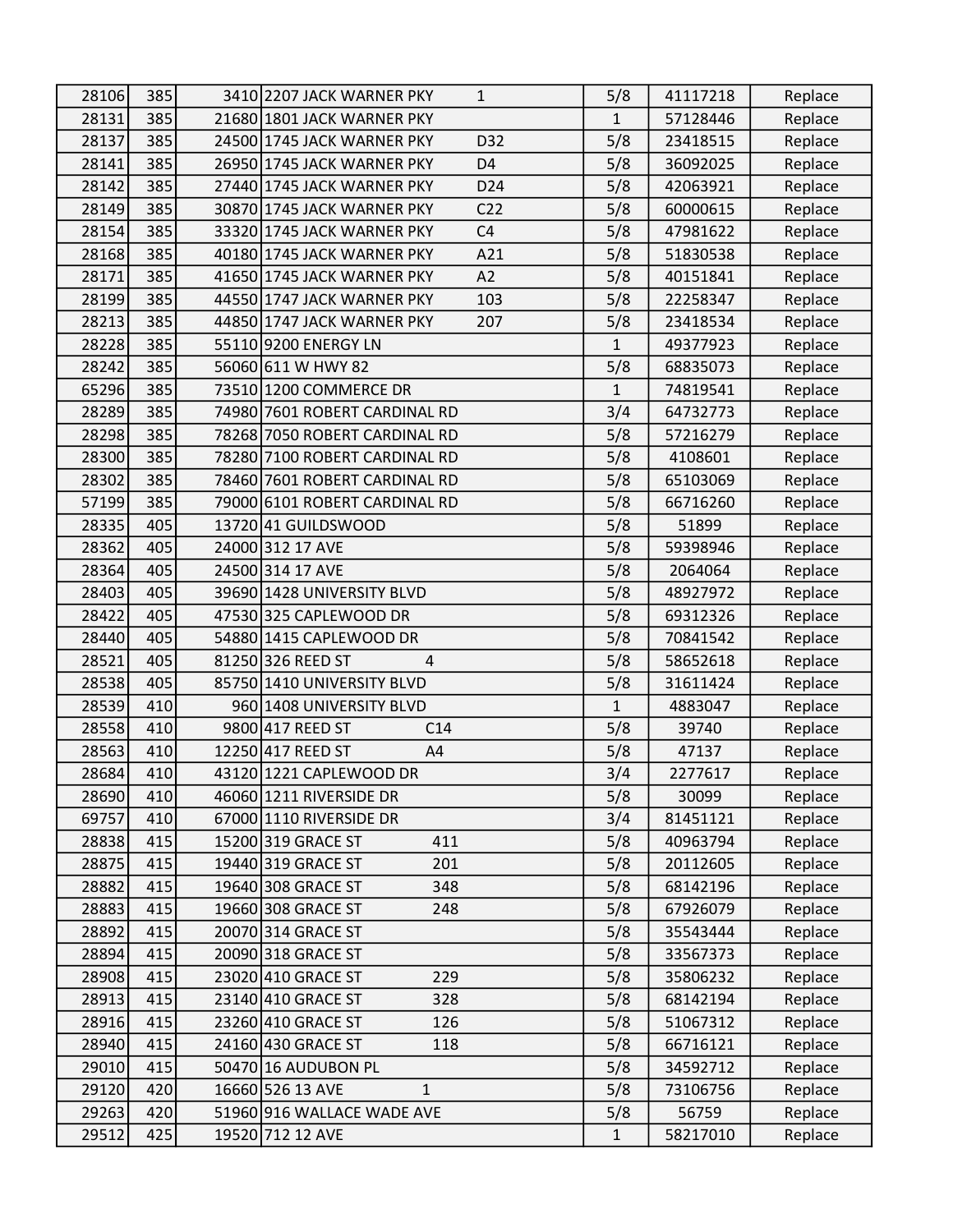| 66597 | 425 | 24000 714 14 AVE                        | 3/4          | 78601941 | Replace |
|-------|-----|-----------------------------------------|--------------|----------|---------|
| 29556 | 425 | 25250 610 13 AVE<br>14                  | 5/8          | 98690    | Replace |
| 29558 | 425 | 25270 610 13 AVE<br>17                  | 5/8          | 43801    | Replace |
| 29577 | 425 | 32340 1422 7 ST                         | 5/8          | 21824499 | Replace |
| 29578 | 425 | 32830 1427 7 ST                         | 5/8          | 58107    | Replace |
| 29599 | 425 | 36750 603 15 AVE                        | 5/8          | 69312570 | Replace |
| 29625 | 425 | 49100 702 17 AVE<br>1/2                 | 5/8          | 75578269 | Replace |
| 29633 | 425 | 52430 710 17 AVE                        | 5/8          | 28025    | Replace |
| 29645 | 425 | 58310 715 17 AVE                        | 5/8          | 68835205 | Replace |
| 29669 | 425 | 66290 1425 8 ST<br>274                  | 5/8          | 56290392 | Replace |
| 29690 | 430 | 7350 1420 8 ST<br>204                   | 5/8          | 15067    | Replace |
| 29717 | 430 | 20580 1420 8 ST<br>111                  | 5/8          | 53866    | Replace |
| 65957 | 430 | 24000 1419 8 ST<br>B                    | $\mathbf{1}$ | 75773878 | Replace |
| 29736 | 430 | 24990 1414 8 ST                         | 5/8          | 33832700 | Replace |
| 68623 | 430 | 25830 813 14 CT<br>B                    | $\mathbf{1}$ | 83097290 | Replace |
| 29747 | 430 | 6<br>27640 1411 8 ST                    | 5/8          | 65102833 | Replace |
| 57337 | 430 | 30960 801 13 AVE<br>$\mathbf 1$         | 5/8          | 66716276 | Replace |
| 29831 | 430 | 39740 822 12 AVE<br>5                   | 5/8          | 35264812 | Replace |
| 29833 | 430 | 39760 822 12 AVE<br>6                   | 5/8          | 35283079 | Replace |
| 29894 | 430 | 5<br>57040 1015 14 AVE                  | 5/8          | 50532955 | Replace |
| 29988 | 435 | 700 900 14 AVE                          | $\mathbf{1}$ | 64792403 | Replace |
| 63418 | 435 | 5000 1414 9 ST<br>$\mathsf{C}$          | $\mathbf 1$  | 71797328 | Replace |
| 65178 | 435 | 29180 1426 PAUL W BRYANT DR<br>11       | $\mathbf{1}$ | 74819512 | Replace |
| 65182 | 435 | 29200 1426 PAUL W BRYANT DR<br>3        | $\mathbf{1}$ | 74819510 | Replace |
| 30088 | 435 | 32020 1002 14 AVE                       | 3/4          | 51222178 | Replace |
| 30092 | 435 | 35770 1003 OAK AVE                      | 5/8          | 97946    | Replace |
| 61652 | 435 | 35850 1010 14 AVE                       | 5/8          | 69848591 | Replace |
| 30100 | 435 | 37970 1020 14 AVE<br>21                 | 3/4          | 68371233 | Replace |
| 61464 | 435 | 42020 1020 OAK AVE<br>$\mathbf{1}$      | 3/4          | 69593593 | Replace |
| 30194 | 435 | 69580 1510 PAUL W BRYANT DR<br>28       | 5/8          | 50532981 | Replace |
| 30218 | 435 | 76200 1515 PAUL W BRYANT DR<br>224      | 5/8          | 78602149 | Replace |
| 30243 | 440 | 880 920 16 AVE<br>4                     | 5/8          | 15801    | Replace |
| 30253 | 440 | 6370 813 17 AVE                         | 5/8          | 34247620 | Replace |
| 30267 | 440 | 12740 1020 17 AVE                       | 5/8          | 70284199 | Replace |
| 30334 | 440 | 35770 1618 ALACA PL                     | 5/8          | 61658713 | Replace |
| 30368 | 440 | 52430 7 OAKWOOD CT                      | 5/8          | 51067565 | Replace |
| 30396 | 440 | 65660 1300 17 AVE                       | 5/8          | 72938151 | Replace |
| 30444 | 445 | 1470 1509 13TH ST                       | 5/8          | 37325981 | Replace |
| 30449 | 445 | 3920 1505 13 ST                         | 5/8          | 42063844 | Replace |
| 30456 | 445 | 7350 1408 DEARING PL                    | 5/8          | 69848837 | Replace |
| 60038 | 445 | 25550 1228 CONVENT ST                   | 5/8          | 68355996 | Replace |
| 30506 | 445 | 28200 1100 14 AVE<br>17                 | 5/8          | 4584992  | Replace |
| 30522 | 445 | 3<br>29920 1213 CONVENT ST              | 5/8          | 1279122  | Replace |
| 30524 | 445 | $\overline{2}$<br>29940 1213 CONVENT ST | 5/8          | 44979038 | Replace |
| 30525 | 445 | $\mathbf{1}$<br>30380 1217 CONVENT ST   | 5/8          | 33832653 | Replace |
| 30578 | 445 | 73990 1230 13 ST                        | 5/8          | 35087449 | Replace |
| 30622 | 450 | 19600 1215 12 AVE                       | 5/8          | 21513808 | Replace |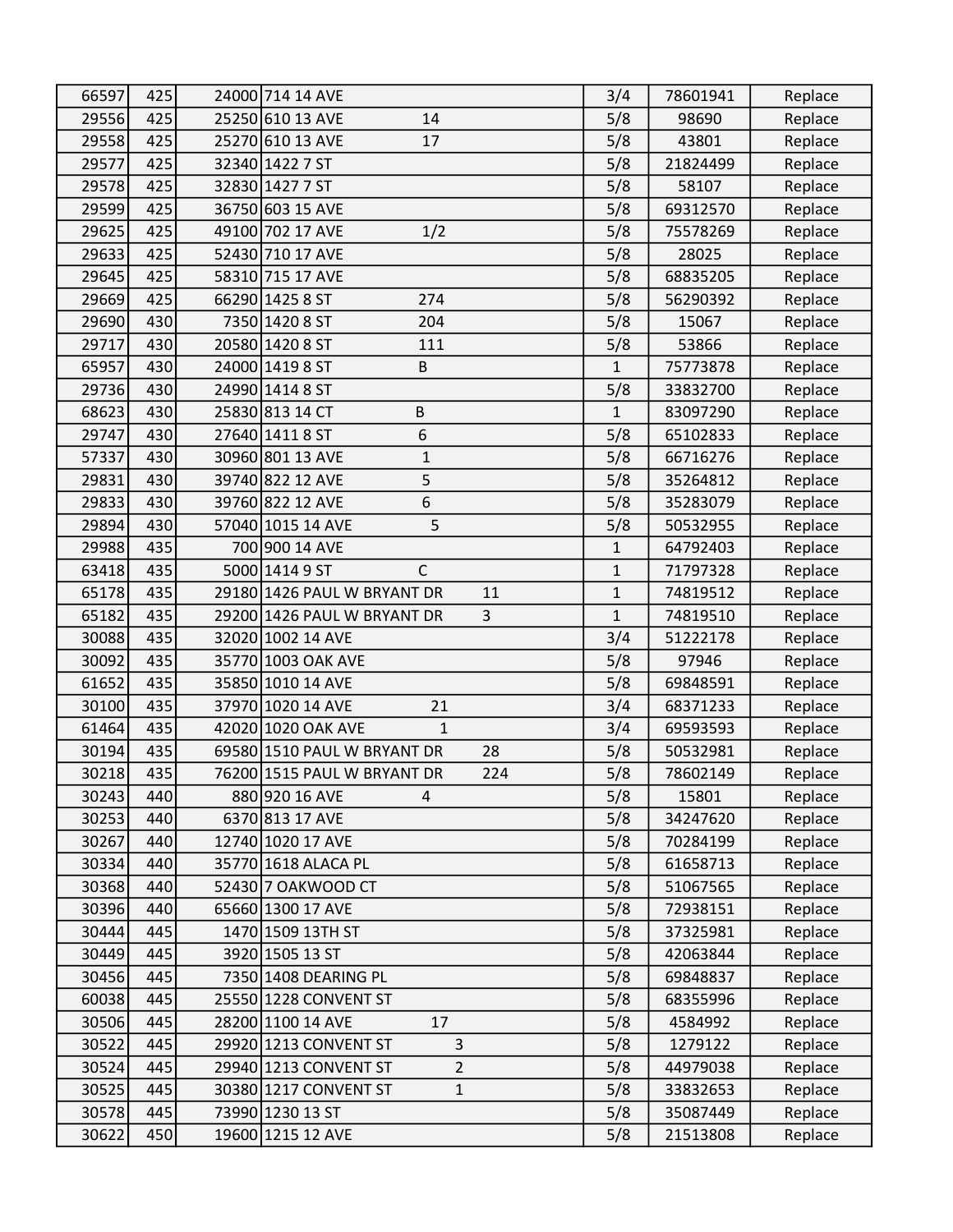| 30626 | 450 | 21200 1308 12 AVE                   | 5/8          | 69848534 | Replace |
|-------|-----|-------------------------------------|--------------|----------|---------|
| 30646 | 450 | 26950 1105 14 ST<br><b>B5</b>       | 5/8          | 34998723 | Replace |
| 30702 | 450 | 48780 1005 14 ST<br>C <sub>27</sub> | 5/8          | 67336435 | Replace |
| 61538 | 450 | 75480 862 PARKVIEW DR<br>20         | 3/4          | 69593566 | Replace |
| 30903 | 455 | 40670 614 15 ST                     | 5/8          | 57126911 | Replace |
| 31046 | 460 | 31360 1722 14 AVE                   | 5/8          | 64061042 | Replace |
| 31078 | 460 | 63700 1904 15 AVE                   | 5/8          | 44414964 | Replace |
| 31099 | 465 | 12740 1208 19 ST                    | 5/8          | 57216319 | Replace |
| 31124 | 465 | 21360 1106 19 ST                    | 5/8          | 7733115  | Replace |
| 31126 | 465 | 22050 1104 19 ST                    | 5/8          | 25054757 | Replace |
| 31220 | 465 | 52430 1919 11 AVE<br>6              | 5/8          | 69848643 | Replace |
| 31274 | 465 | 78890 1112 HARGROVE RD<br>18        | 5/8          | 70284392 | Replace |
| 31325 | 470 | 19110 13 MEADOWLAWN                 | 5/8          | 21198148 | Replace |
| 31357 | 470 | 34790 8 PARKWOOD                    | 5/8          | 59399315 | Replace |
| 31476 | 475 | 11760 40 MEADOWLAWN                 | 5/8          | 48439902 | Replace |
| 31483 | 475 | 15190 1027 HARGROVE RD              | 5/8          | 52452    | Replace |
| 31485 | 475 | 16170 1031 HARGROVE RD              | 5/8          | 51830559 | Replace |
| 31497 | 475 | 21560 2120 10 AVE                   | 5/8          | 74561653 | Replace |
| 31603 | 475 | 76440 1724 9 AVE<br>A               | 5/8          | 55403356 | Replace |
| 31614 | 480 | 2940 806 18 ST                      | 5/8          | 54584968 | Replace |
| 31618 | 480 | 4900 826 18 ST                      | 5/8          | 38855584 | Replace |
| 60677 | 480 | 20020 1805 8 AVE<br>232             | 5/8          | 67926140 | Replace |
| 60680 | 480 | 20080 1805 8 AVE<br>211             | 5/8          | 67926189 | Replace |
| 31638 | 480 | 5<br>22330 615 BLACK BEARS WAY      | 5/8          | 47505994 | Replace |
| 31647 | 480 | 22760 615 BLACK BEARS WAY<br>12     | 5/8          | 64714761 | Replace |
| 31674 | 480 | 33370 600 18 ST<br>$\overline{2}$   | 5/8          | 39906    | Replace |
| 31675 | 480 | $\,$ 6 $\,$<br>33380 600 18 ST      | 5/8          | 86420    | Replace |
| 31715 | 480 | F<br>45570 527 18 ST                | 5/8          | 4364625  | Replace |
| 31716 | 480 | 46060 527 18 ST<br>H                | 5/8          | 14072    | Replace |
| 31732 | 480 | 51070 538 19 ST<br>C <sub>3</sub>   | 5/8          | 68141983 | Replace |
| 31736 | 480 | 52920 1809 6 AVE<br>Α               | 5/8          | 65922    | Replace |
| 56667 | 480 | 52950 602 19 ST<br>Α                | 5/8          | 64715061 | Replace |
| 31758 | 480 | 62230 537 19 ST<br>$\mathsf A$      | 5/8          | 44250    | Replace |
| 31784 | 480 | 70070 2002 6 AVE                    | 5/8          | 72214204 | Replace |
| 64730 | 485 | 97770 1022 29 ST<br>F               | 5/8          | 72938477 | Replace |
| 67864 | 486 | 2310 1021 30 ST<br>2301             | 3/4          | 78601828 | Replace |
| 67865 | 486 | 2320 1021 30 ST<br>2201             | 3/4          | 78601832 | Replace |
| 68007 | 486 | 2700 1011 30 ST                     | 3/4          | 78601805 | Replace |
| 31956 | 503 | 7000 2031 8 AVE<br>101              | 5/8          | 42063954 | Replace |
| 31974 | 503 | 7900 2031 8 AVE<br>106              | 5/8          | 69848640 | Replace |
| 31995 | 503 | 15200 900 HARGROVE RD<br>86         | 5/8          | 64715086 | Replace |
| 32052 | 503 | 30900 900 HARGROVE RD<br>130        | 5/8          | 67028063 | Replace |
| 32058 | 503 | 31500 900 HARGROVE RD<br>139        | 5/8          | 60000572 | Replace |
| 32061 | 503 | 35000 900 HARGROVE RD<br>146        | 5/8          | 59064170 | Replace |
| 32066 | 503 | 35500 900 HARGROVE RD<br>149        | 5/8          | 69848663 | Replace |
| 60165 | 503 | 39150 900 HARGROVE RD               | $\mathbf{1}$ | 68323468 | Replace |
| 32103 | 503 | 39300 900 HARGROVE RD<br>247        | 5/8          | 57126826 | Replace |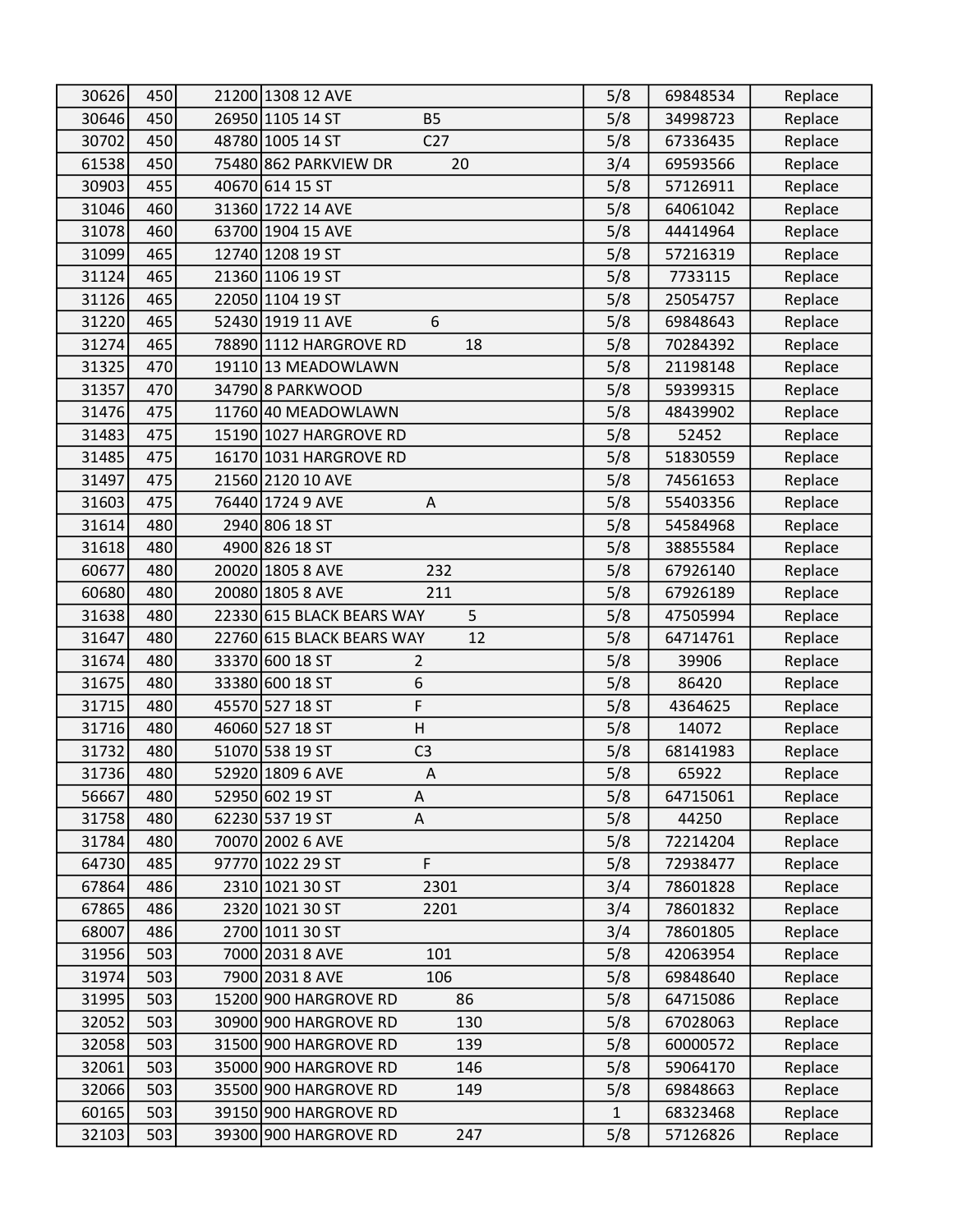| 32159 | 503 | 55800 900 HARGROVE RD<br>189               | 5/8          | 64060936 | Replace |
|-------|-----|--------------------------------------------|--------------|----------|---------|
| 32389 | 505 | 65180 17 HILLCREST                         | $\mathbf{1}$ | 4157453  | Replace |
| 32390 | 505 | 65660 18 HILLCREST                         | 5/8          | 47505983 | Replace |
| 32429 | 505 | 82320 320 23 ST                            | 5/8          | 51830144 | Replace |
| 32507 | 510 | 30380 624 26 ST                            | 3/4          | 84235967 | Replace |
| 32513 | 510 | 32830 616 27 ST                            | 5/8          | 69848518 | Replace |
| 32542 | 510 | 43140 627 29 ST<br>A1                      | 5/8          | 42684335 | Replace |
| 32545 | 510 | 43170 627 29 ST<br><b>B1</b>               | 5/8          | 27973646 | Replace |
| 32577 | 510 | 55370 2820 5 AVE                           | 5/8          | 57949219 | Replace |
| 32723 | 515 | 12740 821 14 ST<br>$\mathbf{1}$            | 5/8          | 73541167 | Replace |
| 32724 | 515 | 13230 817 14 ST<br>$\mathbf{1}$            | 5/8          | 47981983 | Replace |
| 32737 | 515 | 20160 1314 8 AVE<br>B                      | $\mathbf{1}$ | 70796660 | Replace |
| 65201 | 515 | 54980 1319 CLOVERDALE RD                   | 3/4          | 75636661 | Replace |
| 63498 | 515 | 65220 503 WESLEY PLACE<br>A                | $\mathbf{1}$ | 73048726 | Replace |
| 64983 | 520 | 8220 310 WESLEY PL                         | 5/8          | 75578354 | Replace |
| 64323 | 520 | 20090 1401 CLOVERDALE RD                   | 1            | 74476054 | Replace |
| 32936 | 520 | 34300 405 15 ST                            | 5/8          | 31225    | Replace |
| 32954 | 520 | 42110 1600 5 AVE                           | 5/8          | 57126885 | Replace |
| 32980 | 520 | 52600 1601 3 AVE                           | 5/8          | 43834    | Replace |
| 33234 | 530 | 7840 16 FERNWOOD CT                        | 5/8          | 75578430 | Replace |
| 33327 | 530 | 50960 5 HACKBERRY CIR                      | 5/8          | 55403480 | Replace |
| 33342 | 530 | 58800 2019 HACKBERRY LN<br>204             | 5/8          | 50274    | Replace |
| 33346 | 530 | 60760 2019 HACKBERRY LN<br>202             | 5/8          | 1116988  | Replace |
| 33450 | 535 | $\overline{2}$<br>17840 1605 HACKBERRY LN  | 5/8          | 32933    | Replace |
| 33483 | 535 | 29400 610 13 ST<br>$\mathbf{1}$            | 5/8          | 73701    | Replace |
| 60230 | 535 | 35620 704 13 ST<br>8                       | 5/8          | 68141996 | Replace |
| 60232 | 535 | 35660 704 13 ST<br>10                      | 5/8          | 68141999 | Replace |
| 60236 | 535 | $\overline{2}$<br>35760 704 13 ST          | 5/8          | 68142005 | Replace |
| 60237 | 535 | 35780 704 13 ST<br>$\mathbf{1}$            | 5/8          | 68142030 | Replace |
| 60238 | 535 | 35800 704 13 ST<br>4                       | 5/8          | 68142006 | Replace |
| 60239 | 535 | 3<br>35820 704 13 ST                       | 5/8          | 68142007 | Replace |
| 60240 | 535 | 35840 704 13 ST<br>6                       | 5/8          | 68142008 | Replace |
| 60241 | 535 | 5<br>35860 704 13 ST                       | 5/8          | 68142009 | Replace |
| 33498 | 535 | 36400 716 13 ST                            | 5/8          | 47243984 | Replace |
| 33513 | 535 | 43610 912 13 ST                            | 5/8          | 48439689 | Replace |
| 64495 | 535 | 54860 1100 13 ST<br>B                      | 3/4          | 75636656 | Replace |
| 33548 | 535 | 59290 1150 13 ST                           | 5/8          | 73847    | Replace |
| 33697 | 540 | 15190 1215 9 AVE<br>A1                     | 5/8          | 21384020 | Replace |
| 33746 | 540 | $\overline{\mathbf{4}}$<br>24120 723 12 ST | 5/8          | 32218739 | Replace |
| 33884 | 540 | 66590 601 11 ST<br>122                     | 5/8          | 57949391 | Replace |
| 33885 | 540 | 66600 601 11 ST<br>132                     | 5/8          | 57949354 | Replace |
| 33887 | 540 | 66620 601 11 ST<br>121                     | 5/8          | 57949321 | Replace |
| 33889 | 540 | 66680 601 11 ST<br>211                     | 5/8          | 67691849 | Replace |
| 33914 | 540 | 67000 601 11 ST<br>327                     | 5/8          | 60000619 | Replace |
| 33918 | 540 | 67040 601 11 ST<br>318                     | 5/8          | 60000622 | Replace |
| 34148 | 555 | G<br>24500 711 11 ST                       | 5/8          | 59399172 | Replace |
| 34149 | 555 | 24990 711 11 ST<br>GG                      | 5/8          | 51067279 | Replace |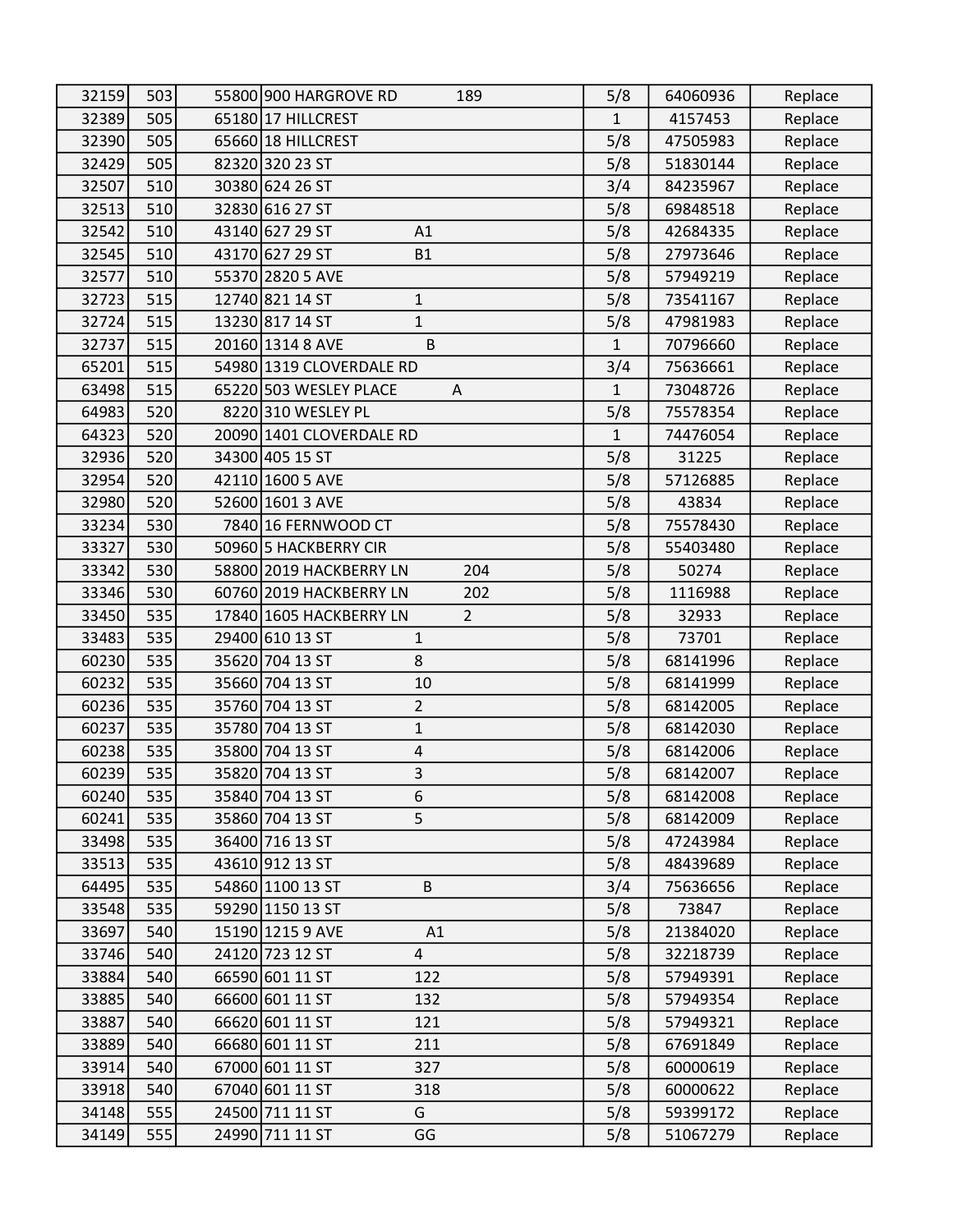| 34197 | 555 | 54920 525 DEVOTIE DR              | 5/8          | 87058207 | Replace |
|-------|-----|-----------------------------------|--------------|----------|---------|
| 34369 | 565 | 15880 4970 PELHAM HEIGHTS RD      | 5/8          | 3379186  | Replace |
| 34395 | 565 | 24010 3 COTTONDALE HGTS           | 5/8          | 90400    | Replace |
| 34435 | 565 | 27320 5600 E SKYLAND BLVD<br>A29  | 5/8          | 78374542 | Replace |
| 34437 | 565 | 27930 5601 E SKYLAND BLVD         | 5/8          | 53251032 | Replace |
| 34460 | 565 | 38010 5545 E SKYLAND BLVD         | 5/8          | 71847795 | Replace |
| 34515 | 565 | 60760 2210 PARKWOOD DR            | 5/8          | 42064076 | Replace |
| 34536 | 565 | 69580 6119 ANGELWOOD LN           | 5/8          | 76643    | Replace |
| 34558 | 570 | 4900 6208 COTTONWOOD PL           | 5/8          | 95463    | Replace |
| 34576 | 570 | 13720 2217 REDTOP AVE             | 5/8          | 32290    | Replace |
| 34610 | 570 | 22540 1900 BUTTERMILK RD          | 5/8          | 71254592 | Replace |
| 34654 | 570 | 40140 O COTTONDALE BALL PARK      | $\mathbf{1}$ | 83681    | Replace |
| 34724 | 570 | 73010 5750 E UNIVERSITY BLVD      | 5/8          | 71254538 | Replace |
| 34757 | 570 | 75950 5016 E UNIVERSITY BLVD      | 5/8          | 12798    | Replace |
| 34765 | 570 | B<br>78360 4628 E UNIVERSITY BLVD | 1            | 35852    | Replace |
| 34846 | 580 | 4410 2029 BUTTERMILK RD           | 5/8          | 70797    | Replace |
| 34849 | 580 | 5070 6501 E UNIVERSITY BLVD       | 3/4          | 54118503 | Replace |
| 34889 | 580 | 21070 6168 JAYBIRD RD             | 5/8          | 69126    | Replace |
| 34927 | 580 | 28700 6331 JAYBIRD RD             | 5/8          | 64714712 | Replace |
| 34934 | 580 | 29350 6377 JAYBIRD RD             | 5/8          | 65513    | Replace |
| 34938 | 580 | 29700 6419 JAYBIRD RD             | 5/8          | 87666446 | Replace |
| 60121 | 580 | 30520 3430 BUTTERMILK RD          | $\mathbf{1}$ | 68323477 | Replace |
| 34957 | 580 | 33790 6326 WILLIAM CIR            | 5/8          | 35283317 | Replace |
| 56721 | 580 | 33910 6325 WILLIAM CIR            | $\mathbf{1}$ | 65662563 | Replace |
| 34976 | 580 | 35080 6131 OLD BUTTERMILK RD      | 5/8          | 62045709 | Replace |
| 34999 | 580 | 35590 3101 BUTTERMILK RD          | 3/4          | 73106976 | Replace |
| 35019 | 580 | 41780 4927 CREEKWOOD DR           | 5/8          | 51067357 | Replace |
| 35037 | 580 | 42670 8624 CREEKWOOD LN           | 5/8          | 57127076 | Replace |
| 35068 | 580 | 46550 7120 COLD SPRINGS RD        | 5/8          | 72938160 | Replace |
| 35099 | 580 | 63300 6999 SPRING DR<br>17        | 5/8          | 54108492 | Replace |
| 35102 | 580 | 63390 6999 SPRING DR<br>14        | 5/8          | 54108489 | Replace |
| 35105 | 580 | 63480 6999 SPRING DR<br>11        | 5/8          | 54108494 | Replace |
| 35119 | 580 | 65120 7035 SPRING DR              | 5/8          | 44229    | Replace |
| 35129 | 581 | 10350 2920 CLEMENTS RD            | 5/8          | 24285028 | Replace |
| 35135 | 581 | 15500 3410 CLEMENTS RD            | 5/8          | 35714083 | Replace |
| 35139 | 581 | 50500 7701 EASTVIEW DR            | 3/4          | 77761350 | Replace |
| 35167 | 581 | 73260 3261 CLEMENTS RD            | 5/8          | 20899204 | Replace |
| 35169 | 581 | 89000 2821 CLEMENTS RD            | 5/8          | 49868870 | Replace |
| 35238 | 582 | 64180 6209 CHAMPIONSHIP DR        | 5/8          | 64061028 | Replace |
| 35244 | 582 | 64460 6112 COVINGTON VILLAS DR    | 5/8          | 68355870 | Replace |
| 35250 | 582 | 64620 6202 COVINGTON VILLAS DR    | 5/8          | 35283611 | Replace |
| 35269 | 582 | 65210 6416 COVINGTON VILLAS DR    | 5/8          | 20229389 | Replace |
| 35272 | 582 | 65300 6432 COVINGTON VILLAS DR    | 5/8          | 33250353 | Replace |
| 35302 | 582 | 66370 6335 COVINGTON VILLAS DR    | 5/8          | 59399332 | Replace |
| 35303 | 582 | 66400 6331 COVINGTON VILLAS DR    | 5/8          | 76636604 | Replace |
| 35312 | 582 | 66830 6221 COVINGTON VILLAS DR    | 5/8          | 70841394 | Replace |
| 35329 | 582 | 67260 6210 COVINGTON LN           | $\mathbf{1}$ | 47751155 | Replace |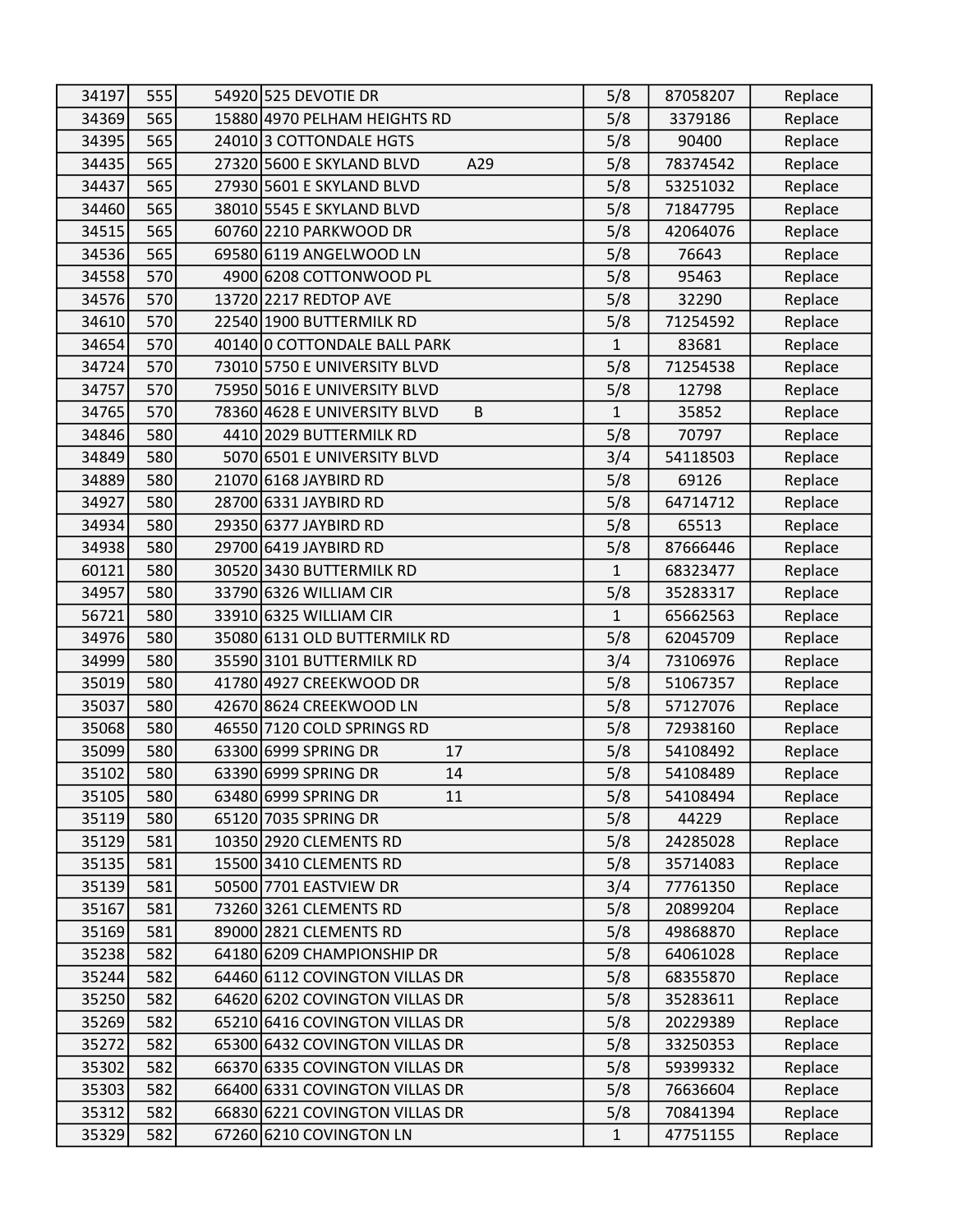| 35354 | 582 | 69980 5820 BRADFORD LN                      | $\mathbf{1}$ | 3891890  | Replace |
|-------|-----|---------------------------------------------|--------------|----------|---------|
| 35389 | 582 | 70830 5945 BRADFORD LN                      | $\mathbf{1}$ | 57128461 | Replace |
| 35418 | 582 | 71630 6120 LOBLOLLY LN                      | 5/8          | 64714852 | Replace |
| 35425 | 582 | 71730 6082 LOBLOLLY LN                      | 5/8          | 60000799 | Replace |
| 57625 | 582 | 72310 6100 CREPE MYRTLE CIR                 | 3/4          | 66633086 | Replace |
| 35453 | 582 | 72380 6117 CREPE MYRTLE CIR                 | 5/8          | 69312757 | Replace |
| 35478 | 582 | 73910 6020 GARDEN OAKS DR                   | 5/8          | 71847888 | Replace |
| 63956 | 582 | 75750 6858 COOPERSTOWN CIRCLE               | 5/8          | 73106503 | Replace |
| 62071 | 582 | 76650 6743 COOPERSTOWN CIR                  | 5/8          | 70284147 | Replace |
| 64507 | 582 | 78150 6136 COMISKY CIRCLE                   | 5/8          | 74561745 | Replace |
| 62972 | 582 | 78300 6137 COMISKY CIR                      | 5/8          | 71847695 | Replace |
| 64066 | 582 | 78400 6117 COMISKY CIR                      | 5/8          | 73541284 | Replace |
| 60087 | 582 | 79750 7132 COOPERSTOWN CIR                  | 5/8          | 68356157 | Replace |
| 60302 | 582 | 79900 7063 COOPERSTOWN CIR                  | 5/8          | 68835314 | Replace |
| 60084 | 582 | 79950 7053 COOPERSTOWN CIR                  | 5/8          | 68356160 | Replace |
| 60082 | 582 | 80000 7043 COOPERSTOWN CIR                  | 5/8          | 68356098 | Replace |
| 64241 | 582 | 80550 6943 COOPERSTOWN CIRCLE               | 5/8          | 73541146 | Replace |
| 64885 | 582 | 81000 6321 MARY FORD BLVD                   | 5/8          | 74561675 | Replace |
| 66717 | 582 | 81650 6840 WRIGLEY WAY                      | 3/4          | 78374579 | Replace |
| 60344 | 582 | 81850 6920 WRIGLEY WAY                      | 5/8          | 68835213 | Replace |
| 58311 | 582 | 83900 6711 HELEN JULIA LN                   | 5/8          | 67691807 | Replace |
| 62243 | 582 | 96200 6709 COVINGTON VILLAS LN              | 5/8          | 71254714 | Replace |
| 62044 | 582 | 97050 6499 COVINGTON VILLAS LN              | 5/8          | 70284139 | Replace |
| 61450 | 582 | 97550 6506 COVINGTON VILLAS LN              | 5/8          | 69312522 | Replace |
| 35501 | 585 | 1470 7701 E UNIVERSITY BLVD                 | 5/8          | 963834   | Replace |
| 35502 | 585 | 1510 7915 E UNIVERSITY BLVD                 | 5/8          | 81906    | Replace |
| 35513 | 585 | 2580 2031 MOUNTAINBROOK DR                  | 5/8          | 18972    | Replace |
| 35521 | 585 | 3420 2011 CORBELL DR                        | 5/8          | 67336240 | Replace |
| 35533 | 585 | 5310 10500 TECHNOLOGY DR                    | 3/4          | 32528607 | Replace |
| 35568 | 585 | 7700 2000 RIDGEHAVEN DR                     | 5/8          | 49736    | Replace |
| 35569 | 585 | 7800 2001 RIDGEHAVEN DR                     | 5/8          | 49714    | Replace |
| 35570 | 585 | 8330 2031 RIDGEHAVEN DR<br>B                | 5/8          | 57126654 | Replace |
| 35582 | 585 | 9520 1620 WINDCLIFF DR                      | 5/8          | 95918    | Replace |
| 35617 | 585 | 11660 8801 CANYON LAKE RD                   | 5/8          | 4585369  | Replace |
| 35631 | 585 | 11980 1501 CEDAR DR                         | 3/4          | 64906041 | Replace |
| 35666 | 585 | 20050 1790 HURRICANE RD                     | 5/8          | 57216113 | Replace |
| 35678 | 585 | 24990 0 COTTONDALE                          | 5/8          | 59399133 | Replace |
| 35755 | 590 | 8500 6625 KEENES MILL RD                    | 5/8          | 42863697 | Replace |
| 60280 | 590 | 30210 7001 KEENES MILL RD<br>C <sub>4</sub> | 5/8          | 73541099 | Replace |
| 60282 | 590 | 30250 7001 KEENES MILL RD<br>C <sub>2</sub> | 5/8          | 67027905 | Replace |
| 35764 | 590 | 40160 1202 SCOTTS DR                        | 5/8          | 68142296 | Replace |
| 35776 | 590 | 41000 1370 HURRICANE RD                     | 5/8          | 9274594  | Replace |
| 35784 | 590 | 41650 1425 CEDAR DR<br>B                    | 5/8          | 33250083 | Replace |
| 35852 | 590 | 57400 7005 FOREST MILL DR                   | 5/8          | 54108465 | Replace |
| 35868 | 590 | 59200 7095 FOREST MILL DR                   | 5/8          | 39252507 | Replace |
| 35931 | 590 | 81500 1910 PRUDES MILL RD                   | $\mathbf{1}$ | 1511823  | Replace |
| 35979 | 595 | 1960 3734 LOOP RD                           | 5/8          | 68142294 | Replace |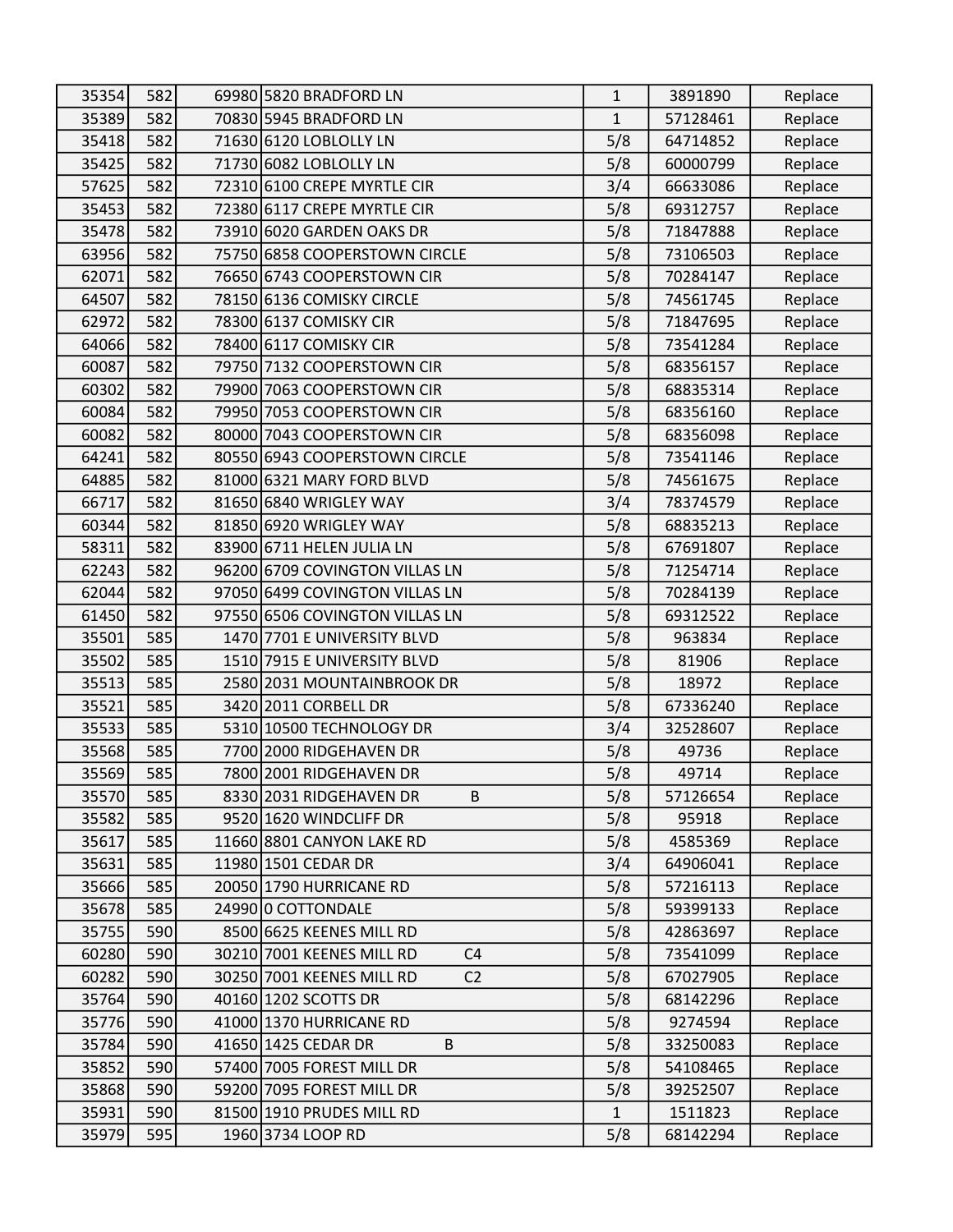| 35992 | 595 | 7350 3657 MAYFAIR DR                      | 5/8          | 56810250 | Replace |
|-------|-----|-------------------------------------------|--------------|----------|---------|
| 36016 | 595 | 19110 3718 MAYFAIR DR                     | 5/8          | 66154    | Replace |
| 36025 | 595 | 23030 3605 MAYFAIR DR                     | 5/8          | 2684528  | Replace |
| 36088 | 595 | 43540 6330 GREEN ACRES LN                 | 5/8          | 76607    | Replace |
| 70114 | 595 | 44600 6355 GREEN ACRES LN                 | 3/4          | 86485898 | Replace |
| 36095 | 595 | 45080 6208 OLD BIRMINGHAM HWY             | 5/8          | 52204991 | Replace |
| 36114 | 595 | 53580 7001 OLD BIRMINGHAM HWY             | 5/8          | 47042319 | Replace |
| 36119 | 595 | 55950 220 NE 70 WAY                       | 5/8          | 4108572  | Replace |
| 59220 | 595 | 75550 207 NE 70 WAY                       | 5/8          | 67925888 | Replace |
| 36204 | 615 | 2250 5500 OLD MONTGOMERY HWY              | 5/8          | 67359    | Replace |
| 36209 | 615 | 2700 6000 OLD MONTGOMERY HWY              | 5/8          | 68835139 | Replace |
| 36241 | 615 | 5820 735 BEAR CREEK CUTOFF RD             | 5/8          | 48522    | Replace |
| 36242 | 615 | 5860 921 BEAR CREEK CUTOFF RD             | 5/8          | 7105948  | Replace |
| 36276 | 615 | 7850 5959 OLD MONTGOMERY HWY              | 5/8          | 68356034 | Replace |
| 36278 | 615 | 7930 5931 OLD MONTGOMERY HWY              | 5/8          | 66428343 | Replace |
| 59250 | 615 | 9030 5501 OLD MONTGOMERY HWY              | $\mathbf{1}$ | 68046337 | Replace |
| 59251 | 615 | 9120 5501 OLD MONTGOMERY HWY              | $\mathbf{1}$ | 68323514 | Replace |
| 36313 | 615 | 24010 425 51 ST<br>A <sub>8</sub>         | 5/8          | 58652544 | Replace |
| 36315 | 615 | 24990 425 51 ST<br>B <sub>8</sub>         | 5/8          | 82455778 | Replace |
| 36322 | 615 | 27440 215 51 ST                           | 5/8          | 66715890 | Replace |
| 36325 | 615 | 28420 204 51 ST                           | 5/8          | 55403384 | Replace |
| 36379 | 615 | 35280 525 SKYLAND BLVD                    | $\mathbf{1}$ | 43891900 | Replace |
| 36380 | 615 | 35310 515 SKYLAND BLVD                    | 5/8          | 17580846 | Replace |
| 64486 | 615 | C <sub>5</sub><br>36520 401 SKYLAND BLVD  | 5/8          | 19110204 | Replace |
| 36392 | 615 | 36580 401 SKYLAND BLVD<br>C <sub>8</sub>  | 5/8          | 69032    | Replace |
| 36393 | 615 | 36600 401 SKYLAND BLVD<br>C <sub>9</sub>  | 5/8          | 74561765 | Replace |
| 36412 | 615 | 37600 311 SKYLAND BLVD                    | 5/8          | 20974110 | Replace |
| 36421 | 615 | 37900 401 SKYLAND BLVD<br>D <sub>10</sub> | 5/8          | 51067394 | Replace |
| 36430 | 615 | 39200 149 SKYLAND BLVD                    | 5/8          | 52880    | Replace |
| 36480 | 615 | 62720 150 E 53 ST                         | 5/8          | 55403478 | Replace |
| 36481 | 615 | 63210 5275 E 2 AVE                        | 5/8          | 59399071 | Replace |
| 36533 | 620 | 8170 5304 E 2 AVE                         | 5/8          | 75578211 | Replace |
| 36575 | 620 | 10050 5630 E 4 CT                         | 5/8          | 61638367 | Replace |
| 36579 | 620 | 10170 5670 E 4 CT                         | 5/8          | 37367209 | Replace |
| 36590 | 620 | 10710 5511 E 4 CT                         | 5/8          | 71254613 | Replace |
| 36600 | 620 | 10820 5315 E 3 CT                         | 5/8          | 67027976 | Replace |
| 36622 | 620 | 13720 5245 E 2 CT                         | 5/8          | 56290506 | Replace |
| 36700 | 620 | 42400 5657 MONTPELIER DR                  | 5/8          | 56290461 | Replace |
| 36773 | 620 | 50960 19 HIGHRIDGE CIR                    | 5/8          | 6504801  | Replace |
| 36788 | 620 | 57820 9 HIGHRIDGE CIR                     | 5/8          | 37601760 | Replace |
| 36822 | 625 | 8330 1006 E 54 ST                         | 5/8          | 44409    | Replace |
| 36911 | 625 | 46510 4630 E 7 CT                         | 5/8          | 67336593 | Replace |
| 36941 | 625 | 59780 37 SOUTHMONT DR                     | 5/8          | 42064145 | Replace |
| 36968 | 625 | 72030 12 SKYLINE DR                       | 5/8          | 46504667 | Replace |
| 37005 | 630 | 9870 613 DOGWOOD LN<br>D                  | 5/8          | 47505707 | Replace |
| 37011 | 630 | 10060 707 DOGWOOD LN<br>B                 | 5/8          | 74561471 | Replace |
| 37012 | 630 | 10070 629 DOGWOOD LN<br>B                 | 5/8          | 43064514 | Replace |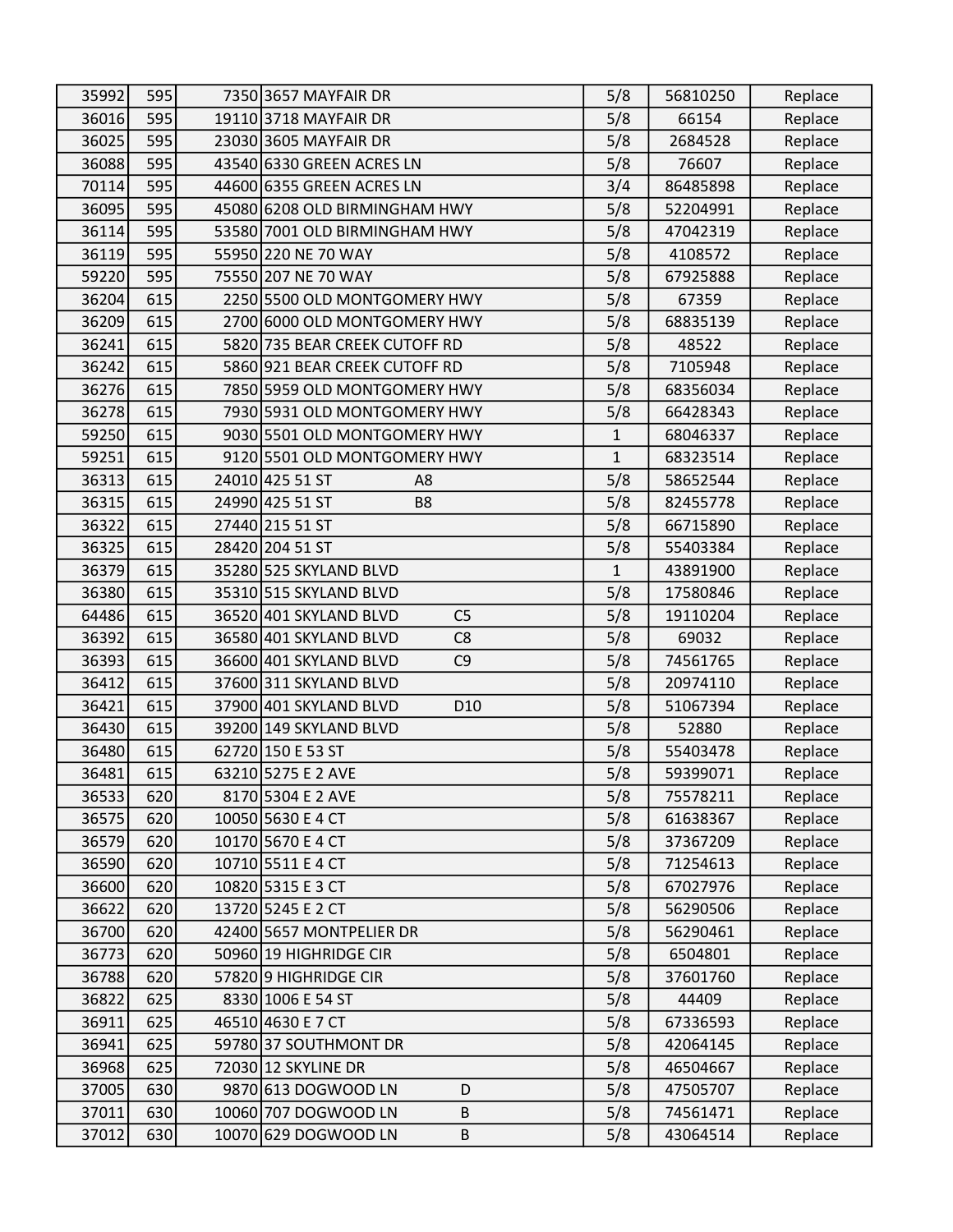| 37065 | 630 | 20580 13 DOGWOOD LN               | 5/8          | 67027834 | Replace |
|-------|-----|-----------------------------------|--------------|----------|---------|
| 37097 | 630 | 32830 325 SKYLAND BLVD            | 5/8          | 17007523 | Replace |
| 37104 | 630 | 36260 559 E SKYLAND BLVD<br>W20   | 5/8          | 70284416 | Replace |
| 37197 | 630 | 59120 1301 E SKYLAND BLVD         | 1            | 49377876 | Replace |
| 37313 | 630 | 81150 4200 E MCFARLAND BLVD<br>10 | $\mathbf{1}$ | 83677    | Replace |
| 37325 | 630 | 83200 600 E SKYLAND BLVD<br>B     | 5/8          | 74561768 | Replace |
| 37333 | 631 | 52250 1105 E SKYLAND BLVD<br>92   | 5/8          | 78374564 | Replace |
| 37351 | 631 | 53150 1105 E SKYLAND BLVD<br>83   | 5/8          | 58652529 | Replace |
| 37364 | 631 | 53800 1105 E SKYLAND BLVD<br>29   | 5/8          | 74561661 | Replace |
| 37365 | 631 | 53850 1105 E SKYLAND BLVD<br>76   | 5/8          | 4136414  | Replace |
| 37374 | 631 | 54300 1105 E SKYLAND BLVD<br>71   | 5/8          | 4136335  | Replace |
| 37415 | 631 | 56350 1105 E SKYLAND BLVD<br>4    | 5/8          | 36259    | Replace |
| 37425 | 632 | 180 5235 JUG FACTORY RD           | 5/8          | 42864061 | Replace |
| 37454 | 632 | 1020 5901 E MCFARLAND BLVD        | $\mathbf{1}$ | 83687    | Replace |
| 37523 | 632 | 3580 1413 E 58 ST                 | 5/8          | 20202    | Replace |
| 37530 | 632 | 3960 5719 E 15 AVE                | 5/8          | 74597    | Replace |
| 37541 | 632 | 4280 5535 E 15 AVE                | 5/8          | 76070181 | Replace |
| 58071 | 632 | 4800 5440 JUG FACTORY             | 1            | 67204750 | Replace |
| 37577 | 632 | 10460 5900 JUG FACTORY RD         | 5/8          | 20361    | Replace |
| 37616 | 632 | 50000 6021 JUG FACTORY RD         | 5/8          | 49348475 | Replace |
| 37660 | 632 | 59520 5604 E CYPRESS CRK AVE      | 5/8          | 70284391 | Replace |
| 37672 | 632 | 60510 5641 JUG FACTORY RD         | 5/8          | 70841389 | Replace |
| 37693 | 632 | 62880 5446 E 22 CT                | 5/8          | 5050097  | Replace |
| 37731 | 633 | 9450 1715 E SKYLAND BLVD          | 5/8          | 66428421 | Replace |
| 37734 | 633 | 9550 1747 E SKYLAND BLVD          | $\mathbf{1}$ | 91876    | Replace |
| 37745 | 633 | 28900 1801 E 48 ST                | 5/8          | 39252784 | Replace |
| 37748 | 633 | $\mathsf C$<br>28990 1801 E 48 ST | 5/8          | 68355809 | Replace |
| 37751 | 633 | 29050 1815 E 48 ST<br>D           | 5/8          | 57925927 | Replace |
| 37765 | 633 | 29350 1923 E 48 ST<br>D           | 5/8          | 52282718 | Replace |
| 37774 | 633 | $\mathsf C$<br>29520 2005 E 48 ST | 5/8          | 68355964 | Replace |
| 37781 | 633 | 39320 4801 E 21 AVE<br>A          | 5/8          | 17426598 | Replace |
| 37783 | 633 | 39360 4801 E 21 AVE<br>D          | 5/8          | 31611447 | Replace |
| 37792 | 633 | 39660 2129 E 48 ST<br>F           | 5/8          | 59398959 | Replace |
| 37807 | 633 | 209<br>41200 2201 E 48 ST         | 5/8          | 59398985 | Replace |
| 37808 | 633 | 41220 2201 E 48 ST<br>224         | 5/8          | 67691709 | Replace |
| 37809 | 633 | 41240 2201 E 48 ST<br>223         | 5/8          | 76714    | Replace |
| 37810 | 633 | 210<br>41260 2201 E 48 ST         | 5/8          | 39670304 | Replace |
| 37815 | 633 | 219<br>41360 2201 E 48 ST         | 5/8          | 58284    | Replace |
| 37819 | 633 | 41440 2201 E 48 ST<br>217         | 5/8          | 1166015  | Replace |
| 37830 | 633 | 42060 2201 E 48 ST<br>116         | 5/8          | 44136312 | Replace |
| 37831 | 633 | 42080 2201 E 48 ST                | 5/8          | 13807    | Replace |
| 37834 | 633 | 42140 2201 E 48 ST<br>113         | 5/8          | 69848524 | Replace |
| 37838 | 633 | 42220 2201 E 48 ST<br>112         | 5/8          | 57216168 | Replace |
| 37841 | 633 | 42280 2201 E 48 ST<br>125         | 5/8          | 75578239 | Replace |
| 37844 | 633 | 42340 2201 E 48 ST<br>107         | 5/8          | 25146    | Replace |
| 37845 | 633 | 42360 2201 E 48 ST<br>123         | 5/8          | 55162    | Replace |
| 37848 | 633 | 42420 2201 E 48 ST<br>122         | 5/8          | 44498072 | Replace |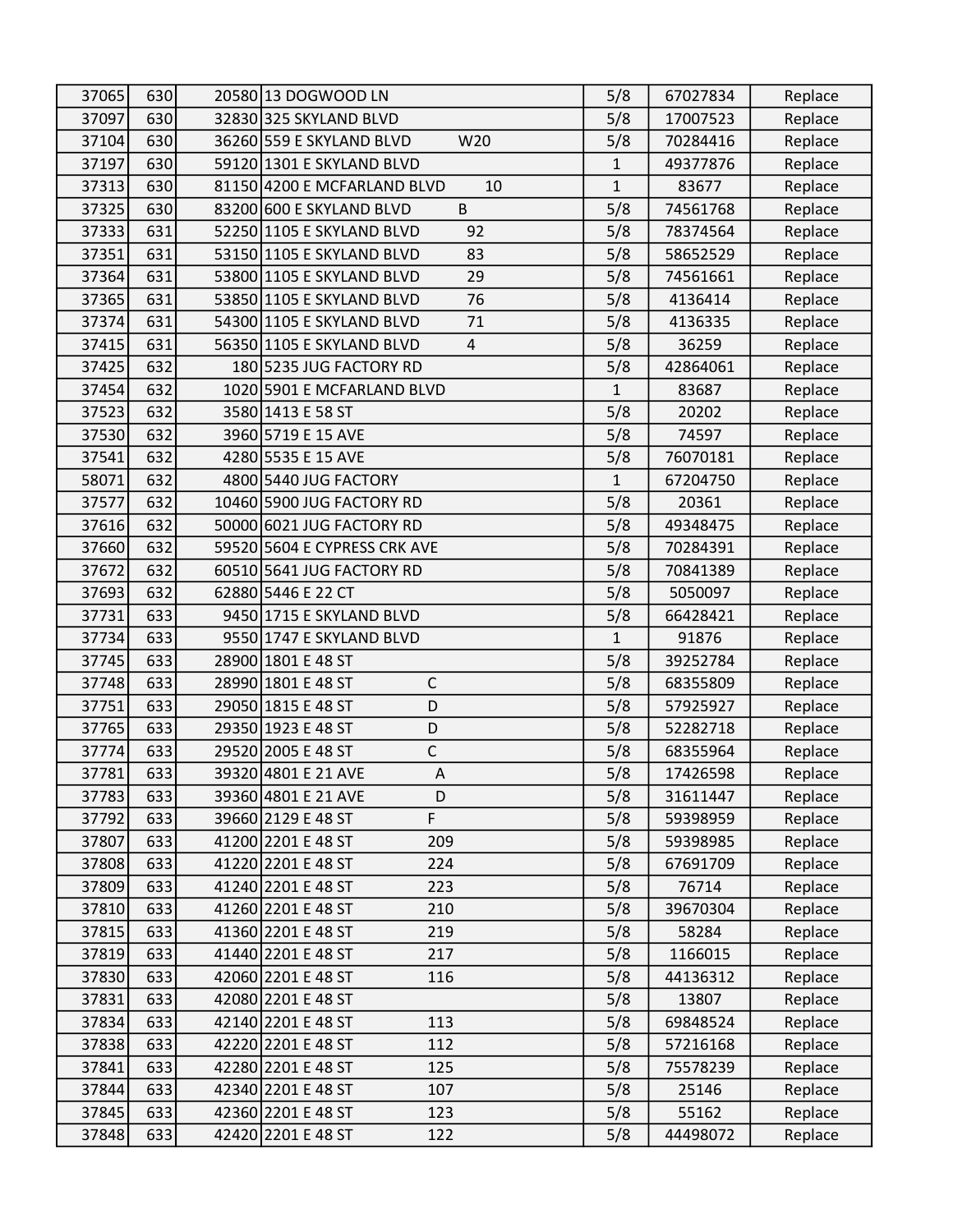| 37849 | 633 | 42440 2201 E 48 ST | 121     | 5/8 | 47982009 | Replace |
|-------|-----|--------------------|---------|-----|----------|---------|
| 37852 | 633 | 42500 2201 E 48 ST | 119     | 3/4 | 84754102 | Replace |
| 37856 | 633 | 42580 2201 E 48 ST | 102     | 5/8 | 55403283 | Replace |
| 37869 | 633 | 44620 2201 E 48 ST | 2508    | 5/8 | 59399334 | Replace |
| 37876 | 633 | 44760 2201 E 48 ST | 2501    | 5/8 | 69848796 | Replace |
| 37888 | 633 | 48060 2201 E 48 ST | 627     | 5/8 | 48439800 | Replace |
| 37908 | 633 | 48460 2201 E 48 ST | 604     | 5/8 | 64714860 | Replace |
| 37909 | 633 | 48480 2201 E 48 ST | 617     | 5/8 | 59398982 | Replace |
| 37912 | 633 | 48540 2201 E 48 ST | 602     | 5/8 | 73106540 | Replace |
| 37918 | 633 | 52060 2201 E 48 ST | 701     | 5/8 | 84145753 | Replace |
| 37923 | 633 | 52160 2201 E 48 ST | 718     | 5/8 | 56810326 | Replace |
| 37926 | 633 | 52220 2201 E 48 ST | 717     | 5/8 | 6350087  | Replace |
| 37927 | 633 | 52240 2201 E 48 ST | 707     | 5/8 | 70841553 | Replace |
| 37932 | 633 | 52340 2201 E 48 ST | 709     | 5/8 | 25573856 | Replace |
| 37941 | 633 | 54700 2201 E 48 ST | 313     | 5/8 | 72942    | Replace |
| 37964 | 633 | 55160 2201 E 48 ST |         | 5/8 | 58652478 | Replace |
| 37972 | 633 | 57160 2201 E 48 ST | 505     | 5/8 | 59399024 | Replace |
| 37974 | 633 | 58040 2201 E 48 ST | 407     | 5/8 | 69312398 | Replace |
| 37975 | 633 | 58080 2201 E 48 ST | 404     | 5/8 | 56733577 | Replace |
| 38011 | 633 | 61400 2201 E 48 ST | 1209    | 5/8 | 47981735 | Replace |
| 38032 | 633 | 62700 2201 E 48 ST | 1504    | 5/8 | 70841482 | Replace |
| 38033 | 633 | 62750 2201 E 48 ST | 1503    | 5/8 | 70841487 | Replace |
| 38039 | 633 | 63100 2201 E 48 ST | 1904    | 5/8 | 45684497 | Replace |
| 38054 | 633 | 64000 2201 E 48 ST | 2106    | 5/8 | 60000445 | Replace |
| 38069 | 633 | 65100 2201 E 48 ST | 1607    | 5/8 | 72213974 | Replace |
| 38071 | 633 | 65200 2201 E 48 ST | 1605    | 5/8 | 32036488 | Replace |
| 38076 | 633 | 65450 2201 E 48 ST | 1604    | 5/8 | 72938240 | Replace |
| 38079 | 633 | 65600 2201 E 48 ST | 1602    | 5/8 | 64714759 | Replace |
| 38080 | 633 | 65650 2201 E 48 ST | 1601    | 5/8 | 19971861 | Replace |
| 38082 | 633 | 65750 2201 E 48 ST | 1616    | 5/8 | 43064765 | Replace |
| 38103 | 633 | 66850 2201 E 48 ST | 1722    | 5/8 | 67292    | Replace |
| 38106 | 633 | 67000 2201 E 48 ST | 1701    | 5/8 | 51830179 | Replace |
| 38107 | 633 | 67050 2201 E 48 ST | 1702    | 5/8 | 55403350 | Replace |
| 58093 | 633 | 67150 2201 E 48 ST | 2608    | 5/8 | 66715959 | Replace |
| 58062 | 633 | 67290 2201 E 48 ST | 2605    | 5/8 | 66715960 | Replace |
| 38108 | 633 | 79100 2201 E 48 ST | 1810    | 5/8 | 21152239 | Replace |
| 38125 | 633 | 80050 2201 E 48 ST | 1407    | 5/8 | 72938193 | Replace |
| 38161 | 633 | 83150 2201 E 48 ST | 1102    | 5/8 | 33777    | Replace |
| 38163 | 633 | 83250 2201 E 48 ST | 1103    | 5/8 | 59064261 | Replace |
| 38165 | 633 | 83350 2201 E 48 ST | 1105    | 5/8 | 73106889 | Replace |
| 38175 | 633 | 84700 2201 E 48 ST | E       | 5/8 | 37601733 | Replace |
| 38180 | 633 | 84800 2201 E 48 ST | A       | 5/8 | 23307    | Replace |
| 38181 | 633 | 84820 2128 E 48 ST | $\sf B$ | 5/8 | 67336629 | Replace |
| 38215 | 633 | 85480 2008 E 48 ST | Α       | 5/8 | 71254510 | Replace |
| 38220 | 633 | 85530 2004 E 48 ST | A       | 5/8 | 55403681 | Replace |
| 38235 | 633 | 86070 1910 E 48 ST | B       | 5/8 | 74561569 | Replace |
| 38247 | 633 | 87900 1812 E 48 ST | D       | 5/8 | 70841744 | Replace |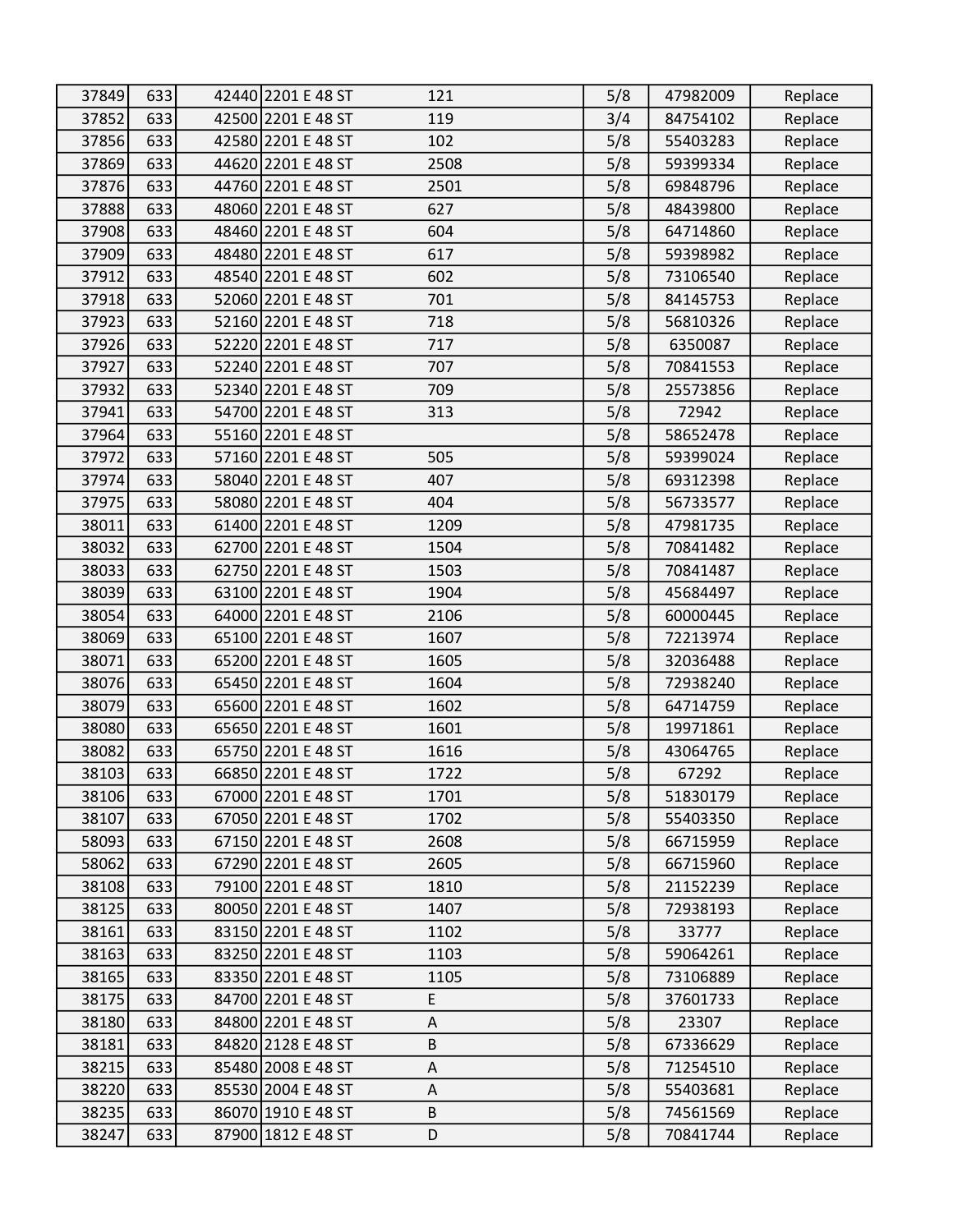| 38262          | 634        | 6050 3100 E SKYLAND BLVD                                 |      | 3/4 | 73106978             | Replace |
|----------------|------------|----------------------------------------------------------|------|-----|----------------------|---------|
| 38278          | 634        | 16420 1813 E SKYLAND BLVD                                |      | 5/8 | 33512877             | Replace |
| 38307          | 634        | 20000 2211 E SKYLAND BLVD                                |      | 5/8 | 69057                | Replace |
| 38361          | 634        | 33300 2101 E 44 ST<br>42                                 |      | 5/8 | 82827                | Replace |
| 38379          | 634        | 35770 2540 E 48 PL<br>$\mathbf{1}$                       |      | 5/8 | 70284313             | Replace |
| 38381          | 634        | 35800 2528 E 48 PL<br>5                                  |      | 5/8 | 44414695             | Replace |
| 38382          | 634        | 35820 2528 E 48 PL<br>4                                  |      | 5/8 | 70284314             | Replace |
| 38399          | 634        | $\boldsymbol{9}$<br>36240 2500 E 48 PL                   |      | 5/8 | 71254825             | Replace |
| 38413          | 634        | 36550 2511 E 48 PL<br>D                                  |      | 5/8 | 44979122             | Replace |
| 38418          | 634        | 36700 2531 E 48 PL<br>D                                  |      | 5/8 | 64060692             | Replace |
| 38453          | 634        | 61850 4801 E CYPRESS CRK AVE                             | 302  | 5/8 | 58365                | Replace |
| 38467          | 634        | 62550 4801 E CYPRESS CRK AVE                             | 313  | 5/8 | 64714998             | Replace |
| 38469          | 634        | 62650 4801 E CYPRESS CRK AVE                             | 316  | 5/8 | 67926069             | Replace |
| 38509          | 634        | 68450 4801 E CYPRESS CRK AVE                             | 902  | 5/8 | 64714934             | Replace |
| 38523          | 634        | 71050 4801 E CYPRESS CRK AVE                             |      | 5/8 | 61658122             | Replace |
| 38539          | 634        | 71850 4801 E CYPRESS CRK AVE                             | 1116 | 5/8 | 42684197             | Replace |
| 38551          | 634        | 74800 4801 E CYPRESS CRK AVE                             | 1212 | 5/8 | 67691842             | Replace |
| 38561          | 634        | 75400 4801 E CYPRESS CRK AVE                             | 1304 | 5/8 | 16758389             | Replace |
| 38565          | 634        | 75600 4801 E CYPRESS CRK AVE                             |      | 5/8 | 52636                | Replace |
| 38567          | 635        | 100 5001 E CYPRESS CRK AVE                               | 1605 | 5/8 | 50116875             | Replace |
| 38570          | 635        | 130 5001 E CYPRESS CRK AVE                               | 1608 | 5/8 | 31541859             | Replace |
| 38571          | 635        | 140 5001 E CYPRESS CRK AVE                               | 1601 | 5/8 | 34810510             | Replace |
| 38572          | 635        | 150 5001 E CYPRESS CRK AVE                               | 1602 | 5/8 | 25839043             | Replace |
| 38573          | 635        | 160 5001 E CYPRESS CRK AVE                               | 1603 | 5/8 | 84754048             | Replace |
| 38574          | 635        | 170 5001 E CYPRESS CRK AVE                               | 1604 | 5/8 | 418439820            | Replace |
| 38579          | 635        | 230 5001 E CYPRESS CRK AVE                               | 1504 | 5/8 | 52282635             | Replace |
| 38580          | 635        | 240 5001 E CYPRESS CRK AVE                               | 1503 | 5/8 | 21513803             | Replace |
| 38581          | 635        | 250 5001 E CYPRESS CRK AVE                               | 1501 | 5/8 | 34592652             | Replace |
| 38582          | 635        | 260 5001 E CYPRESS CRK AVE                               | 1502 | 5/8 | 74561573             | Replace |
| 38584          | 635        | 280 5001 E CYPRESS CRK AVE                               | 1405 | 5/8 | 74561572             | Replace |
| 38586          | 635        | 300 5001 E CYPRESS CRK AVE                               | 1407 | 5/8 | 48927716             | Replace |
| 38587          | 635        | 310 5001 E CYPRESS CRK AVE                               | 1408 | 5/8 | 22526797             | Replace |
| 38588          | 635        | 320 5001 E CYPRESS CRK AVE                               | 1402 | 5/8 | 51067294             | Replace |
| 38589          | 635        | 330 5001 E CYPRESS CRK AVE                               | 1401 | 5/8 | 52282639             | Replace |
| 38591          | 635        | 350 5001 E CYPRESS CRK AVE                               | 1404 | 5/8 | 37286600             | Replace |
| 38592          | 635        | 370 5001 E CYPRESS CRK AVE                               | 1306 | 5/8 | 37286597             | Replace |
| 38593          | 635        | 380 5001 E CYPRESS CRK AVE                               | 1308 | 5/8 | 47981658             | Replace |
| 38594          | 635        | 390 5001 E CYPRESS CRK AVE                               | 1305 | 5/8 | 52282761             | Replace |
| 38603          | 635        | 490 5001 E CYPRESS CRK AVE                               | 103  | 5/8 | 60000689             | Replace |
| 38604          | 635        | 500 5001 E CYPRESS CRK AVE                               | 105  | 5/8 | 60000827             | Replace |
| 38606          | 635        | 520 5001 E CYPRESS CRK AVE                               | 107  | 5/8 | 60000853             | Replace |
| 38607          | 635        | 530 5001 E CYPRESS CRK AVE                               | 108  | 5/8 | 60000706             | Replace |
| 38608<br>38609 | 635        | 540 5001 E CYPRESS CRK AVE                               | 111  | 5/8 | 60000817<br>60000686 | Replace |
|                | 635<br>635 | 550 5001 E CYPRESS CRK AVE<br>560 5001 E CYPRESS CRK AVE | 112  | 5/8 |                      | Replace |
| 38610          |            |                                                          |      | 5/8 | 60000688             | Replace |
| 38612          | 635        | 580 5001 E CYPRESS CRK AVE                               | 110  | 5/8 | 60000822             | Replace |
| 38613          | 635        | 590 5001 E CYPRESS CRK AVE                               | 114  | 5/8 | 60000825             | Replace |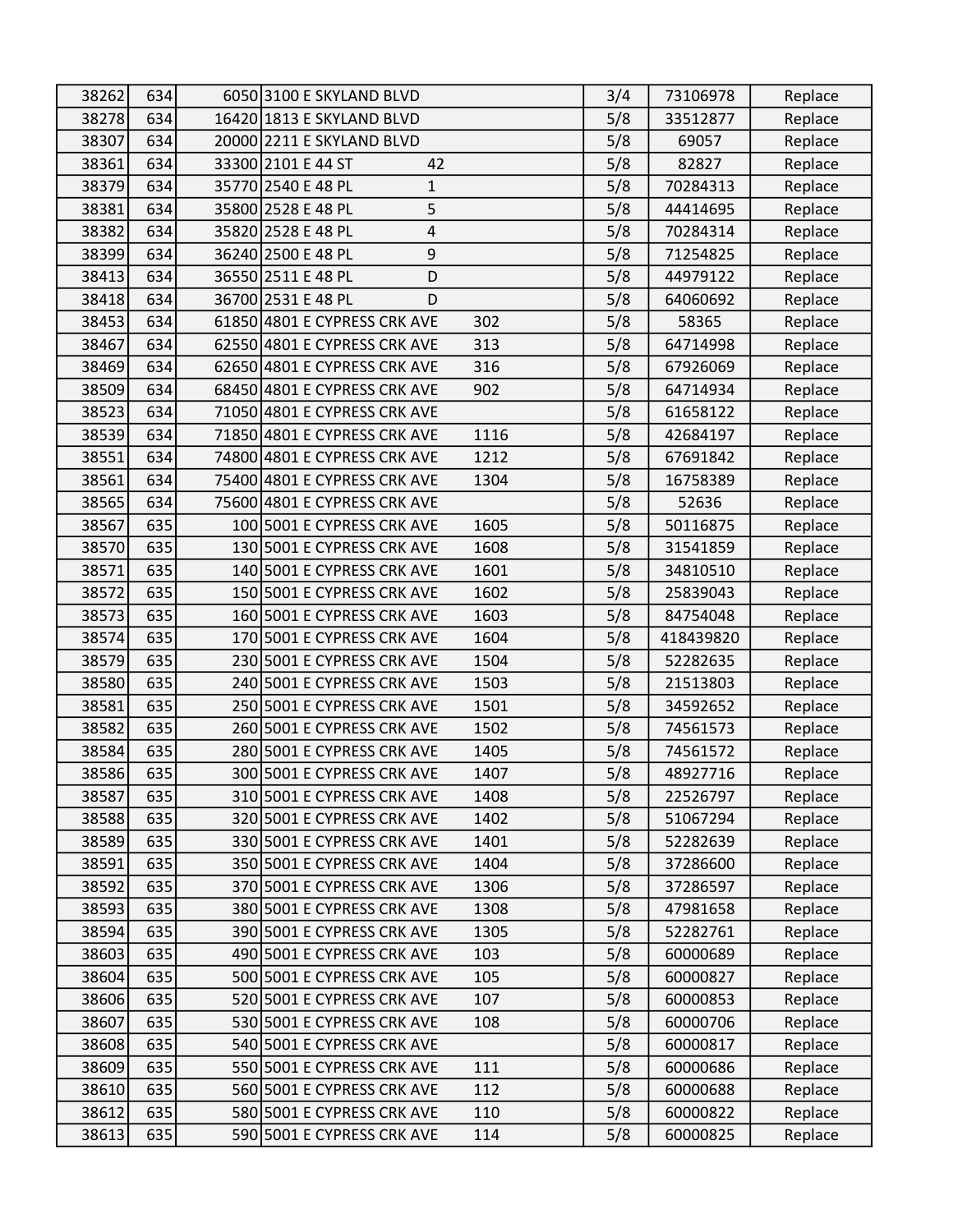| 38615 | 635 | 610 5001 E CYPRESS CRK AVE  | 116  | 5/8 | 60000856 | Replace |
|-------|-----|-----------------------------|------|-----|----------|---------|
| 38616 | 635 | 620 5001 E CYPRESS CRK AVE  | 115  | 5/8 | 60000826 | Replace |
| 38624 | 635 | 710 5001 E CYPRESS CRK AVE  | 206  | 5/8 | 48439547 | Replace |
| 38625 | 635 | 720 5001 E CYPRESS CRK AVE  | 204  | 5/8 | 26555276 | Replace |
| 38627 | 635 | 740 5001 E CYPRESS CRK AVE  | 205  | 5/8 | 18357425 | Replace |
| 38632 | 635 | 790 5001 E CYPRESS CRK AVE  | 309  | 5/8 | 18825488 | Replace |
| 38634 | 635 | 810 5001 E CYPRESS CRK AVE  | 307  | 5/8 | 52282876 | Replace |
| 38640 | 635 | 870 5001 E CYPRESS CRK AVE  | 302  | 5/8 | 35994266 | Replace |
| 38641 | 635 | 880 5001 E CYPRESS CRK AVE  | 301  | 5/8 | 36277433 | Replace |
| 38642 | 635 | 900 5001 E CYPRESS CRK AVE  | 408  | 5/8 | 36599650 | Replace |
| 38645 | 635 | 930 5001 E CYPRESS CRK AVE  | 406  | 5/8 | 18795754 | Replace |
| 38646 | 635 | 940 5001 E CYPRESS CRK AVE  | 403  | 5/8 | 19110176 | Replace |
| 38647 | 635 | 950 5001 E CYPRESS CRK AVE  | 404  | 5/8 | 47981626 | Replace |
| 38649 | 635 | 970 5001 E CYPRESS CRK AVE  | 402  | 5/8 | 72214094 | Replace |
| 38657 | 635 | 1060 5001 E CYPRESS CRK AVE | 905  | 5/8 | 34105445 | Replace |
| 38660 | 635 | 1090 5001 E CYPRESS CRK AVE | 901  | 5/8 | 49869179 | Replace |
| 38661 | 635 | 1100 5001 E CYPRESS CRK AVE | 902  | 5/8 | 27973650 | Replace |
| 38664 | 635 | 1140 5001 E CYPRESS CRK AVE | 814  | 5/8 | 60000702 | Replace |
| 38666 | 635 | 1160 5001 E CYPRESS CRK AVE | 811  | 5/8 | 60000680 | Replace |
| 38672 | 635 | 1220 5001 E CYPRESS CRK AVE | 806  | 5/8 | 40151892 | Replace |
| 38678 | 635 | 1280 5001 E CYPRESS CRK AVE |      | 5/8 | 67336642 | Replace |
| 38683 | 635 | 1330 5001 E CYPRESS CRK AVE | 710  | 5/8 | 60000672 | Replace |
| 38684 | 635 | 1340 5001 E CYPRESS CRK AVE | 709  | 5/8 | 60000719 | Replace |
| 38685 | 635 | 1350 5001 E CYPRESS CRK AVE | 712  | 5/8 | 60000675 | Replace |
| 38690 | 635 | 1400 5001 E CYPRESS CRK AVE | 706  | 5/8 | 60000715 | Replace |
| 38693 | 635 | 1430 5001 E CYPRESS CRK AVE | 702  | 5/8 | 60000676 | Replace |
| 38695 | 635 | 1460 5001 E CYPRESS CRK AVE | 1211 | 5/8 | 35283193 | Replace |
| 38697 | 635 | 1480 5001 E CYPRESS CRK AVE | 1209 | 5/8 | 48439934 | Replace |
| 38701 | 635 | 1520 5001 E CYPRESS CRK AVE | 1204 | 5/8 | 18958594 | Replace |
| 38703 | 635 | 1540 5001 E CYPRESS CRK AVE | 1205 | 5/8 | 71254555 | Replace |
| 38705 | 635 | 1560 5001 E CYPRESS CRK AVE | 1201 | 5/8 | 50117032 | Replace |
| 38706 | 635 | 1570 5001 E CYPRESS CRK AVE | 1202 | 5/8 | 49868910 | Replace |
| 38707 | 635 | 1600 5001 E CYPRESS CRK AVE | 1115 | 5/8 | 66715976 | Replace |
| 38709 | 635 | 1620 5001 E CYPRESS CRK AVE | 1113 | 5/8 | 47244278 | Replace |
| 38711 | 635 | 1640 5001 E CYPRESS CRK AVE | 1110 | 5/8 | 27289893 | Replace |
| 38714 | 635 | 1670 5001 E CYPRESS CRK AVE | 1111 | 5/8 | 48439908 | Replace |
| 38717 | 635 | 1700 5001 E CYPRESS CRK AVE | 1107 | 5/8 | 29274378 | Replace |
| 38721 | 635 | 1740 5001 E CYPRESS CRK AVE | 1104 | 5/8 | 26555309 | Replace |
| 38724 | 635 | 1770 5001 E CYPRESS CRK AVE | 1016 | 5/8 | 18631835 | Replace |
| 38725 | 635 | 1780 5001 E CYPRESS CRK AVE | 1015 | 5/8 | 48439933 | Replace |
| 38731 | 635 | 1840 5001 E CYPRESS CRK AVE | 1010 | 5/8 | 50533141 | Replace |
| 38733 | 635 | 1860 5001 E CYPRESS CRK AVE | 1007 | 5/8 | 29274006 | Replace |
| 38734 | 635 | 1870 5001 E CYPRESS CRK AVE | 1005 | 5/8 | 24411348 | Replace |
| 38746 | 635 | 2000 5001 E CYPRESS CRK AVE | 513  | 5/8 | 23835121 | Replace |
| 38754 | 635 | 2080 5001 E CYPRESS CRK AVE | 505  | 5/8 | 60000543 | Replace |
| 38755 | 635 | 2090 5001 E CYPRESS CRK AVE | 506  | 5/8 | 60000508 | Replace |
| 38756 | 635 | 2100 5001 E CYPRESS CRK AVE | 503  | 5/8 | 60000509 | Replace |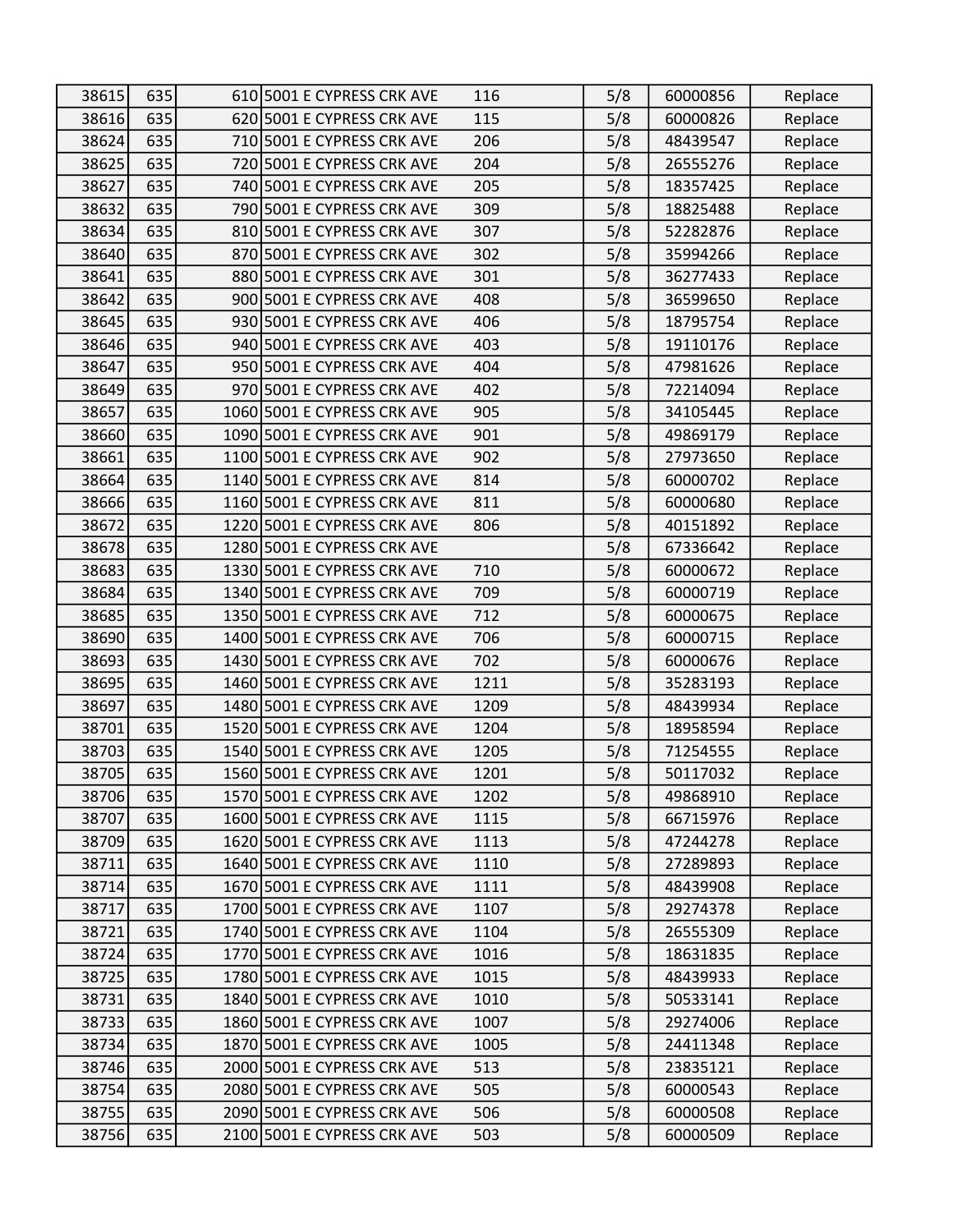| 38764 | 635 | 5150 5001 E CYPRESS CRK AVE  | 604  | 5/8 | 60000658 | Replace |
|-------|-----|------------------------------|------|-----|----------|---------|
| 38771 | 635 | 5500 5001 E CYPRESS CRK AVE  | 610  | 5/8 | 60000699 | Replace |
| 38772 | 635 | 5550 5001 E CYPRESS CRK AVE  | 611  | 5/8 | 60000701 | Replace |
| 38776 | 635 | 5750 5001 E CYPRESS CRK AVE  | 617  | 5/8 | 60000708 | Replace |
| 38781 | 635 | 5960 5001 E CYPRESS CRK AVE  | 620  | 5/8 | 60000709 | Replace |
| 38785 | 635 | 50070 5050 E CYPRESS CRK AVE | 703  | 5/8 | 70284247 | Replace |
| 38787 | 635 | 50090 5050 E CYPRESS CRK AVE | 706  | 5/8 | 17565024 | Replace |
| 38791 | 635 | 50130 5050 E CYPRESS CRK AVE | 710  | 5/8 | 44414669 | Replace |
| 38792 | 635 | 50140 5050 E CYPRESS CRK AVE | 708  | 5/8 | 33250222 | Replace |
| 38796 | 635 | 50200 5050 E CYPRESS CRK AVE | 120  | 5/8 | 44498241 | Replace |
| 38797 | 635 | 50210 5050 E CYPRESS CRK AVE | 115  | 5/8 | 40963785 | Replace |
| 38800 | 635 | 50240 5050 E CYPRESS CRK AVE | 116  | 5/8 | 43064642 | Replace |
| 38806 | 635 | 50300 5050 E CYPRESS CRK AVE | 109  | 5/8 | 49348405 | Replace |
| 38807 | 635 | 50310 5050 E CYPRESS CRK AVE | 110  | 5/8 | 42684485 | Replace |
| 38813 | 635 | 50370 5050 E CYPRESS CRK AVE | 101  | 5/8 | 42297147 | Replace |
| 38815 | 635 | 50400 5050 E CYPRESS CRK AVE | 220  | 5/8 | 53250724 | Replace |
| 38817 | 635 | 50420 5050 E CYPRESS CRK AVE | 217  | 5/8 | 18631826 | Replace |
| 38820 | 635 | 50450 5050 E CYPRESS CRK AVE | 215  | 5/8 | 42064103 | Replace |
| 38821 | 635 | 50460 5050 E CYPRESS CRK AVE | 211  | 5/8 | 49348288 | Replace |
| 38822 | 635 | 50470 5050 E CYPRESS CRK AVE | 212  | 5/8 | 51830258 | Replace |
| 38834 | 635 | 50590 5050 E CYPRESS CRK AVE | 202  | 5/8 | 48127204 | Replace |
| 38843 | 635 | 50680 5050 E CYPRESS CRK AVE | 406  | 5/8 | 44497944 | Replace |
| 38844 | 635 | 50690 5050 E CYPRESS CRK AVE | 405  | 5/8 | 39252840 | Replace |
| 38845 | 635 | 50700 5050 E CYPRESS CRK AVE | 408  | 5/8 | 49348234 | Replace |
| 38846 | 635 | 50710 5050 E CYPRESS CRK AVE | 407  | 5/8 | 38078090 | Replace |
| 38859 | 635 | 50870 5050 E CYPRESS CRK AVE | 610  | 5/8 | 39670276 | Replace |
| 38868 | 635 | 50970 5050 E CYPRESS CRK AVE | 509  | 5/8 | 22785339 | Replace |
| 38870 | 635 | 50990 5050 E CYPRESS CRK AVE | 506  | 5/8 | 20229563 | Replace |
| 38871 | 635 | 51000 5050 E CYPRESS CRK AVE | 505  | 5/8 | 17572351 | Replace |
| 38872 | 635 | 51010 5050 E CYPRESS CRK AVE | 504  | 5/8 | 21970325 | Replace |
| 38876 | 635 | 51070 5050 E CYPRESS CRK AVE | 802  | 5/8 | 2334551  | Replace |
| 38888 | 635 | 51190 5050 E CYPRESS CRK AVE | 815  | 5/8 | 21575687 | Replace |
| 38896 | 635 | 51280 5050 E CYPRESS CRK AVE | 901  | 5/8 | 27973963 | Replace |
| 38899 | 635 | 51310 5050 E CYPRESS CRK AVE | 906  | 5/8 | 32218576 | Replace |
| 38900 | 635 | 51320 5050 E CYPRESS CRK AVE | 905  | 5/8 | 26381185 | Replace |
| 38908 | 635 | 51400 5050 E CYPRESS CRK AVE | 914  | 5/8 | 47982046 | Replace |
| 38911 | 635 | 51560 5050 E CYPRESS CRK AVE | 1006 | 5/8 | 17399658 | Replace |
| 38912 | 635 | 51570 5050 E CYPRESS CRK AVE | 1004 | 5/8 | 26555351 | Replace |
| 38919 | 635 | 51640 5050 E CYPRESS CRK AVE | 1013 | 5/8 | 39252552 | Replace |
| 38921 | 635 | 51660 5050 E CYPRESS CRK AVE | 1012 | 5/8 | 20229536 | Replace |
| 38922 | 635 | 51670 5050 E CYPRESS CRK AVE | 1011 | 5/8 | 49348615 | Replace |
| 38926 | 635 | 51710 5050 E CYPRESS CRK AVE | 1018 | 5/8 | 22948241 | Replace |
| 38927 | 635 | 51720 5050 E CYPRESS CRK AVE | 1020 | 5/8 | 47505832 | Replace |
| 38931 | 635 | 51870 5050 E CYPRESS CRK AVE | 1403 | 5/8 | 33567206 | Replace |
| 38934 | 635 | 51900 5050 E CYPRESS CRK AVE | 1404 | 5/8 | 44979006 | Replace |
| 38936 | 635 | 51920 5050 E CYPRESS CRK AVE | 1409 | 5/8 | 33250165 | Replace |
| 38937 | 635 | 51930 5050 E CYPRESS CRK AVE | 1408 | 5/8 | 21383112 | Replace |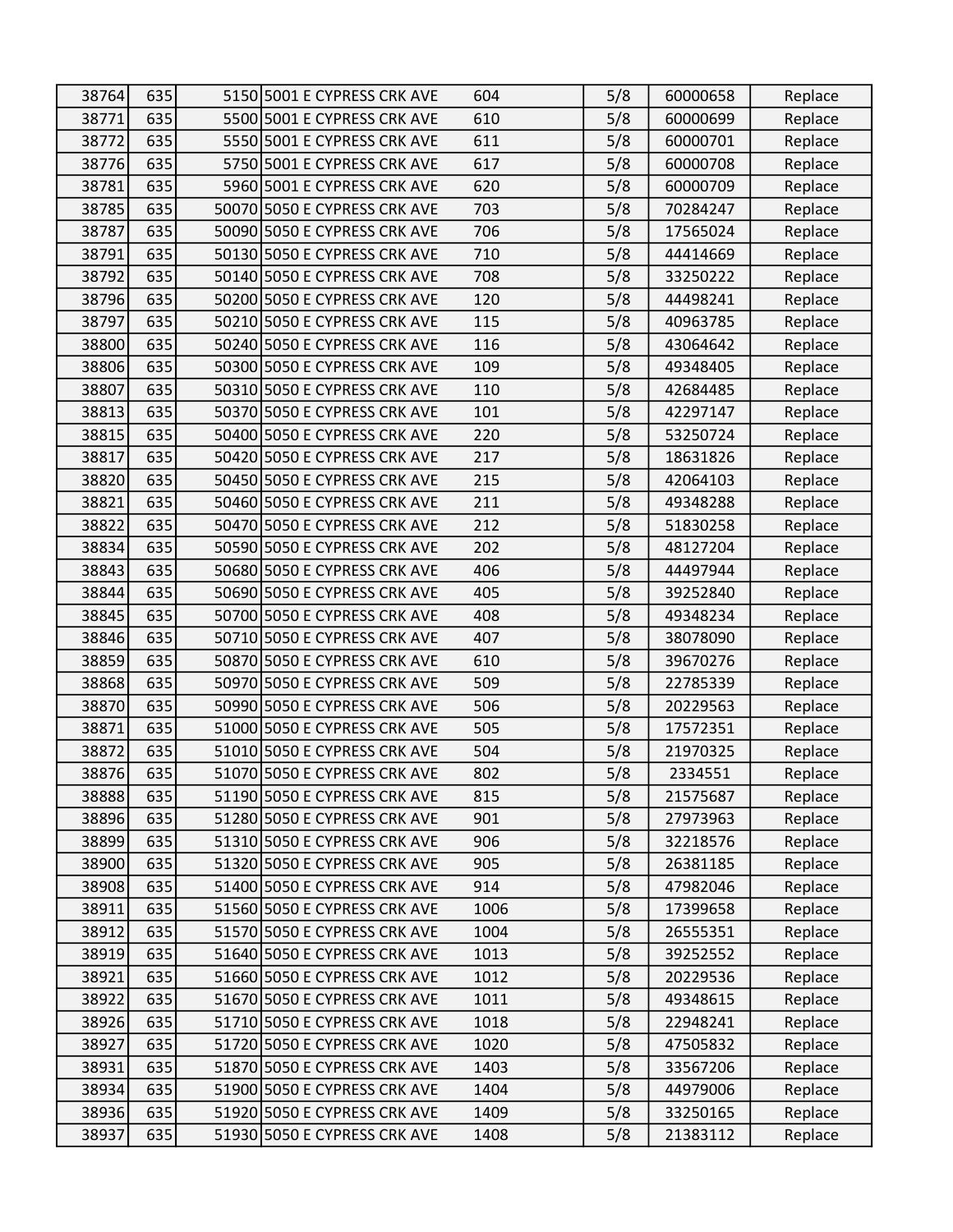| 38938 | 635 | 51940 5050 E CYPRESS CRK AVE | 1410 | 5/8          | 44498297 | Replace |
|-------|-----|------------------------------|------|--------------|----------|---------|
| 38939 | 635 | 51950 5050 E CYPRESS CRK AVE | 1412 | 5/8          | 47244111 | Replace |
| 38940 | 635 | 51960 5050 E CYPRESS CRK AVE | 1411 | 5/8          | 23143174 | Replace |
| 38945 | 635 | 52160 5050 E CYPRESS CRK AVE | 1104 | 5/8          | 19666411 | Replace |
| 38963 | 635 | 52360 5050 E CYPRESS CRK AVE | 1203 | 5/8          | 45684369 | Replace |
| 38964 | 635 | 52370 5050 E CYPRESS CRK AVE | 1209 | 5/8          | 46505064 | Replace |
| 38965 | 635 | 52380 5050 E CYPRESS CRK AVE | 1210 | 5/8          | 16809589 | Replace |
| 38966 | 635 | 52390 5050 E CYPRESS CRK AVE | 1208 | 5/8          | 26555372 | Replace |
| 38967 | 635 | 52400 5050 E CYPRESS CRK AVE | 1207 | 5/8          | 39310584 | Replace |
| 38969 | 635 | 52420 5050 E CYPRESS CRK AVE | 1212 | 5/8          | 29273982 | Replace |
| 38972 | 635 | 52480 5050 E CYPRESS CRK AVE | 1304 | 5/8          | 46095664 | Replace |
| 38973 | 635 | 52490 5050 E CYPRESS CRK AVE | 1303 | 5/8          | 37257205 | Replace |
| 38977 | 635 | 52530 5050 E CYPRESS CRK AVE | 1306 | 5/8          | 22018132 | Replace |
| 38978 | 635 | 52540 5050 E CYPRESS CRK AVE | 1308 | 5/8          | 46095849 | Replace |
| 38983 | 635 | 52590 5050 E CYPRESS CRK AVE | 1315 | 5/8          | 39670505 | Replace |
| 38984 | 635 | 52600 5050 E CYPRESS CRK AVE | 1313 | 5/8          | 35194324 | Replace |
| 38985 | 635 | 52610 5050 E CYPRESS CRK AVE | 1314 | 5/8          | 19207940 | Replace |
| 38987 | 635 | 52660 5050 E CYPRESS CRK AVE | 1520 | 5/8          | 49869170 | Replace |
| 38991 | 635 | 52700 5050 E CYPRESS CRK AVE | 1516 | 5/8          | 26381023 | Replace |
| 38993 | 635 | 52720 5050 E CYPRESS CRK AVE | 1512 | 5/8          | 46095701 | Replace |
| 38998 | 635 | 52770 5050 E CYPRESS CRK AVE | 1509 | 5/8          | 34105507 | Replace |
| 39004 | 635 | 52830 5050 E CYPRESS CRK AVE | 1506 | 5/8          | 43064696 | Replace |
| 39005 | 635 | 52840 5050 E CYPRESS CRK AVE | 1501 | 5/8          | 41117258 | Replace |
| 39006 | 635 | 52850 5050 E CYPRESS CRK AVE | 1502 | 5/8          | 34623284 | Replace |
| 39085 | 636 | 20900 4801 E CYPRESS CRK AVE | 211  | 5/8          | 48439901 | Replace |
| 39096 | 636 | 22000 4801 E CYPRESS CRK AVE | 104  | 5/8          | 48927951 | Replace |
| 39098 | 636 | 22200 4801 E CYPRESS CRK AVE | 108  | 5/8          | 28425    | Replace |
| 39099 | 636 | 22300 4801 E CYPRESS CRK AVE | 106  | 5/8          | 28422    | Replace |
| 39157 | 636 | 29150 4709 E CYPRESS CRK AVE | 609  | 5/8          | 72938298 | Replace |
| 39166 | 636 | 44100 4709 E CYPRESS CRK AVE | 205  | 5/8          | 56810536 | Replace |
| 39177 | 636 | 45200 4709 E CYPRESS CRK AVE | 214  | 5/8          | 38855447 | Replace |
| 39204 | 636 | 50600 4709 E CYPRESS CRK AVE | 437  | 5/8          | 20568615 | Replace |
| 39207 | 636 | 50900 4709 E CYPRESS CRK AVE | 408  | 5/8          | 89072    | Replace |
| 39216 | 636 | 51800 4709 E CYPRESS CRK AVE | 445  | 5/8          | 68835046 | Replace |
| 39217 | 636 | 51900 4709 E CYPRESS CRK AVE | 414  | 5/8          | 50117015 | Replace |
| 39219 | 636 | 52100 4709 E CYPRESS CRK AVE | 415  | 5/8          | 45684356 | Replace |
| 39266 | 644 | 3750 237 E 30 ST             |      | 5/8          | 71847775 | Replace |
| 39282 | 644 | 7750 3004 E 4 CT             |      | 5/8          | 57949166 | Replace |
| 39312 | 644 | 14500 3205 E 4 CT            |      | 5/8          | 47981971 | Replace |
| 59549 | 644 | 29100 3712 E MCFARLAND BLVD  |      | $\mathbf{1}$ | 68323554 | Replace |
| 39369 | 644 | 33750 3701 E MCFARLAND BLVD  |      | 5/8          | 44414    | Replace |
| 39370 | 644 | 34000 1009 E 37 ST           |      | 3/4          | 88970    | Replace |
| 39424 | 644 | 76100 1310 E 37 ST<br>70     |      | 5/8          | 66715977 | Replace |
| 39439 | 644 | 82600 1310 E 37 ST<br>49     |      | 5/8          | 29274031 | Replace |
| 39440 | 644 | 82700 1310 E 37 ST<br>34     |      | 5/8          | 5800     | Replace |
| 39441 | 644 | 82800 1310 E 37 ST<br>33     |      | 5/8          | 72938186 | Replace |
| 39447 | 644 | 83400 1310 E 37 ST<br>45     |      | 5/8          | 58652386 | Replace |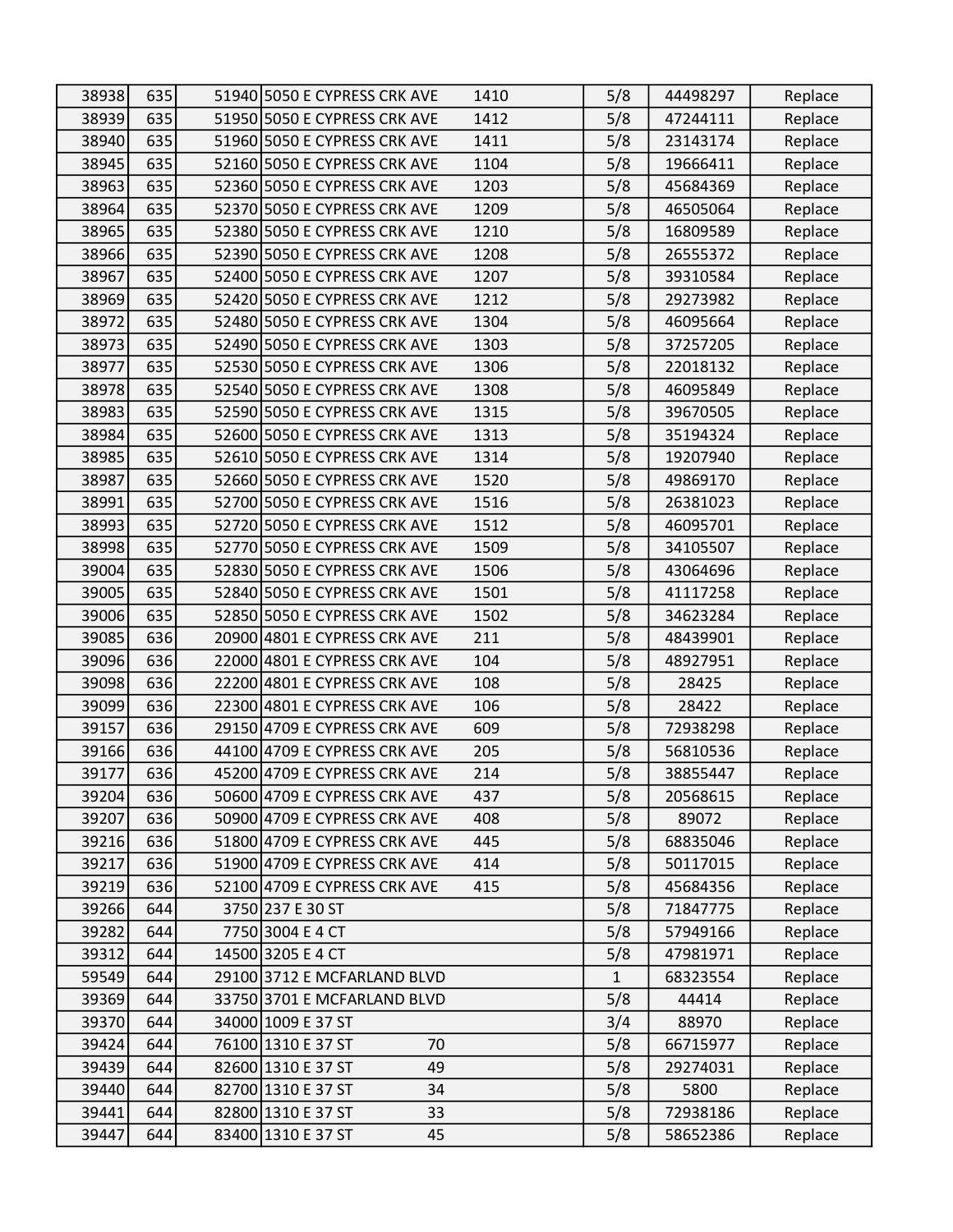| 39455 | 644 | 84200 1310 E 37 ST<br>26                               | 5/8 | 60000603 | Replace |
|-------|-----|--------------------------------------------------------|-----|----------|---------|
| 39479 | 644 | 86600 1310 E 37 ST<br>14                               | 5/8 | 57126821 | Replace |
| 39500 | 644 | 98510 1310 E 37 ST<br>93                               | 5/8 | 57126971 | Replace |
| 39522 | 645 | 50720 3421 E 12 AVE<br>$\mathsf C$                     | 5/8 | 68835217 | Replace |
| 39528 | 645 | D<br>50790 3413 E 12 AVE                               | 5/8 | 59399105 | Replace |
| 39531 | 645 | 50820 3333 E 12 AVE<br>D                               | 5/8 | 67691552 | Replace |
| 39532 | 645 | 50830 3333 E 12 AVE<br>A                               | 5/8 | 67027868 | Replace |
| 39551 | 645 | 51160 3303 E 12 AVE<br>D                               | 5/8 | 67336318 | Replace |
| 39552 | 645 | 51170 3303 E 12 AVE<br>$\mathsf A$                     | 5/8 | 44497905 | Replace |
| 39562 | 645 | 51350 3300 E 12 AVE<br>D                               | 5/8 | 72213886 | Replace |
| 39563 | 645 | 51360 3300 E 12 AVE<br>$\mathsf C$                     | 5/8 | 58652384 | Replace |
| 39585 | 645 | $\mathsf{C}$<br>51610 3330 E 12 AVE                    | 5/8 | 57949283 | Replace |
| 39599 | 645 | 52050 3406 E 12 AVE<br>A                               | 5/8 | 17137203 | Replace |
| 39607 | 645 | 52130 3412 E 12 AVE<br>D                               | 5/8 | 64060943 | Replace |
| 39612 | 645 | $\sf B$<br>52180 3420 E 12 AVE                         | 5/8 | 70284390 | Replace |
| 39624 | 645 | 52340 3428 E 12 AVE<br>$\mathsf C$                     | 5/8 | 44978723 | Replace |
| 39626 | 645 | $\mathsf C$<br>52360 3504 E 12 AVE                     | 5/8 | 26169336 | Replace |
| 39628 | 645 | 52380 3504 E 12 AVE<br>D                               | 5/8 | 42684336 | Replace |
| 39637 | 645 | 52470 3514 E 12 AVE<br>H                               | 5/8 | 38855673 | Replace |
| 39642 | 645 | 52520 3514 E 12 AVE<br>$\mathsf C$                     | 5/8 | 66844    | Replace |
| 39644 | 645 | 52550 3514 E 12 AVE<br>$\boldsymbol{\mathsf{\Lambda}}$ | 5/8 | 53251082 | Replace |
| 39651 | 645 | 52690 3518 E 12 AVE<br>$\sf B$                         | 5/8 | 70841506 | Replace |
| 39659 | 645 | 52800 3600 E 12 AVE<br>$\boldsymbol{\mathsf{\Lambda}}$ | 5/8 | 45684487 | Replace |
| 39685 | 645 | 57330 3715 E 3 AVE<br>E34                              | 5/8 | 27289911 | Replace |
| 39691 | 645 | 60270 3715 E 3 AVE<br>E <sub>6</sub>                   | 5/8 | 37367145 | Replace |
| 39693 | 645 | 61250 3715 E 3 AVE<br>E8                               | 5/8 | 55403479 | Replace |
| 39704 | 645 | 66640 3715 E 3 AVE                                     | 5/8 | 44979049 | Replace |
| 39709 | 646 | $\mathsf{C}$<br>14060 3602 E 7 AVE                     | 5/8 | 48927675 | Replace |
| 39711 | 646 | 14080 3602 E 7 AVE<br>$\sf B$                          | 5/8 | 21738041 | Replace |
| 39712 | 646 | 14090 3602 E 7 AVE<br>Α                                | 5/8 | 42684442 | Replace |
| 39732 | 646 | 14450 3418 E 7 AVE<br>D                                | 5/8 | 47244067 | Replace |
| 39738 | 646 | 14600 627 E 34 ST<br>A                                 | 5/8 | 45684602 | Replace |
| 39740 | 646 | 14640 627 E 34 ST<br>D                                 | 5/8 | 52514    | Replace |
| 39741 | 646 | 14660 627 E 34 ST<br>B                                 | 5/8 | 97985    | Replace |
| 39751 | 646 | 39830 700 E 34 ST<br>A                                 | 5/8 | 67028065 | Replace |
| 39752 | 646 | 39840 700 E 34 ST<br>B                                 | 5/8 | 54585279 | Replace |
| 39770 | 646 | 41660 3320 ALBRIGHT RD<br>16                           | 5/8 | 3418571  | Replace |
| 39773 | 646 | 41720 3320 ALBRIGHT RD<br>15                           | 5/8 | 2297424  | Replace |
| 39777 | 646 | 41800 3320 ALBRIGHT RD<br>6                            | 5/8 | 59064188 | Replace |
| 39791 | 646 | D<br>42180 713 E 33 ST                                 | 5/8 | 67028162 | Replace |
| 39795 | 646 | $\mathsf C$<br>42280 3305 E 7 AVE                      | 5/8 | 20445    | Replace |
| 39800 | 646 | 42370 3313 E 7 AVE<br>D                                | 5/8 | 70841434 | Replace |
| 39810 | 646 | 42600 3304 E 7 AVE<br>$\overline{4}$                   | 5/8 | 23418495 | Replace |
| 39849 | 646 | 50180 708 E 33 ST<br>D                                 | 5/8 | 56290434 | Replace |
| 39860 | 646 | 50450 724 E 33 ST<br>D                                 | 5/8 | 71847925 | Replace |
| 39889 | 646 | 52060 3415 E 7 AVE<br>D                                | 5/8 | 69312689 | Replace |
| 39902 | 646 | 70960 3519 E 7 AVE<br>D                                | 5/8 | 72214184 | Replace |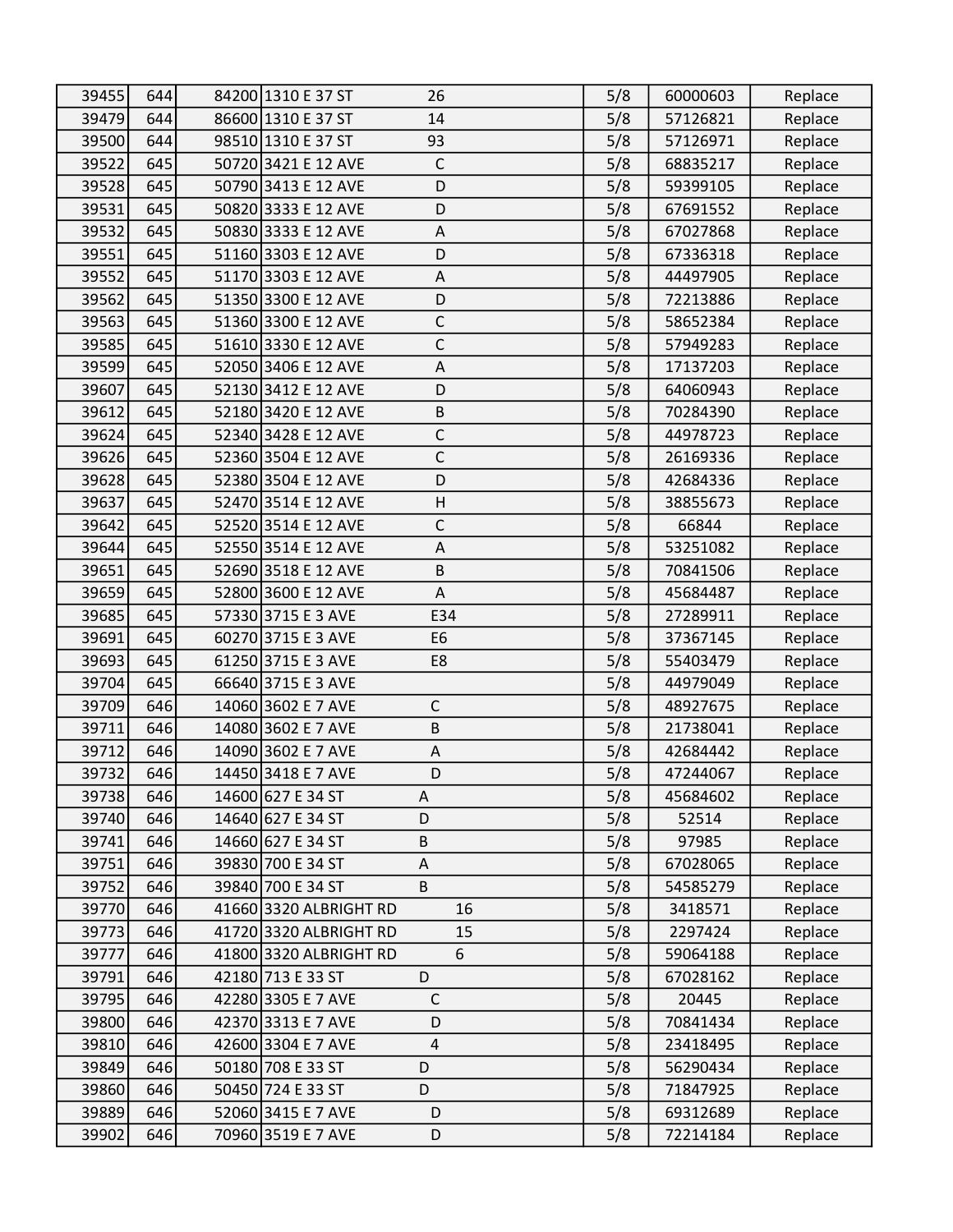| 39905 | 646 | 70990 3519 E 7 AVE<br>Α                | 5/8 | 53251066 | Replace |
|-------|-----|----------------------------------------|-----|----------|---------|
| 39909 | 646 | 71040 3527 E 7 AVE<br>Α                | 5/8 | 72938148 | Replace |
| 39912 | 646 | 71070 3605 E 7 AVE<br>$\mathsf A$      | 5/8 | 53250901 | Replace |
| 39926 | 650 | 4410 3715 E 3 AVE<br>D <sub>20</sub>   | 5/8 | 60000568 | Replace |
| 39952 | 650 | 17640 3715 E 3 AVE<br>C13              | 5/8 | 57949196 | Replace |
| 39953 | 650 | 18130 3715 E 3 AVE<br>C <sub>14</sub>  | 5/8 | 49348586 | Replace |
| 39960 | 650 | 21560 3715 E 3 AVE<br>C <sub>23</sub>  | 5/8 | 61658332 | Replace |
| 39967 | 650 | 24990 3715 E 3 AVE<br>E21              | 5/8 | 16809343 | Replace |
| 40007 | 650 | 44590 3715 E 3 AVE<br><b>B36</b>       | 5/8 | 60000837 | Replace |
| 40025 | 650 | 53410 3715 E 3 AVE<br>A48              | 5/8 | 39500    | Replace |
| 40040 | 650 | 60760 3715 E 3 AVE<br>A34              | 5/8 | 64060975 | Replace |
| 40050 | 650 | 65660 3715 E 3 AVE<br>A23              | 5/8 | 73862    | Replace |
| 40051 | 650 | 66150 3715 E 3 AVE<br>A24              | 5/8 | 7042155  | Replace |
| 40074 | 650 | 77420 3715 E 3 AVE                     | 5/8 | 2938120  | Replace |
| 40082 | 650 | 80850 3715 E 3 AVE<br><b>B6</b>        | 5/8 | 72214163 | Replace |
| 40100 | 655 | 1960 3715 E 3 AVE<br><b>B23</b>        | 5/8 | 65103246 | Replace |
| 40193 | 655 | 41900 160 30 ST                        | 5/8 | 55403421 | Replace |
| 40195 | 655 | 42050 154 30TH ST                      | 5/8 | 57949407 | Replace |
| 40296 | 656 | 152<br>10560 3831 E 3 AVE              | 5/8 | 81136057 | Replace |
| 40302 | 656 | 10800 3831 E 3 AVE<br>131              | 5/8 | 70841583 | Replace |
| 40313 | 656 | 11240 3831 E 3 AVE<br>112              | 5/8 | 44136316 | Replace |
| 40394 | 658 | 6000 235 JAMES I HARRISON JR PKWY H22  | 5/8 | 67336636 | Replace |
| 40413 | 658 | 11250 235 JAMES I HARRISON JR PKWY H4  | 5/8 | 69848601 | Replace |
| 40426 | 658 | 14800 235 JAMES I HARRISON JR PKWY G31 | 5/8 | 57949247 | Replace |
| 40429 | 658 | 15100 235 JAMES I HARRISON JR PKWY G32 | 5/8 | 56290484 | Replace |
| 40484 | 658 | 41990 235 JAMES I HARRISON JR PKWY F36 | 5/8 | 17426585 | Replace |
| 40487 | 658 | 42100 235 JAMES I HARRISON JR PKWY F30 | 5/8 | 73106590 | Replace |
| 40573 | 705 | 11760 3536 WOODLAND HILLS DR           | 5/8 | 23345501 | Replace |
| 40583 | 705 | 15190 2920 WOODLAND RD                 | 5/8 | 50116829 | Replace |
| 40588 | 705 | 17150 2708 WOODLAND RD                 | 5/8 | 72938261 | Replace |
| 40601 | 705 | 20150 2586 BERKLEY HILLS DR            | 5/8 | 58652358 | Replace |
| 40614 | 705 | 22540 4218 PELHAM HEIGHTS RD           | 5/8 | 59398926 | Replace |
| 62172 | 705 | 31510 2360 LEGACY PARK DR              | 5/8 | 70841418 | Replace |
| 62379 | 705 | 32030 2311 LEGACY PARK LOOP            | 5/8 | 71254620 | Replace |
| 40702 | 705 | 39280 2726 AUTUMN HILL DR              | 5/8 | 76621    | Replace |
| 40728 | 705 | 42340 3825 MCGEE RD                    | 5/8 | 25839023 | Replace |
| 40756 | 705 | 46540 4508 E 26 ST                     | 1   | 56810649 | Replace |
| 40778 | 705 | 55370 2607 E 47 AVE                    | 5/8 | 66716142 | Replace |
| 40781 | 705 | 55860 4658 E 27 ST                     | 5/8 | 59064238 | Replace |
| 40822 | 705 | 59090 2900 JUNIPER LN                  | 5/8 | 44414853 | Replace |
| 40835 | 705 | 62840 4636 E 27 ST                     | 5/8 | 39252472 | Replace |
| 40871 | 710 | 3430 2725 FIRETHORN DR                 | 5/8 | 67336588 | Replace |
| 40880 | 710 | 7350 2846 FIRETHORN DR                 | 5/8 | 70841490 | Replace |
| 40921 | 710 | 22540 4348 WOODLAND HILLS DR           | 5/8 | 56733502 | Replace |
| 40936 | 710 | 26420 3001 E 47 AVE                    | 5/8 | 39670558 | Replace |
| 40943 | 710 | 27630 4832 RED OAK LN                  | 5/8 | 59399277 | Replace |
| 40973 | 710 | 30860 4702 STONEHILL LN                | 5/8 | 51830437 | Replace |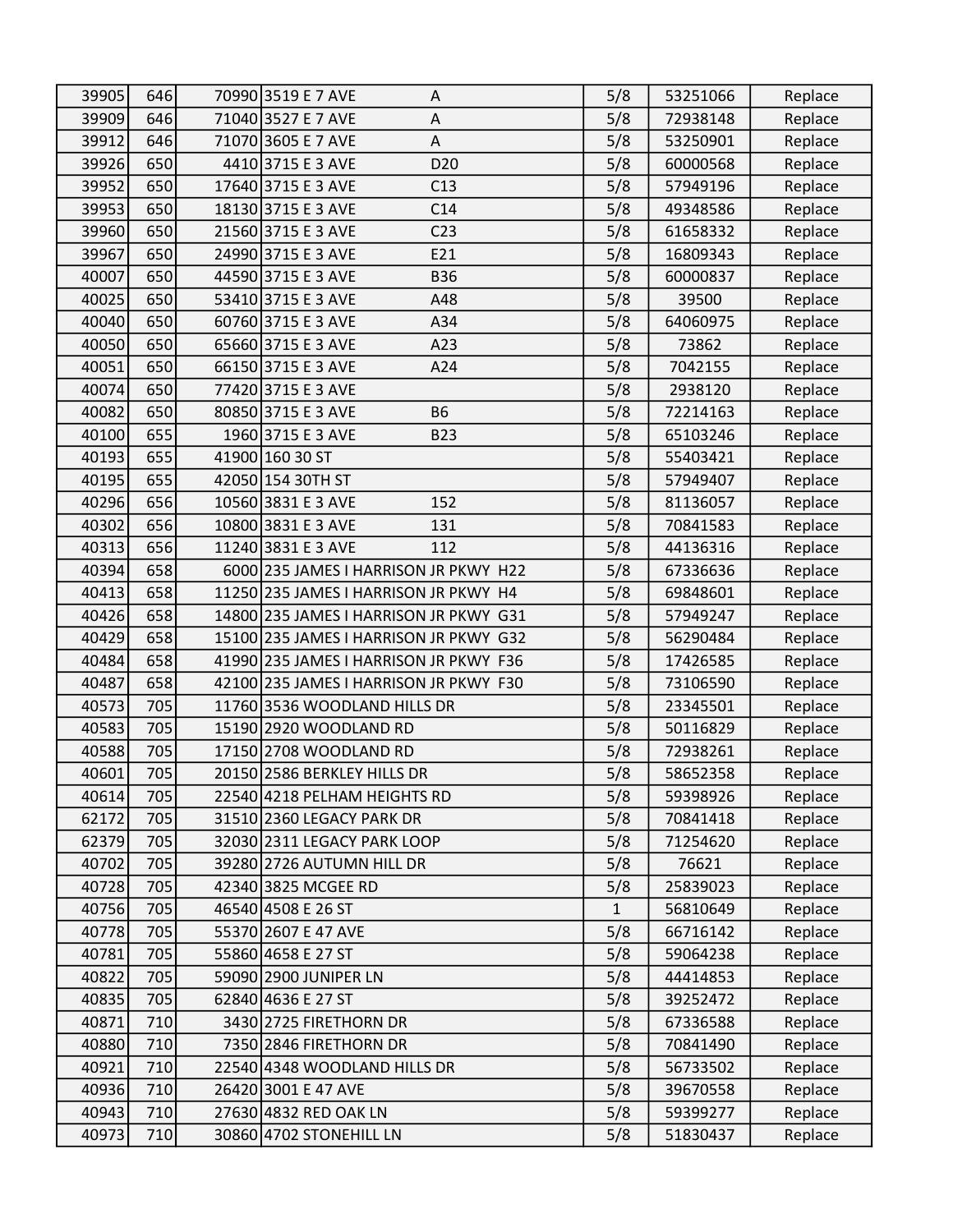| 40977 | 710 | 31360 4639 WOODLAND HILLS DR  | 5/8          | 93081015 | Replace |
|-------|-----|-------------------------------|--------------|----------|---------|
| 40983 | 710 | 33260 4421 WOODLAND HILLS DR  | $\mathbf{1}$ | 69718527 | Replace |
| 41077 | 710 | 64190 4013 WINDERMERE DR      | 5/8          | 76005    | Replace |
| 41188 | 715 | 21560 18 BROADVIEW            | 5/8          | 61658104 | Replace |
| 41201 | 715 | 27100 7 BROADVIEW             | 5/8          | 54103420 | Replace |
| 41241 | 715 | 33340 20 EL DORADO EAST       | 5/8          | 52282773 | Replace |
| 41298 | 715 | 41060 3720 E HARGROVE RD      | 5/8          | 47505870 | Replace |
| 41348 | 715 | 59780 3327 TALL PINES CIR     | 5/8          | 84038    | Replace |
| 41353 | 715 | 61840 3317 WOODLAND HILLS DR  | 5/8          | 66716096 | Replace |
| 41368 | 715 | 68110 3550 TALL PINES CIR     | 5/8          | 86529    | Replace |
| 41456 | 716 | 750 3719 E HARGROVE RD<br>712 | 5/8          | 69064104 | Replace |
| 41463 | 716 | 860 3719 E HARGROVE RD<br>823 | 5/8          | 59064089 | Replace |
| 41464 | 716 | 870 3719 E HARGROVE RD<br>822 | 5/8          | 59064086 | Replace |
| 41468 | 716 | 950 3719 E HARGROVE RD<br>911 | 5/8          | 42684296 | Replace |
| 41505 | 725 | 24990 4616 E 30 AVE           | 5/8          | 59399272 | Replace |
| 41578 | 725 | 51580 3207 E 44 PL            | 5/8          | 7733117  | Replace |
| 41584 | 725 | 51700 3315 E 44 PL            | 5/8          | 58652438 | Replace |
| 41585 | 725 | 51720 3242 ALPINE PL          | 3/4          | 59819849 | Replace |
| 41591 | 725 | 51840 3301 ALPINE PL          | 5/8          | 57127060 | Replace |
| 41595 | 725 | 52090 3328 E 44 PL            | 5/8          | 59399196 | Replace |
| 41614 | 725 | 54390 4323 E 31 AVE           | 5/8          | 55403635 | Replace |
| 41651 | 730 | 6860 3440 E 47 ST             | 5/8          | 27289885 | Replace |
| 41652 | 730 | 7350 3436 E 47 ST             | 5/8          | 47503989 | Replace |
| 41705 | 730 | 19600 4830 E 33 CT            | 5/8          | 61657785 | Replace |
| 41754 | 730 | 27320 3123 E 50 ST            | 5/8          | 49870    | Replace |
| 41770 | 730 | 29890 3431 E 50 ST            | 5/8          | 75715    | Replace |
| 64851 | 730 | 39380 4020 DEARING DOWNS DR   | $\mathbf 1$  | 74819563 | Replace |
| 41874 | 730 | 43850 3628 DERBY DOWNS DR     | $\mathbf{1}$ | 19971794 | Replace |
| 41879 | 730 | 63700 3621 MONTE VISTA DR     | 5/8          | 44498212 | Replace |
| 41890 | 730 | 65320 4034 EAST LAKE DR       | 5/8          | 72214129 | Replace |
| 41954 | 732 | 14200 4654 BREAM DR           | 5/8          | 66428159 | Replace |
| 41972 | 732 | 30000 4329 BASS DR            | 5/8          | 39252758 | Replace |
| 41993 | 732 | 38450 3934 SPRINGHILL DR      | 5/8          | 70284154 | Replace |
| 41999 | 732 | 39720 3913 PERCH DR           | 5/8          | 57949284 | Replace |
| 42016 | 732 | 51800 4363 SPRINGHILL DR      | 5/8          | 72938209 | Replace |
| 42025 | 732 | 60440 3731 E 55 ST            | 5/8          | 6555213  | Replace |
| 42052 | 732 | 61980 5718 JOSEPH HUNTERS CIR | 5/8          | 57949293 | Replace |
| 42054 | 732 | 62130 5614 JOSEPH HUNTERS CIR | 5/8          | 70284153 | Replace |
| 42058 | 732 | 62250 5621 JOSEPH HUNTERS CIR | 5/8          | 59064121 | Replace |
| 58476 | 732 | 62360 3916 JOSHUA CIR         | 5/8          | 67926107 | Replace |
| 42061 | 732 | 62390 3924 JOSHUA CIR         | 5/8          | 43845339 | Replace |
| 42063 | 732 | 62430 3915 JOSHUA CIR         | 5/8          | 57949184 | Replace |
| 42066 | 732 | 62510 5717 JOSEPH HUNTERS CIR | 5/8          | 57216173 | Replace |
| 60327 | 732 | 62730 5709 GARNER RD          | 1            | 69001819 | Replace |
| 42091 | 732 | 65430 5050 DIAMOND CIR        | 5/8          | 43064513 | Replace |
| 42096 | 732 | 65580 5070 DIAMOND CIR        | 5/8          | 64060721 | Replace |
| 42097 | 732 | 65610 5069 DIAMOND CIR        | 5/8          | 61658334 | Replace |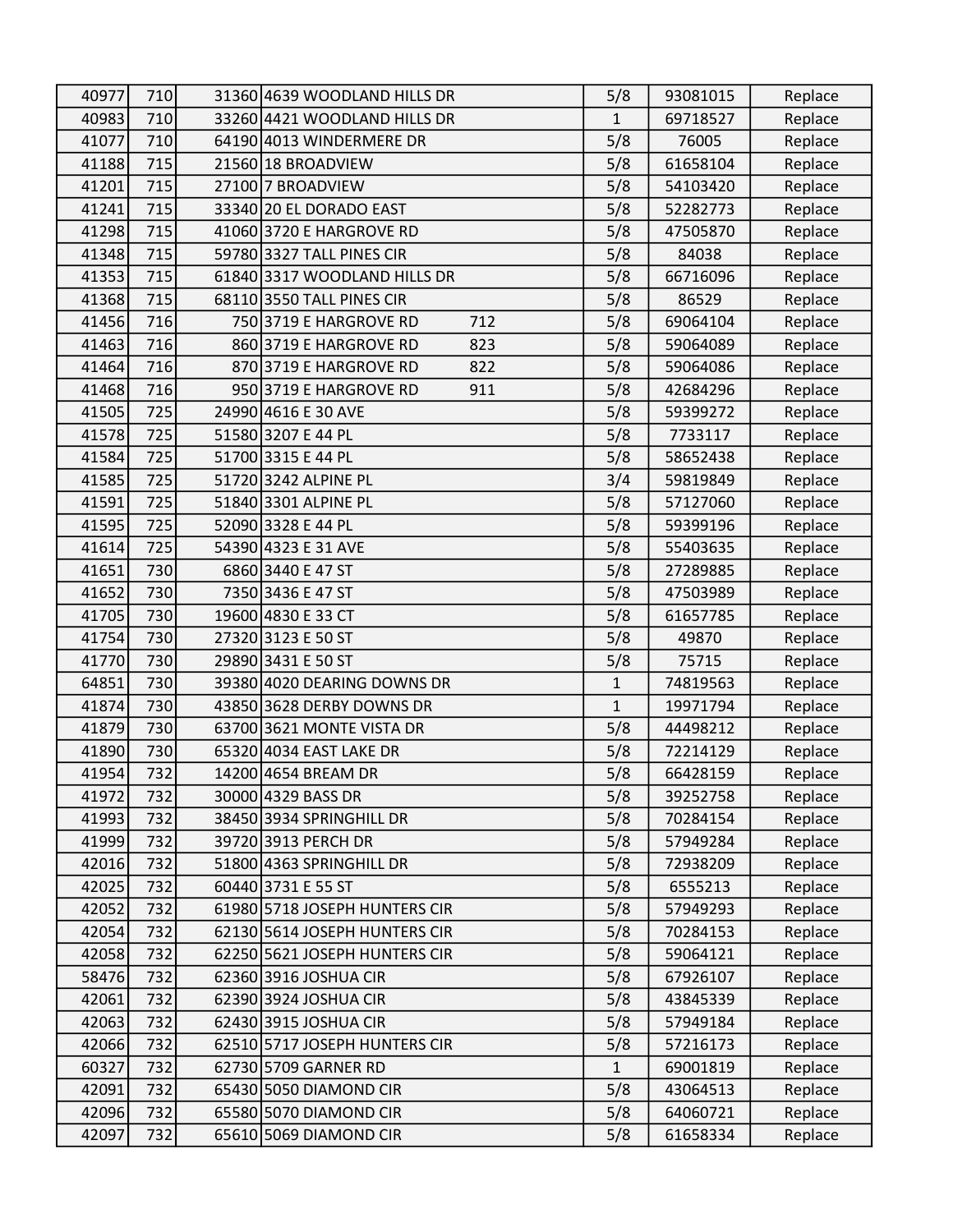| 42098 | 732 | 65640 5076 DIAMOND CIR      | 5/8 | 76636535 | Replace |
|-------|-----|-----------------------------|-----|----------|---------|
| 42099 | 732 | 65670 5075 DIAMOND CIR      | 5/8 | 49348506 | Replace |
| 42103 | 732 | 65790 5087 DIAMOND CIR      | 5/8 | 47981753 | Replace |
| 42105 | 732 | 65850 5099 DIAMOND CIR      | 5/8 | 20229407 | Replace |
| 42107 | 732 | 65940 5115 DIAMOND CIR      | 5/8 | 64060833 | Replace |
| 56649 | 732 | 65970 5100 DIAMOND CIR      | 5/8 | 44979162 | Replace |
| 42121 | 732 | 66390 5183 DIAMOND CIR      | 5/8 | 42863828 | Replace |
| 42122 | 732 | 66420 5186 DIAMOND CIR      | 5/8 | 45684468 | Replace |
| 42125 | 732 | 66510 5198 DIAMOND CIR      | 5/8 | 29274511 | Replace |
| 42128 | 732 | 66600 5206 DIAMOND CIR      | 5/8 | 61658411 | Replace |
| 42137 | 732 | 67040 5140 E 36 AVE<br>104  | 5/8 | 48927744 | Replace |
| 42138 | 732 | 67060 5140 E 36 AVE<br>109  | 5/8 | 44415132 | Replace |
| 42148 | 732 | 67660 5140 E 36 AVE<br>804  | 5/8 | 23379289 | Replace |
| 42166 | 732 | 68320 5140 E 36 AVE<br>605  | 5/8 | 66428277 | Replace |
| 42167 | 732 | 68340 5140 E 36 AVE<br>604  | 5/8 | 38437141 | Replace |
| 42169 | 732 | 68380 5140 E 36 AVE<br>608  | 5/8 | 66715951 | Replace |
| 42170 | 732 | 68400 5140 E 36 AVE<br>603  | 5/8 | 67691601 | Replace |
| 42173 | 732 | 68460 5140 E 36 AVE<br>606  | 5/8 | 68835074 | Replace |
| 42182 | 732 | 68840 5140 E 36 AVE<br>507  | 5/8 | 17426578 | Replace |
| 42202 | 732 | 70120 5140 E 36 AVE<br>303  | 5/8 | 17684292 | Replace |
| 42210 | 732 | 70330 5140 E 36 AVE<br>204  | 5/8 | 73106703 | Replace |
| 42211 | 732 | 70340 5140 E 36 AVE<br>209  | 5/8 | 72938301 | Replace |
| 42223 | 732 | 74060 5100 E 36 AVE<br>2804 | 5/8 | 68142276 | Replace |
| 42228 | 732 | 74160 5100 E 36 AVE<br>2809 | 5/8 | 47505564 | Replace |
| 42238 | 732 | 74660 5100 E 36 AVE<br>2701 | 5/8 | 43064693 | Replace |
| 42255 | 732 | 75030 5100 E 36 AVE<br>2506 | 5/8 | 73106541 | Replace |
| 42256 | 732 | 75040 5100 E 36 AVE<br>2508 | 5/8 | 39670627 | Replace |
| 42259 | 732 | 75070 5100 E 36 AVE<br>2505 | 5/8 | 57949463 | Replace |
| 42266 | 732 | 75230 5100 E 36 AVE<br>2403 | 5/8 | 78602232 | Replace |
| 42270 | 732 | 75500 5100 E 36 AVE<br>2301 | 5/8 | 77761509 | Replace |
| 42287 | 732 | 75880 5100 E 36 AVE<br>2104 | 5/8 | 7749761  | Replace |
| 42304 | 732 | 80300 5100 E 36 AVE<br>608  | 5/8 | 57126945 | Replace |
| 42362 | 732 | 87000 5100 E 36 AVE<br>106  | 5/8 | 9252675  | Replace |
| 42381 | 732 | 88100 5050 E 36 AVE<br>105  | 5/8 | 33250139 | Replace |
| 42503 | 733 | 44000 4445 LOCUST LN        | 5/8 | 64060903 | Replace |
| 42527 | 733 | 52000 5241 OVERBROOK RD     | 5/8 | 64060910 | Replace |
| 42530 | 733 | 52060 5337 OVERBROOK RD     | 5/8 | 5420548  | Replace |
| 42559 | 733 | 54300 4410 LEMON TREE CT    | 5/8 | 36472884 | Replace |
| 42575 | 733 | 56900 5000 OVERBROOK RD     | 5/8 | 66428138 | Replace |
| 42612 | 733 | 74870 4719 APPLETREE LN     | 5/8 | 59064183 | Replace |
| 42613 | 733 | 74920 4724 APPLETREE LN     | 5/8 | 3234016  | Replace |
| 42665 | 734 | 880 4377 HEATHERSAGE CIR    | 5/8 | 70841493 | Replace |
| 42679 | 734 | 1330 4293 HEATHERSAGE CIR   | 5/8 | 56810411 | Replace |
| 42696 | 734 | 1860 4201 HEATHERSAGE CIR   | 5/8 | 64060728 | Replace |
| 42712 | 734 | 2590 4120 HEATHERSAGE CIR   | 5/8 | 51067408 | Replace |
| 42713 | 734 | 2630 4130 HEATHERSAGE CIR   | 5/8 | 48928006 | Replace |
| 42719 | 734 | 2890 4144 HEATHERSAGE CIR   | 5/8 | 31165833 | Replace |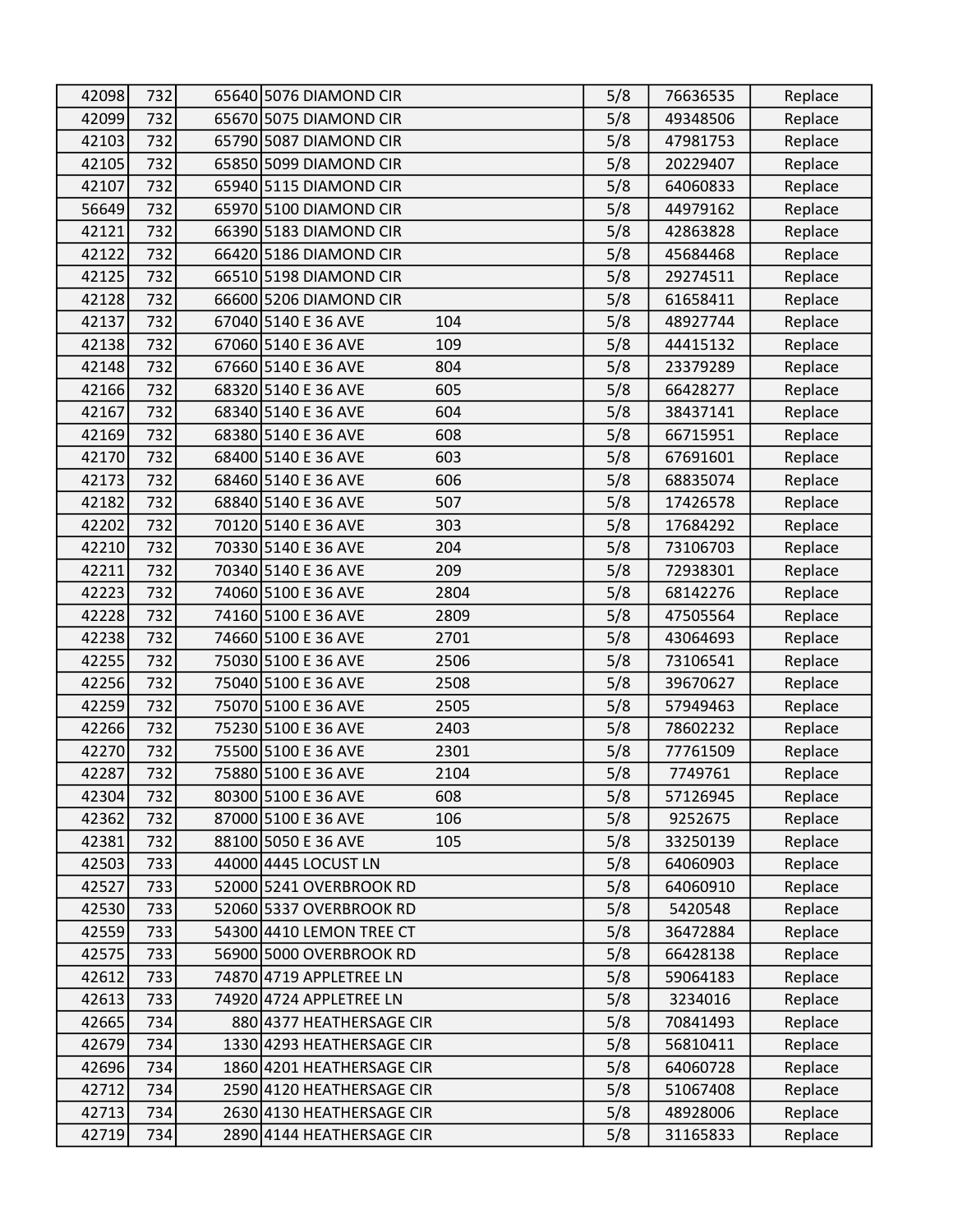| 42720 | 734 | 2900 4142 HEATHERSAGE CIR                  | 5/8          | 60738000 | Replace |
|-------|-----|--------------------------------------------|--------------|----------|---------|
| 42724 | 734 | 3000 4174 HEATHERSAGE CIR                  | 5/8          | 36472947 | Replace |
| 42749 | 734 | 3820 4471 HEATHERBROOK BLVD                | 3/4          | 4118469  | Replace |
| 42771 | 734 | 5900 6336 CASHMERE PL                      | 5/8          | 43064821 | Replace |
| 42796 | 734 | 7450 4552 WILSHIRE CIR                     | 5/8          | 32219178 | Replace |
| 42817 | 734 | 8770 4337 WILSHIRE LN                      | 1            | 47751130 | Replace |
| 42822 | 734 | 8900 4407 WILSHIRE LN                      | 5/8          | 36472906 | Replace |
| 42832 | 734 | 9310 4511 WILSHIRE LN                      | 5/8          | 49348431 | Replace |
| 42835 | 734 | 9410 4529 WILSHIRE LN                      | 5/8          | 22577311 | Replace |
| 42853 | 734 | 18550 4742 ASHLEY HILL CIR                 | 5/8          | 71254672 | Replace |
| 42859 | 734 | 18860 4719 ASHLEY HILL CIR                 | 5/8          | 59064182 | Replace |
| 42880 | 734 | 19620 4636 ASHLEY HILL CIR                 | 5/8          | 71254760 | Replace |
| 42886 | 734 | 19920 4607 ASHLEY HILL CIR                 | 5/8          | 58652410 | Replace |
| 42896 | 734 | 21160 6522 ASH HILL DR                     | 5/8          | 42863794 | Replace |
| 42952 | 734 | 40740 6102 E 71 ST                         | 5/8          | 35672956 | Replace |
| 64231 | 734 | 41220 7120 E 60 AVE                        | 5/8          | 73541162 | Replace |
| 69631 | 734 | 41890 7160 60 AVE E                        | 3/4          | 81451197 | Replace |
| 59444 | 734 | 81260 7421 HUNTLAND DR                     | 5/8          | 68142271 | Replace |
| 58825 | 734 | 81470 7391 HUNTLAND DR                     | 5/8          | 67925905 | Replace |
| 59441 | 734 | 81770 7401 HUNTLEY LN                      | 5/8          | 68142224 | Replace |
| 61541 | 734 | 82130 7394 HUNTLEY LN                      | 5/8          | 69848568 | Replace |
| 59213 | 734 | 82150 7400 HUNTLEY LN                      | 5/8          | 67925908 | Replace |
| 42982 | 734 | 87390 4961 EASTON DR                       | $\mathbf{1}$ | 65371888 | Replace |
| 42984 | 734 | 87480 4979 EASTON DR                       | $\mathbf{1}$ | 65371889 | Replace |
| 56791 | 734 | 88320 5036 EASTON DR                       | 3/4          | 65560715 | Replace |
| 56794 | 734 | 88380 5030 EASTON DR                       | 3/4          | 65474471 | Replace |
| 62111 | 734 | 88500 4960 EASTON PL                       | 5/8          | 70841425 | Replace |
| 42995 | 734 | 89310 4686 EASTON DR                       | 5/8          | 17426568 | Replace |
| 42997 | 734 | 89370 4674 EASTON DR                       | $\mathbf{1}$ | 61659605 | Replace |
| 43076 | 735 | 9080 5130 E HARGROVE RD                    | 5/8          | 70841373 | Replace |
| 43079 | 735 | 10040 5420 E HARGROVE RD                   | 5/8          | 73106448 | Replace |
| 62022 | 735 | 12280 4430 PEACH GROVE DR                  | 5/8          | 70284322 | Replace |
| 43120 | 735 | 17280 6155 MISTYWOOD DR                    | 5/8          | 69101    | Replace |
| 43127 | 735 | 17560 6107 MISTYWOOD DR                    | 5/8          | 69345    | Replace |
| 43149 | 735 | 18510 5911 E HARGROVE RD<br>$\overline{2}$ | 5/8          | 86067    | Replace |
| 59198 | 735 | 19340 4505 BARRETTS TRACE BLVD             | 5/8          | 68141951 | Replace |
| 59450 | 735 | 19460 4525 BARRETTS TRACE BLVD             | 5/8          | 68142331 | Replace |
| 61049 | 735 | 19580 4541 BARRETTS TRACE BLVD             | 5/8          | 69312617 | Replace |
| 59552 | 735 | 20030 4532 BARRETTS TRACE BLVD             | 5/8          | 68142286 | Replace |
| 59448 | 735 | 20240 4504 BARRETTS TRACE BLVD             | 5/8          | 68142038 | Replace |
| 59447 | 735 | 20270 4500 BARRETTS TRACE BLVD             | 5/8          | 68142036 | Replace |
| 43162 | 735 | 23180 4710 SERENITY DR                     | 5/8          | 52282958 | Replace |
| 43185 | 735 | 27460 4530 E 47 CT                         | 5/8          | 72938182 | Replace |
| 64038 | 735 | 35880 4700 E 45 ST                         | 5/8          | 22258136 | Replace |
| 43219 | 735 | 37760 4540 E 45 ST                         | 5/8          | 57216074 | Replace |
| 60519 | 735 | 39230 4428 OXFORD GATE DR                  | 5/8          | 68835100 | Replace |
| 43283 | 735 | 49490 4352 WOODLAND FOREST DR              | 5/8          | 81136078 | Replace |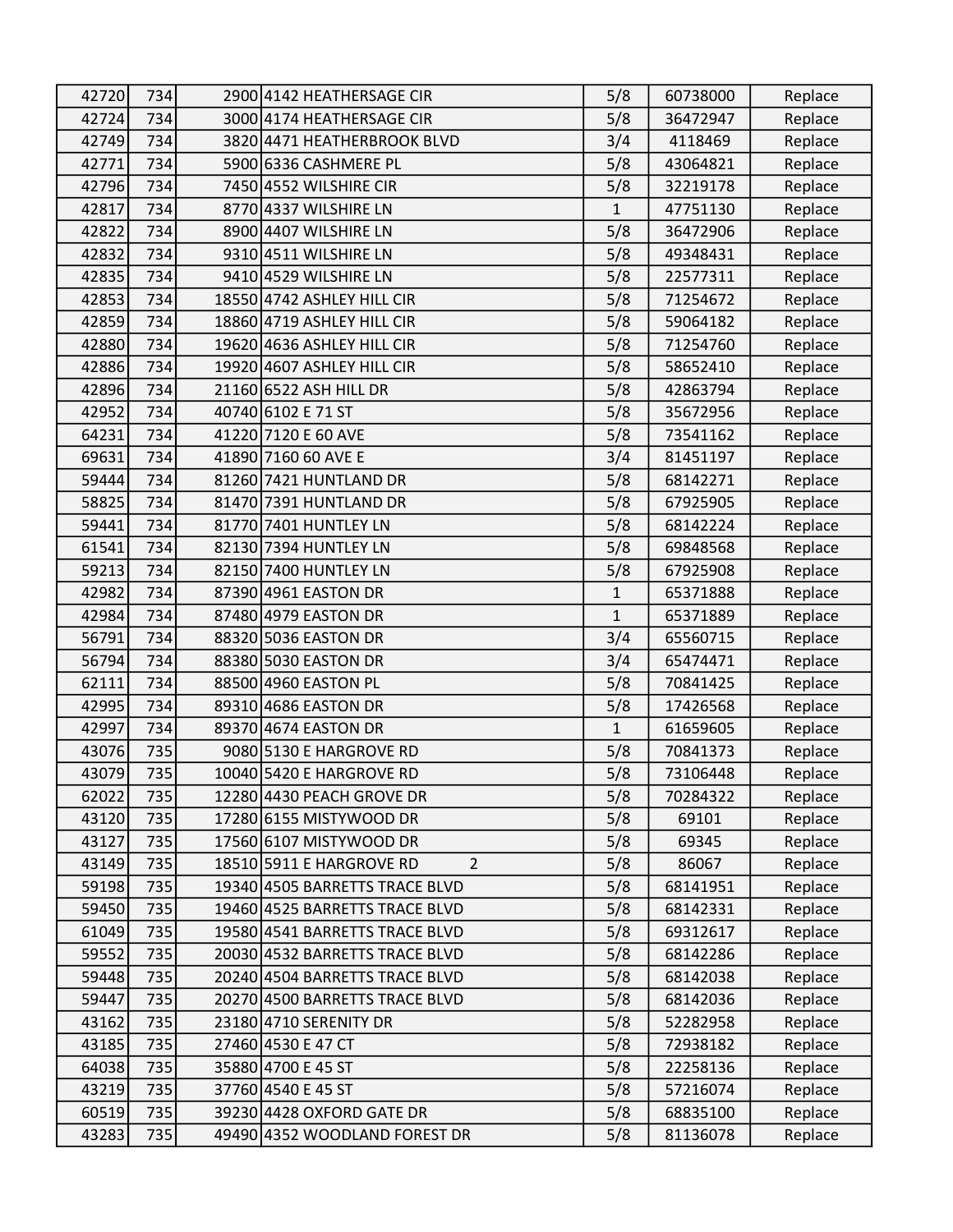| 43321 | 735 | 59820 4639 WOODVALE DR                  | 5/8          | 67571    | Replace |
|-------|-----|-----------------------------------------|--------------|----------|---------|
| 43367 | 736 | 8600 6127 AUTUMNWOOD LN                 | 5/8          | 5420399  | Replace |
| 58064 | 736 | 50580 5421 WOODHILL CIR                 | 5/8          | 67336607 | Replace |
| 43499 | 736 | 51040 5432 WOODBERRY LN                 | 5/8          | 60000602 | Replace |
| 43586 | 736 | 60620 6139 WOODCREST DR                 | 5/8          | 7128217  | Replace |
| 43593 | 736 | 60720 6035 WOODCREST DR                 | 5/8          | 57215988 | Replace |
| 43616 | 736 | 84100 5521 REDBUD LN                    | 3/4          | 49453984 | Replace |
| 43670 | 737 | 37940 5189 WOODLAND TRACE               | 5/8          | 57949257 | Replace |
| 43673 | 737 | 38050 5201 WOODLAND TRACE               | 5/8          | 72214053 | Replace |
| 43725 | 737 | 65400 5011 E SKYLAND BLVD               | 5/8          | 34105511 | Replace |
| 43726 | 737 | 68500 5017 E SKYLAND BLVD               | 5/8          | 42321816 | Replace |
| 43744 | 737 | 76890 5350 KEN SEALY DR                 | $\mathbf{1}$ | 61659430 | Replace |
| 61176 | 737 | 82000 5461 E SKYLAND BLVD               | $\mathbf 1$  | 69718518 | Replace |
| 43764 | 737 | 82850 4822 E SKYLAND BLVD               | 3/4          | 66633092 | Replace |
| 43789 | 737 | 86800 3718 SHEFFIELD CT<br>D            | 5/8          | 59064124 | Replace |
| 43791 | 737 | 86840 3718 SHEFFIELD CT<br>B            | 5/8          | 51067458 | Replace |
| 43792 | 737 | 86860 3718 SHEFFIELD CT<br>A            | 5/8          | 42297247 | Replace |
| 43802 | 737 | 87140 3721 SHEFFIELD CT<br>D            | 5/8          | 3250053  | Replace |
| 43812 | 737 | 87380 3807 SHEFFIELD CT<br>$\mathbf{1}$ | 5/8          | 71254456 | Replace |
| 43818 | 737 | 3<br>87520 3827 SHEFFIELD CT            | 5/8          | 64060970 | Replace |
| 43833 | 737 | 87910 3808 SHEFFIELD CT<br>H            | 5/8          | 43064674 | Replace |
| 43840 | 737 | 87980 3808 SHEFFIELD CT<br>A            | 5/8          | 67926071 | Replace |
| 43878 | 737 | 92500 3412 KENSINGTON CT                | 5/8          | 59399101 | Replace |
| 70015 | 770 | 96480 2701 NORTHRIDGE RD                | 3/4          | 84754055 | Replace |
| 66890 | 772 | 34955 3209 WAUGH LN                     | 3/4          | 78374175 | Replace |
| 46637 | 775 | 90600 2801 LAKE CREST DR                | 3/4          | 87356511 | Replace |
| 69946 | 780 | 36265 7835 BELLE VUE CIR                | $\mathbf 1$  | 85455473 | Replace |
| 70980 | 790 | 78060 1555 STILLWATER CIR               | 3/4          | 88751067 | Replace |
| 66591 | 805 | 1700 101 E UNIVERSITY BLVD              | 3/4          | 78100579 | Replace |
| 62237 | 805 | 7620 650 E UNIVERSITY BLVD              | 1            | 69718471 | Replace |
| 48778 | 810 | 2450 918 E 13 ST                        | 5/8          | 43876    | Replace |
| 48876 | 810 | 36250 22 THE HIGHLANDS                  | $\mathbf{1}$ | 59743966 | Replace |
| 48895 | 810 | 42630 62 THE HIGHLANDS                  | 5/8          | 35714107 | Replace |
| 48910 | 810 | 47000 234 THE HIGHLANDS                 | $\mathbf{1}$ | 28473    | Replace |
| 48916 | 810 | 48510 228 THE HIGHLANDS                 | 5/8          | 59064224 | Replace |
| 48921 | 810 | 49980 84 THE HIGHLANDS                  | 5/8          | 43845310 | Replace |
| 48927 | 810 | 51940 90 THE HIGHLANDS                  | 5/8          | 7764634  | Replace |
| 61681 | 810 | 51945 214 THE HIGHLANDS                 | $\mathbf{1}$ | 70383402 | Replace |
| 48972 | 810 | 67620 8 PATTON PL                       | 3/4          | 52695981 | Replace |
| 60352 | 810 | 80380 1 BUENA VISTA                     | 5/8          | 68835158 | Replace |
| 49136 | 815 | 44700 1815 E 13 ST                      | 5/8          | 67139    | Replace |
| 49138 | 815 | 45570 1722 E 13 ST                      | 5/8          | 42297219 | Replace |
| 49151 | 815 | 51940 1503 E 13 ST                      | 5/8          | 51830430 | Replace |
| 49197 | 816 | 25560 301 HELEN KELLER BLVD<br>104      | 5/8          | 67925936 | Replace |
| 49225 | 816 | 26620 301 HELEN KELLER BLVD<br>214      | 5/8          | 58652409 | Replace |
| 49236 | 816 | 26920 301 HELEN KELLER BLVD<br>118      | 3/4          | 3277958  | Replace |
| 49323 | 816 | 36320 301 HELEN KELLER BLVD<br>143      | 5/8          | 66716101 | Replace |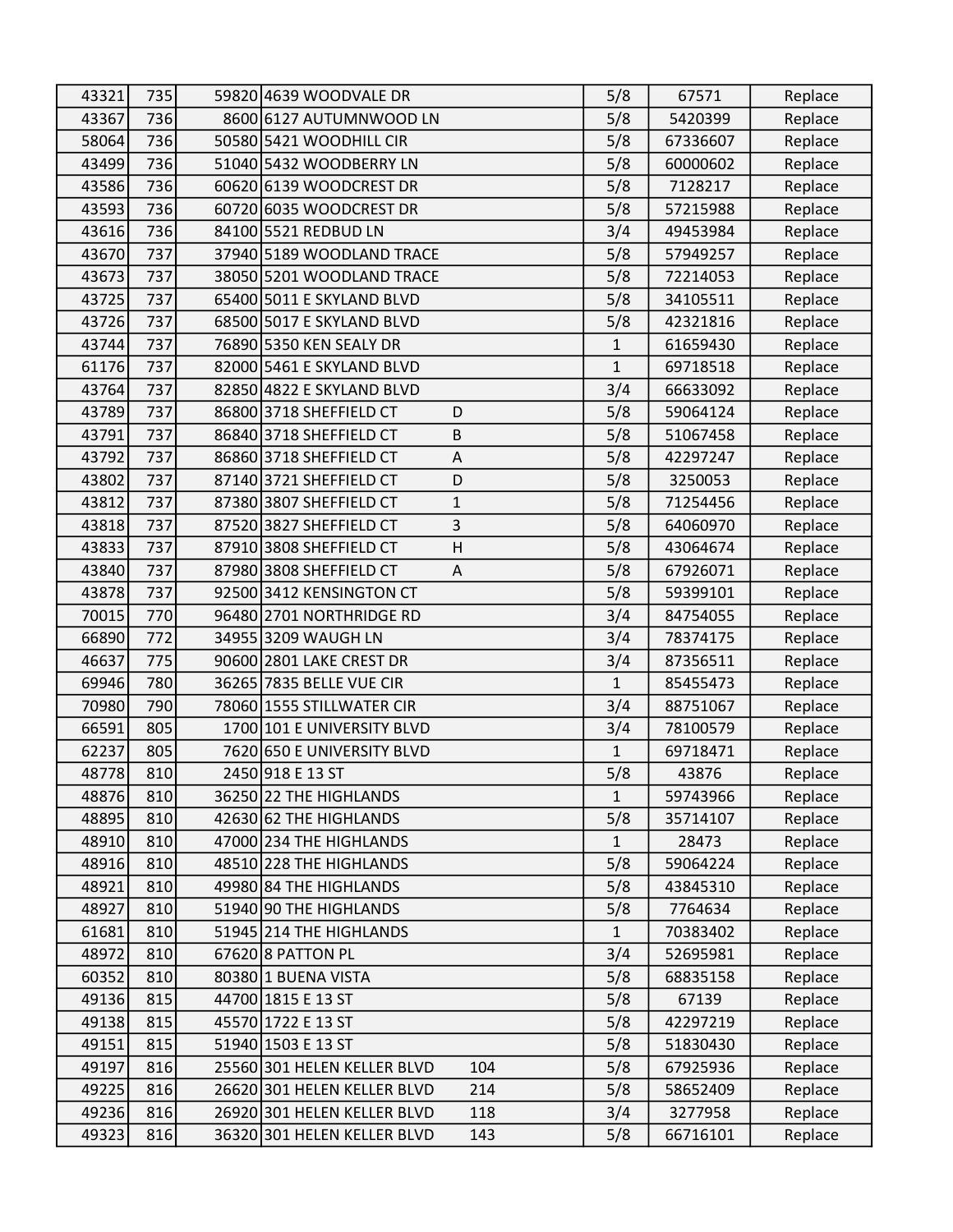| 49369 | 816 | 38340 301 HELEN KELLER BLVD<br>258       | 5/8 | 59064075 | Replace |
|-------|-----|------------------------------------------|-----|----------|---------|
| 49372 | 816 | 38400 301 HELEN KELLER BLVD<br>257       | 5/8 | 64715127 | Replace |
| 49407 | 820 | 8820 24 ROSEWOOD                         | 5/8 | 66716132 | Replace |
| 49419 | 820 | 14700 1317 E 17 AVE                      | 5/8 | 20681078 | Replace |
| 49452 | 820 | 30870 1280 LYNNWOOD PK                   | 5/8 | 67925986 | Replace |
| 49467 | 820 | 38220 1401 E 14 ST                       | 5/8 | 78257    | Replace |
| 49472 | 820 | 40180 1607 E 14 ST                       | 5/8 | 39026    | Replace |
| 49527 | 820 | 56530 1600 E 15 ST                       | 3/4 | 65066    | Replace |
| 49566 | 820 | 57760 1600 E 15 ST<br>A202               | 5/8 | 69848830 | Replace |
| 49594 | 820 | 66640 1210 E 14 PL                       | 5/8 | 38855494 | Replace |
| 49653 | 825 | 11760 1718 E 16 AVE                      | 5/8 | 14087    | Replace |
| 49662 | 825 | 14260 1500 E 18 ST                       | 5/8 | 72938159 | Replace |
| 49674 | 825 | 17490 1832 CARRIAGE HTS                  | 5/8 | 60000749 | Replace |
| 49678 | 825 | 17580 1864 CARRIAGE HTS                  | 5/8 | 59064116 | Replace |
| 49704 | 825 | 24990 1521 E 16 AVE                      | 5/8 | 80875    | Replace |
| 49726 | 825 | 35280 1615 E 17 AVE                      | 5/8 | 7682900  | Replace |
| 49750 | 825 | 44590 1823 E 17 AVE                      | 5/8 | 89306545 | Replace |
| 49751 | 825 | 45080 1820 E 17 AVE                      | 5/8 | 90600    | Replace |
| 49757 | 825 | 48020 1639 E 17 AVE                      | 5/8 | 32218794 | Replace |
| 49794 | 825 | 63700 1615 E 18 AVE                      | 5/8 | 54799    | Replace |
| 49799 | 825 | 65250 1611 E 18 AVE                      | 3/4 | 64215989 | Replace |
| 49804 | 825 | 67620 1605 E 18 AVE                      | 5/8 | 82286539 | Replace |
| 49831 | 825 | 72540 1713 E 19 AVE                      | 5/8 | 61658359 | Replace |
| 57052 | 825 | 73090 1806 SAINT CHARLES WAY             | 5/8 | 66428234 | Replace |
| 60159 | 825 | 73240 1732 ST CHARLES WAY                | 5/8 | 68356048 | Replace |
| 60160 | 825 | 73270 1726 SAINT CHARLES WAY             | 5/8 | 68356053 | Replace |
| 57560 | 825 | 73690 1801 SAINT CHARLES WAY             | 5/8 | 66715936 | Replace |
| 49898 | 825 | 84900 2031 CROSS CREEK DR                | 3/4 | 66633074 | Replace |
| 49922 | 825 | 86250 2325 CROSS CREEK DR                | 3/4 | 65560716 | Replace |
| 58339 | 825 | 86410 2320 CROSS CREEK DR                | 1   | 43053987 | Replace |
| 49937 | 825 | 91550 2100 CROSS CREEK DR                | 3/4 | 61222158 | Replace |
| 49940 | 825 | 91700 2040 CROSS CREEK DR                | 3/4 | 14584    | Replace |
| 49965 | 830 | 19110 1720 E 20 AVE                      | 5/8 | 36496    | Replace |
| 50003 | 830 | 25960 1515 KICKER RD<br>413              | 5/8 | 67028017 | Replace |
| 50046 | 830 | 29400 1521 KICKER RD                     | 5/8 | 52216    | Replace |
| 50051 | 830 | 31360 6 LAVERA DR                        | 5/8 | 67926023 | Replace |
| 57881 | 830 | 49710 2301 VETERANS MEMORIAL PKWY<br>310 | 5/8 | 66428501 | Replace |
| 57912 | 830 | 50310 2301 VETERANS MEMORIAL PKWY<br>520 | 5/8 | 66428461 | Replace |
| 57925 | 830 | 50570 2301 VETERANS MEMORIAL PKWY<br>502 | 5/8 | 66428489 | Replace |
| 57941 | 830 | 50890 2301 VETERANS MEMORIAL PKWY        | 3/4 | 66414499 | Replace |
| 57976 | 830 | 51290 2301 VETERANS MEMORIAL PKWY        | 3/4 | 66414501 | Replace |
| 58197 | 830 | 51310 2301 VETERANS MEMORIAL PKWY<br>614 | 5/8 | 66428121 | Replace |
| 58198 | 830 | 51330 2301 VETERANS MEMORIAL PKWY<br>618 | 5/8 | 66428120 | Replace |
| 58215 | 830 | 51670 2301 VETERANS MEMORIAL PKWY<br>611 | 5/8 | 66428115 | Replace |
| 50105 | 830 | 54510 1806 E 24 AVE                      | 5/8 | 22577320 | Replace |
| 50134 | 830 | 55230 2410 DENNY ST<br>118               | 5/8 | 64715154 | Replace |
| 50192 | 830 | 58310 2501 E 15 ST<br>823                | 5/8 | 81136168 | Replace |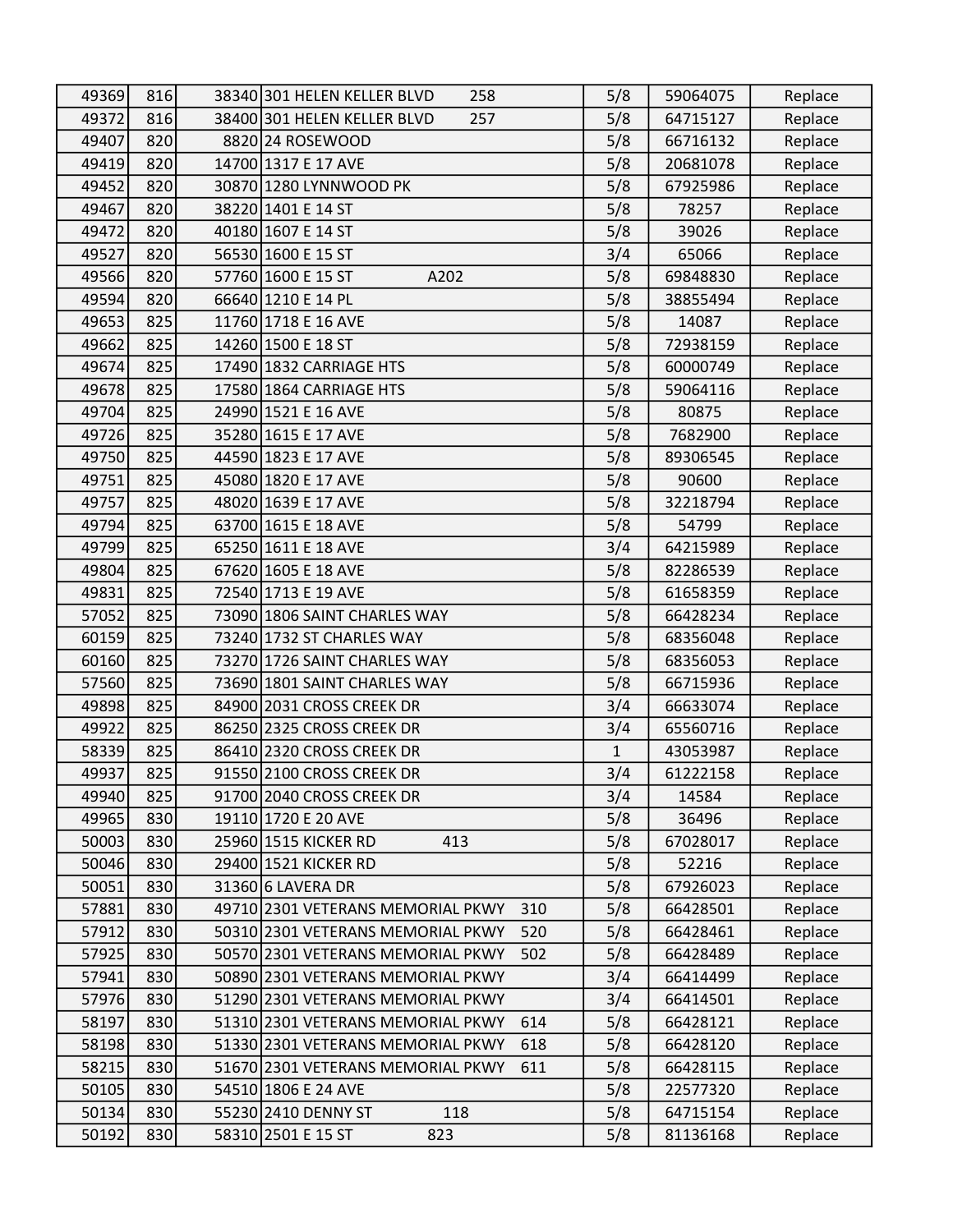| 50205 | 830 | 58440 2501 E 15 ST<br>704                 | 5/8          | 51067702 | Replace |
|-------|-----|-------------------------------------------|--------------|----------|---------|
| 50213 | 830 | 613<br>58520 2501 E 15 ST                 | 5/8          | 35087484 | Replace |
| 50230 | 830 | 58820 2501 E 15 ST<br>412                 | 5/8          | 6380863  | Replace |
| 50233 | 830 | 58880 2501 E 15 ST<br>423                 | 5/8          | 2297427  | Replace |
| 50242 | 830 | 59060 2501 E 15 ST<br>311                 | 3/4          | 86809305 | Replace |
| 50283 | 830 | 60210 2515 E 15 ST<br>212                 | 5/8          | 22526573 | Replace |
| 50303 | 830 | 60670 2515 E 15 ST<br>421                 | 5/8          | 58652585 | Replace |
| 50305 | 830 | 60710 2515 E 15 ST<br>401                 | 5/8          | 64715045 | Replace |
| 50335 | 830 | 65020 2201 E 21 ST                        | 5/8          | 44414898 | Replace |
| 50349 | 830 | 65410 2519 E 21 ST                        | 5/8          | 89879356 | Replace |
| 50551 | 840 | 6860 2602 CLAYBROOK DR<br>C <sub>28</sub> | 5/8          | 59064289 | Replace |
| 50621 | 840 | 39690 1440 E 22 AVE<br>34                 | 5/8          | 81031    | Replace |
| 50622 | 840 | 40180 1440 E 22 AVE<br>33                 | 5/8          | 14795    | Replace |
| 50624 | 840 | 41160 1440 E 22 AVE<br>31                 | 5/8          | 57216089 | Replace |
| 50625 | 840 | 41650 1440 E 22 AVE<br>30                 | 5/8          | 57216118 | Replace |
| 50636 | 840 | 47040 1440 E 22 AVE<br>19                 | 5/8          | 20229591 | Replace |
| 50675 | 840 | 65660 1439 E 21 AVE                       | 5/8          | 57949506 | Replace |
| 50686 | 840 | 73010 1419 E 19 AVE                       | 5/8          | 59064158 | Replace |
| 50695 | 840 | 76930 1411 E 19 AVE                       | 5/8          | 78374273 | Replace |
| 50716 | 845 | 4620 1424 E 20 AVE                        | 5/8          | 44979154 | Replace |
| 50724 | 845 | 8330 1427 E 20 AVE                        | 5/8          | 73106643 | Replace |
| 50725 | 845 | 8820 1425 E 20 AVE                        | 5/8          | 49865    | Replace |
| 50750 | 845 | 18640 2400 E 14 ST                        | $\mathbf{1}$ | 40284412 | Replace |
| 50758 | 845 | 19320 1329 ROYAL OAKS CT                  | 5/8          | 21328400 | Replace |
| 50769 | 845 | 19460 1324 ROYAL OAKS CT                  | 5/8          | 38855716 | Replace |
| 51142 | 855 | 7840 3130 ARCADIA DR                      | 5/8          | 4414903  | Replace |
| 58666 | 855 | 41180 40 ARCADIA DR                       | 1            | 67852473 | Replace |
| 51295 | 855 | 72030 22 WINDSOR DR                       | 5/8          | 29493    | Replace |
| 51459 | 860 | 72520 3831 E 14 PL                        | 5/8          | 60000842 | Replace |
| 51479 | 865 | 6370 2410 WOODLAND RD                     | 5/8          | 56290468 | Replace |
| 51489 | 865 | 11270 2307 WOODLAND TER                   | 5/8          | 70284121 | Replace |
| 51508 | 865 | 20580 2050 WOODLAND RD                    | 5/8          | 17682876 | Replace |
| 51510 | 865 | 21560 2036 WOODLAND RD                    | 5/8          | 8129994  | Replace |
| 51551 | 865 | 40240 50 BEECH HLS                        | 5/8          | 77761582 | Replace |
| 51631 | 870 | 9150 3501 LOOP RD                         | 5/8          | 7367154  | Replace |
| 51641 | 870 | 13720 3501 LOOP RD<br>A12                 | 5/8          | 40021    | Replace |
| 51647 | 870 | 16660 3501 LOOP RD<br>A <sub>3</sub>      | 5/8          | 91745    | Replace |
| 51662 | 870 | 5<br>23070 3313 LOOP RD                   | 5/8          | 78602119 | Replace |
| 51695 | 870 | 35770 3301 LOOP RD<br>805                 | 5/8          | 67028192 | Replace |
| 51758 | 870 | 66150 3301 LOOP RD<br>202                 | 5/8          | 12581    | Replace |
| 51770 | 870 | 72030 2807 WINTERS DR                     | 5/8          | 64715044 | Replace |
| 51779 | 870 | 76440 3302 LOOP RD<br>5                   | 5/8          | 3348291  | Replace |
| 51791 | 875 | 3890 3108 HOOD ST                         | 5/8          | 49868879 | Replace |
| 51878 | 875 | 37730 39 CHEROKEE RD                      | 5/8          | 55403222 | Replace |
| 58236 | 880 | 11900 2220 FAIRMONT DR                    | $\mathbf{1}$ | 67585383 | Replace |
| 51969 | 880 | 12740 18 CHEROKEE HLS                     | 5/8          | 35283486 | Replace |
| 52009 | 880 | 30280 210 EAST GLEN IRIS LN               | 5/8          | 59064178 | Replace |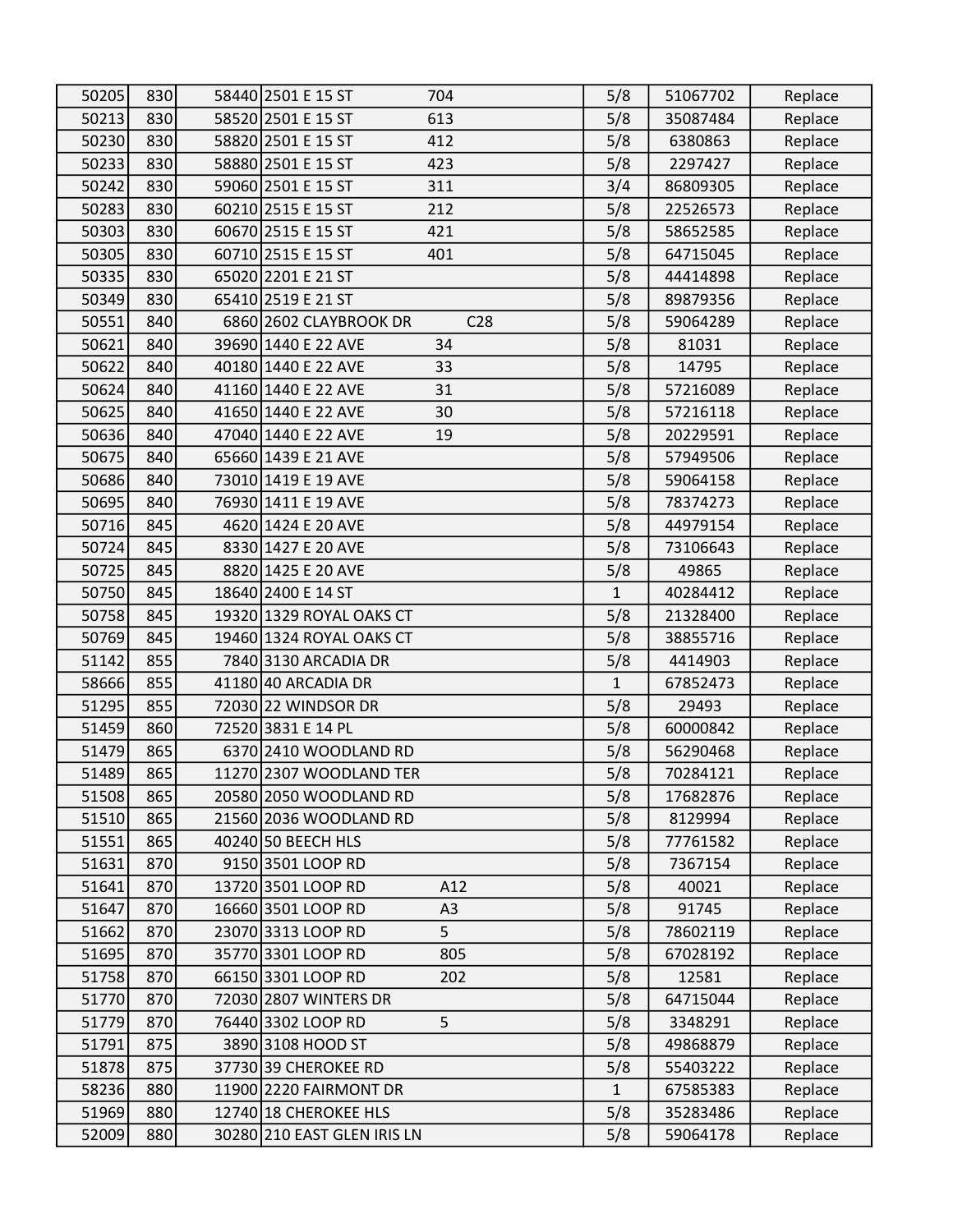| 52018          | 880        | 34300 100 EAST GLEN IRIS                                           | 5/8        | 73541270             | Replace            |
|----------------|------------|--------------------------------------------------------------------|------------|----------------------|--------------------|
| 52029          | 880        | 39690 120 EAST GLEN IRIS                                           | 5/8        | 43798                | Replace            |
| 52031          | 880        | 40670 2120 LOOP RD                                                 | 5/8        | 54585107             | Replace            |
| 52032          | 880        | 41160 2116 LOOP RD                                                 | 5/8        | 58652530             | Replace            |
| 52033          | 880        | 41650 2111 LOOP RD                                                 | 5/8        | 94323                | Replace            |
| 52042          | 880        | 45580 9 BARIWAYNE CIR                                              | 5/8        | 2376237              | Replace            |
| 52074          | 880        | 58440 2017 E 27 ST                                                 | 5/8        | 57215916             | Replace            |
| 52086          | 880        | 62800 8 PINE HILLS                                                 | 5/8        | 76636791             | Replace            |
| 52101          | 880        | 67640 2480 VALLEY VIEW LN                                          | 5/8        | 61658374             | Replace            |
| 52118          | 880        | 73010 2828 VALLEY CREST RD                                         | 5/8        | 38586170             | Replace            |
| 52131          | 885        | 1410 3416 WILLOW RIDGE LN                                          | 5/8        | 42321776             | Replace            |
| 52134          | 885        | 1470 3348 WILLOW RIDGE LN                                          | 5/8        | 26380923             | Replace            |
| 52139          | 885        | 1570 3331 WILLOW RIDGE LN                                          | 5/8        | 60000546             | Replace            |
| 52159          | 885        | 2000 3330 WILLOW RIDGE DR                                          | 5/8        | 32607835             | Replace            |
| 52169          | 885        | 2200 3420 WILLOW RIDGE DR                                          | 5/8        | 83177852             | Replace            |
| 52192          | 885        | 2710 2950 E 35 ST                                                  | 3/4        | 77973                | Replace            |
| 52198          | 885        | 3960 2802 E HARGROVE RD                                            | 5/8        | 52522                | Replace            |
| 52217          | 885        | 8950 3811 PALISADES DR                                             | 5/8        | 54883082             | Replace            |
| 52219          | 885        | 9000 3831 PALISADES DR                                             | 5/8        | 67336597             | Replace            |
| 52223          | 885        | 9050 3915 PALISADES DR                                             | 5/8        | 58652633             | Replace            |
| 52266          | 885        | 11830 2705 E 37 PL<br>505                                          | 5/8        | 57949480             | Replace            |
| 52268          | 885        | 11850 2705 E 37 PL<br>503                                          | 5/8        | 57949473             | Replace            |
| 52281          | 885        | 11990 2705 E 37 PL<br>408                                          | 5/8        | 57949447             | Replace            |
|                |            |                                                                    |            |                      |                    |
| 52295          | 885        | 12530 2705 E 37 PL<br>308                                          | 5/8        | 22018124             | Replace            |
| 52299          | 885        | 12710 2705 E 37 PL<br>201                                          | 5/8        | D4108616             | Replace            |
| 52309          | 885        | 12910 2705 E 37 PL<br>207                                          | 5/8        | D4103670             | Replace            |
| 52327          | 885        | 13810 3821 E 26 AVE                                                | 5/8        | 33250196             | Replace            |
| 57079          | 885        | 18650 3921 E 24 CT                                                 | 3/4        | 65474525             | Replace            |
| 52346          | 885        | 18750 3916 E 24 CT                                                 | 5/8        | 64061004             | Replace            |
| 52367          | 885        | 25550 2326 E 38 ST                                                 | 5/8        | 18825158             | Replace            |
| 52401          | 885        | 36260 1929 E HARGROVE RD                                           | 5/8        | 49869089             | Replace            |
| 52412          | 885        | 41620 2164 IDLEWOOD DR                                             | 5/8        | 68835035             | Replace            |
| 52436          | 885        | 52920 2022 IDLEWOOD DR                                             | 5/8        | 56290                | Replace            |
| 52462          | 885        | 64200 1807 E HARGROVE RD                                           | 5/8        | 59398944             | Replace            |
| 52514          | 885        | 77230 1713 RIDGEMONT DR                                            | 3/4S       | 90357459             | Replace            |
| 52516          | 885        | 77310 1721 RIDGEMONT DR                                            | 5/8        | 64060752             | Replace            |
| 52541          | 885        | 80360 2411 KICKER RD                                               | 5/8        | 17765019             | Replace            |
| 52560          | 885        | 84200 1653 HAMILTON LN                                             | 5/8        | 55403551             | Replace            |
| 52562          | 885        | 84300 1661 HAMILTON LN                                             | 5/8        | 57126669             | Replace            |
| 52564          | 886        | 20020 1625 E HARGROVE RD<br>102                                    | 5/8        | 61657531             | Replace            |
| 52571          | 886        | 101<br>20180 1625 E HARGROVE RD                                    | 5/8        | 61657616             | Replace            |
| 52572          | 886        | 20200 1625 E HARGROVE RD<br>106                                    | 5/8        | 61657618             | Replace            |
| 52586          | 886        | 309<br>20860 1625 E HARGROVE RD                                    | 5/8        | 57949235             | Replace            |
| 52591          | 886        | 20980 1625 E HARGROVE RD<br>301                                    | 5/8        | 48927694             | Replace            |
| 52592          | 886        | 21000 1625 E HARGROVE RD<br>306                                    | 5/8        | 61657560             | Replace            |
| 52605<br>52616 | 886<br>886 | 22000 1625 E HARGROVE RD<br>502<br>22240 1625 E HARGROVE RD<br>510 | 5/8<br>5/8 | 61657506<br>61657516 | Replace<br>Replace |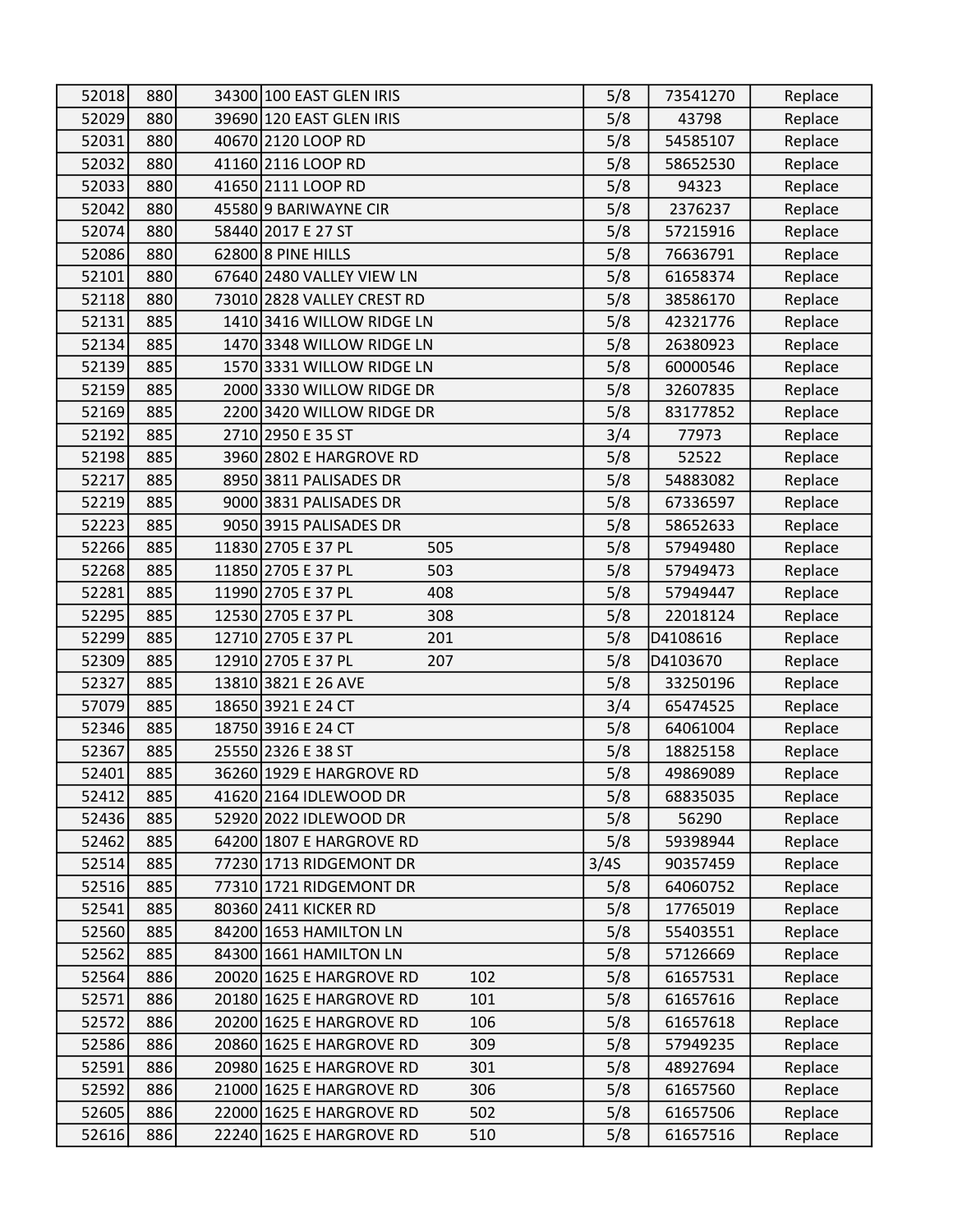| 52624 | 886 | 22760 1625 E HARGROVE RD<br>608  | 5/8          | 61657517 | Replace |
|-------|-----|----------------------------------|--------------|----------|---------|
| 52658 | 886 | 24220 1625 E HARGROVE RD<br>1002 | 5/8          | 61658166 | Replace |
| 52668 | 886 | 24620 1625 E HARGROVE RD<br>1102 | 5/8          | 61657503 | Replace |
| 52679 | 886 | 26020 1625 E HARGROVE RD<br>1204 | 5/8          | 61658127 | Replace |
| 52707 | 890 | 9800 1611 E 56 AVE               | 5/8          | 76070233 | Replace |
| 52721 | 890 | 16660 1524 E 56 AVE              | 5/8          | 42864071 | Replace |
| 52742 | 890 | 25970 1731 E 54 CT               | 5/8          | 2063911  | Replace |
| 52887 | 890 | 63730 3890 BROOKHILL RD          | $\mathbf{1}$ | 58217017 | Replace |
| 52890 | 905 | 500 1511 E HARGROVE RD           | 5/8          | 2684412  | Replace |
| 52915 | 905 | 5<br>8940 1433 E HARGROVE RD     | 5/8          | 67028071 | Replace |
| 52925 | 905 | 9040 1433 E HARGROVE RD<br>15    | 5/8          | 32100725 | Replace |
| 52910 | 905 | 9090 1425 E HARGROVE RD          | 5/8          | 36293410 | Replace |
| 53000 | 905 | 10530 42 CEDAR KNOLL             | 5/8          | 78374286 | Replace |
| 53012 | 905 | 10780 52 CEDAR KNOLL             | 5/8          | 72214151 | Replace |
| 53036 | 905 | 11270 3 ELMIRA DR                | 5/8          | 78990    | Replace |
| 53064 | 905 | 18560 76 BROOKHAVEN              | 5/8          | 56290227 | Replace |
| 62747 | 906 | 200 1100 E HARGROVE RD<br>415    | 3/4          | 71157837 | Replace |
| 62793 | 906 | 1080 1100 E HARGROVE RD<br>113   | 3/4          | 71157771 | Replace |
| 62842 | 906 | 629<br>2060 1100 E HARGROVE RD   | 3/4          | 71157802 | Replace |
| 62879 | 906 | 2780 1100 E HARGROVE RD<br>328   | 3/4          | 71157895 | Replace |
| 63600 | 906 | 9740 1100 E HARGROVE RD<br>1421  | 3/4          | 71157858 | Replace |
| 63657 | 906 | 10520 1100 E HARGROVE RD<br>1726 | 3/4          | 71158022 | Replace |
| 63658 | 906 | 10540 1100 E HARGROVE RD<br>1713 | 3/4          | 71158019 | Replace |
| 63737 | 906 | 11640 1100 E HARGROVE RD<br>2126 | 3/4          | 71157964 | Replace |
| 53157 | 910 | 30380 603 E HARGROVE RD<br>302   | 5/8          | 69848602 | Replace |
| 53159 | 910 | 31360 603 E HARGROVE RD<br>303   | 5/8          | 26169178 | Replace |
| 53342 | 910 | 61250 16 DUBOIS TER              | 5/8          | 34105496 | Replace |
| 53354 | 910 | 67130 6 DUBOIS TER               | 5/8          | 56290401 | Replace |
| 53396 | 910 | 76300 2300 E 5 AVE<br>121        | 5/8          | 2988666  | Replace |
| 53403 | 910 | 76450 2300 E 5 AVE<br>96         | 5/8          | 78914    | Replace |
| 53482 | 915 | 7680 24 BROOK MEADOWS CIR        | 5/8          | 67926100 | Replace |
| 53522 | 915 | 24990 406 E 26 ST                | 5/8          | 68356081 | Replace |
| 53540 | 915 | 32450 303 E HARGROVE RD<br>B     | 5/8          | 4108720  | Replace |
| 53670 | 920 | 14660 14 CAMELLIA PARK           | 5/8          | 57949173 | Replace |
| 53681 | 920 | 16660 85 VALLEY DR               | 5/8          | 67336369 | Replace |
| 53682 | 920 | 17150 86 VALLEY DR               | 5/8          | 71848018 | Replace |
| 53721 | 920 | 33440 2231 FOREST LAKE DR<br>205 | 5/8          | 54585252 | Replace |
| 53749 | 920 | 33750 2231 FOREST LAKE DR<br>220 | 5/8          | 20229569 | Replace |
| 53753 | 920 | 33840 2231 FOREST LAKE DR<br>222 | 3/4          | 77214770 | Replace |
| 53841 | 920 | 66640 4 LAKEVIEW                 | 5/8          | 75578295 | Replace |
| 53873 | 925 | 7350 1811 FOREST LAKE DR         | 5/8          | 56290343 | Replace |
| 59262 | 925 | 30340 321 E 20 ST                | 5/8          | 68142029 | Replace |
| 53957 | 925 | 44300 2300 E 5 AVE<br>12         | 5/8          | 61658138 | Replace |
| 53984 | 925 | 44800 2300 E 5 AVE<br>40         | 5/8          | 67028067 | Replace |
| 54056 | 925 | 54880 1816 E 5 AVE               | 5/8          | 92002    | Replace |
| 65087 | 925 | $\mathsf C$<br>73560 505 E 15 ST | 5/8          | 66716007 | Replace |
| 54159 | 930 | 8870 1509 E 6 AVE<br>109         | 5/8          | 64061012 | Replace |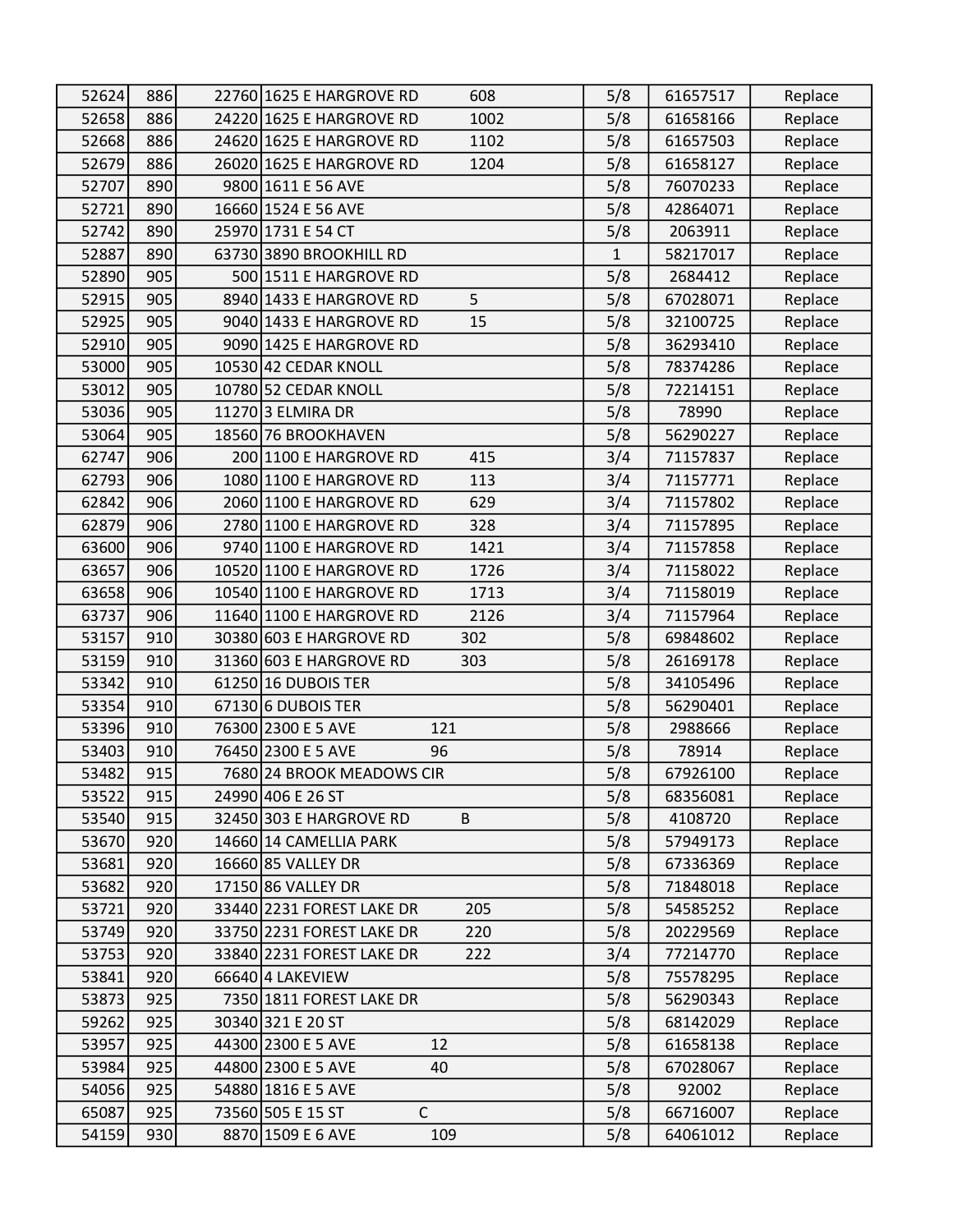| 54163 | 930 | 8950 1509 E 6 AVE<br>207        | 5/8          | 64061013 | Replace |
|-------|-----|---------------------------------|--------------|----------|---------|
| 54293 | 930 | 52430 1214 E 15 ST<br>B         | 5/8          | 83205655 | Replace |
| 54355 | 930 | 58600 1412 GARDENIA AVE         | 5/8          | 39873    | Replace |
| 64927 | 935 | 35780 604 E 15 ST               | 1            | 73611381 | Replace |
| 54574 | 940 | 2450 208 CEDAR CREST            | 5/8          | 79238121 | Replace |
| 54600 | 940 | 15190 242 CEDAR CREST           | 5/8          | 58652433 | Replace |
| 54627 | 940 | 26950 268 CEDAR CREST           | 5/8          | 61658294 | Replace |
| 54673 | 940 | 46060 405 E 17 ST               | 5/8          | 18824    | Replace |
| 54717 | 940 | 65800 210 E 15 ST<br>60         | 5/8          | 49775    | Replace |
| 54718 | 940 | 65850 210 E 15 ST<br>59         | 5/8          | 67926082 | Replace |
| 54768 | 940 | 77750 210 E 15 ST<br>18         | 5/8          | 57949378 | Replace |
| 54807 | 940 | 94400 236 15 ST                 | $\mathbf{1}$ | 37751125 | Replace |
| 54884 | 945 | 37240 611 E 23 AVE              | 5/8          | 91793    | Replace |
| 54918 | 945 | 55860 2023 E 5 ST               | 5/8          | 18746    | Replace |
| 61820 | 946 | 144<br>380 745 NE TAMAHA TRACE  | 3/4          | 69901263 | Replace |
| 61853 | 946 | 1000 745 NE TAMAHA TRACE<br>30  | 3/4          | 69901166 | Replace |
| 61890 | 946 | 1720 745 NE TAMAHA TRACE<br>148 | 3/4          | 69901242 | Replace |
| 61900 | 946 | 1920 745 NE TAMAHA TRACE<br>40  | 3/4          | 69901124 | Replace |
| 62557 | 946 | 262<br>4040 745 NE TAMAHA TRACE | 3/4          | 71083592 | Replace |
| 62669 | 946 | 203<br>5020 745 NE TAMAHA TRACE | 3/4          | 71083629 | Replace |
| 62657 | 946 | 5460 745 NE TAMAHA TRACE<br>276 | 3/4          | 71083624 | Replace |
| 62711 | 946 | 5980 745 NE TAMAHA TRACE<br>340 | 3/4          | 71083723 | Replace |
| 62718 | 946 | 6580 745 NE TAMAHA TRACE<br>316 | 3/4          | 71083675 | Replace |
| 61962 | 946 | 80980 745 NE TAMAHA TRACE<br>92 | 3/4          | 69901210 | Replace |
| 55002 | 950 | 36260 1906 NE 3 ST              | 5/8          | 47244136 | Replace |
| 55004 | 950 | 37240 212 NE 20 AVE             | 5/8          | 54585312 | Replace |
| 55007 | 950 | 37710 203 NE 20 AVE             | 5/8          | 46095750 | Replace |
| 55011 | 950 | 38250 130 NE 20 AVE             | 5/8          | 44204491 | Replace |
| 55014 | 950 | 38370 107 NE 20 AVE             | 5/8          | 48927982 | Replace |
| 55024 | 950 | 38710 110 NE 23 AVE             | 5/8          | 48927840 | Replace |
| 55053 | 950 | 62720 1910 E 4 ST               | 5/8          | 67028064 | Replace |
| 58159 | 950 | 63800 2004 E 4 ST               | 5/8          | 39252803 | Replace |
| 55068 | 950 | 72510 2028 E 4 PL               | 5/8          | 2063955  | Replace |
| 55077 | 950 | 76930 2119 E 4 PL               | 5/8          | 88625799 | Replace |
| 55094 | 955 | 3430 2101 E 4 ST                | 3/4          | 87666486 | Replace |
| 55098 | 955 | 6370 2032 E 4 ST                | 5/8          | 81136072 | Replace |
| 55127 | 955 | 22080 2009 E 3 ST<br>B          | 5/8          | 71847608 | Replace |
| 55130 | 955 | 23080 2030 E 3 ST               | 5/8          | 70284237 | Replace |
| 55144 | 955 | 31850 206 E 22 AVE              | 5/8          | 34156829 | Replace |
| 55180 | 955 | 42060 140 E 22 AVE              | 5/8          | 68356000 | Replace |
| 55198 | 955 | 45080 2310 E 1 PL               | 5/8          | 73106861 | Replace |
| 55200 | 955 | 46060 2315 E 1 PL               | 5/8          | 60000651 | Replace |
| 55221 | 955 | 55370 114 E 24 AVE              | 5/8          | 73106651 | Replace |
| 55192 | 955 | 59660 2300 E 1 ST               | 5/8          | 3660017  | Replace |
| 55237 | 955 | 62720 2 E 24 AVE                | 5/8          | 84235960 | Replace |
| 55249 | 955 | 67620 6 E SHORT 24 AVE          | 5/8          | 57126872 | Replace |
| 55252 | 955 | 69090 5 E SHORT 24 AVE          | 5/8          | 48439775 | Replace |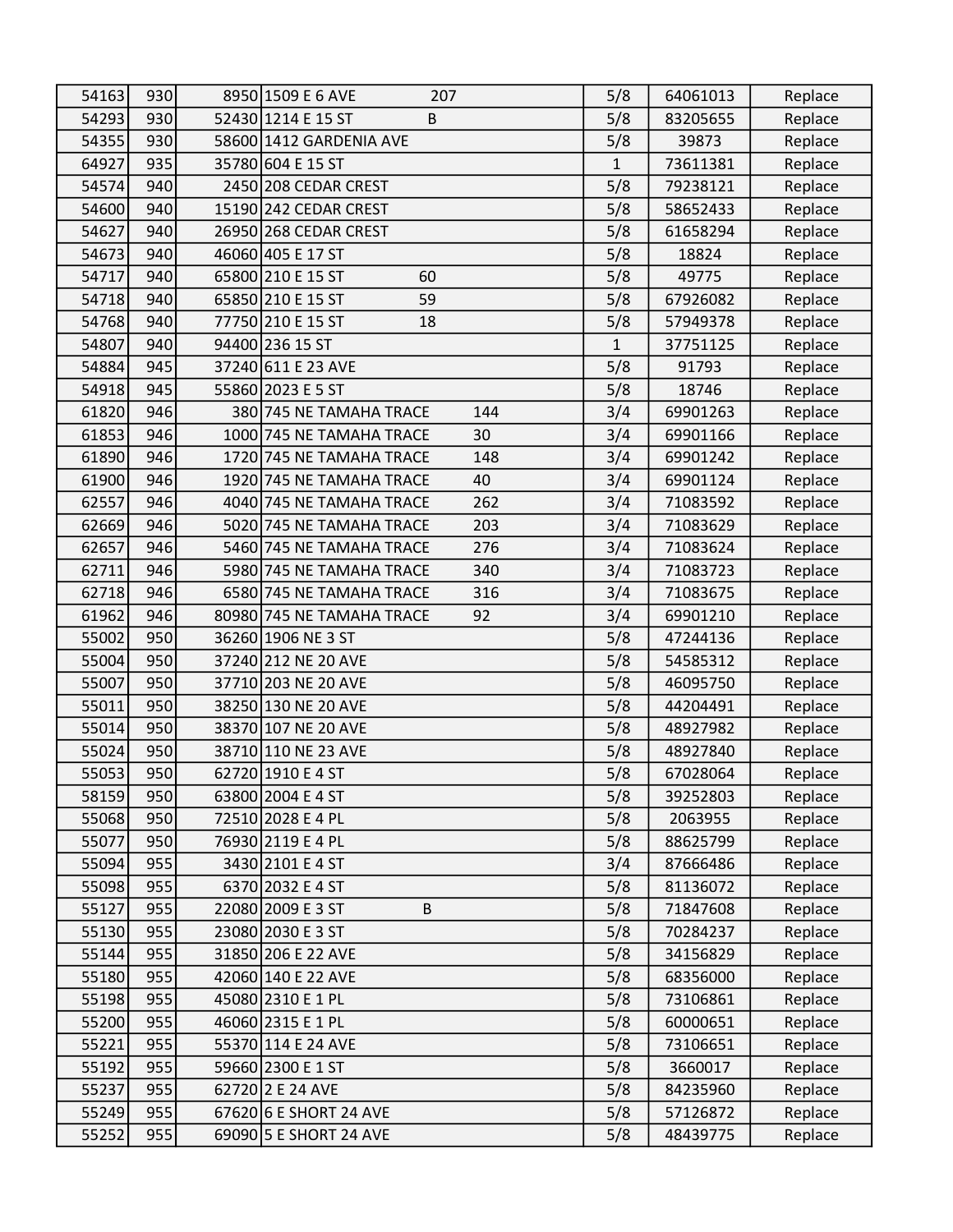| 55253                | 955 | 69580 9 E SHORT 24 AVE        | 5/8          | 35249644 | Replace |
|----------------------|-----|-------------------------------|--------------|----------|---------|
| 55263                | 955 | 74480 131 E SHORT 24 AVE      | 5/8          | 59399065 | Replace |
| 55265                | 955 | 75460 2411 E 2 ST             | 5/8          | 48439963 | Replace |
| 55268                | 955 | 76930 131 E 24 AVE            | 5/8          | 52282751 | Replace |
| 55297                | 960 | 7840 123 E SHORT 25 AVE       | 5/8          | 48928086 | Replace |
| 55312                | 960 | 14700 235 E SHORT 25 AVE      | 5/8          | 34654767 | Replace |
| 55320                | 960 | 18620 311 E SHORT 25 AVE      | 5/8          | 44498038 | Replace |
| 55341                | 960 | 27440 305 E SHORT 24 AVE      | 5/8          | 68142349 | Replace |
| 55350                | 960 | 32340 210 E SHORT 24 AVE      | 5/8          | 51067365 | Replace |
| 55362                | 960 | 37240 308 E 24 AVE            | 5/8          | 70841625 | Replace |
| 56993                | 960 | 37350 311 E 24 AVE            | 5/8          | 66428150 | Replace |
| 55370                | 960 | 40180 312 E 24 AVE            | 5/8          | 57126925 | Replace |
| 55545                | 965 | 30870 234 E 25 AVE            | 5/8          | 89807224 | Replace |
| 55633                | 965 | 49000 134 E 29 AVE            | 5/8          | 66428175 | Replace |
| 55651                | 965 | 55370 2727 E 2 ST             | 5/8          | 54549918 | Replace |
| 55719                | 970 | 16170 2913 E 3 PL             | 5/8          | 40151890 | Replace |
| 56010                | 975 | 41160 18 JUANITA DR           | 5/8          | 81136026 | Replace |
| 56011                | 975 | 41650 19 JUANITA DR           | 5/8          | 67336638 | Replace |
| 56084                | 975 | 72520 68 JUANITA DR           | 5/8          | 71847758 | Replace |
| 56107                | 980 | 1470 815 E 30 AVE             | 5/8          | 42297141 | Replace |
| 56112                | 980 | 3920 800 E 30 AVE             | 5/8          | 31237    | Replace |
| 69917                | 980 | 18420 500 E 30 AVE            | $\mathbf{1}$ | 85455423 | Replace |
| 56182                | 980 | 33810 215 E 30 AVE            | 5/8          | 58652622 | Replace |
| 56251                | 980 | 53900 3022 NE GREEN GROVE CIR | 5/8          | 16873428 | Replace |
| 56282                | 980 | 68110 3220 NE GREEN GROVE DR  | 5/8          | 64715001 | Replace |
| 56343                | 980 | 76490 3319 NE 2 ST            | 5/8          | 50116903 | Replace |
| 56387                | 985 | 12740 3100 E 4 ST             | 5/8          | 73106491 | Replace |
| 63309                | 985 | 59500 381 E 34 AVE<br>223     | 3/4          | 71476397 | Replace |
| 63319                | 985 | 59740 381 E 34 AVE<br>207     | 3/4          | 71476378 | Replace |
| 63321                | 985 | 59780 381 E 34 AVE<br>211     | 3/4          | 71476377 | Replace |
| Alternate Additive 1 |     |                               |              |          |         |
| 14048                | 105 | 37240 2425 UNIVERSITY BLVD    | 5/8          | 21831228 | Replace |
| 14351                | 115 | 72520 1516 GREENSBORO AVE     | 5/8          | 19971733 | Replace |
| 66278                | 120 | 20260 2513 SHORT 21 ST        | 3/4          | 77761532 | Replace |
| 14395                | 120 | 23950 2100 25 AVE             | 5/8          | 51830571 | Replace |
| 14420                | 120 | 43610 2607 21 ST              | 5/8          | 55403611 | Replace |
| 14565                | 125 | 82030 1000 M L KING JR BLVD   | 5/8          | 65103016 | Replace |
| 14679                | 130 | 57820 1516 M L KING JR BLVD   | 5/8          | 57126634 | Replace |
| 14699                | 130 | 70560 3242 18 PL              | 5/8          | 42297283 | Replace |
| 14823                | 135 | 61740 3309 17 PL<br>B         | 5/8          | 23386224 | Replace |
| 14855                | 140 | 4900 1702 FOSTERS FERRY RD    | 5/8          | 33832763 | Replace |
| 15032                | 145 | 50470 2705 17 ST              | 5/8          | 61657815 | Replace |
| 15074                | 145 | 79380 2715 18 ST              | 5/8          | 35283530 | Replace |
| 15123                | 150 | 23030 2016 JEMISON AVE        | 5/8          | 61658768 | Replace |
| 15191                | 150 | 58310 2021 29 AVE             | 5/8          | 46096008 | Replace |
| 15211                | 150 | 66640 2901 21 ST              | 5/8          | 61658744 | Replace |
| 15332                | 155 | 44100 3128 SHORT 19 ST        | 5/8          | 48439635 | Replace |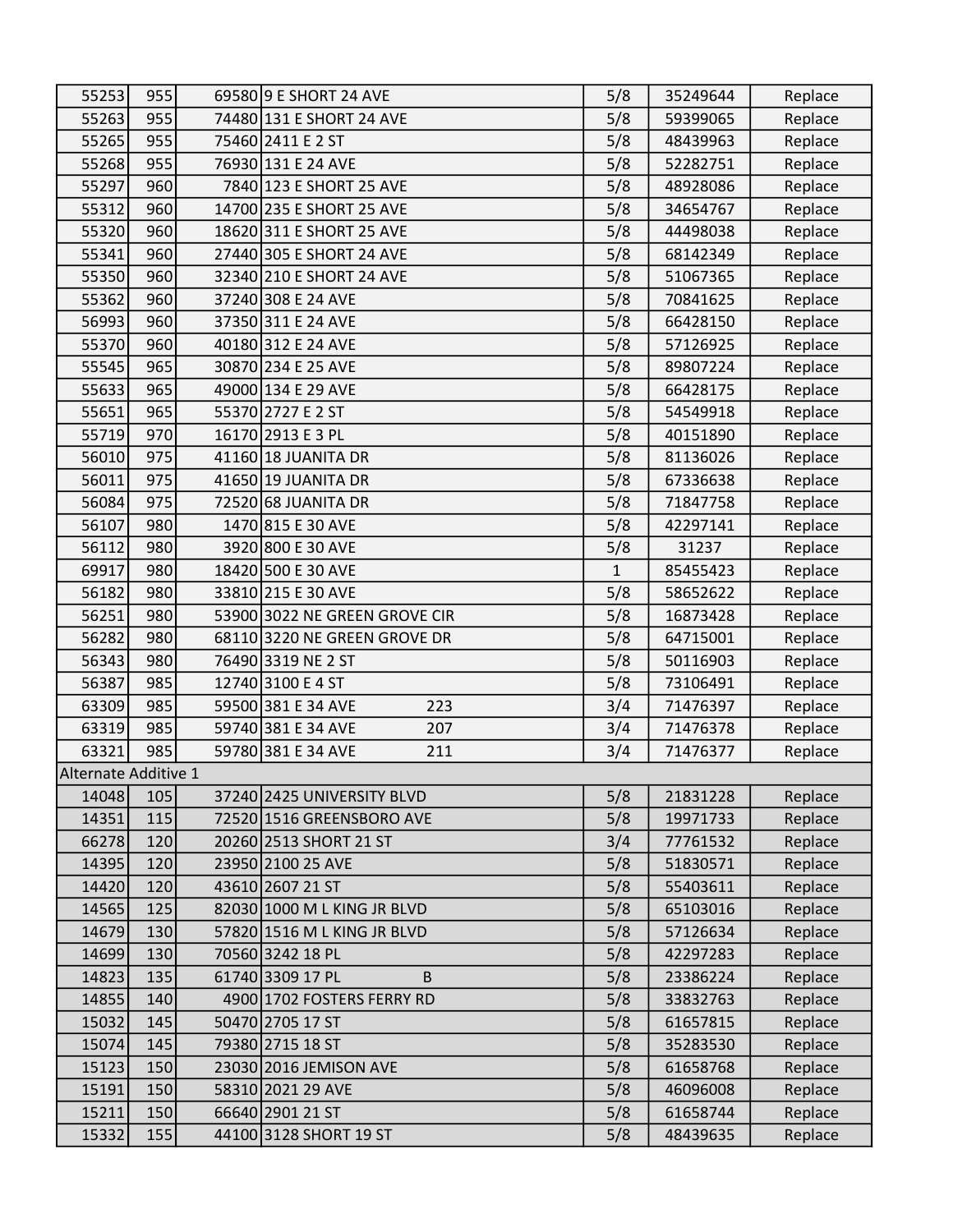| 15413 | 160 | 14550 1907 29 AVE                   | 5/8          | 61658730 | Replace |
|-------|-----|-------------------------------------|--------------|----------|---------|
| 15460 | 160 | 40670 3011 18 ST                    | 5/8          | 64328274 | Replace |
| 15595 | 165 | 29400 2670 22 ST<br>A               | 5/8          | 34028421 | Replace |
| 15883 | 170 | 80540 3002 25 ST<br>102             | 5/8          | 64328261 | Replace |
| 16397 | 180 | 51640 1801 N RICE MINE RD           | $\mathbf{1}$ | 50182082 | Replace |
| 16495 | 180 | 61700 407 VANTAGE POINT             | 5/8          | 32219533 | Replace |
| 16533 | 185 | 5880 1650 N MCFARLAND BLVD          | 5/8          | 46095925 | Replace |
| 16558 | 185 | 12250 1017 INDIAN HILLS DR          | 5/8          | 34998669 | Replace |
| 16754 | 185 | 42840 828 N OVERLOOK RD             | 5/8          | 43064714 | Replace |
| 16785 | 185 | 44620 435 NORTHSHORE DR             | $\mathbf{1}$ | 64732841 | Replace |
| 56783 | 185 | 45065 600 N OVERLOOK RD             | $\mathbf{1}$ | 66090282 | Replace |
| 17515 | 195 | 77650 1708 SAINT CHARLES PL         | 5/8          | 28129810 | Replace |
| 17744 | 205 | 2450 2665 25 ST                     | 5/8          | 61658426 | Replace |
| 17747 | 205 | 4410 2646 25 ST                     | 5/8          | 61658895 | Replace |
| 17804 | 205 | $\overline{7}$<br>22660 2745 ELM ST | 5/8          | 16809356 | Replace |
| 17815 | 205 | 22770 2600 HICKORY ST<br>18         | 5/8          | 51067593 | Replace |
| 17824 | 205 | 22860 2700 BEECH ST<br>27           | 5/8          | 61658908 | Replace |
| 17833 | 205 | 27140 2730 ELM ST                   | 5/8          | 64328395 | Replace |
| 17835 | 205 | 28910 2719 OAK ST                   | 5/8          | 49348417 | Replace |
| 17836 | 205 | 29400 2716 OAK ST                   | 5/8          | 43064746 | Replace |
| 17839 | 205 | 30390 2726 OAK ST                   | 5/8          | 44497852 | Replace |
| 17840 | 205 | 30410 2729 OAK ST                   | 5/8          | 51830168 | Replace |
| 17844 | 205 | 30740 2741 OAK ST                   | 5/8          | 38855510 | Replace |
| 17852 | 205 | 32450 2761 HICKORY ST               | 5/8          | 76636560 | Replace |
| 17859 | 205 | 34790 2739 HICKORY ST               | 5/8          | 71254691 | Replace |
| 17876 | 205 | 40670 2840 PINE ST                  | 5/8          | 47244206 | Replace |
| 17889 | 205 | 45540 3508 29 ST                    | $\mathbf{1}$ | 64733012 | Replace |
| 17892 | 205 | 46550 3532 29 ST                    | 5/8          | 35087487 | Replace |
| 17894 | 205 | 47530 3546 29 ST                    | 5/8          | 35283251 | Replace |
| 17904 | 205 | 49490 3738 29 ST                    | 5/8          | 34623616 | Replace |
| 17908 | 205 | 50960 2809 38 AVE                   | 5/8          | 40963897 | Replace |
| 17912 | 205 | 52460 2801 38 AVE                   | 5/8          | 43064687 | Replace |
| 17929 | 205 | 55860 3736 27 ST                    | 5/8          | 35283497 | Replace |
| 17932 | 205 | 57330 3811 27 ST                    | 5/8          | 57042071 | Replace |
| 17944 | 205 | 63210 2806 39 AVE                   | 5/8          | 34592631 | Replace |
| 17948 | 205 | 65170 3905 27 ST                    | 5/8          | 42684178 | Replace |
| 17949 | 205 | 65660 3900 27 ST                    | 5/8          | 18632250 | Replace |
| 17958 | 205 | 69800 3906 26 ST                    | 5/8          | 42297176 | Replace |
| 17970 | 205 | 74480 2807 39 CT                    | 5/8          | 38855337 | Replace |
| 17972 | 205 | 75460 2818 39 CT                    | 5/8          | 38855370 | Replace |
| 17975 | 205 | 76930 2817 39 CT                    | 5/8          | 35264396 | Replace |
| 17977 | 210 | 980 2820 HERMAN AVE                 | 5/8          | 28129822 | Replace |
| 17989 | 210 | 5880 6 OAK RIDGE                    | 5/8          | 64714259 | Replace |
| 17991 | 210 | 6860 4 OAK RIDGE                    | 5/8          | 64714257 | Replace |
| 17993 | 210 | 7840 2 OAK RIDGE                    | 5/8          | 64714255 | Replace |
| 18009 | 210 | 16170 2607 38 AVE                   | 5/8          | 27674726 | Replace |
| 18016 | 210 | 19600 3716 26 ST                    | 5/8          | 35264257 | Replace |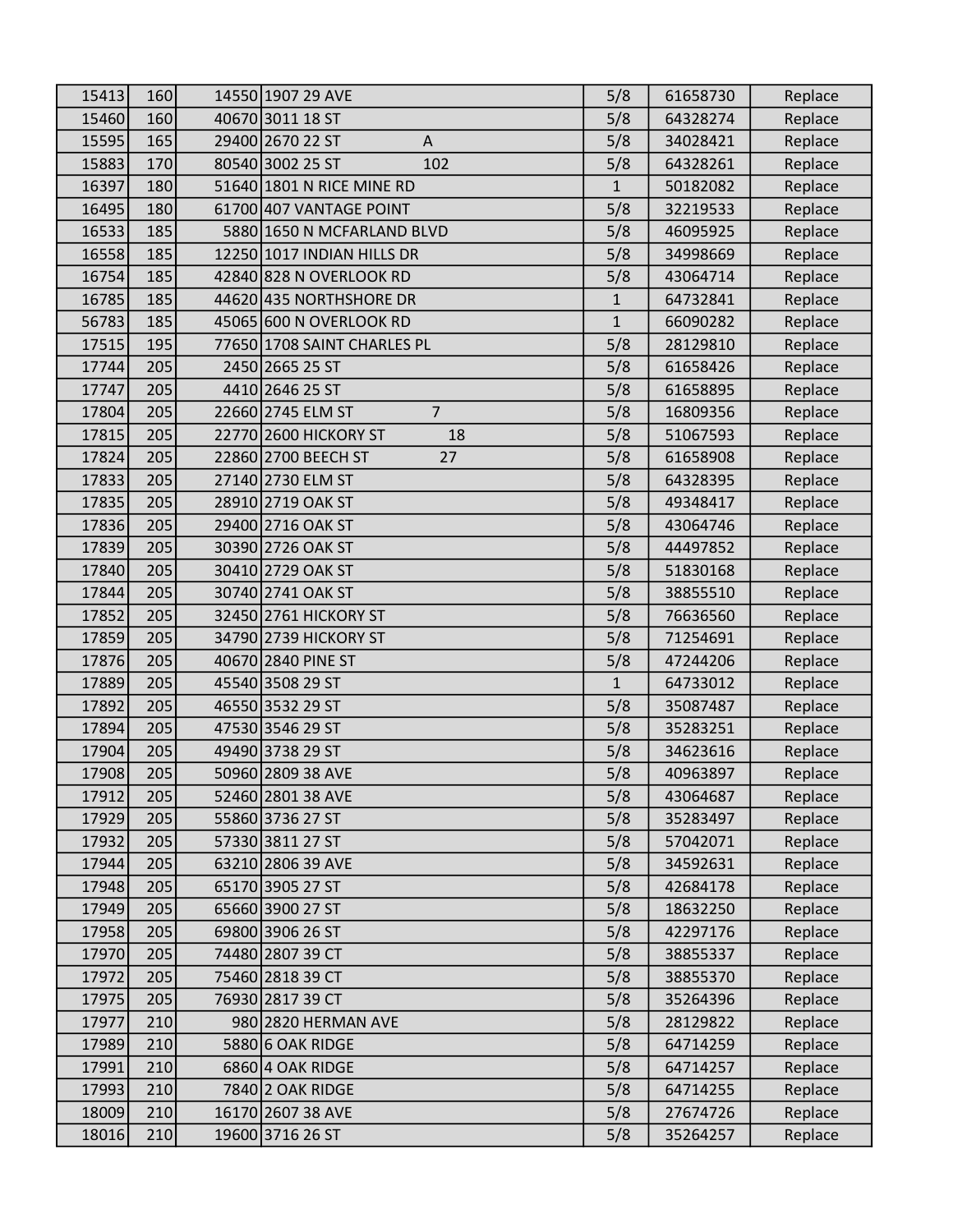| 18018 | 210 | 20580 3702 26 ST                      | 5/8  | 18795481 | Replace |
|-------|-----|---------------------------------------|------|----------|---------|
| 18022 | 210 | 22050 3703 25 PL                      | 5/8  | 44978801 | Replace |
| 18025 | 210 | 23520 3721 25 PL                      | 3/4S | 89880181 | Replace |
| 18048 | 210 | 34460 3728 25 ST                      | 5/8  | 35283298 | Replace |
| 18062 | 210 | 40670 2430 HERMAN AVE                 | 5/8  | 35806239 | Replace |
| 18063 | 210 | 41160 2420 HERMAN AVE                 | 5/8  | 42684396 | Replace |
| 18066 | 210 | 42630 2410 HERMAN AVE                 | 5/8  | 40963746 | Replace |
| 18081 | 210 | 53410 3520 24 ST                      | 5/8  | 3960680  | Replace |
| 18083 | 210 | 55370 3528 24 ST                      | 5/8  | 29274340 | Replace |
| 18098 | 210 | 62000 3529 23 ST                      | 5/8  | 51067597 | Replace |
| 18105 | 210 | 69100 3418 23 ST                      | 5/8  | 18795478 | Replace |
| 18117 | 215 | 2450 3533 22 ST                       | 5/8  | 64714316 | Replace |
| 64978 | 215 | 23500 3412 21 ST                      | 5/8  | 64714227 | Replace |
| 18148 | 215 | 23550 3421 21 ST                      | 5/8  | 17764925 | Replace |
| 18152 | 215 | 24990 3406 21 ST                      | 5/8  | 64714221 | Replace |
| 18158 | 215 | 28420 3317 21 ST                      | 5/8  | 64714354 | Replace |
| 18160 | 215 | 29400 3312 21 ST                      | 5/8  | 64714353 | Replace |
| 18189 | 215 | 44590 3322 22 ST                      | 5/8  | 64978447 | Replace |
| 18206 | 215 | 46800 3325 23 ST                      | 5/8  | 76070196 | Replace |
| 18213 | 215 | 49000 2230 35 AVE                     | 5/8  | 64978450 | Replace |
| 18218 | 215 | 51450 3227 22 ST                      | 5/8  | 64978508 | Replace |
| 18234 | 215 | 59290 3314 23 ST                      | 5/8  | 44136317 | Replace |
| 61211 | 217 | 40260 2401 DUPONT AVE<br>C            | 5/8  | 67691623 | Replace |
| 61241 | 217 | 40660 2330 DUPONT AVE<br>$\mathsf{C}$ | 5/8  | 67691776 | Replace |
| 61243 | 217 | 40700 2330 DUPONT AVE<br>D            | 5/8  | 67691774 | Replace |
| 61260 | 217 | 41800 3408 24 ST<br>K                 | 5/8  | 73541108 | Replace |
| 18279 | 220 | 2940 3212 20 ST                       | 5/8  | 43064758 | Replace |
| 18302 | 220 | 15190 3220 19 ST                      | 5/8  | 70841730 | Replace |
| 18308 | 220 | 18130 3311 19 ST<br>$\sf B$           | 5/8  | 64714241 | Replace |
| 18319 | 220 | $\mathsf C$<br>30870 3418 19 ST       | 5/8  | 66716056 | Replace |
| 18324 | 220 | 34790 3423 19 ST                      | 5/8  | 64714177 | Replace |
| 18347 | 220 | 51450 3501 20 ST                      | 5/8  | 61658772 | Replace |
| 18349 | 220 | 52430 3506 20 ST                      | 5/8  | 33832741 | Replace |
| 18351 | 220 | 52990 3309 20TH ST                    | 5/8  | 64714268 | Replace |
| 18403 | 225 | 11960 1830 FOSTERS FERRY RD           | 5/8  | 22948238 | Replace |
| 18436 | 225 | 38710 3122 36 AVE                     | 5/8  | 23386227 | Replace |
| 18440 | 225 | 40670 3714 32 ST                      | 5/8  | 42297234 | Replace |
| 18441 | 225 | 41160 3718 32 ST                      | 5/8  | 39252817 | Replace |
| 18443 | 225 | 42140 3728 32 ST                      | 5/8  | 44497990 | Replace |
| 18445 | 225 | 43120 3725 32 ST                      | 5/8  | 27973890 | Replace |
| 18448 | 225 | 44590 3705 GLEN LN                    | 5/8  | 25054782 | Replace |
| 18449 | 225 | 45080 3703 GLEN LN                    | 5/8  | 53251042 | Replace |
| 18460 | 225 | 50470 3506 37 AVE                     | 5/8  | 64374467 | Replace |
| 18477 | 225 | 58310 3510 36 CT                      | 5/8  | 46504783 | Replace |
| 18498 | 225 | 68600 3420 36 AVE                     | 5/8  | 17007078 | Replace |
| 18504 | 225 | 71540 3505 36 AVE                     | 5/8  | 47244322 | Replace |
| 18514 | 225 | 76440 3517 35 ST                      | 5/8  | 19045111 | Replace |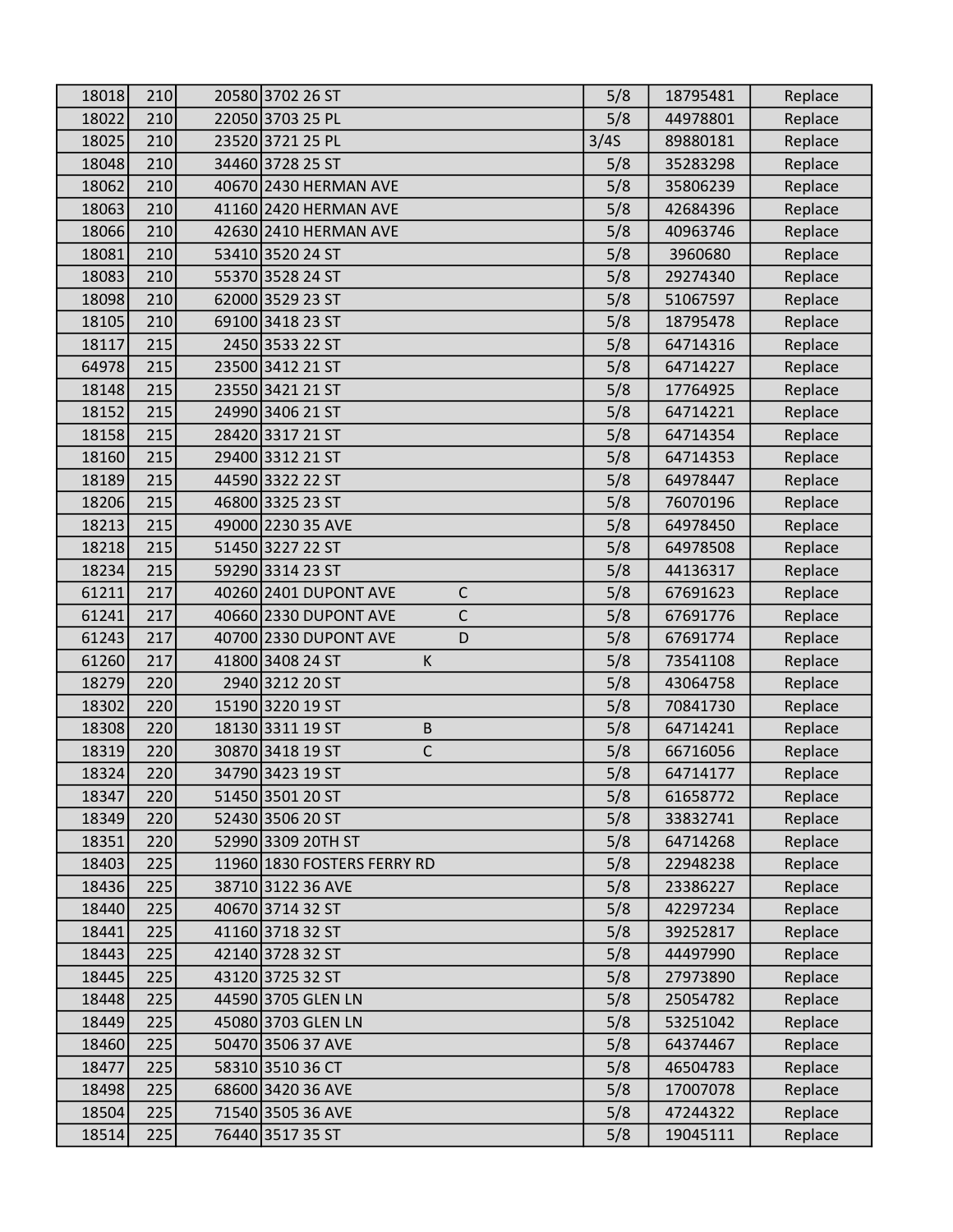| 18527 | 230 | 2450 3421 GLEN LN<br>4              | 5/8 | 34998691 | Replace |
|-------|-----|-------------------------------------|-----|----------|---------|
| 18539 | 230 | 8330 3421 GLEN LN<br>8              | 5/8 | 49348680 | Replace |
| 18540 | 230 | 8820 3421 GLEN LN<br>19             | 5/8 | 44415051 | Replace |
| 18541 | 230 | $\overline{7}$<br>9310 3421 GLEN LN | 5/8 | 44204350 | Replace |
| 18543 | 230 | 6<br>10290 3421 GLEN LN             | 5/8 | 27973970 | Replace |
| 18544 | 230 | 10780 3421 GLEN LN<br>21            | 5/8 | 44414663 | Replace |
| 18546 | 230 | 11760 3421 GLEN LN<br>23            | 5/8 | 44498234 | Replace |
| 18554 | 230 | 15680 3800 GLEN LN<br>31            | 5/8 | 26555320 | Replace |
| 18567 | 230 | 17150 3506 GLEN LN                  | 5/8 | 17764623 | Replace |
| 18577 | 230 | 22050 3620 GLEN LN                  | 5/8 | 87355521 | Replace |
| 18583 | 230 | 24500 3631 32 ST                    | 5/8 | 29274028 | Replace |
| 18594 | 230 | 29890 3313 GLEN DR                  | 5/8 | 21058554 | Replace |
| 18597 | 230 | 31360 3215 GLEN DR                  | 5/8 | 38855338 | Replace |
| 18600 | 230 | 32830 3139 35 CT                    | 5/8 | 64060766 | Replace |
| 18608 | 230 | 33450 4 JACKSON CIR                 | 5/8 | 17764624 | Replace |
| 18628 | 230 | 40180 3535 29 ST                    | 5/8 | 64714264 | Replace |
| 18629 | 230 | 40670 3527 29 ST                    | 5/8 | 16894732 | Replace |
| 18630 | 230 | 41160 3523 29 ST                    | 5/8 | 34978207 | Replace |
| 18660 | 230 | 53900 2911 35 AVE                   | 5/8 | 34049794 | Replace |
| 18676 | 230 | 61250 3417 29 ST                    | 5/8 | 25573953 | Replace |
| 18687 | 230 | 65910 2937 33 CT                    | 5/8 | 35806208 | Replace |
| 18699 | 230 | 70560 3054 33 AVE                   | 5/8 | 22785384 | Replace |
| 18729 | 235 | 1050 2914 M L KING JR BLVD<br>10    | 5/8 | 35404472 | Replace |
| 18743 | 235 | 1470 3028 M L KING JR BLVD          | 5/8 | 25201846 | Replace |
| 18754 | 235 | 6370 3219 WILLOW LN                 | 5/8 | 67336324 | Replace |
| 18766 | 235 | 7750 3320 M L KING JR BLVD<br>10    | 5/8 | 64714281 | Replace |
| 18769 | 235 | 8330 3310 BECK ST                   | 5/8 | 64714340 | Replace |
| 18775 | 235 | 9500 3207 34 AVE                    | 5/8 | 20229595 | Replace |
| 18778 | 235 | 9540 3204 34 AVE                    | 5/8 | 24411432 | Replace |
| 18807 | 235 | 9940 3474 WILLOW LN                 | 5/8 | 44414761 | Replace |
| 18818 | 235 | 10100 3520 WILLOW LN                | 5/8 | 35320867 | Replace |
| 18819 | 235 | 10130 3524 WILLOW LN                | 5/8 | 56290333 | Replace |
| 18873 | 235 | 19600 3621 33 AVE<br>10             | 5/8 | 51830157 | Replace |
| 18878 | 235 | 22480 3300 36 ST                    | 5/8 | 81136126 | Replace |
| 18883 | 235 | 22990 3521 33 AVE<br>$\mathbf 1$    | 5/8 | 71847645 | Replace |
| 18898 | 235 | 23900 3218 37 ST                    | 5/8 | 35320870 | Replace |
| 18904 | 235 | 23990 3209 37 ST                    | 5/8 | 42863750 | Replace |
| 18910 | 235 | 26460 3721 WILLOW LN                | 5/8 | 20305987 | Replace |
| 18918 | 235 | 30380 3326 FERNRIDGE DR             | 5/8 | 42343929 | Replace |
| 18952 | 235 | 45570 3102 ASH ST                   | 5/8 | 36277453 | Replace |
| 18969 | 235 | 53600 3001 29 AVE<br>47             | 5/8 | 16863450 | Replace |
| 18973 | 235 | 53850 3001 29 AVE<br>43             | 5/8 | 33858069 | Replace |
| 19016 | 235 | 55300 2820 ELM ST                   | 5/8 | 72213982 | Replace |
| 19019 | 235 | 56350 2811 ELM ST                   | 5/8 | 37601781 | Replace |
| 19052 | 240 | 1960 2115 FOSTERS FERRY RD          | 5/8 | 36277510 | Replace |
| 19081 | 240 | 16660 1 WASHINGTON SQ               | 5/8 | 25981784 | Replace |
| 19090 | 240 | 21070 10 WASHINGTON SQ              | 5/8 | 25981958 | Replace |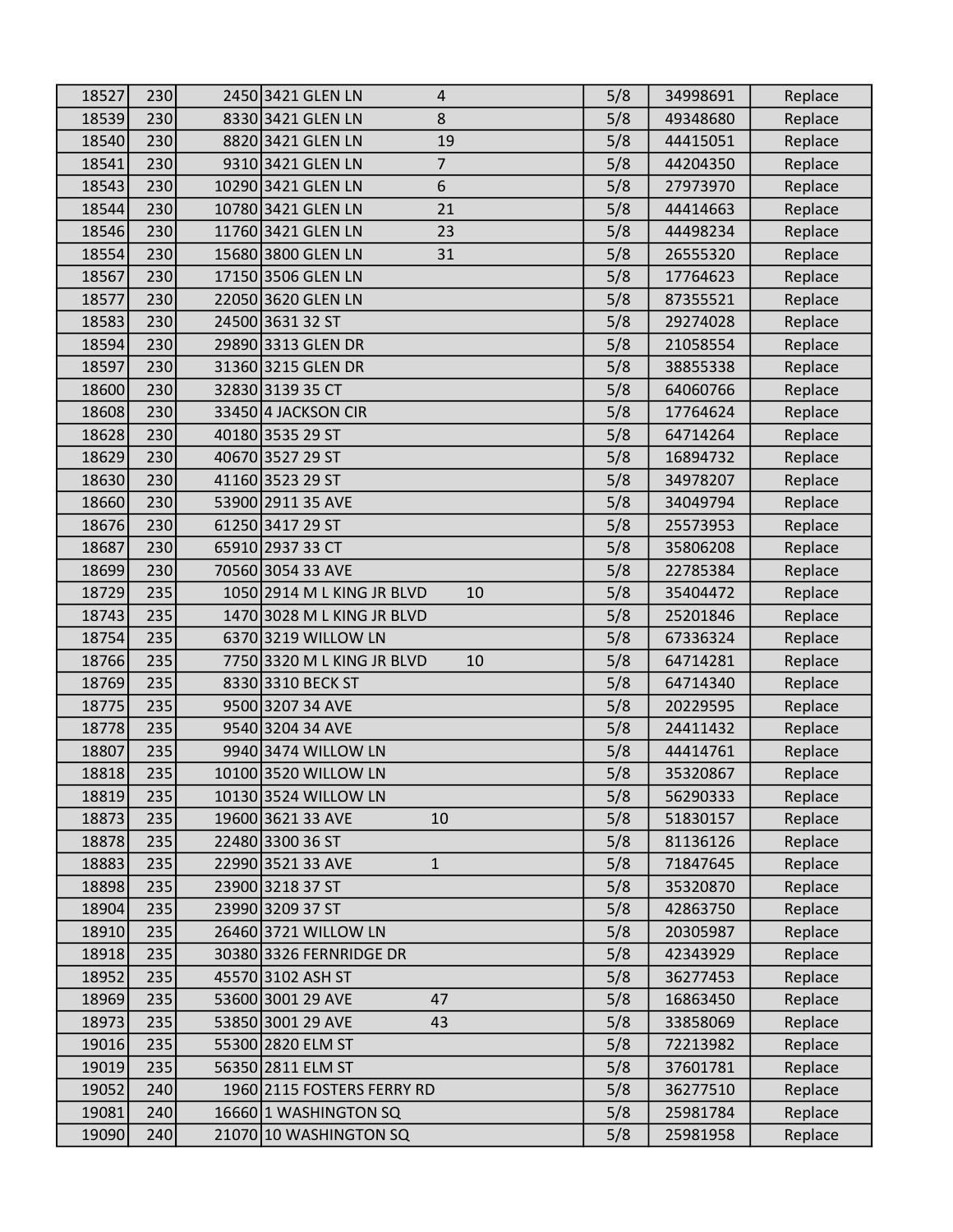| 19133 | 240 | 43610 2519 OLD FOSTERS FERRY RD | 5/8 | 45684146 | Replace |
|-------|-----|---------------------------------|-----|----------|---------|
| 19135 | 240 | 44590 2523 FOSTERS FERRY RD     | 5/8 | 29274392 | Replace |
| 19151 | 240 | 51150 2815 34 AVE               | 5/8 | 17492176 | Replace |
| 19152 | 240 | 51180 2900 FOSTERS FERRY RD     | 5/8 | 65103075 | Replace |
| 19159 | 240 | 51500 3166 FOSTERS FERRY RD     | 5/8 | 52282726 | Replace |
| 19168 | 240 | 54350 3137 FOSTERS FERRY RD     | 5/8 | 24411628 | Replace |
| 19187 | 240 | 63210 4223 30 ST                | 5/8 | 49869038 | Replace |
| 19233 | 245 | 8300 4014 28 PL                 | 5/8 | 25981969 | Replace |
| 19235 | 245 | 8820 2811 40 CT                 | 5/8 | 16388833 | Replace |
| 19236 | 245 | 9310 2817 40 CT                 | 5/8 | 32219164 | Replace |
| 19260 | 245 | 11800 3922 30 PL                | 5/8 | 42297232 | Replace |
| 19266 | 245 | 11880 3936 31 ST                | 5/8 | 46095985 | Replace |
| 19272 | 245 | 12090 3816 31 ST                | 5/8 | 40963726 | Replace |
| 19295 | 245 | 12590 3129 39 AVE               | 5/8 | 26261017 | Replace |
| 19324 | 245 | 13970 3116 41 AVE               | 5/8 | 43418386 | Replace |
| 19342 | 245 | 19110 2721 43 AVE               | 5/8 | 56733790 | Replace |
| 19352 | 245 | 24010 4327 28 ST                | 5/8 | 21575686 | Replace |
| 19365 | 245 | 29400 4367 27 PL                | 5/8 | 43734007 | Replace |
| 19372 | 245 | 32830 4316 27 PL                | 5/8 | 50533073 | Replace |
| 19374 | 245 | 33810 4256 27 PL                | 5/8 | 47982006 | Replace |
| 19403 | 245 | 48020 4309 26 ST                | 5/8 | 21198131 | Replace |
| 19406 | 245 | 49490 2509 43 AVE               | 5/8 | 48439552 | Replace |
| 19431 | 245 | 62720 57 WASHINGTON SQ          | 5/8 | 20468715 | Replace |
| 19437 | 245 | 65660 2510 34 AVE               | 5/8 | 21290616 | Replace |
| 19448 | 245 | 70070 3825 22 PL                | 5/8 | 26555299 | Replace |
| 57139 | 246 | 1380 4224 CHERRYSTONE CIR       | 5/8 | 66428430 | Replace |
| 57325 | 246 | 1680 4249 CHERRYSTONE CIR       | 5/8 | 66716184 | Replace |
| 19461 | 246 | 2820 3310 CHERRYSTONE AVE       | 5/8 | 24411625 | Replace |
| 19474 | 246 | 2850 3300 CHERRYSTONE AVE       | 5/8 | 77008    | Replace |
| 19475 | 246 | 2880 4000 CHERRYSTONE AVE       | 5/8 | 64328094 | Replace |
| 19476 | 246 | 2910 3220 CHERRYSTONE AVE       | 5/8 | 64060953 | Replace |
| 19478 | 246 | 2970 3200 CHERRYSTONE AVE       | 5/8 | 64328098 | Replace |
| 19483 | 248 | 1050 4614 M L KING JR BLVD      | 5/8 | 61758418 | Replace |
| 19484 | 248 | 1100 4628 M L KING JR BLVD      | 5/8 | 16863503 | Replace |
| 19497 | 248 | 2990 4858 FRIDAY CIR            | 5/8 | 26380851 | Replace |
| 19511 | 248 | 40480 6319 62 AVE               | 5/8 | 32218698 | Replace |
| 19515 | 248 | 41050 6235 62 AVE               | 5/8 | 34592564 | Replace |
| 19518 | 248 | 41200 6215 62 AVE               | 5/8 | 48928066 | Replace |
| 19530 | 248 | 51140 6334 62 AVE               | 5/8 | 61658566 | Replace |
| 19570 | 248 | 98000 5081 M L KING JR BLVD     | 5/8 | 69848819 | Replace |
| 19571 | 248 | 98940 4825 M L KING JR BLVD     | 5/8 | 43064734 | Replace |
| 19573 | 248 | 99000 4631 M L KING JR BLVD     | 5/8 | 36345636 | Replace |
| 19588 | 250 | 11270 3013 5 ST                 | 5/8 | 61659008 | Replace |
| 19614 | 250 | 26950 413 33 AVE                | 5/8 | 57216208 | Replace |
| 19615 | 250 | 27440 411 33 AVE                | 5/8 | 32219199 | Replace |
| 56880 | 250 | 40150 518 33 AVE<br>B           | 5/8 | 38855466 | Replace |
| 19651 | 250 | 43120 3312 5 ST                 | 5/8 | 42064143 | Replace |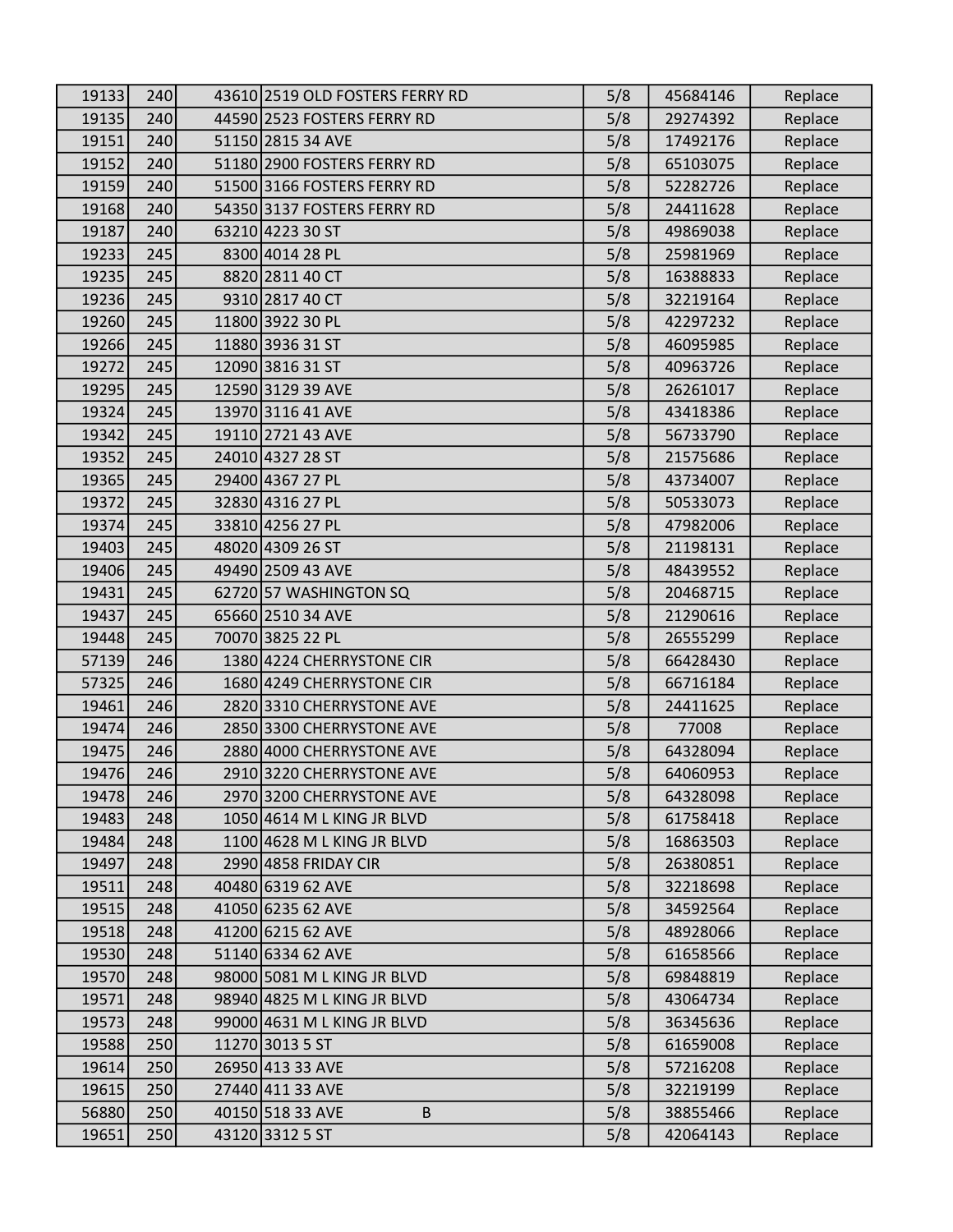| 19666 | 250 | 49980 400 34 AVE                           | 5/8          | 27973702 | Replace |
|-------|-----|--------------------------------------------|--------------|----------|---------|
| 19667 | 250 | 50470 410 34 AVE                           | 5/8          | 52282752 | Replace |
| 19682 | 250 | 58310 514 34 AVE                           | 5/8          | 25838928 | Replace |
| 19683 | 250 | 58800 511 34 AVE                           | 5/8          | 61658339 | Replace |
| 19687 | 250 | 60760 519 34 AVE                           | 5/8          | 36092036 | Replace |
| 19698 | 250 | 66150 3210 6 ST                            | 5/8          | 65103088 | Replace |
| 19715 | 250 | 73500 3317 6 ST                            | 5/8          | 48925016 | Replace |
| 19716 | 250 | 73990 602 34 AVE                           | 5/8          | 64714681 | Replace |
| 19767 | 255 | 28420 2 COUNTRY CLUB HLS                   | 5/8          | 64714725 | Replace |
| 19782 | 255 | 34790 3609 7 ST                            | 5/8          | 64714514 | Replace |
| 19809 | 255 | 46550 30 COUNTRY CLUB HLS                  | 5/8          | 34622019 | Replace |
| 19815 | 255 | 49490 4 COUNTRY CLUB HILLS<br>$\mathsf{A}$ | 5/8          | 64714547 | Replace |
| 19817 | 255 | 50470 18 COUNTRY CLUB HILLS<br>$\mathsf C$ | 5/8          | 4898653  | Replace |
| 19826 | 255 | 54880 4 COUNTRY CLUB HILLS<br>$\mathsf{C}$ | 5/8          | 57949427 | Replace |
| 19833 | 255 | $\sf B$<br>58310 14 COUNTRY CLUB HILLS     | 5/8          | 21683214 | Replace |
| 19836 | 255 | 59780 10 COUNTRY CLUB HILLS<br>B           | 5/8          | 64714536 | Replace |
| 19848 | 255 | 65660 3914 8 ST                            | 5/8          | 64714541 | Replace |
| 19853 | 255 | 68110 811 CLINTON DR                       | 5/8          | 33832660 | Replace |
| 19859 | 255 | 71050 847 CLINTON DR                       | 5/8          | 47505599 | Replace |
| 19862 | 255 | 72520 836 OCONNOR DR                       | 5/8          | 64714430 | Replace |
| 19870 | 255 | 78400 3991 10 CT                           | 5/8          | 64714394 | Replace |
| 19872 | 255 | 79380 1003 OCONNOR DR                      | 5/8          | 64714429 | Replace |
| 19877 | 255 | 81830 1004 OCONNOR DR                      | 5/8          | 64714460 | Replace |
| 19882 | 255 | 84280 1027 CLINTON DR                      | 5/8          | 64714439 | Replace |
| 19885 | 255 | 85750 4024 STILLMAN BLVD                   | 5/8          | 64714377 | Replace |
| 19890 | 255 | 88200 3998 STILLMAN BLVD                   | 5/8          | 5053324  | Replace |
| 19903 | 260 | 4410 1930 40 AVE                           | 5/8          | 65103201 | Replace |
| 19908 | 260 | 6370 2010 40 AVE                           | 5/8          | 36575263 | Replace |
| 19913 | 260 | 10310 3819 21 ST<br>$\overline{2}$         | 5/8          | 65103166 | Replace |
| 58415 | 260 | 11960 2207 FIKES LN                        | 5/8          | 68142311 | Replace |
| 60256 | 260 | 12420 2234 FIKES LN                        | 5/8          | 68835352 | Replace |
| 58438 | 260 | 13020 2214 REECE BLVD                      | 5/8          | 67336519 | Replace |
| 58430 | 260 | 13320 2262 REECE BLVD                      | 5/8          | 67926010 | Replace |
| 58411 | 260 | 15640 2264 SKYVIEW LN                      | 5/8          | 67926011 | Replace |
| 58426 | 260 | 15850 2251 SKYVIEW LN                      | 5/8          | 67926053 | Replace |
| 58425 | 260 | 15910 2245 SKYVIEW LN                      | 5/8          | 67336532 | Replace |
| 19936 | 260 | 19600 1940 42 AVE                          | 5/8          | 50533052 | Replace |
| 19942 | 260 | 21560 4133 20 ST                           | 5/8          | 50533134 | Replace |
| 19953 | 260 | 25970 2004 41 AVE                          | 5/8          | 36277482 | Replace |
| 19999 | 260 | 42720 1519 CULVER RD                       | 5/8          | 65103040 | Replace |
| 20006 | 260 | 43190 1540 CULVER RD                       | $\mathbf{1}$ | 53014950 | Replace |
| 20015 | 260 | 47040 1923 CULVER RD                       | 3/4          | 78374485 | Replace |
| 20016 | 260 | 47530 2007 CULVER RD                       | 5/8          | 65103047 | Replace |
| 20039 | 260 | 50470 2100 CULVER RD                       | 5/8          | 72938468 | Replace |
| 20061 | 260 | 52080 4521 23 ST                           | 5/8          | 39670855 | Replace |
| 20080 | 260 | 52430 2221 49 AVE                          | 5/8          | 64714386 | Replace |
| 20081 | 260 | 53410 2307 49 AVE                          | 5/8          | 64714443 | Replace |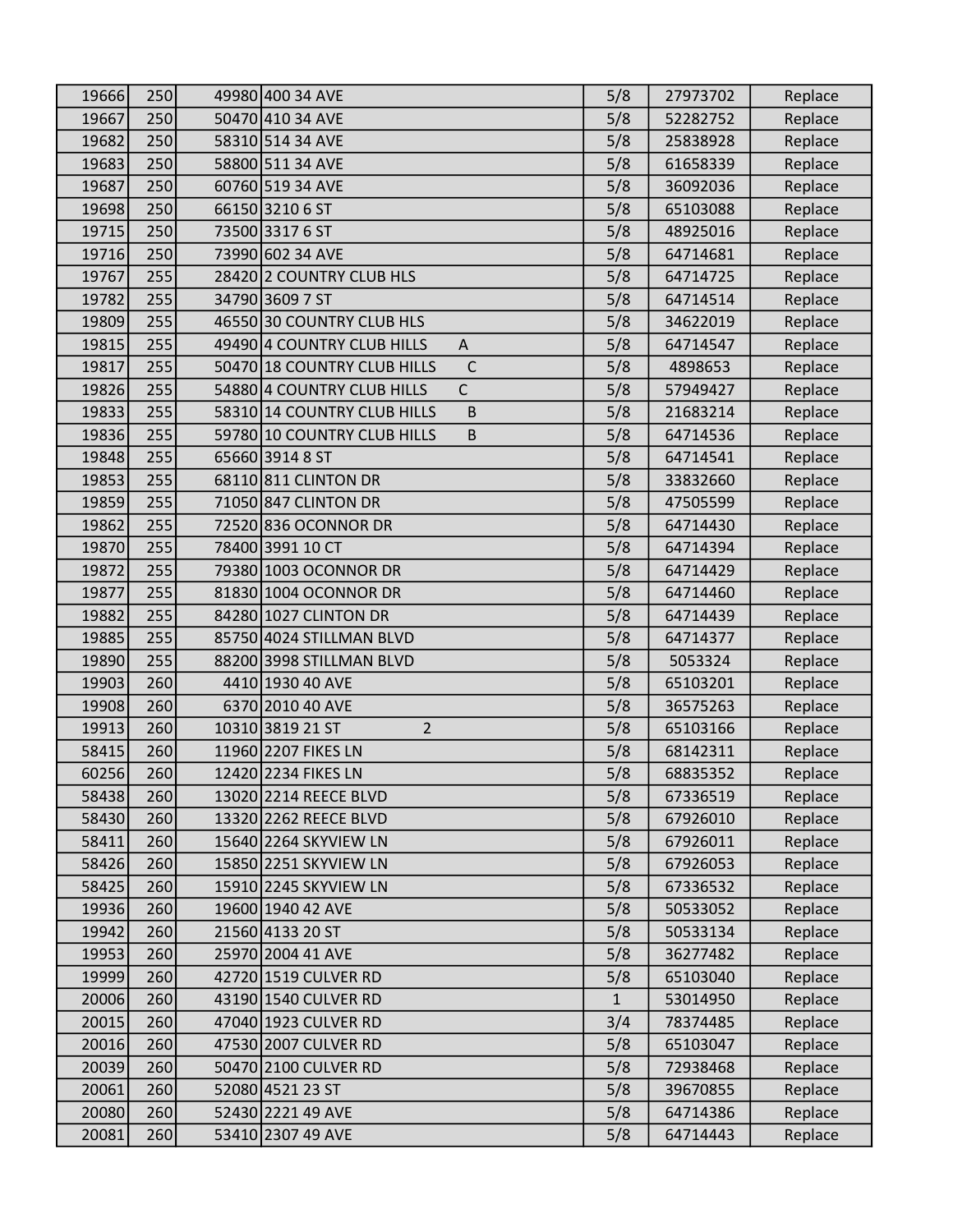| 20085 | 260 | 54390 4818 25 ST             | 5/8 | 64714466 | Replace |
|-------|-----|------------------------------|-----|----------|---------|
| 20091 | 260 | 55240 2317 CULVER RD         | 5/8 | 64714473 | Replace |
| 20108 | 260 | 59780 5114 GREENVIEW DR      | 5/8 | 35922642 | Replace |
| 20110 | 260 | 60760 5102 GREENVIEW DR      | 5/8 | 50117102 | Replace |
| 20112 | 260 | 61740 5012 GREENVIEW DR      | 5/8 | 35283075 | Replace |
| 20116 | 260 | 63700 4818 GREENVIEW DR      | 5/8 | 50532976 | Replace |
| 20119 | 260 | 65170 4720 GREENVIEW DR      | 5/8 | 56021163 | Replace |
| 20129 | 260 | 70070 4631 GREENVIEW DR      | 5/8 | 36277484 | Replace |
| 20147 | 262 | 930 3810 CULVER RD           | 5/8 | 65103056 | Replace |
| 20155 | 262 | 1960 3920 CULVER RD          | 5/8 | 44978721 | Replace |
| 20158 | 262 | 2450 4018 CULVER RD          | 5/8 | 47981665 | Replace |
| 20179 | 262 | 7000 4220 CULVER RD          | 3/4 | 43777979 | Replace |
| 20197 | 262 | 7580 4114 68 AVE             | 5/8 | 51830518 | Replace |
| 20210 | 262 | 7760 4303 69 AVE             | 5/8 | 36293702 | Replace |
| 20211 | 262 | 7770 4221 69 AVE             | 5/8 | 54108529 | Replace |
| 20215 | 262 | 8020 4300 69 AVE             | 5/8 | 52282875 | Replace |
| 20217 | 262 | 8050 4324 69 AVE             | 5/8 | 36871548 | Replace |
| 20234 | 262 | 9300 6719 UNITY RD           | 5/8 | 38855489 | Replace |
| 20235 | 262 | 9400 6625 UNITY RD           | 5/8 | 45684208 | Replace |
| 20237 | 262 | 9460 6517 UNITY RD           | 5/8 | 58652479 | Replace |
| 20241 | 262 | 9740 4804 CULVER RD          | 5/8 | 40151926 | Replace |
| 20252 | 262 | 13230 7114 52 ST             | 5/8 | 53250743 | Replace |
| 20286 | 262 | 16680 9325 SANDERS FERRY RD  | 5/8 | 55403486 | Replace |
| 20412 | 265 | 2940 5107 CLOVER RD          | 5/8 | 33250170 | Replace |
| 20417 | 265 | 5390 5015 CLOVER RD          | 5/8 | 19236500 | Replace |
| 20468 | 265 | 30380 5208 29 ST             | 5/8 | 50533237 | Replace |
| 20469 | 265 | 30870 5122 29 ST             | 5/8 | 36345605 | Replace |
| 20472 | 265 | 32340 5218 GREENVIEW DR      | 5/8 | 50533144 | Replace |
| 20482 | 265 | 37730 2837 CULVER RD         | 5/8 | 40151928 | Replace |
| 20516 | 265 | 52640 4840 VIRGINIA CIR      | 5/8 | 64061047 | Replace |
| 20545 | 265 | 56600 5607 34 PL             | 5/8 | 50532937 | Replace |
| 20549 | 265 | 56850 5534 34 PL             | 5/8 | 50533140 | Replace |
| 20552 | 265 | 57050 5533 33 PL             | 5/8 | 46504717 | Replace |
| 20556 | 265 | 58200 3300 WESTLEE DR        | 5/8 | 50533193 | Replace |
| 20572 | 265 | 64680 6317 JOHNSON RD        | 5/8 | 43734022 | Replace |
| 20583 | 265 | 70560 3917 64 AVE            | 5/8 | 34049825 | Replace |
| 20584 | 265 | 71050 3925 64 AVE            | 5/8 | 49348454 | Replace |
| 20602 | 270 | 2940 3917 65 AVE             | 5/8 | 33858070 | Replace |
| 20615 | 270 | 8330 3723 67 AVE             | 5/8 | 29274303 | Replace |
| 20623 | 270 | 11780 4075 67 AVE            | 5/8 | 42297078 | Replace |
| 20645 | 270 | 19600 3908 67 AVE            | 5/8 | 37601745 | Replace |
| 20661 | 270 | 26950 4018 68 AVE<br>$\sf B$ | 5/8 | 69848497 | Replace |
| 20665 | 270 | 28910 3920 68 AVE            | 5/8 | 32218924 | Replace |
| 20666 | 270 | 29400 3908 68 AVE            | 5/8 | 39252643 | Replace |
| 57863 | 270 | 63800 1800 CULVER RD         | 3/4 | 66414521 | Replace |
| 58260 | 272 | 24665 6825 33 ST             | 5/8 | 66715919 | Replace |
| 20824 | 272 | 34000 6504 36 ST             | 5/8 | 36293708 | Replace |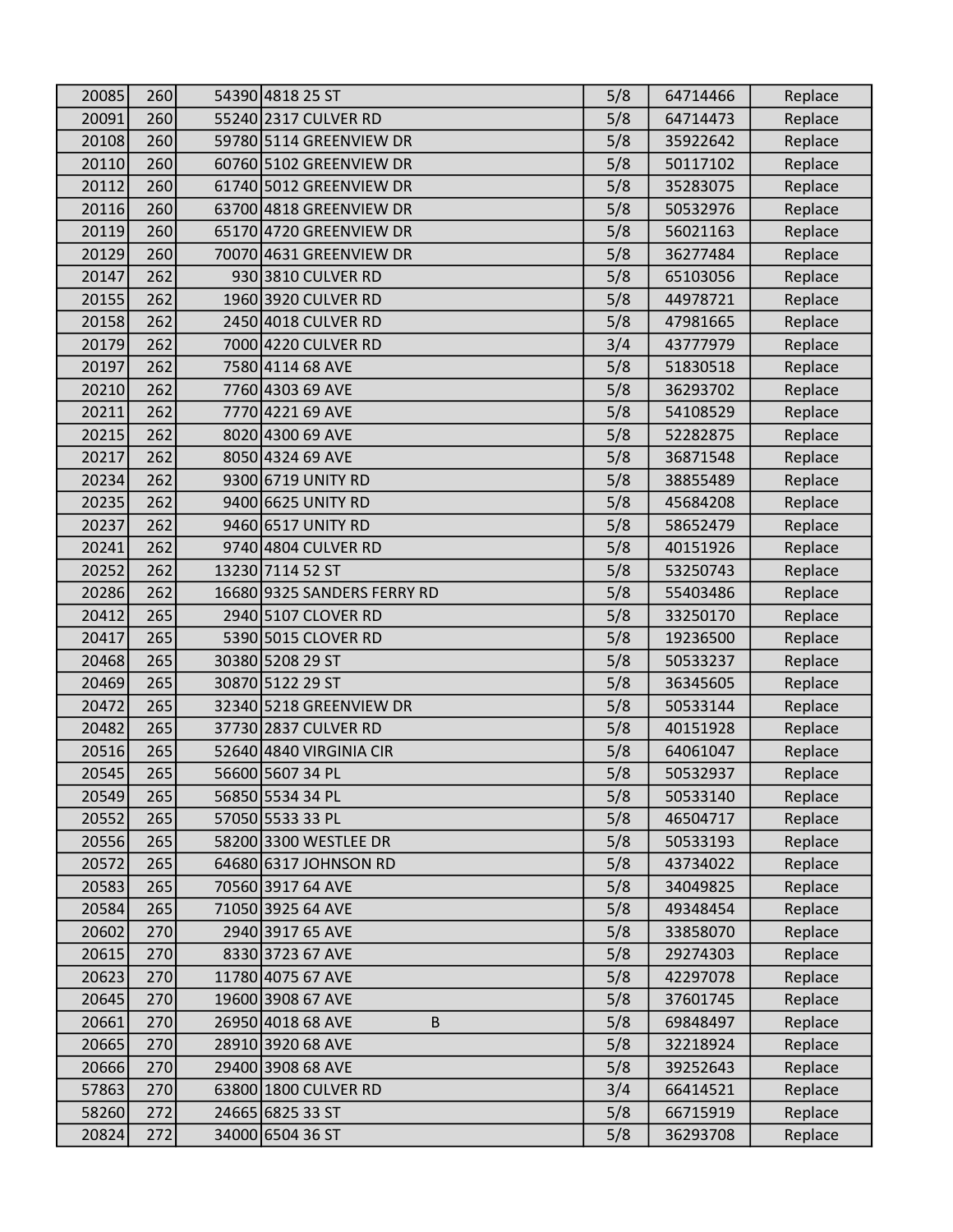| 20826 | 272 | 34040 6501 36 ST             | 5/8          | 26381157 | Replace |
|-------|-----|------------------------------|--------------|----------|---------|
| 20832 | 272 | 34750 6617 36 ST             | 5/8          | 25474921 | Replace |
| 20880 | 272 | 75250 6900 DAVIS RD          | 5/8          | 47244033 | Replace |
| 20882 | 272 | 78060 6801 SANDERS FERRY RD  | 5/8          | 44498278 | Replace |
| 20894 | 272 | 80700 3261 TAYLOR CIR        | 5/8          | 64714861 | Replace |
| 20899 | 272 | 81300 3242 TAYLOR CIR        | 5/8          | 51067603 | Replace |
| 20904 | 272 | 81800 3224 TAYLOR CIR        | 5/8          | 50533219 | Replace |
| 20907 | 272 | 82000 6731 SANDERS FERRY RD  | 5/8          | 50533109 | Replace |
| 20915 | 272 | 82600 3149 TAYLOR CIR        | 5/8          | 35087343 | Replace |
| 20917 | 272 | 82800 3136 TAYLOR CIR        | 5/8          | 56810531 | Replace |
| 20918 | 272 | 82900 3137 TAYLOR CIR        | 5/8          | 46095844 | Replace |
| 20924 | 272 | 83500 3106 TAYLOR CIR        | 5/8          | 50533205 | Replace |
| 20925 | 272 | 83600 3100 TAYLOR CIR        | 5/8          | 50533201 | Replace |
| 20936 | 275 | 3490 4215 STILLMAN BLVD<br>B | 5/8          | 64714421 | Replace |
| 20953 | 275 | 10900 1609 43 CT             | 5/8          | 59064308 | Replace |
| 20962 | 275 | 13720 4301 STILLMAN BLVD     | 5/8          | 50533213 | Replace |
| 20965 | 275 | 15680 4319 STILLMAN BLVD     | 5/8          | 50533070 | Replace |
| 20996 | 275 | 23600 1500 44 AVE            | 5/8          | 33274069 | Replace |
| 21029 | 275 | 29610 1855 FAIRLAWN RD       | $\mathbf{1}$ | 48522211 | Replace |
| 21039 | 275 | 38850 2036 62 AVE            | 5/8          | 69312590 | Replace |
| 21040 | 275 | 38860 2014 62 AVE            | 5/8          | 50532919 | Replace |
| 21062 | 275 | 41650 4140 STILLMAN BLVD     | 5/8          | 16863526 | Replace |
| 21106 | 280 | 16170 4146 10 ST             | 5/8          | 64714404 | Replace |
| 21141 | 280 | 34000 18 REECE CT            | 5/8          | 64714534 | Replace |
| 21156 | 280 | 43120 3522 8 ST              | 5/8          | 46095876 | Replace |
| 21174 | 280 | 52430 617 36 AVE             | 5/8          | 64714709 | Replace |
| 21198 | 280 | 64680 3208 7 ST              | 5/8          | 64714688 | Replace |
| 21201 | 280 | 66150 3204 7 ST              | 5/8          | 64714664 | Replace |
| 21222 | 280 | 75460 3107 7 ST              | 5/8          | 61659018 | Replace |
| 21224 | 280 | 76930 3112 8 ST              | 5/8          | 42863708 | Replace |
| 21247 | 285 | 10760 2109 28 PL             | 5/8          | 44204241 | Replace |
| 21261 | 285 | 11750 2705 SOUTHSIDE DR      | $\mathbf{1}$ | 64169584 | Replace |
| 21284 | 285 | 24500 2502 27 ST<br>A        | 5/8          | 65103216 | Replace |
| 21288 | 285 | 28420 2708 25 AVE<br>$\sf B$ | 5/8          | 65103212 | Replace |
| 21309 | 285 | 40660 1500 30 ST             | 3/4          | 64732811 | Replace |
| 21319 | 285 | 43650 2726 SOUTHSIDE DR      | 5/8          | 55403216 | Replace |
| 21363 | 285 | 55150 3740 RESOURCE DR       | $\mathbf{1}$ | 64732938 | Replace |
| 21369 | 285 | 55260 3620 RESOURCE DR       | 5/8          | 18795730 | Replace |
| 21386 | 285 | 57280 3107 25 AVE<br>B,C     | 5/8          | 38590507 | Replace |
| 56630 | 301 | 410 9010 TIFFANY WAY         | 5/8          | 9252616  | Replace |
| 21495 | 302 | 19130 2110 EVERGREEN LN      | 5/8          | 20148986 | Replace |
| 57169 | 302 | 21350 9851 LENOX LN          | 5/8          | 66428315 | Replace |
| 21549 | 302 | 26000 9940 OLD GREENSBORO RD | 5/8          | 47244132 | Replace |
| 21550 | 302 | 26050 9960 OLD GREENSBORO RD | 5/8          | 57949308 | Replace |
| 21592 | 302 | 31300 2027 STARDUST DR       | 5/8          | 29274039 | Replace |
| 21608 | 302 | 32100 9719 MOONLIGHT CIR     | 5/8          | 39670461 | Replace |
| 21618 | 302 | 32600 9760 MOONLIGHT DR      | 5/8          | 72213962 | Replace |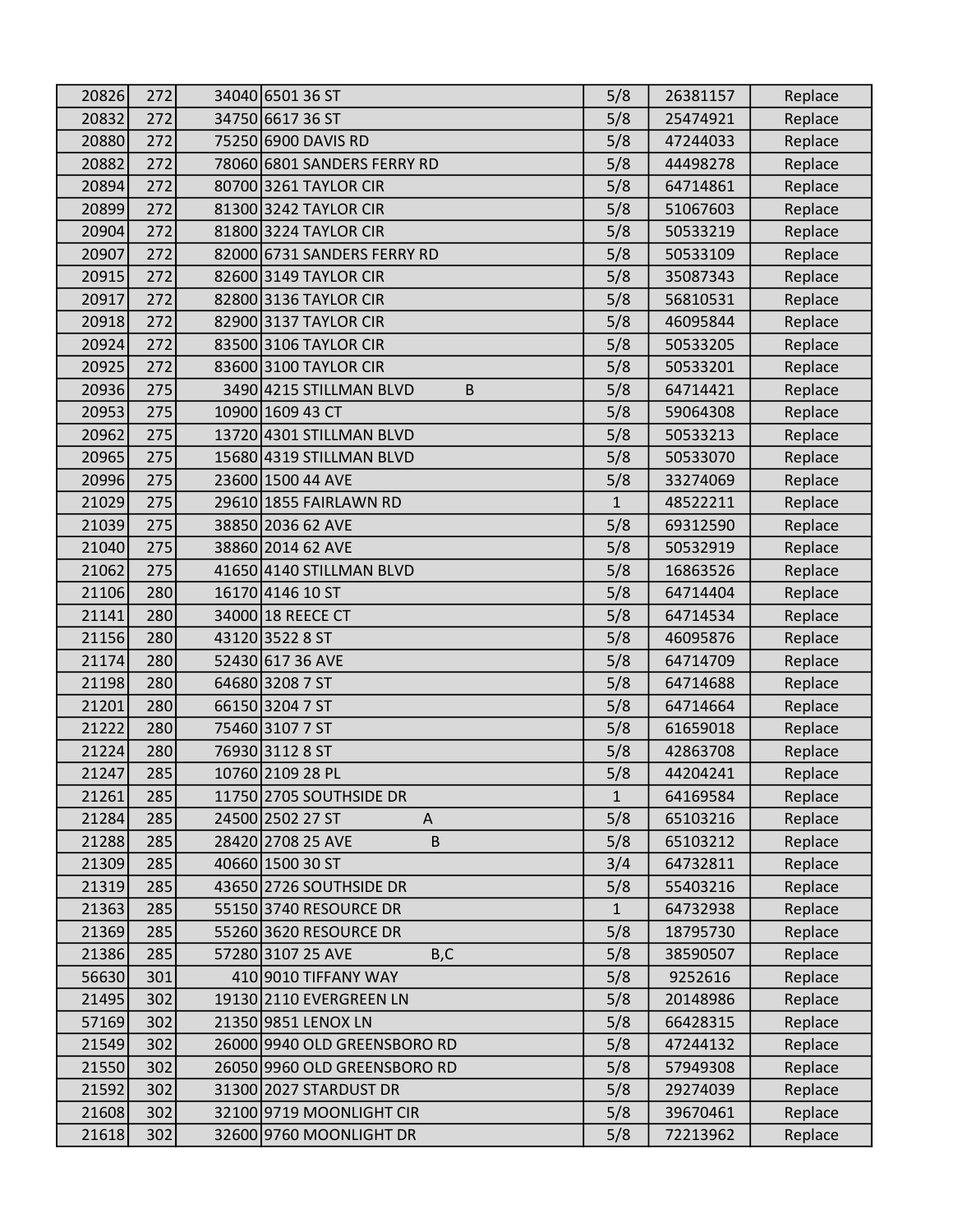| 21696 | 302 | 39000 2207 STARLIGHT DR        | 5/8          | 49348485 | Replace |
|-------|-----|--------------------------------|--------------|----------|---------|
| 21697 | 302 | 39050 2201 STARLIGHT DR        | 5/8          | 48927852 | Replace |
| 21792 | 302 | 47800 2421 STARDUST DR         | 5/8          | 51830447 | Replace |
| 21813 | 302 | 48900 2303 ENGLEWOOD DR        | 5/8          | 57215950 | Replace |
| 22039 | 303 | 48980 10312 SUNLIGHT DR        | 5/8          | 54108419 | Replace |
| 22061 | 303 | 50400 2950 SHADY OAK LN        | 5/8          | 51830588 | Replace |
| 22168 | 303 | 62750 2525 MAXWELL LOOP RD     | 5/8          | 61657638 | Replace |
| 61104 | 303 | 65630 10540 COVEY RISE CIR     | $\mathbf{1}$ | 69284109 | Replace |
| 22219 | 303 | 71370 2030 COLLIER WAY         | 5/8          | 64714745 | Replace |
| 22239 | 303 | 71780 1921 COLLIER WAY         | 5/8          | 40151854 | Replace |
| 59965 | 304 | 20000 2034 INVERNESS PKWY      | 5/8          | 68355797 | Replace |
| 22576 | 304 | 43550 2065 INVERNESS PKY       | 5/8          | 45684216 | Replace |
| 22800 | 304 | 97860 915 PATRIOT PKY          | $\mathbf{1}$ | 58217007 | Replace |
| 22920 | 305 | 22050 54 SAHAMA VILLAGE        | 5/8          | 61658675 | Replace |
| 22960 | 305 | 37400 3500 GREENSBORO AVE      | $\mathbf{1}$ | 61659577 | Replace |
| 70636 | 305 | 39500 3515 GREENSBORO AVE      | 3/4          | 87179071 | Replace |
| 23084 | 306 | 2200 5200 WIGHAM CIR           | 5/8          | 26555215 | Replace |
| 23132 | 306 | 9520 1700 MONTROSE DR          | 5/8          | 56021198 | Replace |
| 23438 | 306 | 65170 850 WALNUT DR            | 5/8          | 35194298 | Replace |
| 23541 | 306 | 89100 1210 BROWN OAK DR        | 5/8          | 62045714 | Replace |
| 66679 | 308 | 54640 2095 LAUREL LAKE DR      | 3/4          | 81135981 | Replace |
| 24220 | 308 | 80730 7704 MERGANSER PL        | $\mathbf{1}$ | 51511744 | Replace |
| 24375 | 308 | 94040 821 SAINT PAUL DR        | 5/8          | 71847905 | Replace |
| 24499 | 309 | 21980 8037 FOREST RIDGE DR     | 5/8          | 56810223 | Replace |
| 24529 | 309 | 22470 1365 MISTY LN            | 5/8          | 66428231 | Replace |
| 25199 | 311 | 77450 6541 S HWY 69            | 5/8          | 19236643 | Replace |
| 25209 | 311 | 78150 6521 S HWY 69<br>К       | $\mathbf{1}$ | 52362445 | Replace |
| 66671 | 311 | 78600 6531 S HWY 69<br>$\sf B$ | 3/4          | 78374370 | Replace |
| 25256 | 312 | 15160 9908 FARMINGTON RD       | $\mathbf{1}$ | 43891881 | Replace |
| 25336 | 312 | 19400 9901 FIELDSTONE LN       | 5/8          | 22577628 | Replace |
| 25587 | 312 | 63880 444 CAMILLE LN           | 5/8          | 61657701 | Replace |
| 25666 | 312 | 73700 8859 ROLLING HILLS DR    | 5/8          | 57949093 | Replace |
| 25723 | 312 | 76030 340 REVERE RD            | 5/8          | 52282868 | Replace |
| 57093 | 313 | 44000 280 SPLIT RAIL DR        | 5/8          | 66716172 | Replace |
| 56731 | 313 | 56250 502 GRAZING FIELD DR     | 5/8          | 35283325 | Replace |
| 59120 | 314 | 3800 1800 LINKS BLVD<br>310    | 5/8          | 67494173 | Replace |
| 59137 | 314 | 4120 1800 LINKS BLVD<br>412    | 5/8          | 67493903 | Replace |
| 59150 | 314 | 4660 1800 LINKS BLVD<br>511    | 5/8          | 67494193 | Replace |
| 58857 | 314 | 5020 1800 LINKS BLVD           | 5/8          | 67494210 | Replace |
| 58723 | 314 | 7120 1800 LINKS BLVD<br>2412   | 5/8          | 67493940 | Replace |
| 58725 | 314 | 7140 1800 LINKS BLVD<br>2411   | 5/8          | 67493931 | Replace |
| 58727 | 314 | 7180 1800 LINKS BLVD<br>2409   | 5/8          | 67493935 | Replace |
| 58746 | 314 | 7580 1800 LINKS BLVD<br>2702   | 5/8          | 67493897 | Replace |
| 58616 | 314 | 8400 1800 LINKS BLVD<br>2612   | 5/8          | 67493945 | Replace |
| 60759 | 314 | 8420 1800 LINKS BLVD           | 5/8          | 67493913 | Replace |
| 58617 | 314 | 8440 1800 LINKS BLVD<br>2601   | 5/8          | 67493914 | Replace |
| 58618 | 314 | 8460 1800 LINKS BLVD<br>2606   | 5/8          | 67494097 | Replace |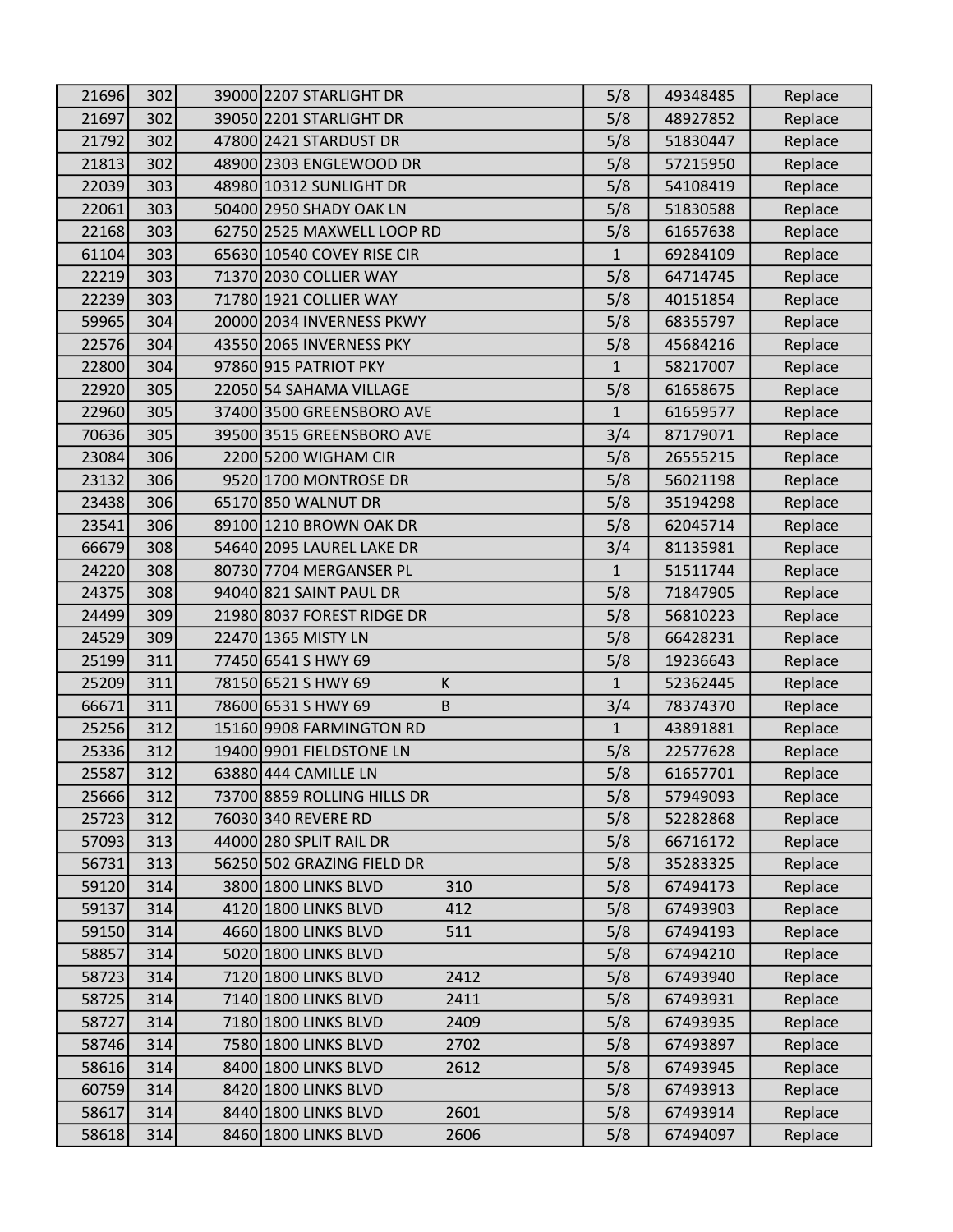| 58619 | 314 |         | 8480 1800 LINKS BLVD<br>2602  | 5/8          | 67493933 | Replace |
|-------|-----|---------|-------------------------------|--------------|----------|---------|
| 60020 | 314 |         | 20000 1800 LINKS BLVD<br>5604 | 5/8          | 67494538 | Replace |
| 59995 | 314 |         | 20700 1800 LINKS BLVD<br>5803 | 5/8          | 67926004 | Replace |
| 60692 | 314 |         | 21380 1800 LINKS BLVD<br>6004 | 5/8          | 68142095 | Replace |
| 66124 | 314 |         | 33950 1812 MIMOSA GARDENS DR  | 3/4          | 77848124 | Replace |
| 43903 | 760 |         | 1930 655 WOODRIDGE RD         | 5/8          | 18825136 | Replace |
| 44050 | 760 |         | 43120 409 WOODRIDGE DR        | 5/8          | 50116914 | Replace |
| 44170 | 760 |         | 61250 397 RIVERDALE DR        | 5/8          | 61658554 | Replace |
| 44483 | 761 |         | 10060 703 RICHMOND PL         | 5/8          | 65103357 | Replace |
| 44498 | 761 |         | 10570 709 N ASHLAND DR        | 5/8          | 57126659 | Replace |
| 44515 | 761 | 18000 0 |                               | $\mathbf{1}$ | 43891897 | Replace |
| 44913 | 762 |         | 8000 301 N 23 ST              | 5/8          | 34998979 | Replace |
| 44938 | 762 |         | 59170 7 DUNBROOK              | 5/8          | 20229380 | Replace |
| 44944 | 762 |         | 59220 4 DUNBROOK              | $\mathbf{1}$ | 65474652 | Replace |
| 44995 | 762 |         | 63330 2409 MAPLE RIDGE DR     | 3/4          | 52695985 | Replace |
| 45064 | 762 |         | 91750 138 COVEY CHASE         | 5/8          | 65474659 | Replace |
| 65706 | 770 |         | 33400 4814 NE RICE MINE RD    | $\mathbf{1}$ | 76636914 | Replace |
| 45171 | 770 |         | 62200 1887 GAINESWOOD PL      | 5/8          | 58652578 | Replace |
| 45234 | 770 |         | 65870 3900 NE RICE MINE RD    | $\mathbf{1}$ | 41531018 | Replace |
| 45525 | 770 |         | 98030 2198 NORTHRIDGE RD      | 5/8          | 35264241 | Replace |
| 45539 | 770 |         | 98330 8 LAUDERHILL            | $\mathbf{1}$ | 67204763 | Replace |
| 56938 | 771 |         | 19700 2705 BEACON HILL PKY    | 5/8          | 35923182 | Replace |
| 45740 | 771 |         | 50200 1271 WELLESLEY GREEN    | $\mathbf{1}$ | 42344586 | Replace |
| 45898 | 772 |         | 36300 1015 GERMAN TOWN RD     | 5/8          | 29501    | Replace |
| 46151 | 774 |         | 11100 10505 WATERMELON RD     | 5/8          | 61659071 | Replace |
| 46160 | 774 |         | 15450 4700 NICOL PARK RD      | 3/4          | 49453967 | Replace |
| 46164 | 774 |         | 21180 3716 NICOL PARK RD      | 5/8          | 52282763 | Replace |
| 46210 | 774 |         | 34200 16221 MARCUM RD         | 5/8          | 86252384 | Replace |
| 57031 | 774 |         | 34700 16200 MARCUM RD         | 3/4          | 65474484 | Replace |
| 46229 | 774 |         | 40200 16724 MCFALL DR         | 3/4          | 60180632 | Replace |
| 46231 | 774 |         | 40600 16897 N HWY 69          | 5/8          | 48927958 | Replace |
| 46256 | 774 |         | 53600 14636 WATERMELON RD     | 5/8          | 47244396 | Replace |
| 46261 | 774 |         | 54450 14464 WATERMELON RD     | $\mathbf{1}$ | 58217000 | Replace |
| 46321 | 774 |         | 85000 10418 DEER LN           | $\mathbf{1}$ | 61659580 | Replace |
| 46621 | 775 |         | 90150 2904 LAKE COVE CIR      | 5/8          | 55403640 | Replace |
| 56616 | 775 |         | 91500 6401 LAKE VISTA DR      | 5/8          | 19207733 | Replace |
| 46715 | 775 |         | 94110 2760 LAKE CREST DR      | $\mathbf{1}$ | 55427310 | Replace |
| 46748 | 775 |         | 95200 2828 LAKE CREST DR      | 5/8          | 19291886 | Replace |
| 46800 | 776 |         | 16200 4510 MCWRIGHTS FERRY RD | 5/8          | 31166079 | Replace |
| 58020 | 776 |         | 17840 4424 ACADIAN WAY        | 5/8          | 66715915 | Replace |
| 46886 | 776 |         | 26540 3731 BROOK HIGHLAND DR  | 5/8          | 47505926 | Replace |
| 46925 | 776 |         | 29800 0 RR 1                  | 5/8          | 25838875 | Replace |
| 47114 | 777 |         | 5040 5118 BLUEGRASS PKY       | 5/8          | 20681022 | Replace |
| 47173 | 777 |         | 14400 4057 TRIPLE CROWN CIR   | 5/8          | 57949144 | Replace |
| 64954 | 778 |         | 3060 9449 CRETE CIR           | 5/8          | 75578439 | Replace |
| 56912 | 778 |         | 19220 1465 SHEA HARBOR DR     | 5/8          | 49869224 | Replace |
| 47462 | 780 |         | 5200 3100 NE YACHT CLUB WAY   | 3/4          | 54118511 | Replace |